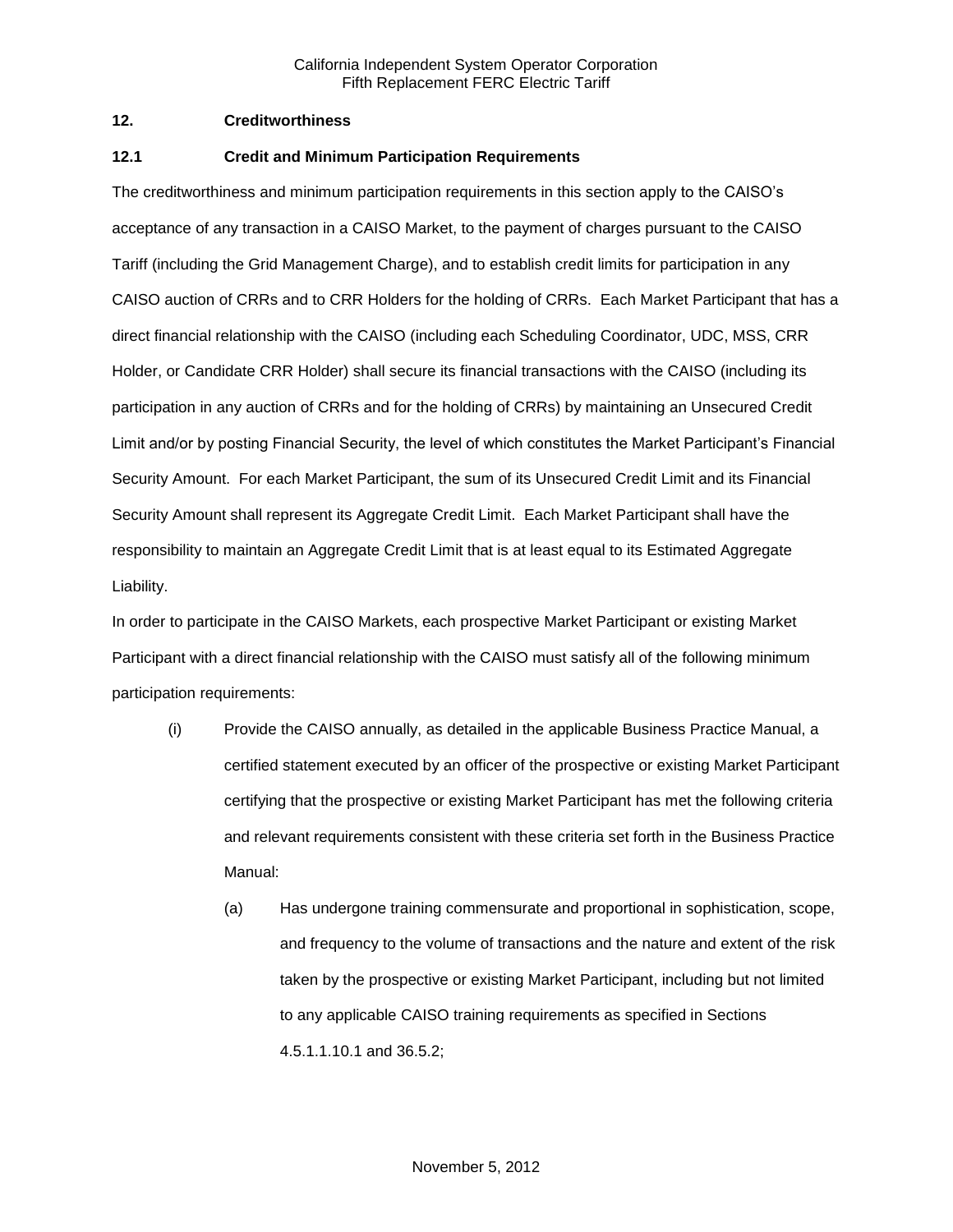- (b) Has and maintains written policies, procedures, and controls approved by the appropriate officer or corporate authority of the prospective or existing Market Participant's governing body which provide an appropriate, comprehensive risk management framework that, at a minimum, clearly identifies and documents the range of risks to which the prospective or existing Market Participant is exposed, including, but not limited to, legal risk, credit risk, liquidity risk, risk of loss of financial security amounts held and invested by the CAISO, investment risk, concentration risk, default risk, operation risk, market risk, and business risk;
- (c) To the extent the Market Participant engages in the CRR market, the Market Participant must demonstrate that it has policies in place that are consistent with generally accepted industry risk management standards; and
- (d) Has appropriate personnel resources, operating procedures and technical abilities to promptly and effectively respond to all CAISO communications and directions, including, but not limited to, the CAISO's issuance of invoices and collateral requests to the prospective or existing Market Participant
- (ii) Provide annually for CAISO review and verification, as detailed in the Business Practice Manual, the risk management policies, procedures, and controls applicable to the CRR trading activities of the prospective or existing Market Participant, if the prospective or existing Market Participant has a CRR portfolio that meets the applicable risk criterion set forth in the Business Practice Manual.
- (iii) Satisfy the following capitalization requirements:
	- (a) Pursuant to Sections 12.1 and 12.1.1, the prospective or existing Market Participant or its guarantor must have at least \$1 million in Tangible Net Worth or \$10 million in total assets, or post Financial Security using one or more of the forms specified in Section 12.2 (a) through (e) in the amounts set forth below. In the event the prospective or existing Market Participant must post Financial Security, that financial security will not be added to Market Participant's Aggregate Credit Limit and, therefore, cannot be used to meet Market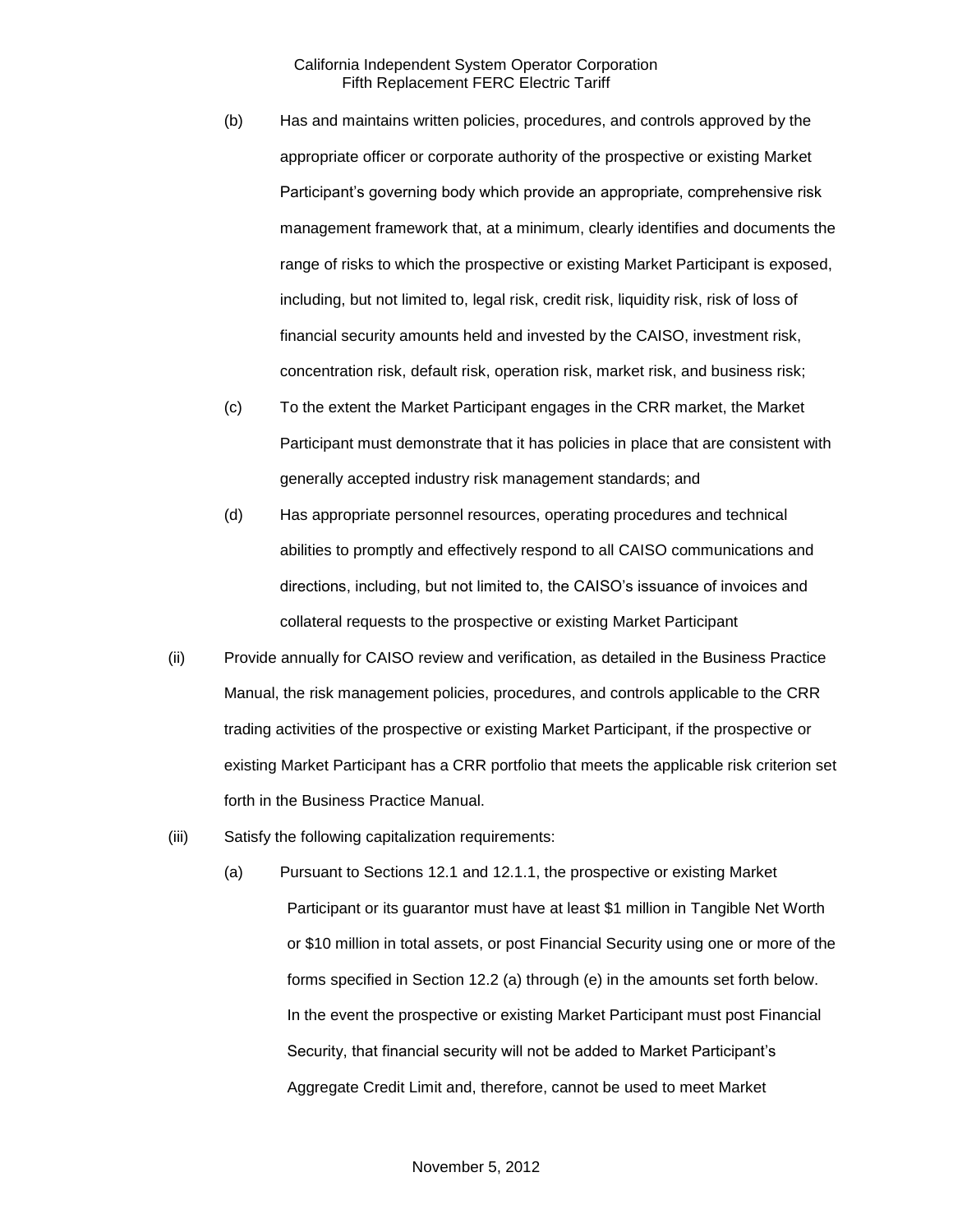Participant's minimum credit requirements to participate in a Congestion Revenue Rights auction or to offset any market obligations as reflected in Market Participant's Estimated Aggregate Liability. However, all Financial Security in any form may be used to satisfy any financial obligation of the Market Participant.

- (b) \$500,000 for a prospective or existing Market Participant with fewer than six (6) months of CAISO Market activity; \$100,000 for an existing Market Participant with six (6) months or more of CAISO Market activity and whose highest Estimated Aggregate Liability for the preceding six (6) months is less than or equal to \$100,000; or \$500,000 for an existing Market Participant with six (6) months or more of market activity and whose highest Estimated Aggregate Liability for the preceding six (6) months is greater than \$100,000.
- (c) The CAISO will review whether the prospective or existing Market Participant continues to satisfy the capitalization requirements set forth in Section 12.1(iii)(a). The CAISO will conduct such a review every six (6) months, when new financial statements are posted for the prospective or existing Market Participant, or when an increase in CAISO Market activity causes the Market Participant's Estimate Agreement Liability to exceed \$100,000.

The CAISO will review and verify that prospective Market Participants satisfy the minimum participation requirements set forth in this Section 12.1, and the CAISO will request any information from prospective Market Participants that is needed to complete the CAISO's review and verification. Further, the CAISO will annually select, on a random basis, up to ten (10) percent of the Market Participants that are not already subject to annual verification as set forth in Section 12.1(ii), and the CAISO will request any information from those randomly selected Market Participants that is needed to review and verify whether the Market Participants continue to satisfy the minimum participation requirements set forth in this Section 12.1. Each Market Participant randomly selected for annual verification and satisfactorily verified will be exempted from such random verification for the subsequent two (2) years, unless within that two-year period the Market Participant undergoes a Material Change in Financial Condition as set forth in Section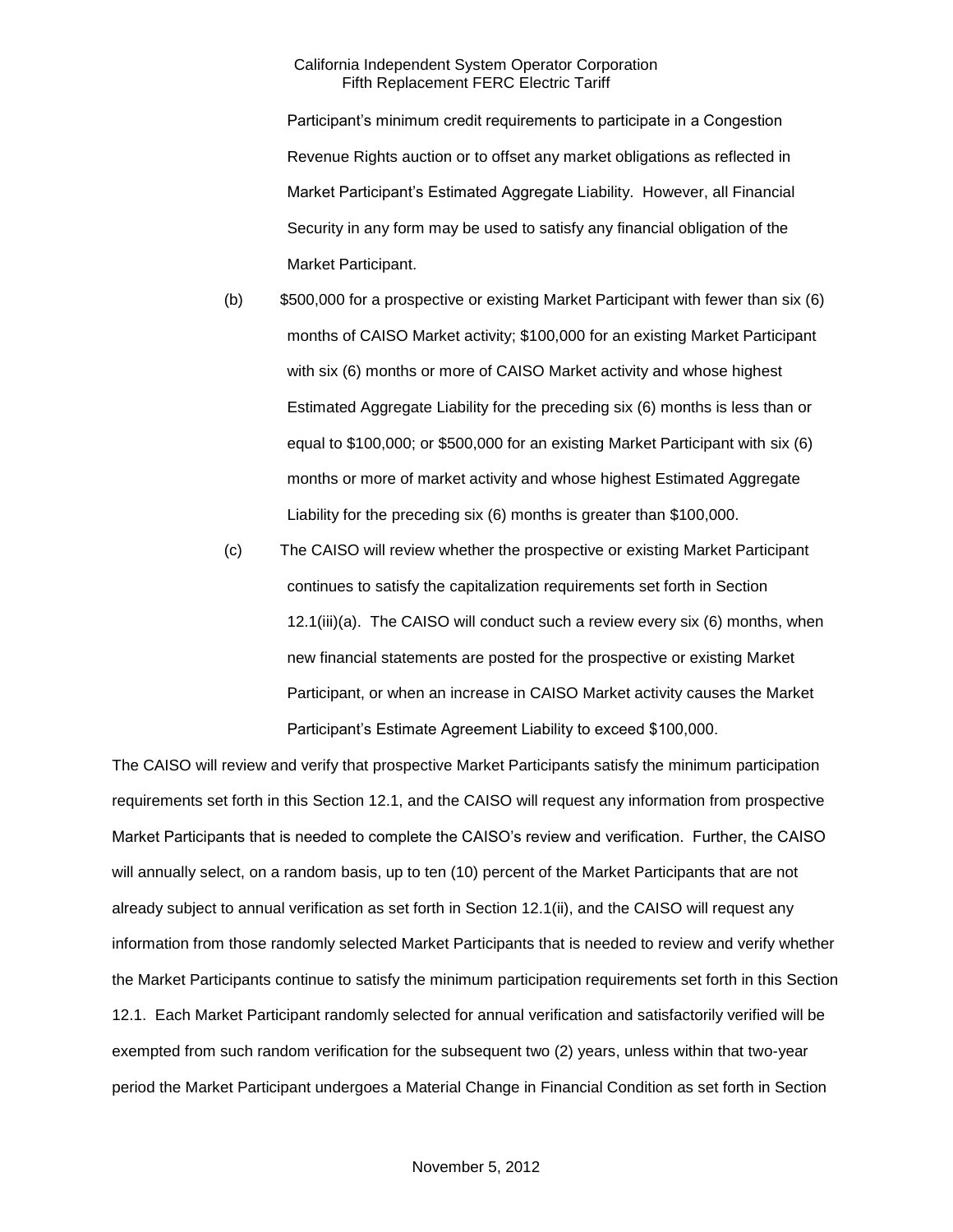12.1.1.5, in which case the Market Participant will remain subject to random verification within the twoyear period. In addition, the CAISO may at any time select any Market Participant for review to determine whether the Market Participant continues to satisfy the minimum participation requirements set forth in this Section 12.1, based on identified risk factors that include, but are not limited to, the CAISO Markets in which the Market Participant is transacting or seeks to transact, the magnitude of the Market Participant's transactions or potential transactions, or the volume of the Market Participant's open positions in the CAISO Markets. Such review by the CAISO based on identified risk factors will not be subject to the twoyear period of exemption from random verification.

Each Market Participant shall respond to any CAISO request for information within five (5) Business Days. Failure to provide the requested information within the specified time period may result in the CAISO taking enforcement actions pursuant to Section 12.5. The CAISO may review and verify the information either with or without the assistance of a third party, at the CAISO's discretion, subject to confidentiality and non-disclosure restrictions, as applicable. The CAISO will provide the Market Participant with a written explanation of any deficiencies in the information provided. For purposes of Section 12, any documentation provided by a prospective or existing Market Participant in compliance with this Section shall be treated as confidential and the CAISO shall maintain the confidentiality of all such documents. Any CAISO review and verification of the Market Participant's risk management policies, procedures, and controls will be conducted according to generally accepted risk management standards that may be developed from time to time and shall include but not be limited to confirmation that:

 The Market Participant's risk management framework is documented in a risk policy addressing market, credit, and liquidity risks that has been approved by the Market Participant's risk management governance function, which includes appropriate corporate persons or bodies that are independent of the Market Participant's trading functions, such as a risk management committee, a designated risk officer, a board or board committee, or a board or committee of the Market Participant's parent company;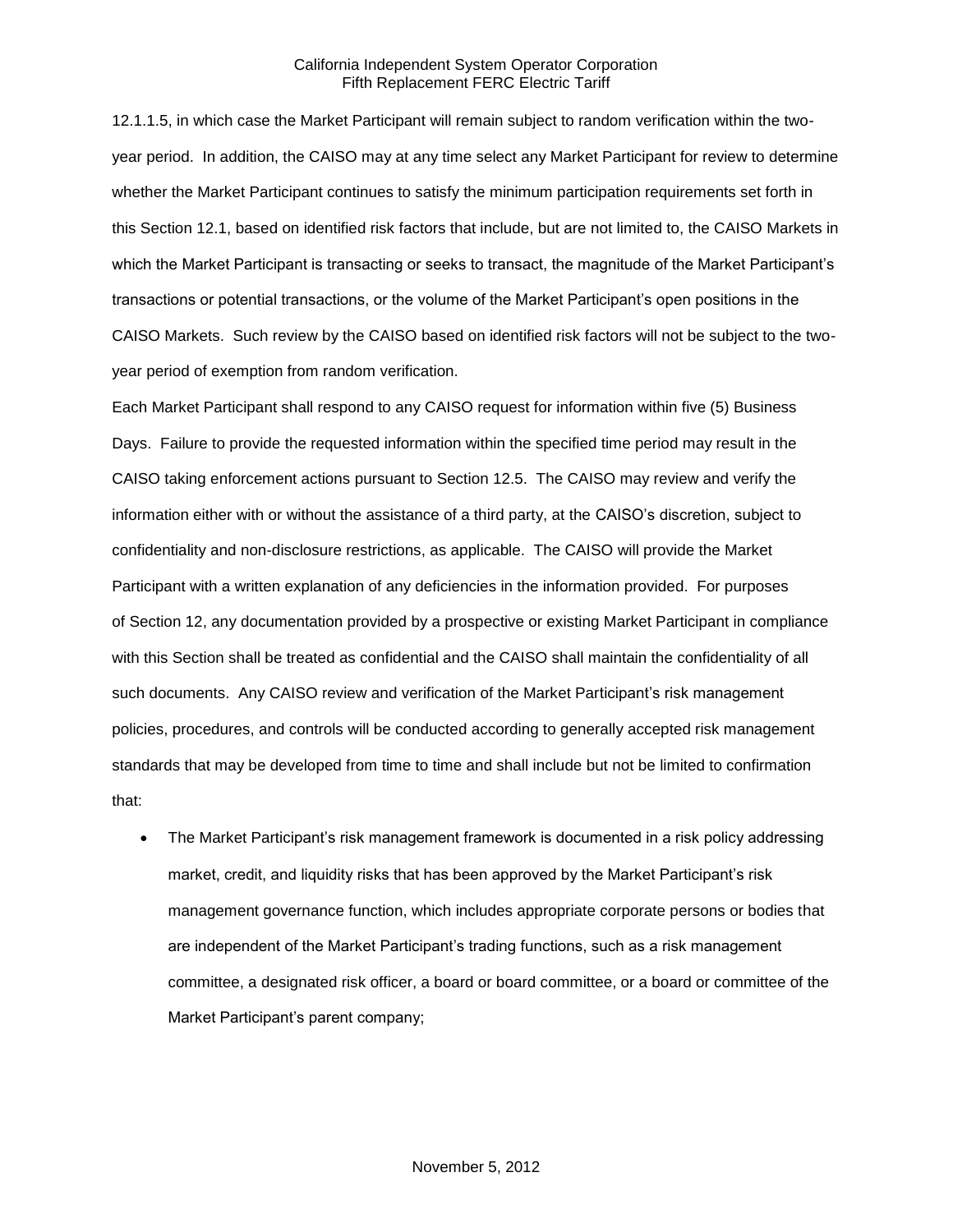- The Market Participant maintains an organizational structure with clearly defined roles and responsibilities that segregate front-, middle-, and back-office functions to as high a level as is practicable;
- Delegations of authority specify the transactions in which traders are allowed to enter;
- The Market Participant ensures that traders have adequate training and experience relative to their delegations of authority in systems and the markets in which they transact;
- As appropriate, risk limits are in place to control risk exposures;
- Reporting is in place to ensure risks are adequately communicated throughout the organization;
- Processes are in place for independent confirmation of executed transactions; and
- As appropriate, there is periodic evaluation or mark-to-market of risk positions.

Each prospective Market Participant that does not satisfy all of the minimum participation requirements set forth in this Section 12.1 will be prohibited from participating in the CAISO Markets. Each prospective Market Participant taking part in the Scheduling Coordinator certification process pursuant to Section 4.5.1 or the Candidate CRR Holder application process pursuant to Section 4.10.1 that does not satisfy all of the minimum participation requirements set forth in this Section 12.1 will be ineligible to become a Market Participant or CRR Holder. Each existing Market Participant that does not satisfy all of the minimum participation requirements set forth in this Section 12.1 will be out of compliance with the CAISO Tariff. Any failure of a Market Participant to satisfy the minimum participation requirements set forth in this Section 12.1 that is not cured within thirty (30) days of CAISO notification that a failure occurred will subject the Market Participant to CAISO enforcement actions as set forth in Section 12.5.

#### **12.1.1 Unsecured Credit Limit**

Each Market Participant requesting an Unsecured Credit Limit shall submit an application to the CAISO in the form specified on the CAISO Website. The CAISO shall determine the Unsecured Credit Limit for each Market Participant in accordance with the procedures set forth in the applicable Business Practice Manual. The maximum Unsecured Credit Limit for any Market Participant, and group of Market Participant Affiliates, shall be \$50 million. In accordance with the procedures described in the applicable Business Practice Manual, each Market Participant requesting or maintaining an Unsecured Credit Limit is required to submit to the CAISO or its agent financial statements and other information related to its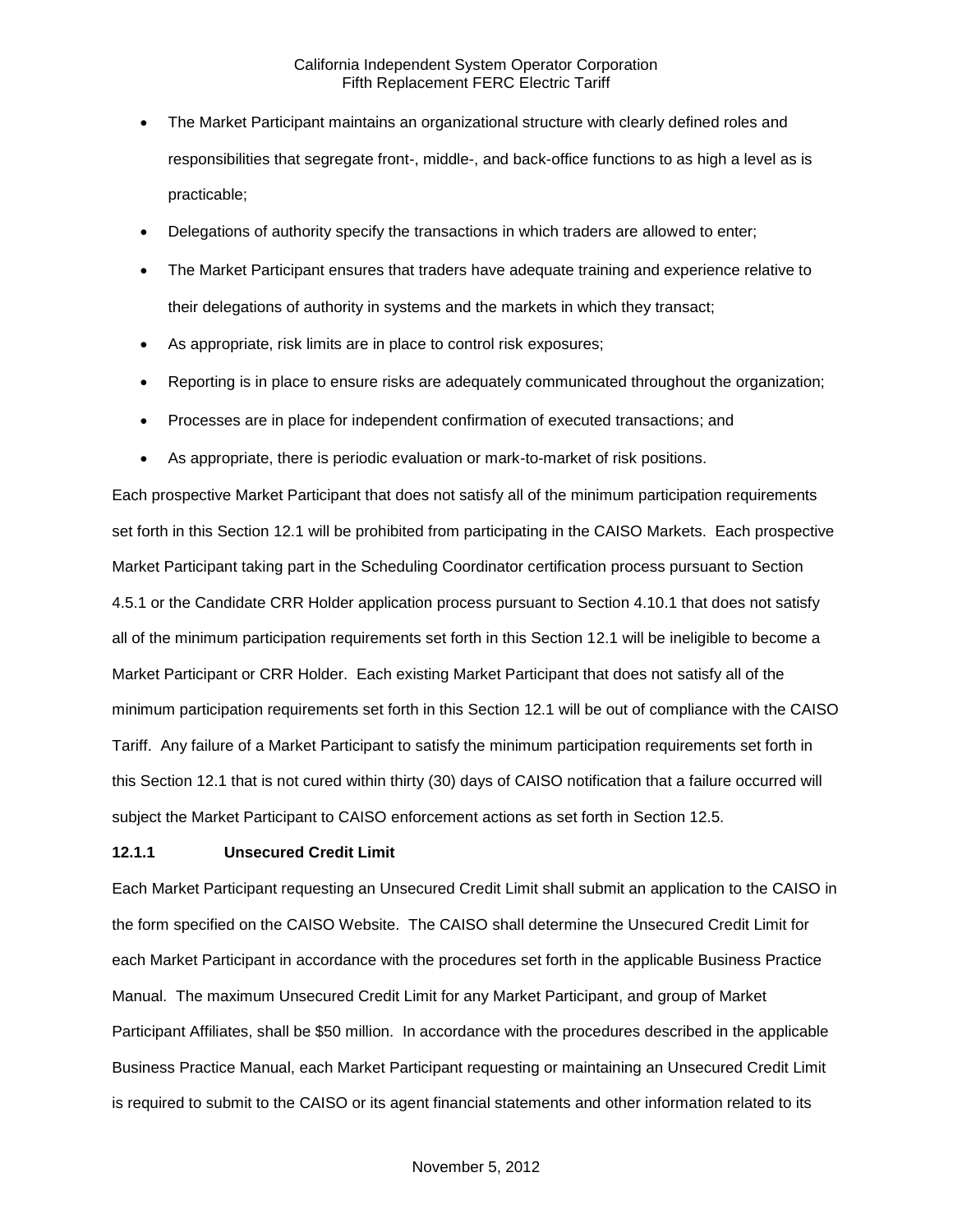overall financial health as directed by the CAISO. Each Market Participant is responsible for the timely submission of its latest financial statements as well as other information, including but not limited to information concerning all entities that are Affiliates or become Affiliates, that may be reasonably necessary for the CAISO to conduct its evaluation. The CAISO shall determine the Unsecured Credit Limit for each Market Participant as described in Sections 12.1.1.1, 12.1.1.1.1, and 12.1.1.1.2. As a result of the CAISO's credit evaluation, a Market Participant may be given an Unsecured Credit Limit by the CAISO or denied an Unsecured Credit Limit with the CAISO. Following the initial application and the establishment of an Unsecured Credit limit, the CAISO will review each Market Participant's Unsecured Credit Limit on a quarterly basis, unless that entity does not prepare quarterly statements, in which case the review will occur on an annual basis, and no entity shall be required to submit a new application. In addition, the CAISO may review the Unsecured Credit Limit for any Market Participant whenever the CAISO becomes aware of information that could indicate a Material Change in Financial Condition. In the event the CAISO determines that the Unsecured Credit Limit of a Market Participant must be reduced as a result of a subsequent review due to a reason other than a Material Change in Financial Condition, the CAISO shall notify the Market Participant of the reduction, and shall, upon request, also provide the Market Participant with a written explanation of why the reduction was made. In the event the CAISO determines that the Unsecured Credit Limit of a Market Participant must be reduced as a result of a subsequent review due to a Material Change in Financial Condition, the CAISO shall notify the Market Participant of the reduction in writing and shall provide the Market Participant with a written explanation of the reasons for the reduction, either in advance of the reduction if reasonably practicable or after the reduction was made if providing the written notification and explanation in advance is not reasonably practicable, as set forth in the applicable Business Practice Manual.

#### **12.1.1.1 Unsecured Credit Limit Calculation**

An Unsecured Credit Limit (UCL) for each Market Participant that is a Rated or Unrated Public/Private Corporation, a Rated or Unrated Governmental Entity, or a Local Publicly Owned Electric Utility and that requests an Unsecured Credit Limit is calculated as follows:

> 1. For each Rated Public/Private Corporation, the Unsecured Credit Limit is the lesser of \$50 million or an amount equal to the Market Participant's Tangible Net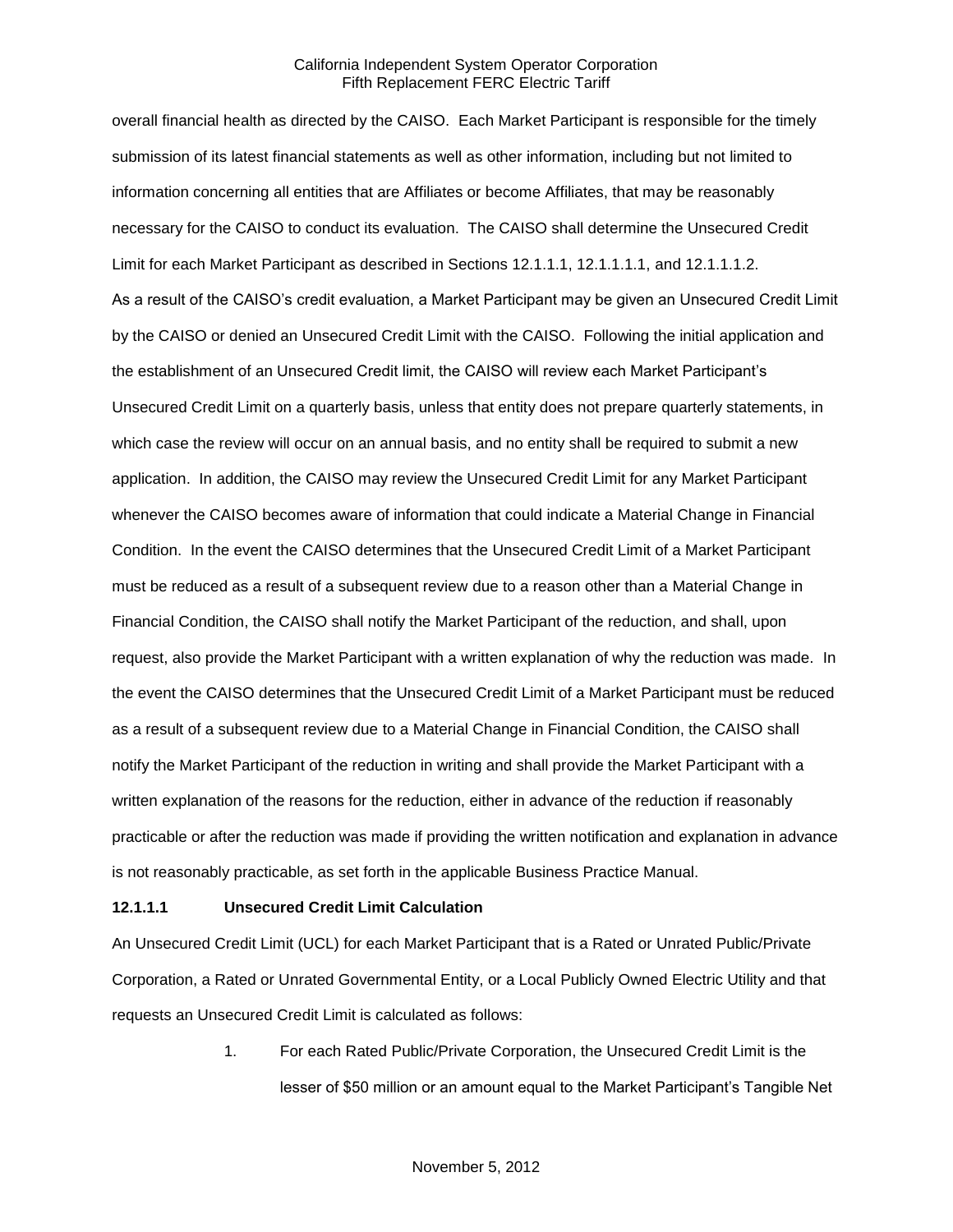Worth multiplied by a calculated percentage of Tangible Net Worth. The Tangible Net Worth percentage is comprised of fifty percent (50%) of the Market Participant's lowest credit agency issuer rating and fifty percent (50%) of the Moody's KMV Equivalent Rating, if reasonably applicable. If a Moody's KMV Equivalent Rating is not reasonably applicable, the Tangible Net Worth percentage is comprised of one hundred percent (100%) of the Market Participant's lowest credit agency issuer rating.

- 2. For each Unrated Public/Private Corporation, the Unsecured Credit Limit is the lesser of \$50 million or an amount equal to the Market Participant's Tangible Net Worth multiplied by a calculated percentage of Tangible Net Worth. The Tangible Net Worth percentage is comprised of one hundred percent (100%) of the Moody's KMV Equivalent Rating.
- 3. For each Rated Governmental Entity, the Unsecured Credit Limit is the lesser of \$50 million or an amount equal to the Market Participant's Net Assets multiplied by a calculated percentage of Net Assets. The Net Assets percentage is comprised of one hundred percent (100%) of the Market Participant's lowest credit agency issuer rating.
- 4. (a) For each Unrated Governmental Entity other than one that receives appropriations from the federal government or a state government, the Unsecured Credit Limit is the lesser of \$50 million or an amount equal to a specified percentage of the Market Participant's Net Assets if the Market Participant has a minimum of \$25 million in Net Assets and its Times Interest Earned, Debt Service Coverage and Equity to Assets ratios (as those ratios are defined in the applicable Business Practice Manual) meet or exceed minimums specified in the applicable Business Practice Manual.

(b) For each Unrated Governmental Entity that receives appropriations from the federal government or a state government, the Unsecured Credit Limit is the lesser of \$50 million or the amount appropriated by the federal or relevant state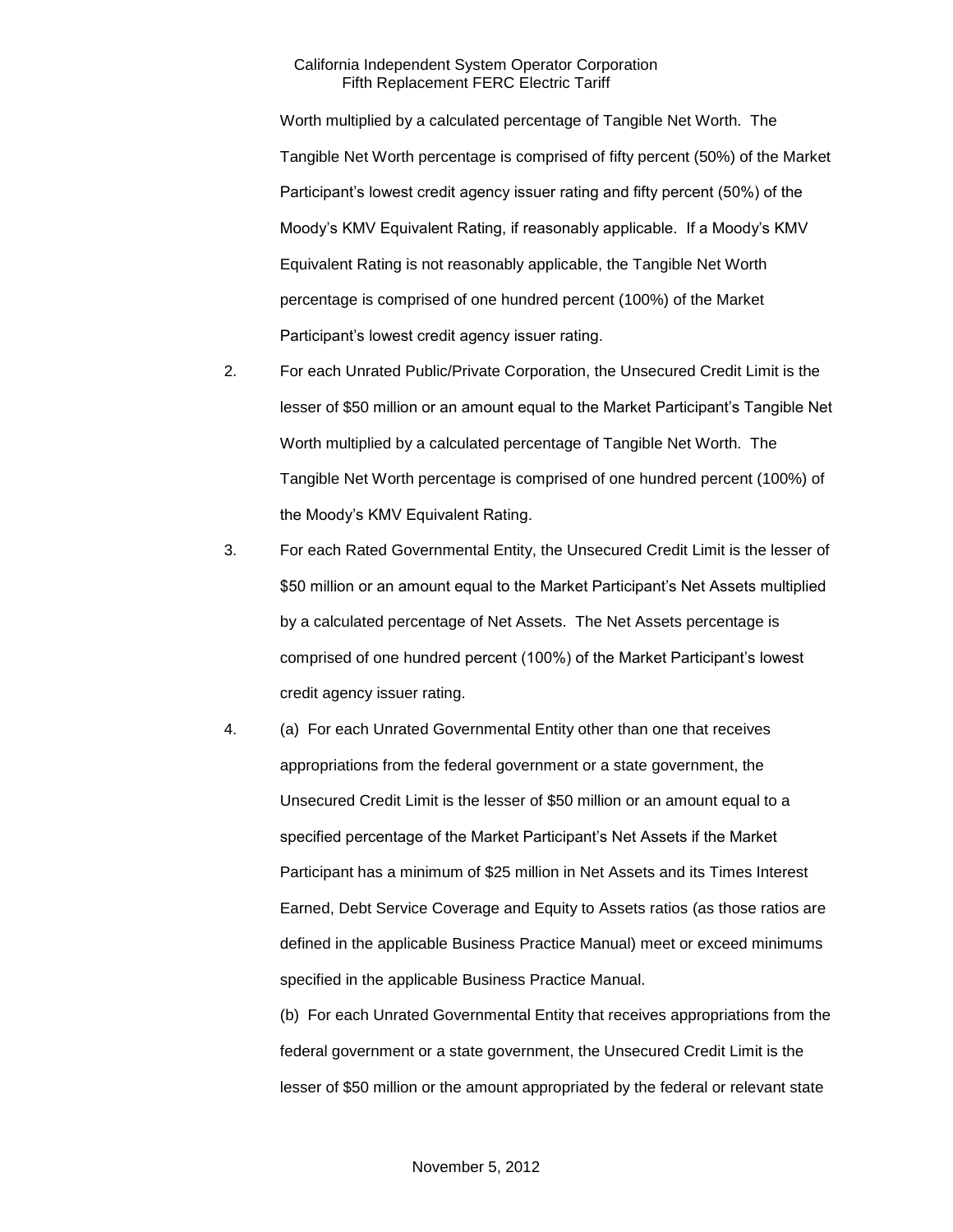government for the purpose of procuring Energy and Energy-related products and services for the applicable fiscal year. The Unrated Governmental Entity seeking to establish an Unsecured Credit Limit pursuant to this section shall provide documentation establishing its annual appropriations.

5. A Local Publicly Owned Electric Utility with a governing body having ratemaking authority that has submitted an application for an Unsecured Credit Limit shall be entitled to an Unsecured Credit Limit of \$1 million without regard to its Net Assets. Such Local Publicly Owned Electric Utility shall be entitled to request an Unsecured Credit Limit based on Net Assets as provided in Section 12.1.1.1(3) or 12.1.1.1(4) in order to establish an Unsecured Credit Limit as the greater of \$1 million or the amount determined as provided in this Section 12.1.1.1(5). A public entity that is not a Local Publicly Owned Electric Utility is not entitled to an Unsecured Credit Limit of \$1 million under this Section 12.1.1.1(5) but may seek to establish an Unsecured Credit Limit as provided in any other provision of the CAISO Tariff that may apply.

Public entities, including Local Publicly Owned Electric Utilities, that operate through a Joint Powers Agreement, or a similar agreement acceptable to the CAISO with the same legal force and effect, shall be entitled to aggregate or assign their Unsecured Credit Limits subject to the following limitations and requirements. A public entity that is a party to a Joint Powers Agreement or similar agreement and that is also participating independently in the CAISO Markets with an established Unsecured Credit Limit shall not be entitled to assign or aggregate any portion of its Unsecured Credit Limit that the public entity is using to support financial liabilities associated with its individual participation in the CAISO Markets. A Local Publicly Owned Electric Utility that operates through a Joint Powers Authority or similar agreement that desires to aggregate a portion of its Unsecured Credit Limit that is equal to or less than \$1 million with one or more other Local Publicly Owned Electric Utilities that operate through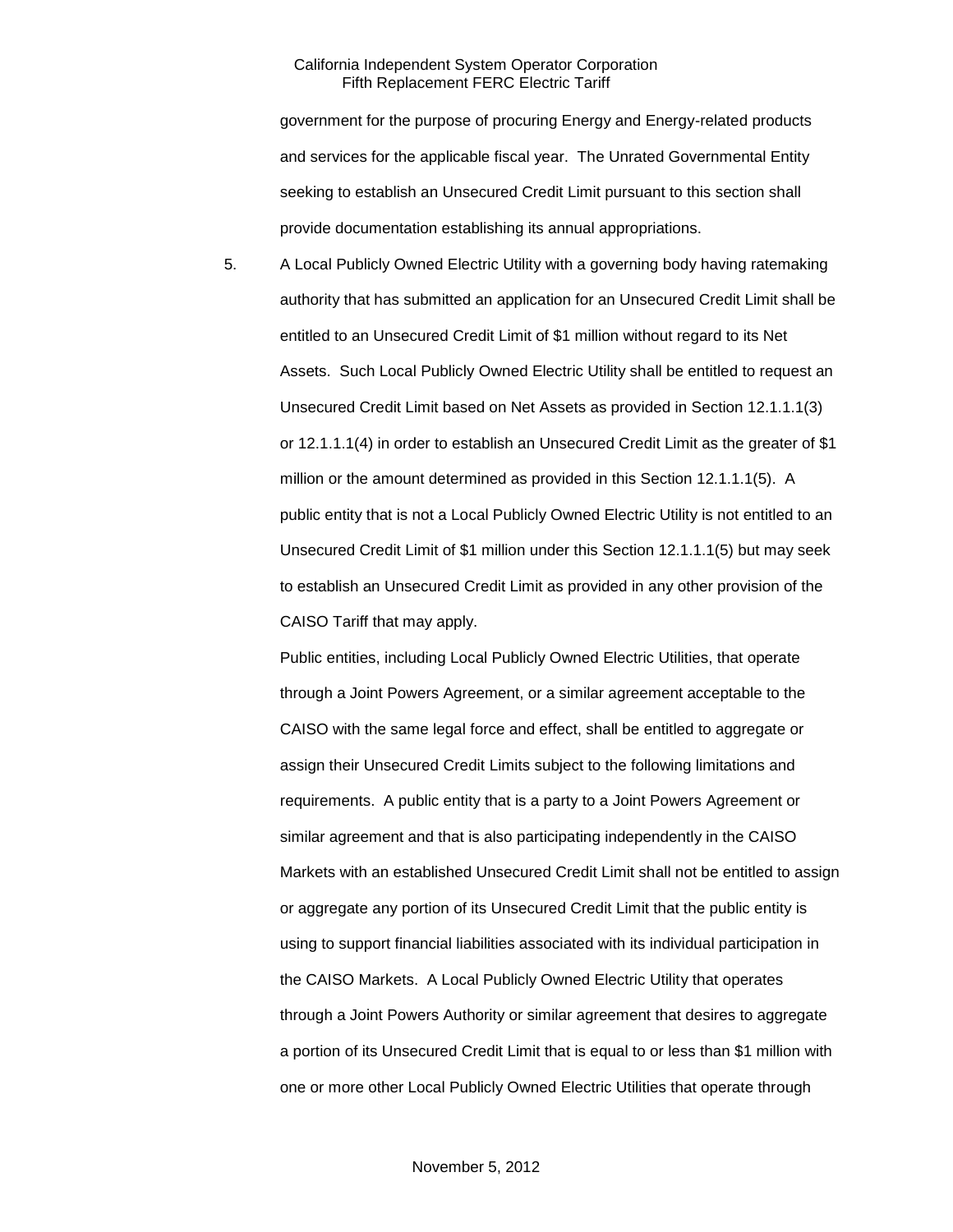that Joint Powers Agreement or similar agreement or to assign a portion of its Unsecured Credit Limit that is equal to or less than \$1 million to the Joint Powers Authority shall be entitled to do so. A Local Publicly Owned Electric Utility that operates through a Joint Powers Agreement or similar agreement that desires to aggregate its Unsecured Credit Limit with one or more other Local Publicly Owned Electric Utilities that operate through that Joint Powers Agreement or similar agreement or to assign a portion of its Unsecured Credit Limit to the Joint Powers Authority that exceeds \$1 million, and any public entity that is not a Local Publicly Owned Electric Utility that operates through a Joint Powers Agreement or similar agreement that desires to aggregate its Unsecured Credit Limit with one or more other Local Publicly Owned Electric Utilities that operate through that Joint Powers Agreement or similar agreement or to assign any portion of its Unsecured Credit Limit to the Joint Powers Authority, shall provide documentation that is acceptable to the CAISO and that demonstrates the Local Publicly Owned Electric Utility or public entity will assume responsibility for the financial liabilities of the Joint Powers Authority associated with the assigned or aggregated portion of the Unsecured Credit Limit. Such documentation may include a guaranty or similar instrument acceptable to the CAISO.

Unsecured Credit Limits established pursuant to this Section 12.1.1.1 shall be subject to the CAISO's consideration of the same qualitative factors that apply to all Market Participants as set forth in Section 12.1.1.2 and, accordingly, the CAISO may adjust their Unsecured Credit Limits pursuant to Section 12.1.1.

#### **12.1.1.1.1 Maximum Percentage of Tangible Net Worth and Net Assets**

For Rated and Unrated Public/Private Corporations or Rated Governmental Entities, the maximum percentage of Tangible Net Worth or Net Assets is 7.5 percent (7.5%) for the highest quality firms; that is, those Market Participants who maintain the highest Moody's KMV Equivalent Rating and/or highest credit agency issuer rating. The percentage of Tangible Net Worth or Net Assets that a Market Participant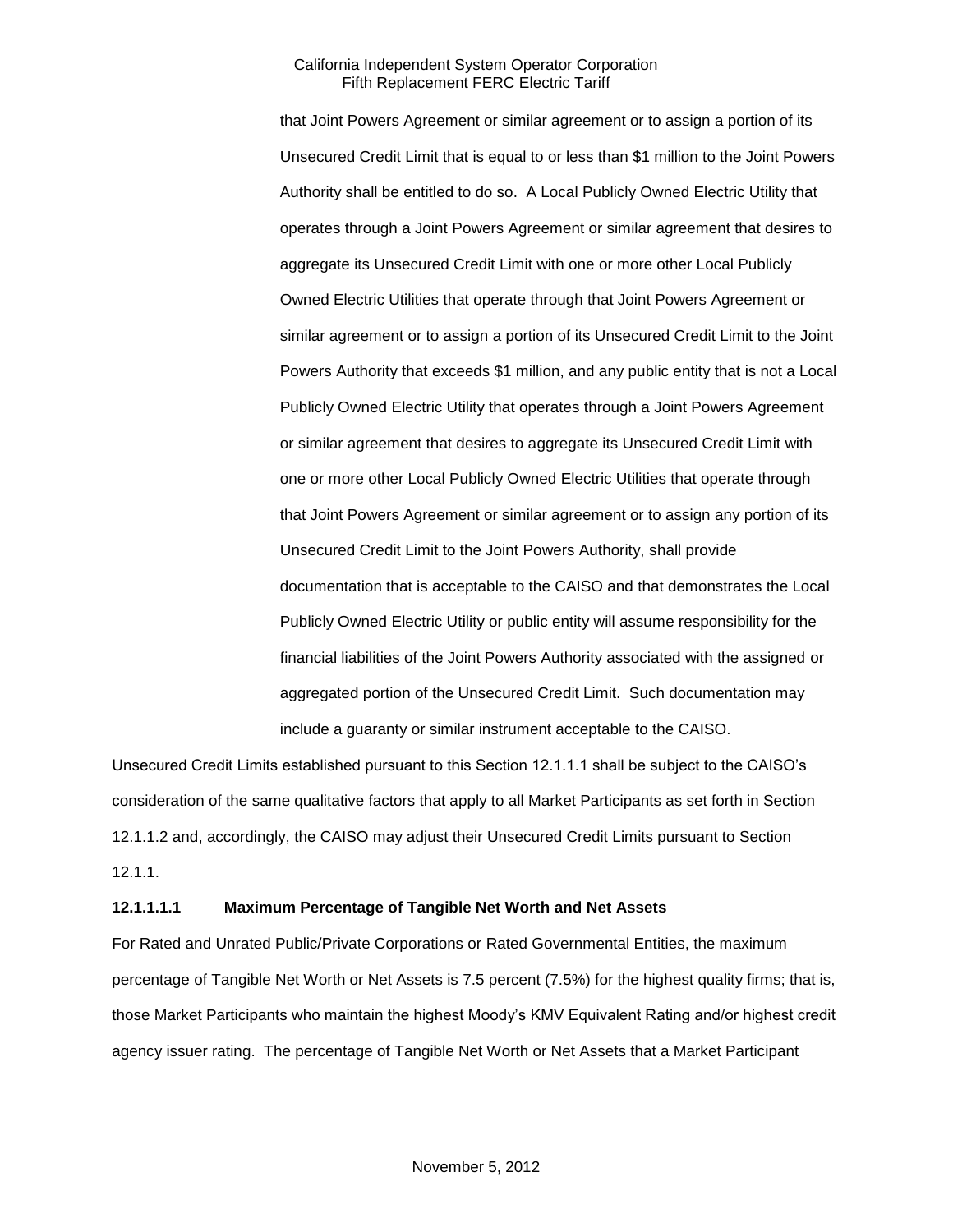qualifies for will be reduced as its credit risk increases as determined by having a lower Moody's KMV Equivalent Rating and/or lower credit agency issuer rating.

For Unrated Governmental Entities, the CAISO may provide an Unsecured Credit Limit of up to five percent (5%) of Net Assets.

With respect to either of these potential maximum percentages, a lesser amount of unsecured credit may be granted if the CAISO becomes aware of information related to a Material Change in Financial Condition or other significant information that presents a significant risk to the creditworthiness of the entity.

## **12.1.1.1.2 Unsecured Credit Limit Calculation Steps**

A six-step process is used to determine Unsecured Credit Limits for Market Participants that are Rated Public/Private Corporations, Unrated Public/Private Corporations, and Rated Governmental Entities.

- Step 1 If the Market Participant has a credit rating(s) from one or more of the Nationally Recognized Statistical Rating Organizations, verify the rating(s) with the appropriate organization. Regardless of the number of ratings available, the lowest rating will be used for purposes of determining the percentage of Tangible Net Worth or Net Assets.
- Step 2 –Obtain the Market Participant's Moody's KMV Equivalent Rating.
- Step 3 Calculate the percentage of Tangible Net Worth or Net Assets based on the entity type as described in Section 12.1.1.1.
- Step 4 Calculate the Market Participant's Tangible Net Worth or Net Assets.
	- (a) Tangible Net Worth for Rated or Unrated Public/Private Corporations equals total assets minus assets (net of any matching liabilities, assuming the result is a positive value) the CAISO reasonably believes to be restricted or potentially unavailable to settle a claim in the event of a default (examples include restricted assets and Affiliate assets) minus intangible assets (i.e., those assets not having a physical existence such as patents, trademarks, franchises, intellectual property, and goodwill) minus derivative assets (net of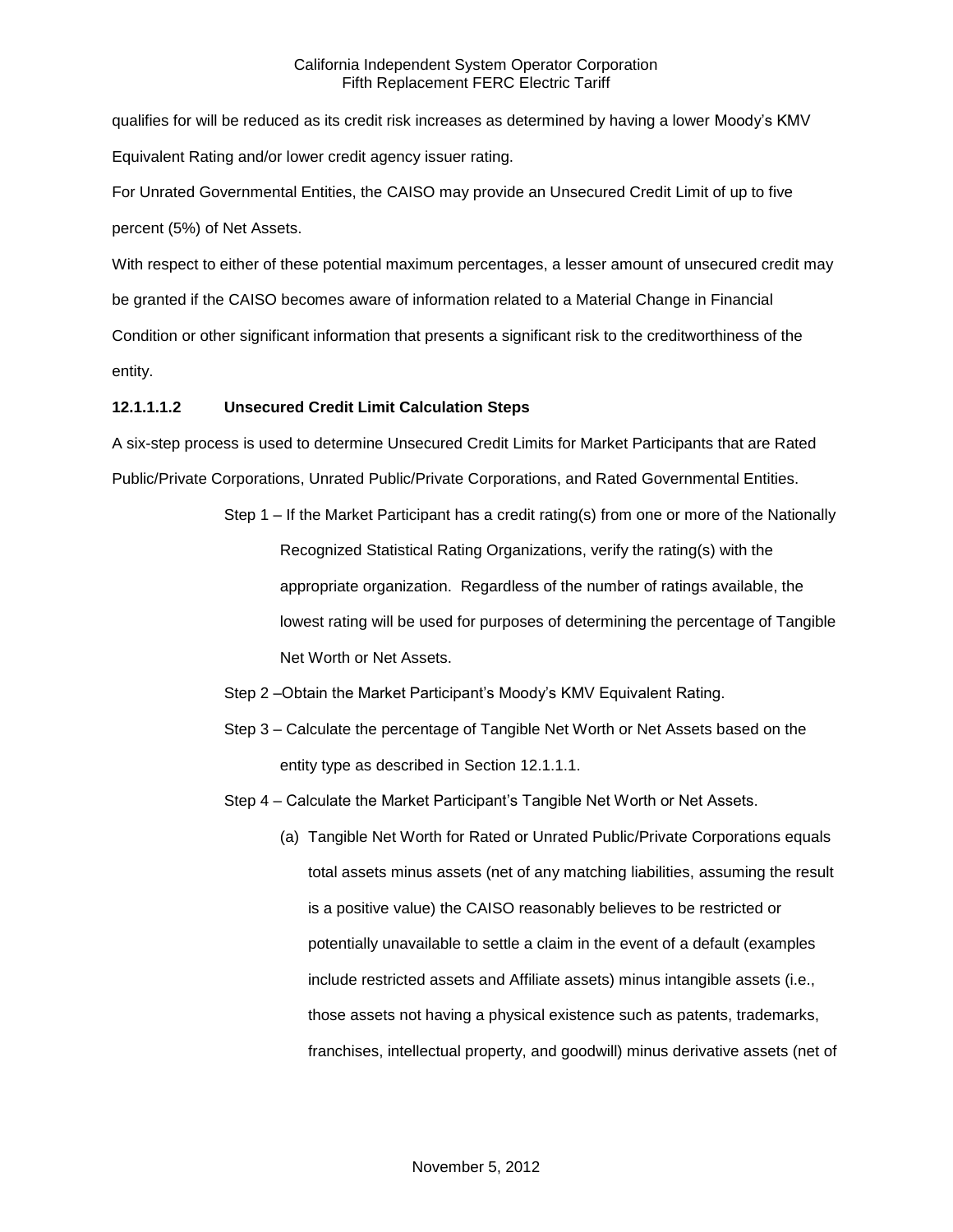any matching liabilities, assuming the result is a positive value) minus total liabilities.

(b) Net Assets for Rated Governmental Entities equals total assets minus assets (net of any matching liabilities, assuming the result is a positive value) the CAISO reasonably believes to be restricted or potentially unavailable to settle a claim in the event of a default (examples include restricted assets) minus total liabilities.

## Step 5 – Calculate the Market Participant's intermediate Unsecured Credit Limit.

- (a) intermediate Unsecured Credit Limit = Tangible Net Worth \* percentage of Tangible Net Worth for Rated or Unrated Public/Private Corporations
- (b) intermediate Unsecured Credit Limit = Net Assets \* percentage of Net Assets for Rated Governmental Entities

Step 6 – Adjust the intermediate Unsecured Credit Limit downward, if warranted based on the CAISO's review of qualitative and quantitative credit strength indicators in Section 12.1.1.2.

(a) Final Unsecured Credit Limit = intermediate Unsecured Credit Limit from Step 5 \* (0 - 100%)

## **12.1.1.2 Credit Strength Indicators**

In determining a Market Participant's Unsecured Credit Limit, the CAISO may rely on information gathered from financial reporting agencies, the general/financial/energy press, and provided by the Market Participant to assess its overall financial health and its ability to meet its financial obligations. Information considered by the CAISO in this process may include the following qualitative factors:

- (a) Applicant's history;
- (b) Nature of organization and operating environment;
- (c) Management;
- (d) Contractual obligations;
- (e) Governance policies;
- (f) Financial and accounting policies;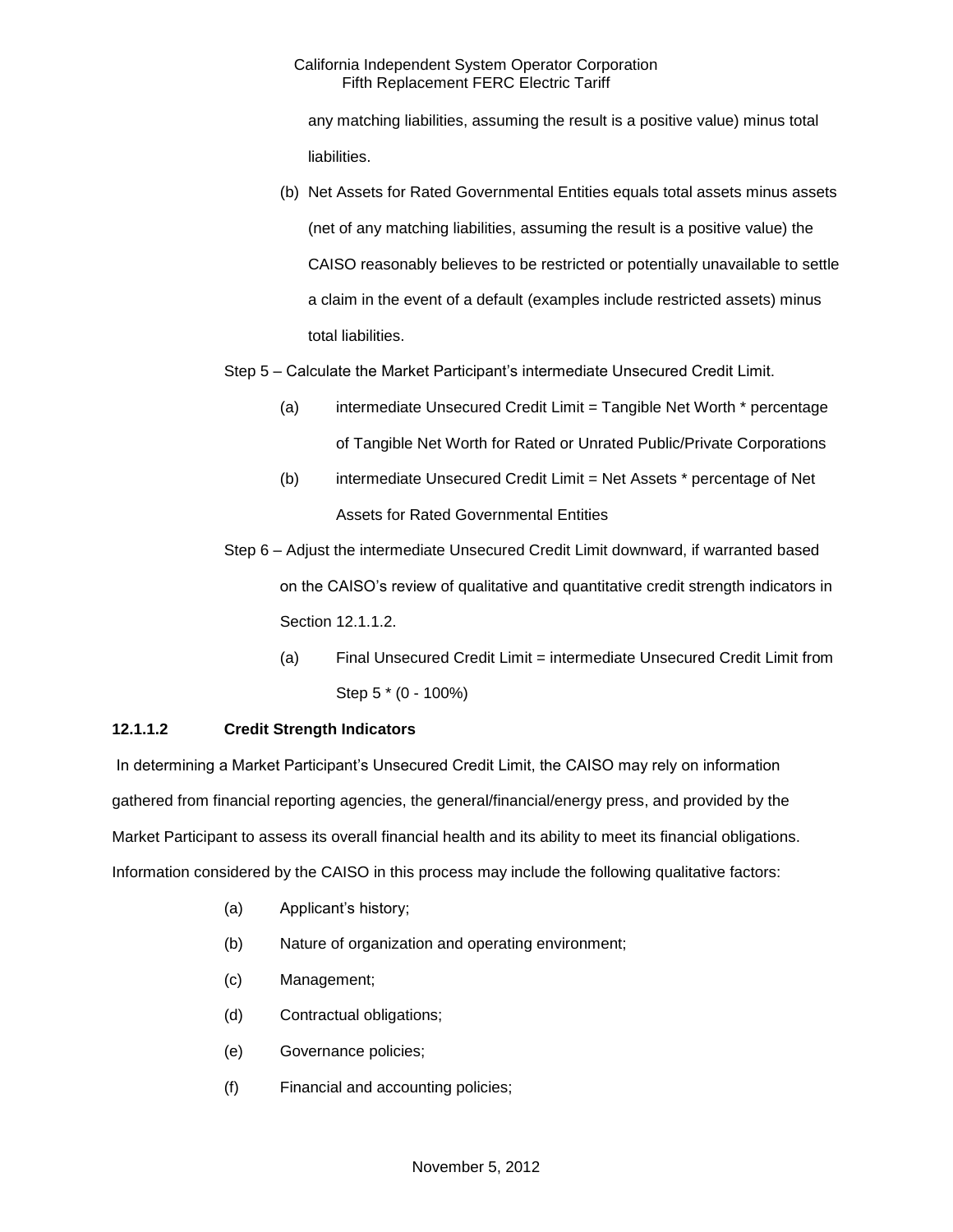- (g) Risk management and credit policies;
- (h) Market risk including price exposures, credit exposures and operational exposures;
- (i) Event risk;
- (j) The state or local regulatory environment; and
- (k) Affiliate disclosure information provided pursuant to this CAISO Tariff, including Sections 4.14.2.1, 12.1.1, 39.9, and/or 39.11.1.

Material negative information in these areas may result in a reduction of up to one hundred percent (100%) in the Unsecured Credit Limit that would otherwise be granted based on the six-step process described in Section 12.1.1.1. A Market Participant, upon request, will be provided a written analysis as to how the provisions in Section 12.1.1.1 and this section were applied in setting its Unsecured Credit Limit.

## **12.1.1.3 Financial Statements**

Market Participants requesting unsecured credit are required to provide financial statements so that a credit review can be completed. Based on availability, the Market Participant must submit a financial statement for the most recent financial quarter, as well as audited financial statements for the most recent three fiscal years, or the period of existence of the Market Participant, if shorter, to the CAISO or the CAISO's designee. If audited financial statements are not available, financial statements, as described below, should be submitted, signed and attested to by an officer of the Market Participant as a fair representation of the financial condition of the Market Participant in accordance with generally accepted accounting principles. The information should include, but is not limited to, the following:

- (a) If publicly traded:
	- (i) Annual and quarterly reports on Form 10-K and Form 10-Q, respectively
	- (ii) Form 8-K reports, if any
- (b) If privately held or governmentally owned:
	- (i) Management's discussion & analysis (if available)
	- (ii) Report of independent accountants (if available)
	- (iii) Financial statements, including: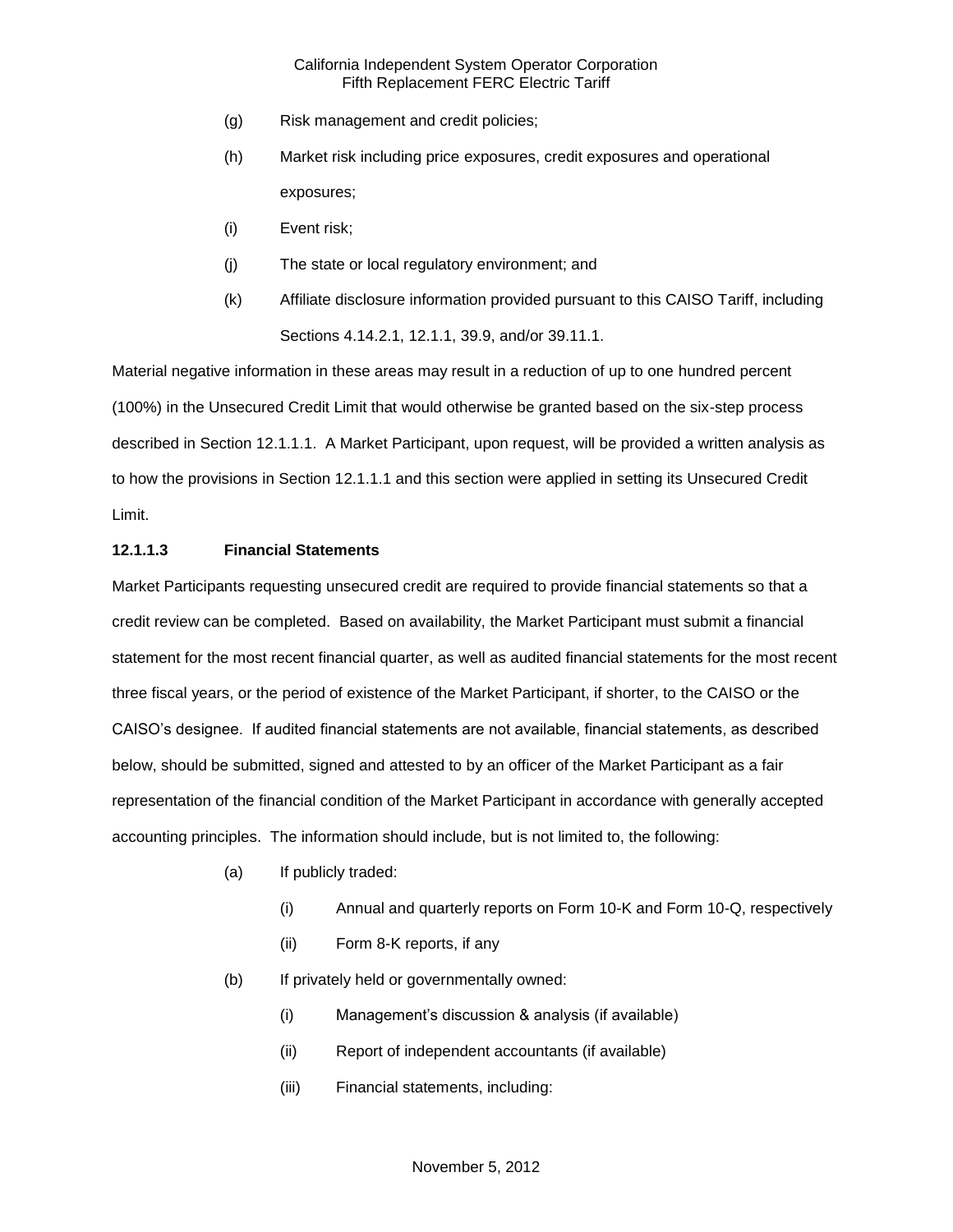- Balance sheet
- Income statement
- Statement of cash flows
- Statement of stockholder's equity
- (iv) Notes to financial statements

If the above information is available electronically on the internet, the Market Participant may indicate in written or electronic communication where such statements are located for retrieval by the CAISO or the CAISO's designee.

### **12.1.1.4 Determination of Unsecured Credit Limits for Affiliates**

If any Market Participant requesting or maintaining an Unsecured Credit Limit is affiliated with one or more other entities subject to the credit requirements of this Section 12, the CAISO may consider the overall creditworthiness and financial condition of such Affiliates when determining the applicable Unsecured Credit Limit. The maximum Unsecured Credit Limit specified in Section 12.1.1 applies to the combined activity of such Affiliates.

#### **12.1.1.5 Notification of Material Change in Financial Condition**

Each Market Participant shall notify the CAISO in writing of a Material Change in Financial Condition, within five (5) Business Days of when the Material Change in Financial Condition is known or reasonably should be known by the Market Participant. Examples of a Material Change of Financial Condition may include, but are not limited to:

- a) A credit agency or Moody's KMV equivalent rating downgrade to below investment grade;
- b) Being placed on a negative credit watch list by a major rating agency;
- c) A bankruptcy filing;
- d) Insolvency;
- e) The filing of a material lawsuit that could significantly and adversely affect past, current, or future financial results;
- f) Restatement of one or more financial statements for a prior year in a way that reduces the amount of unsecured credit that was previously provided;
- g) A default in another organized market for which any cure period has expired; or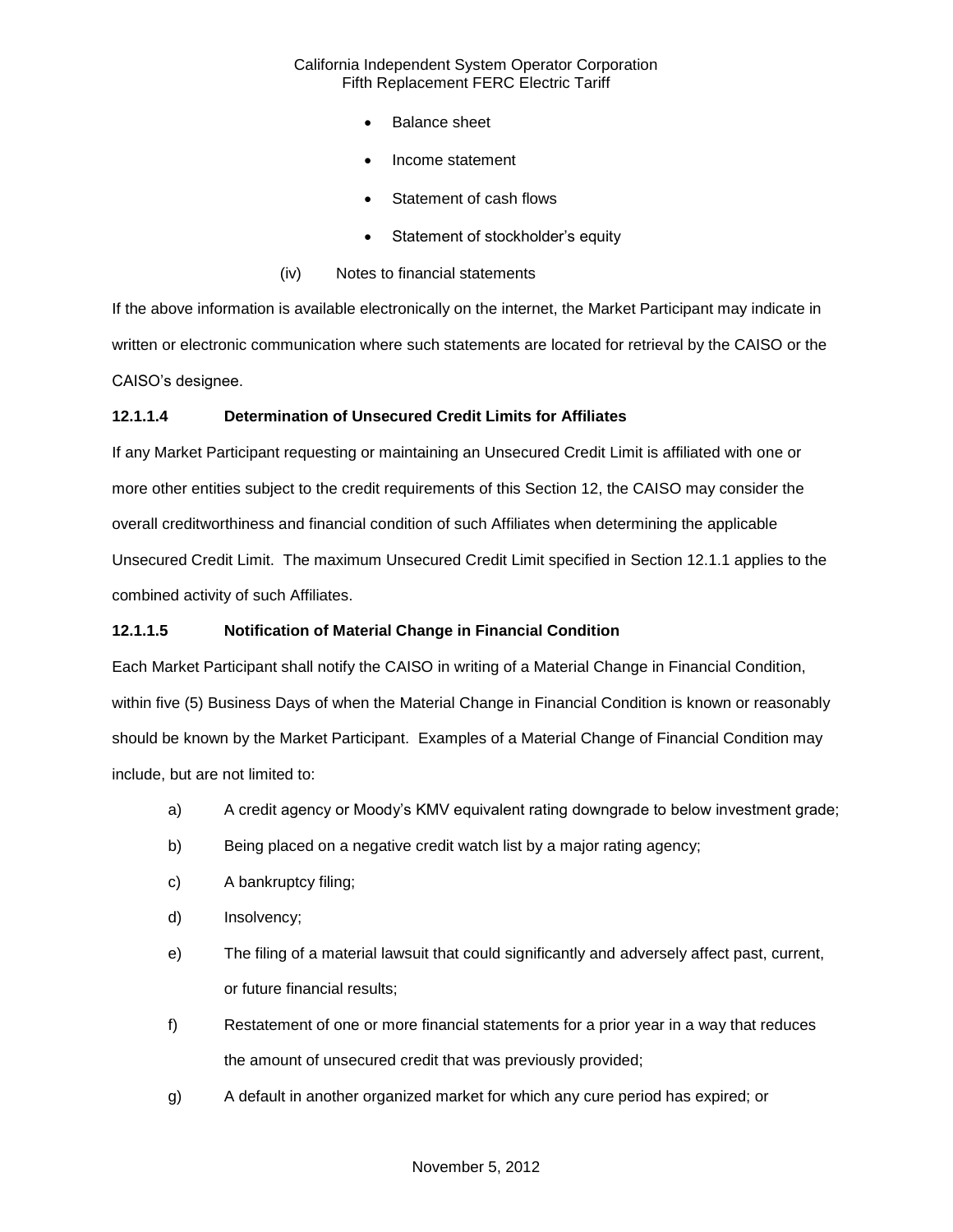h) Any change in the financial condition of the Market Participant that exceeds a five (5) percent reduction in the Market Participant's Tangible Net Worth or Net Assets for the Market Participant's preceding fiscal year, calculated in accordance with generally accepted accounting practices.

The provision to the CAISO of a copy of a Form 10-K, Form 10-Q, or Form 8-K filed with the U.S. Securities and Exchange Commission shall satisfy the requirement of notifying the CAISO of such Material Change in Financial Condition if such Material Change in Financial Condition is identified in the Form 10-K, Form 10-Q, or Form 8-K. Alternatively, the Market Participant may direct the CAISO to the location of the information on their company website or the website of the U.S. Securities & Exchange Commission.

## **12.1.2 Financial Security And Financial Security Amount**

A Market Participant that does not have an Unsecured Credit Limit, or that has an Unsecured Credit Limit that is less than its Estimated Aggregate Liability, shall post Financial Security that is acceptable to the CAISO and that is sufficient to ensure that its Aggregate Credit Limit (i.e., the sum of its Unsecured Credit Limit and Financial Security Amount) is equal to or greater than its Estimated Aggregate Liability. The Financial Security posted by a Market Participant may be any combination of the following types of Financial Security provided in favor of the CAISO and notified to the CAISO under Section 12.3:

- (a) an irrevocable and unconditional letter of credit issued by a bank or financial institution that is reasonably acceptable to the CAISO;
- (b) an irrevocable and unconditional surety bond issued by an insurance company that is reasonably acceptable to the CAISO;
- (c) an unconditional and irrevocable guaranty issued by a company that is reasonably acceptable to the CAISO;
- (d) a cash deposit standing to the credit of the CAISO in an interest-bearing escrow account maintained at a bank or financial institution that is reasonably acceptable to the CAISO;
- (e) a certificate of deposit in the name of the CAISO issued by a bank or financial institution that is reasonably acceptable to the CAISO;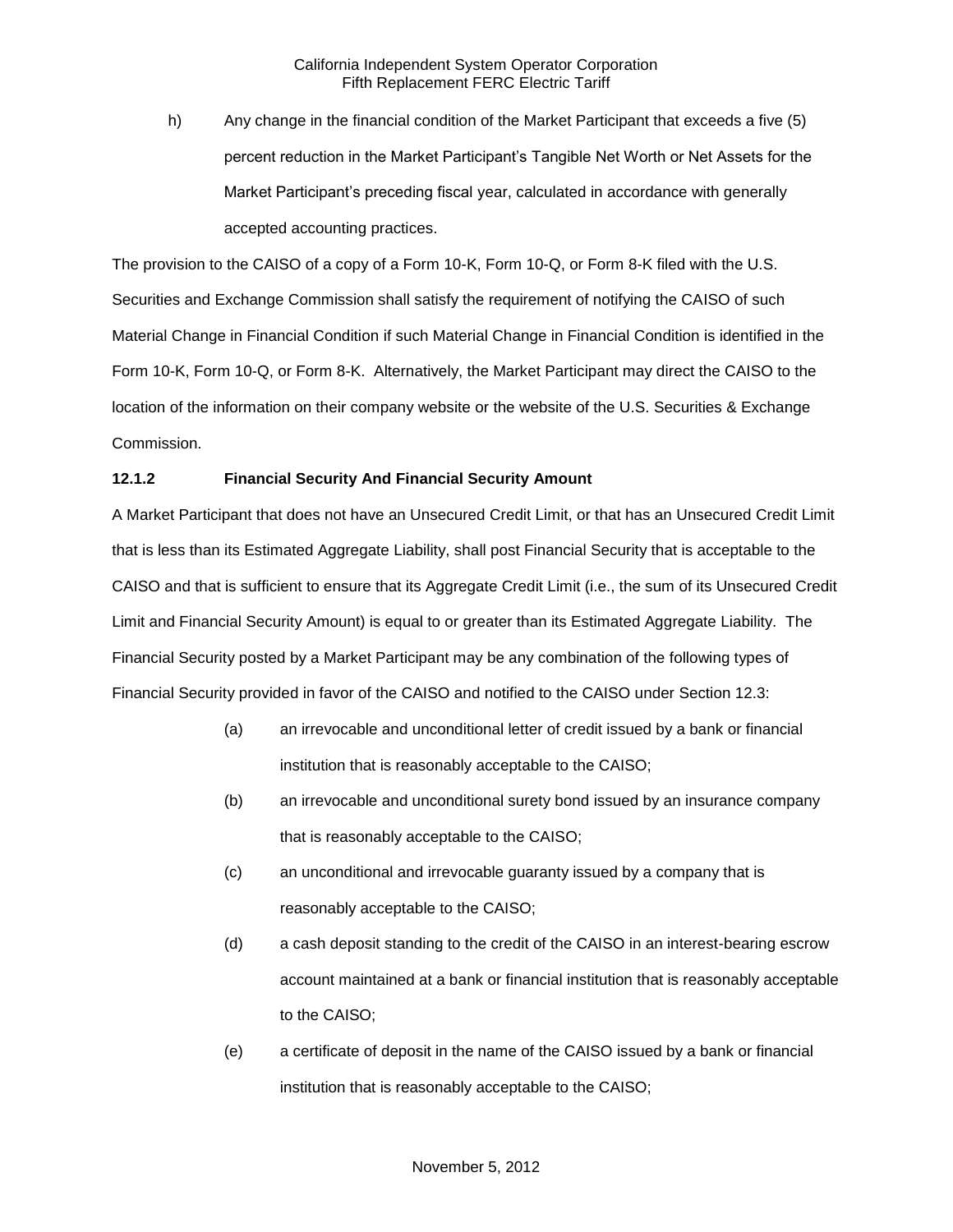- (f) a payment bond certificate in the name of the CAISO issued by a bank or financial institution that is reasonably acceptable to the CAISO; or
- (g) a prepayment to the CAISO.

Financial Security instruments as listed above shall be in such form as the CAISO may reasonably require from time to time by notice to Market Participants, or in such other form as has been evaluated and approved as reasonably acceptable by the CAISO. The CAISO shall publish and maintain standardized forms related to the types of Financial Security listed above on the CAISO Website. The CAISO shall require the use of standardized forms of Financial Security to the greatest extent possible.

#### **12.1.2.1 Additional Procedures Regarding Certain Types of Financial Security**

- (a) Unconditional and irrevocable guaranties: In those cases where a Market Participant is a subsidiary or Affiliate of another entity and would like to utilize the consolidated financial statements and other relevant information of that entity for obtaining credit, a signed corporate guaranty is required. A guarantor would be considered reasonably acceptable and a corresponding Financial Security Amount would be set based on the guarantor's credit evaluation according to the same procedures that apply to the credit evaluation of a Market Participant pursuant to Section 12.1.1.
- (b) Cash deposits standing to the credit of the CAISO in interest-bearing escrow accounts: Interest on a cash deposit standing to the credit of the CAISO in an interest-bearing escrow account will accrue to the Market Participant's benefit and will be added to the Market Participant's prepayment account on a monthly basis. Should a Market Participant become delinquent in payments, the Market Participant's outstanding account balance will be satisfied using deposited funds. The Market Participant must take care to replenish used funds to ensure that its Aggregate Credit Limit continues to exceed its Estimated Aggregate Liability.
- (c) Prepayments to the CAISO: Prepayments to the CAISO will be held in an interest-bearing account or another investment acceptable to the Market Participant and the CAISO, and interest on the investment will accrue at the rate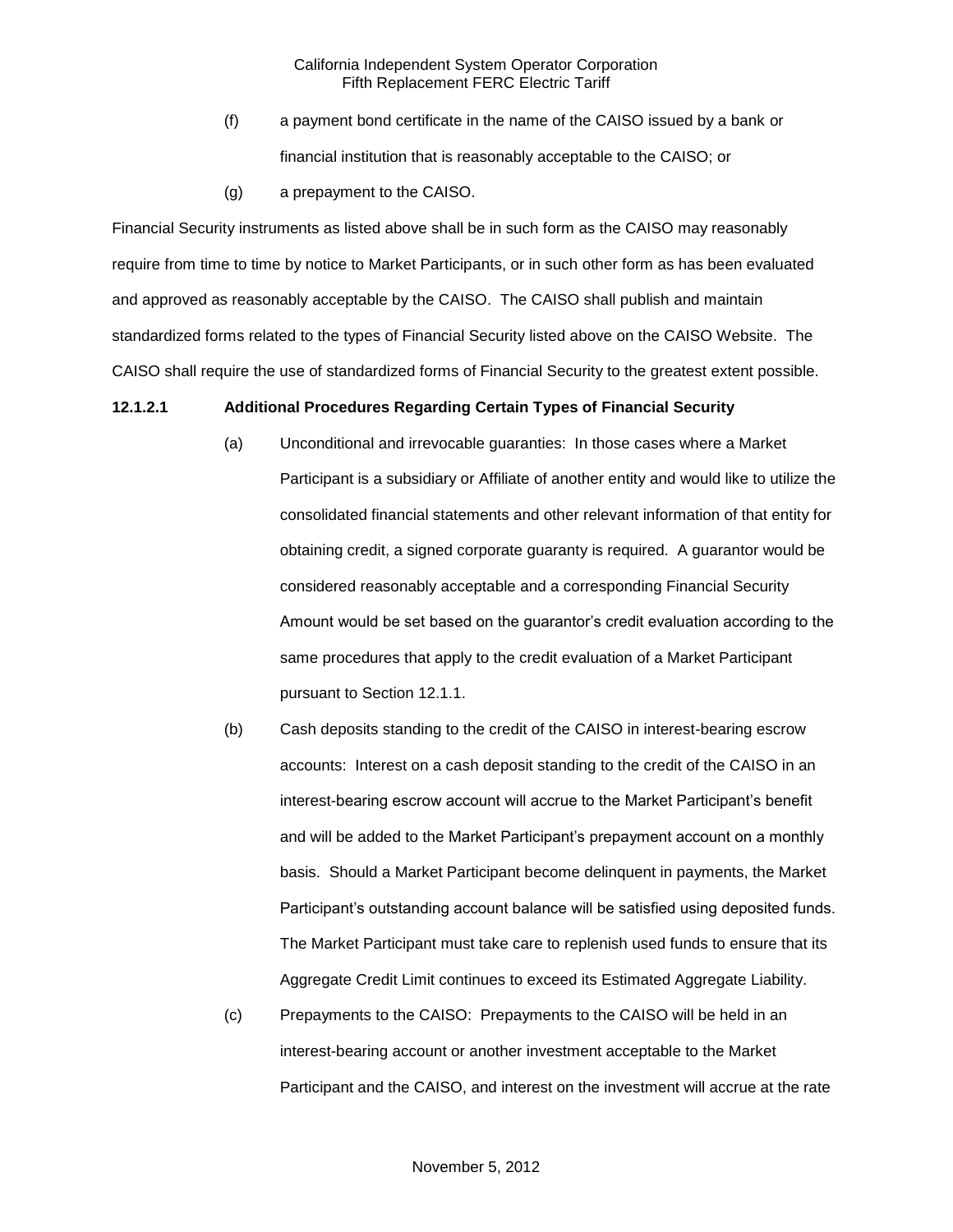as provided for in the investment. Interest will accrue to the Market Participant's benefit and will be added to the Market Participant's prepayment account on a monthly basis. Due to the additional administrative effort involved in tracking and posting interest on such prepayments, the use of this option is not encouraged.

# **12.1.2.2 Process for Evaluating Requests to Use Non-Standardized Forms of Financial Security**

A Market Participant that seeks permission to use a form for Financial Security other than one or more of the standardized forms posted on the CAISO Website shall seek such permission in a written request to the CAISO that explains the basis for the use of such non-standardized form. The CAISO shall have ten (10) Business Days from receipt of such request to evaluate it and determine whether it will be approved as reasonably acceptable. If the CAISO does not respond to such request within the ten (10) Business Day period, the request shall be deemed to have been denied. Until and unless the CAISO approves the use of a non-standardized form for Financial Security, the Market Participant that submitted such request shall be required to use one of the standardized forms for Financial Security described in this Section 12.1.2.

#### **12.1.2.3 Expiration of Financial Security**

Each Market Participant shall ensure that the financial instruments it uses for the purpose of providing Financial Security will not expire and thereby cause the Market Participant's Aggregate Credit Limit to fall below the Market Participant's Estimated Aggregate Liability. The CAISO will treat a financial instrument that does not have an automatic renewal provision and that is not renewed or replaced within seven (7) days of its date of expiration as being out of compliance with the standards for Financial Security contained in this Section 12 and will deem the value of such financial instrument to be zero, and will draw upon such Financial Security prior to its stated expiration if deemed necessary by the CAISO.

**12.1.2.4 Risk of Loss of Financial Security Amounts Held and Invested by the CAISO** In accordance with the CAISO's investment policy, the CAISO will invest each Financial Security Amount of a Market Participant only in bank accounts, money market accounts, and/or U.S. Treasury/Agency securities unless a specific written request is received from the Market Participant for a different type of investment and the CAISO provides its written consent to such alternative investment. A Market Participant that provides a Financial Security Amount that is held and invested by the CAISO on behalf of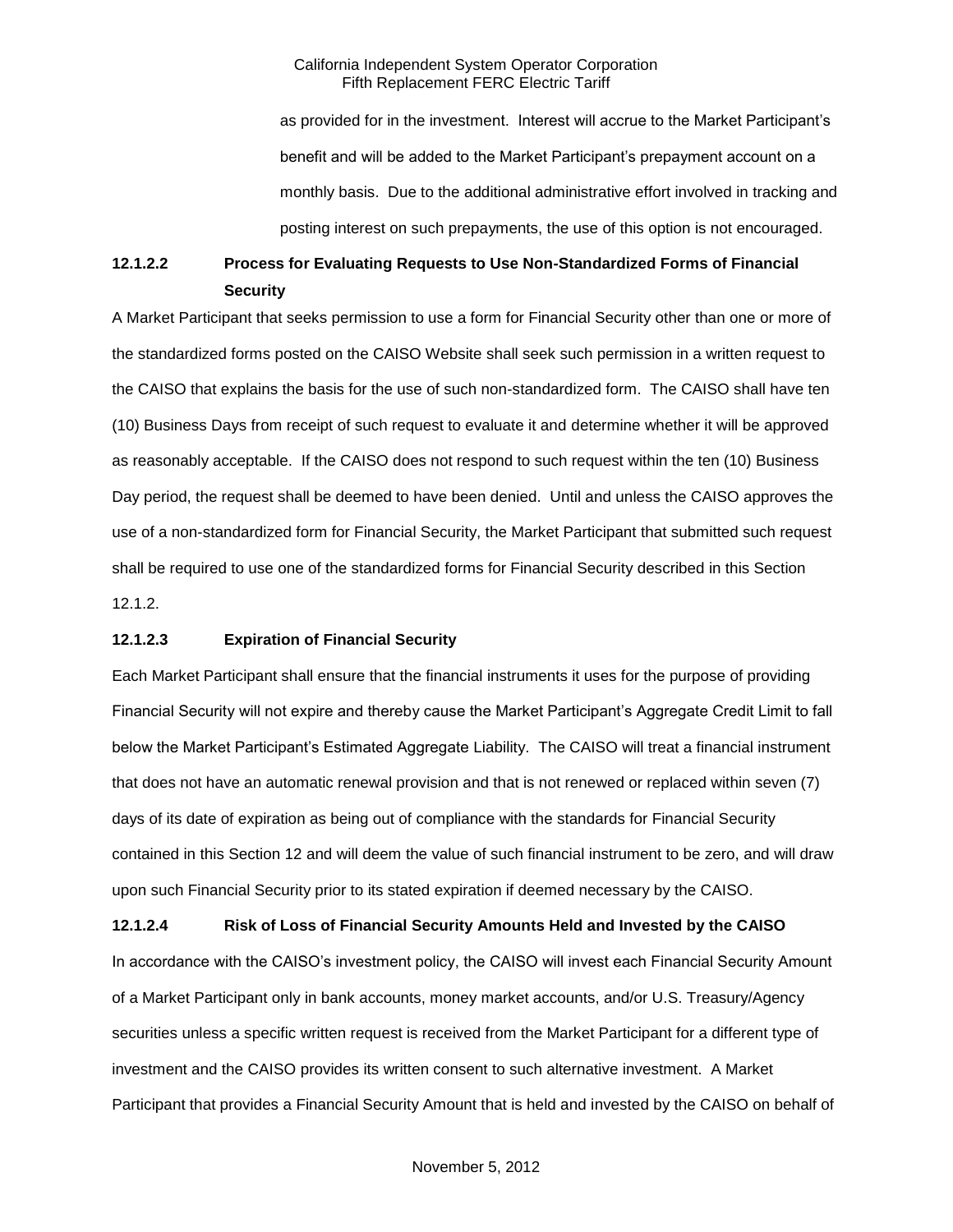the Market Participant will bear all risks that such Financial Security Amount will incur a loss of principal and/or interest as a result of the CAISO's investment of such Financial Security Amount.

### **12.1.3 Estimated Aggregate Liability**

The CAISO will periodically calculate the Estimated Aggregate Liability of each Market Participant, based on all charges and settlement amounts for which such Market Participant is liable or reasonably anticipated by the CAISO to be liable for pursuant to the CAISO Tariff. The Estimated Aggregate Liability for each Market Participant shall be determined and applied by the CAISO consistent with the procedures set forth in the applicable Business Practice Manual. The CAISO shall upon request provide each Market Participant with information concerning the basis for the CAISO's determination of its Estimated Aggregate Liability, and the CAISO's determination may be disputed in accordance with the procedures set forth in the applicable Business Practice Manual. The CAISO shall compare each Market Participant's Estimated Aggregate Liability against its Aggregate Credit Limit on a periodic basis.

#### **12.1.3.1 Calculation of Estimated Aggregate Liability**

#### **12.1.3.1.1 Calculation of the EAL Amount**

Except as described in Section 12.1.3.1.2, the CAISO shall use the method described in this Section 12.1.3.1.1 to calculate each Market Participant's Estimated Aggregate Liability (EAL). The Estimated Aggregate Liability represents the amount owed to the CAISO for all unpaid obligations, specifically, the obligations for the number of Trading Days outstanding at a given time based on the CAISO's Payments Calendar plus five (5) Trading Days based on the allowable period for Market Participants to respond to CAISO requests for additional Financial Security collateral (two (2) Business Days), and other liabilities including the value of a Market Participant's CRR portfolio, if negative. The charges the CAISO shall use to calculate Estimated Aggregate Liability shall be charges described or referenced in the CAISO Tariff. The CAISO shall calculate the Estimated Aggregate Liability for each Market Participant by aggregating the following obligations, including CRR liabilities even though such liabilities are secured separately:

- (a) invoiced amounts, i.e., any published but unpaid amounts on Invoices;
- (b) published amounts, i.e., amounts for Trading Days for which Settlement Statements have been issued;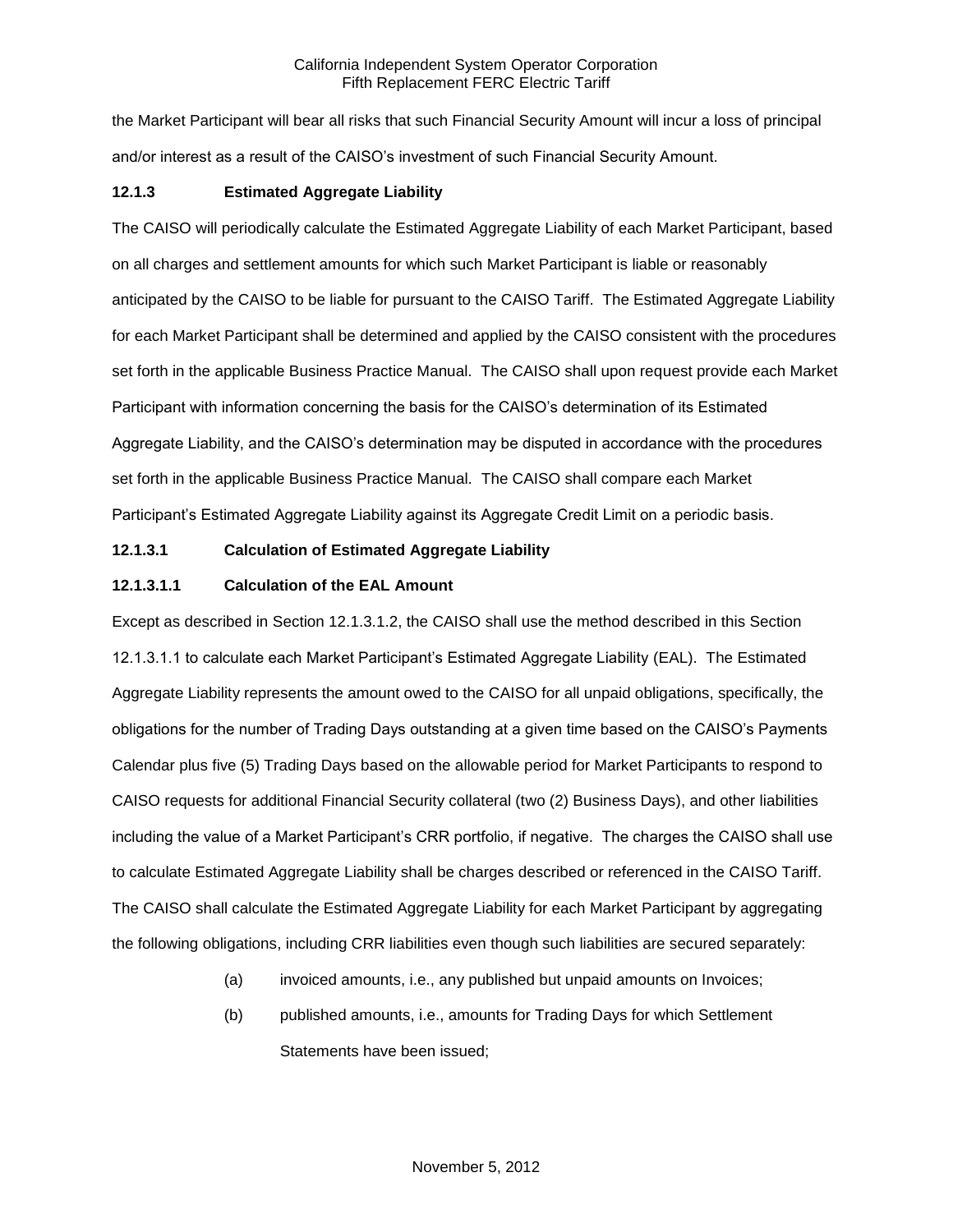- (c) estimated amounts, i.e., amounts based on estimated Settlement amounts calculated by the Settlement system using estimated meter data, and other available operational data;
- (d) extrapolated amounts, i.e., amounts calculated for Trading Days for which neither actual nor estimated Settlement Statements have been issued;
- (e) CRR portfolio value, i.e., the prospective value of the CRR portfolio, if negative, as described in Section 12.6.3;
- (f) CRR Auction limit, i.e., the maximum credit limit for participation in a CRR Auction;
- (g) CRR Auction awards (prior to invoicing), i.e., amounts to cover winning offers at the completion of the CRR Auction bur prior to invoicing;
- (h) Estimated Aggregate Liability adjustments resulting from Virtual Bid Submission Charges and the submission of Virtual Bids and/or receipt of Virtual Awards pursuant to Section 12.8;
- (i) past-due amounts, i.e., any unpaid or past due amounts on Invoices;
- (j) FERC Annual FERC Charges, i.e., FERC Annual Charges for a Market Participant that has elected to pay such amounts on an annual basis that are owed and outstanding and not already captured in any other component of Estimated Aggregate Liability;
- (k) WAC Charges, i.e., WAC amounts for the current year or future years as specified in Section 36.9.2;
- (l) Estimated Aggregate Liability adjustments, i.e., adjustments that may be necessary as a result of analysis performed as a result of Section 12.4.2; and
- (m) extraordinary adjustments, i.e., adjustments to Settlement amounts related to FERC proceedings, if known and estimated by the CAISO, as described in Section 12.1.3.1.3.

For a Market Participant that maintains multiple BAID numbers, the Estimated Aggregate Liability of the Market Participant as a legal entity shall be calculated by summing the Estimated Aggregate Liabilities for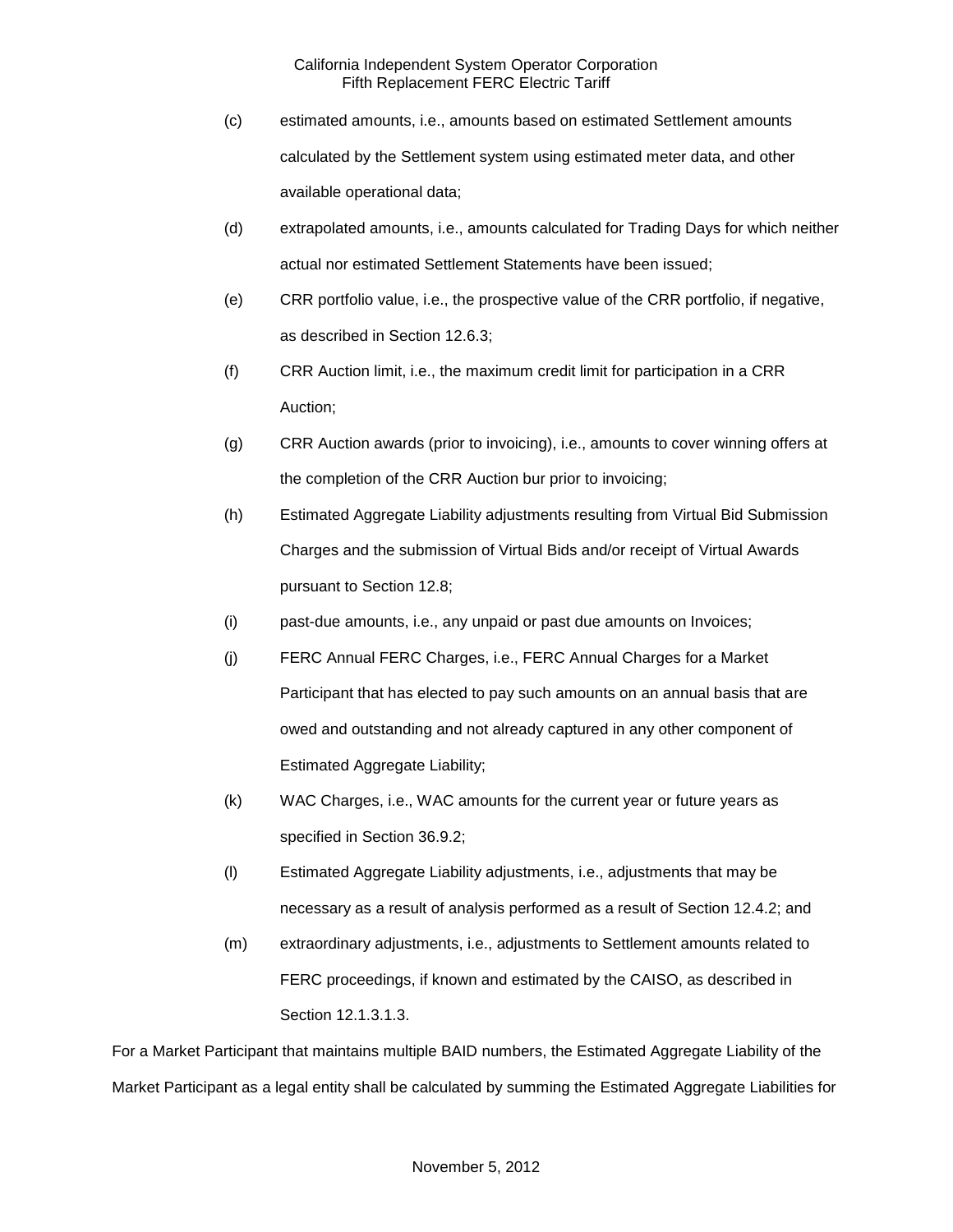all such BAID numbers and comparing the sum of the Estimated Aggregate Liabilities to the Aggregate Credit Limit of the Market Participant. Market Participants may recommend changes to the liability estimates produced by the CAISO's Estimated Aggregate Liability calculation through the dispute procedures described in Section 12.4.2.

### **12.1.3.1.2 Calculation Methodology Applicable to New Market Participants**

Each new Market Participant (and each Market Participant that has previously been inactive) is required to have an initial Aggregate Credit Limit that is sufficient to cover a minimum of forty-five (45) Trading Days of estimated obligations. This initial credit requirement is based on anticipated transactions in the CAISO Markets, and shall be considered to be equal to the Market Participant's Estimated Aggregate Liability until the CAISO obtains sufficient data from its automated calculation of Estimated Aggregate Liability as described in Section 12.1.3.1.1 to begin relying on that calculation.

## **12.1.3.1.3 Special Circumstances**

## **12.1.3.1.3.1 Daily Adjustments and Disputes**

Charges associated with daily adjustments and disputes that are regularly calculated by the CAISO Settlement system will be included in the CAISO's determinations of Estimated Aggregate Liability as the charges are calculated.

#### **12.1.3.1.3.2 FERC Refund Orders**

The CAISO will assess its ability to reasonably calculate the charges associated with a refund before the CAISO's Settlement system is re-run. If the CAISO can reasonably apportion the refund charges to specific Market Participants, it will include the amounts in its calculation of Estimated Aggregate Liability for those Market Participants and will request Financial Security from them accordingly. If the CAISO determines that complexities of a FERC refund order preclude the CAISO from reasonably being able to include refunds in its calculation of Estimated Aggregate Liability, the CAISO will not request Financial Security associated with the required refunds until the refunds are processed through the CAISO Settlement system. However, if feasible, the CAISO will make available to Market Participants, for informational purposes only, an aggregate forecast of the effect that providing the refunds will have on the CAISO's calculation of Estimated Aggregate Liability.

#### **12.1.3.1.3.3 CAISO ADR Procedures**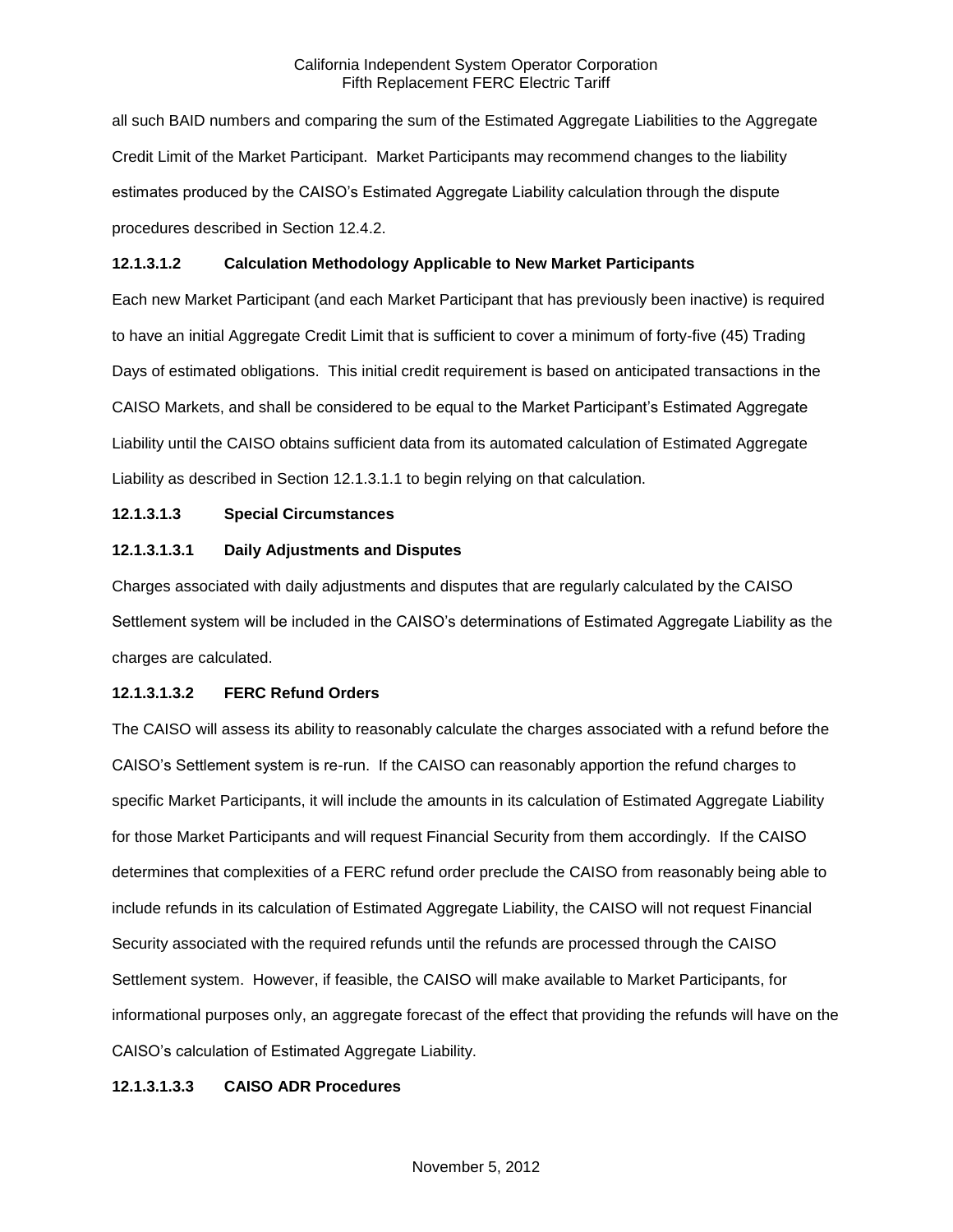The CAISO will handle transactions associated with the CAISO ADR Procedures in the same manner as transactions associated with refunds provided pursuant to Section 12.1.3.1.3.2.

## **12.2 Review Of Creditworthiness**

The CAISO may review the creditworthiness of any Market Participant that delays or defaults in making payments due under the CAISO Tariff and, as a consequence of that review, may require such Market Participant , whether or not it has an Unsecured Credit Limit, to provide credit support in the form of any of the following types of Financial Security:

- (a) an irrevocable and unconditional letter of credit by a bank or financial institution reasonably acceptable to the CAISO;
- (b) a cash deposit standing to the credit of an interest-bearing escrow account maintained at a bank or financial institution reasonably acceptable to the CAISO;
- (c) an irrevocable and unconditional surety bond posted by an insurance company reasonably acceptable to the CAISO;
- (d) a payment bond certificate in the name of the CAISO from a financial institution reasonably acceptable to the CAISO; or
- (e) a prepayment to the CAISO.

The CAISO may require the Market Participant to maintain such Financial Security for at least one (1) year from the date of such delay or default.

## **12.3 Posting And Releases Of Financial Security**

Each Market Participant required to provide a Financial Security Amount under Section 12.1.2 shall notify the CAISO of the initial Financial Security Amount that it wishes to provide at least fifteen (15) days in advance and shall ensure that the CAISO has received such Financial Security Amount prior to the date the Market Participant commences activity through the CAISO, or the date the CRR Holder or Candidate CRR Holder participates in the applicable auction of CRRs. A Market Participant may at any time increase its Financial Security Amount by providing additional Financial Security in accordance with Section 12.1.2. A Market Participant may request that its Financial Security Amount be reduced or released by making its request not fewer than fifteen (15) days prior to the date on which the reduction or release is requested to occur. The CAISO shall evaluate the request and inform the Market Participant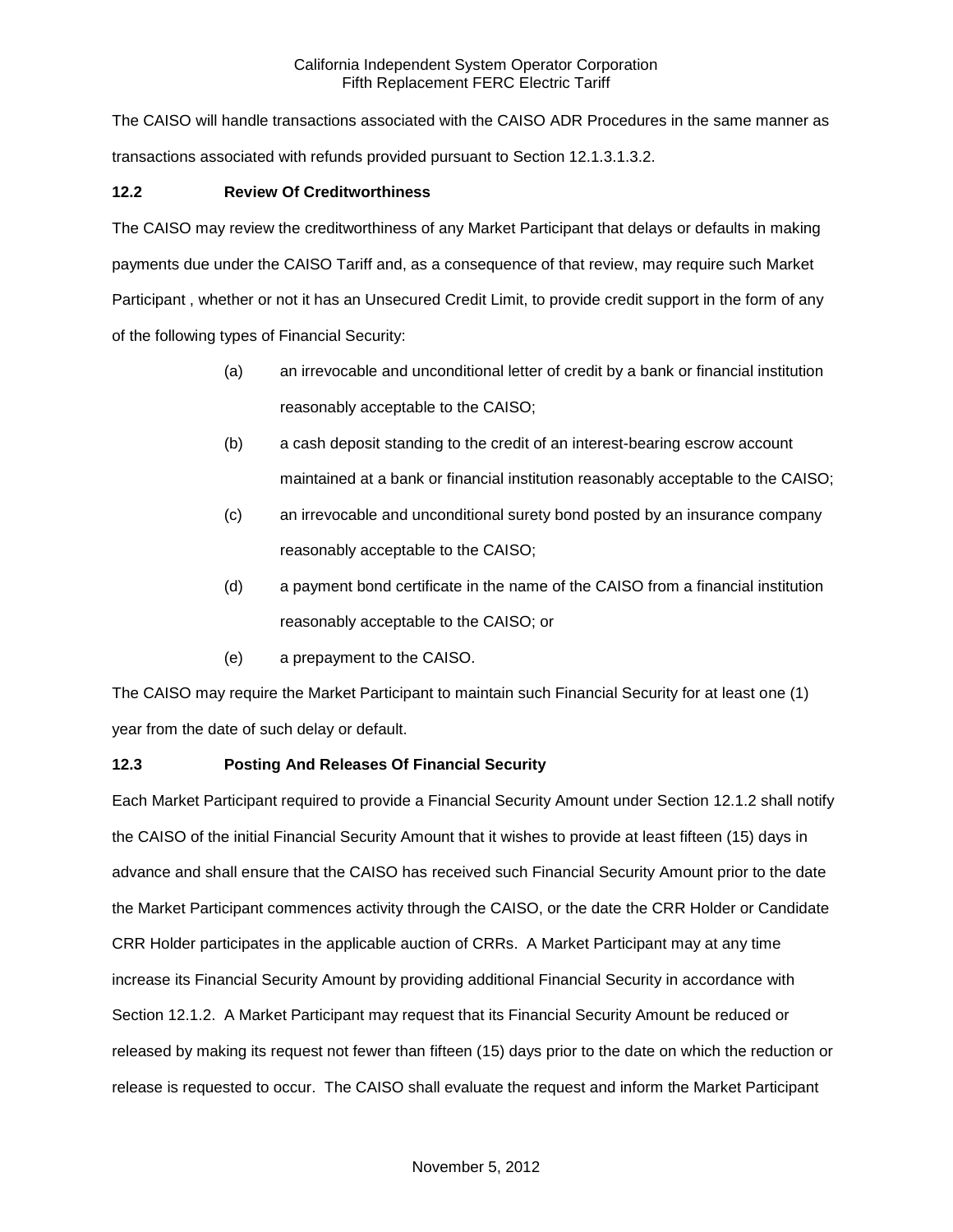within ten (10) Business Days either that a reduction or release of the Financial Security Amount is permissible, that a reduction or release of the Financial Security Amount is impermissible, or that the CAISO requires more information from the Market Participant in order to make its determination. The CAISO may decline to reduce or release a Financial Security Amount or may release a lesser amount for any of the following reasons:

- (a) The Estimated Aggregate Liability for the Market Participant cannot be accurately determined due to a lack of supporting Settlement charge information.
- (b) The most recent liabilities of the Market Participant are volatile to a significant degree and a reduction or release of the Financial Security Amount would present a high likelihood that, after the Financial Security Amount was reduced or released, the Estimated Aggregate Liability for the Market Participant, as calculated by the CAISO, would exceed its Aggregate Credit Limit.
- (c) The Market Participant has provided notice or otherwise demonstrated that it is terminating or significantly reducing its participation in the CAISO Markets. The CAISO may retain a portion of the Financial Security Amount to ensure that the Market Participant is adequately secured with respect to pending liabilities that relate to Settlement re-runs or other liabilities for which the Market Participant may be responsible under this CAISO Tariff.

## **12.3.1 Self-Supply Of UDC Demand**

Notwithstanding anything to the contrary in the CAISO Tariff, a Scheduling Coordinator or UDC that is an Original Participating Transmission Owner or is a Scheduling Coordinator for an Original Participating Transmission Owner shall not be precluded by Section 12.3 from scheduling transactions that serve a UDC's Demand from

- (1) a resource that the UDC owns; and
- (2) a resource that the UDC has under contract to serve its Demand.

## **12.4 Calculation Of Ongoing Financial Security Requirements**

Following the date on which a Market Participant commences trading, if the Market Participant's Estimated Aggregate Liability, as calculated by the CAISO, at any time exceeds its Aggregate Credit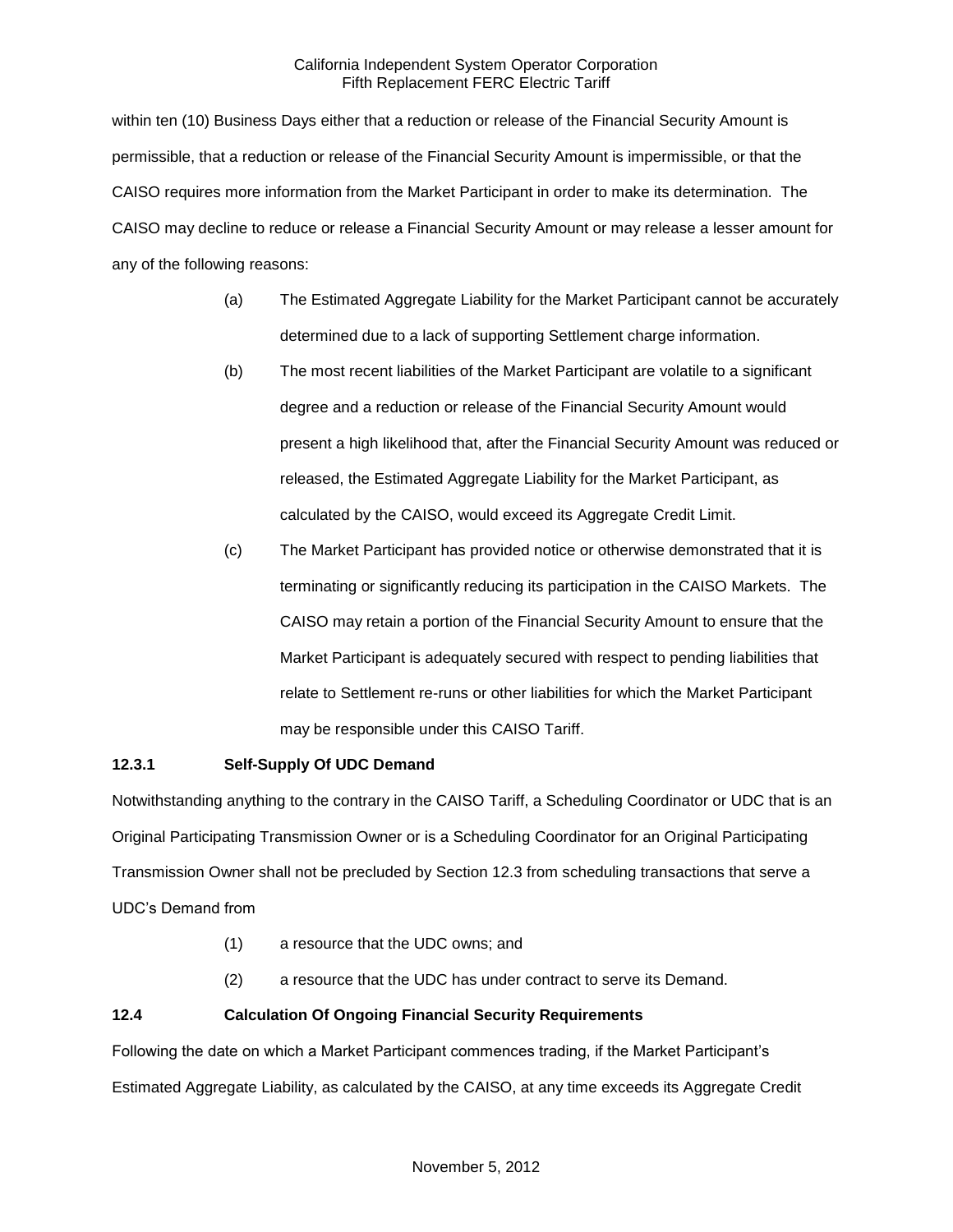Limit, the CAISO shall direct the Market Participant to post an additional Financial Security Amount within two (2) Business Days that is sufficient to ensure that the Market Participant's Aggregate Credit Limit is at least equal to its Estimated Aggregate Liability. The CAISO shall also notify a Market Participant if at any time its Estimated Aggregate Liability exceeds ninety (90) percent of its Aggregate Credit Limit. For the purposes of calculating the Market Participant's Estimated Aggregate Liability, the CAISO shall include (1) outstanding charges for Trading Days for which Settlement data is available, and (2) an estimate of charges for Trading Days for which Settlement data is not yet available. To estimate charges for Trading Days for which Settlement data is not yet available, the CAISO will consider available historical Settlement data, and other available operational and market data as described in the applicable Business Practice Manual.

### **12.4.1 Resolution Of A CAISO Request For Additional Security Amount**

A Market Participant has two (2) Business Days to resolve a CAISO request for additional Financial Security. Within the two (2) Business Days, the Market Participant must either demonstrate to the CAISO's satisfaction that the CAISO's Financial Security request is entirely or partially unnecessary, or post the required Financial Security Amount calculated by the CAISO. If the CAISO and the Market Participant are unable to agree on the appropriate level of Financial Security during the two (2) Business Day review period, the Market Participant must post the additional Financial Security and may continue with the dispute process described in Section 12.4.2. Any excess Financial Security Amounts will be returned to the Market Participant if the dispute process finds in favor of the Market Participant.

#### **12.4.2 Dispute Process For A Request For Additional Security Amount**

Market Participants may dispute the Estimated Aggregate Liability calculated by the CAISO and, as a result, the CAISO may reduce or cancel a requested Financial Security adjustment. The following steps are required for a Market Participant to dispute a Financial Security request resulting from the CAISO's calculation of Estimated Aggregate Liability:

- (1) Request by the Market Participant to review the CAISO calculation.
- (2) A reasonable and compelling situation presented, as determined by the Market Participant's CAISO client representative.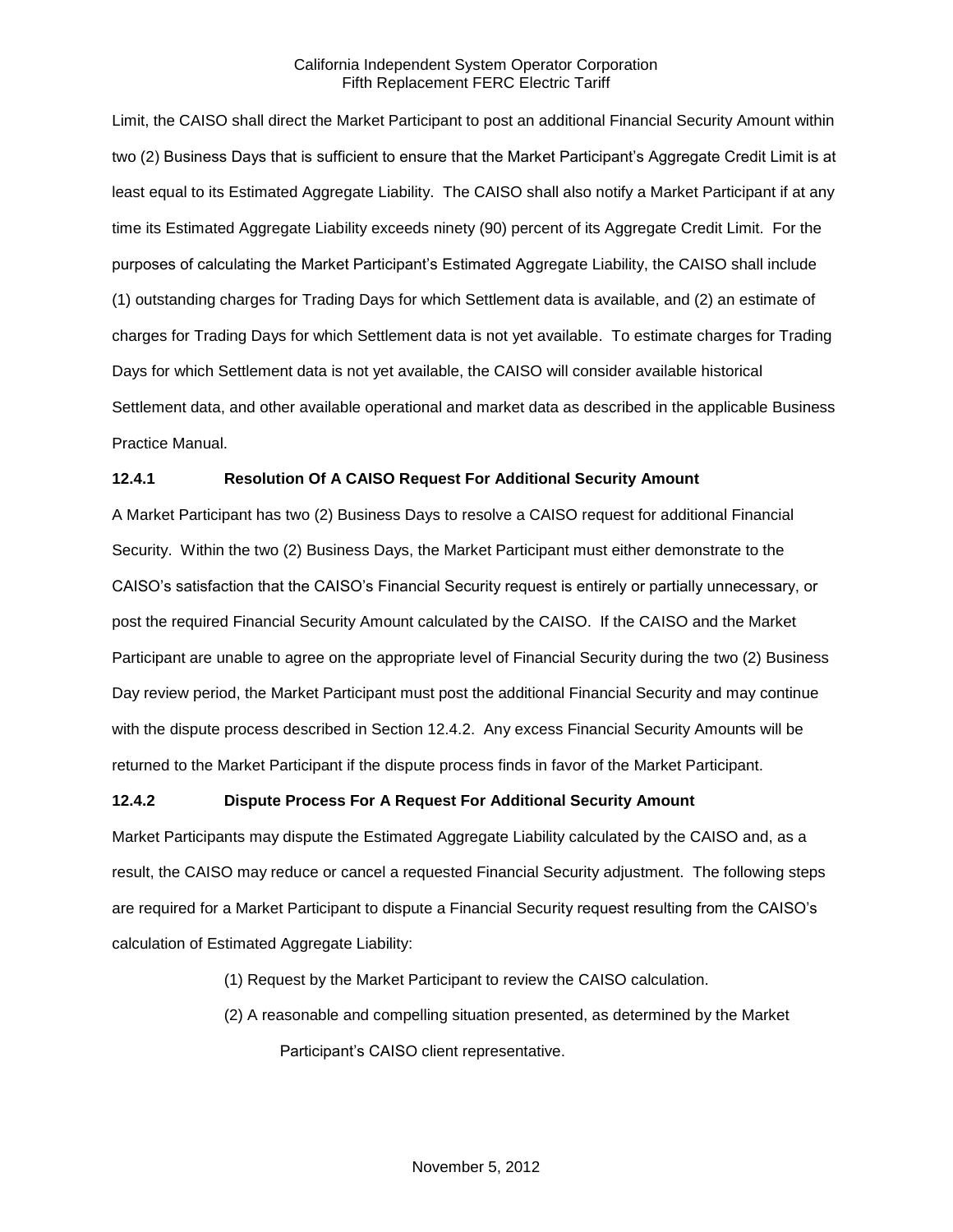- (3) Documentation of facts and circumstances that evidence that the CAISO's calculation of Estimated Aggregate Liability results in an excessive and unwarranted Financial Security posting requirement.
- (4) Approval by the CAISO Manager and/or Director of Customer Services and Industry Affairs and approval by the CAISO Treasurer.
- (5) The CAISO may decline to adjust the initial Estimated Aggregate Liability, as calculated by the CAISO, if the Market Participant has had Financial Security shortfalls in the past twelve (12) months (i.e., it has been shown that the Market Participant's Aggregate Credit Limit at times during the preceding twelve (12) months has been insufficient to cover the Market Participant's Estimated Aggregate Liability).

In no such case shall a CAISO request for increased Financial Security remain outstanding for more than two (2) Business Days. Either the above process is to be completed within two (2) Business Days from the date of the CAISO request for additional Financial Security, or the Market Participant is to post additional Financial Security within the two (2) Business Days and continue this process, which may result in a return of posted Financial Security back to the Market Participant if the results of the dispute process are found to favor the Market Participant.

Factors for consideration in the event this dispute process is utilized include: weighing the risk of using the lower figure to the potential detriment of market creditors if the Market Participant is under-secured and defaults, against the desire not to impose additional potentially unwarranted costs on a Market Participant; equity and consistency of treatment of Market Participants in the dispute process; and the evidentiary value of the information provided by the Market Participant in the dispute process.

#### **12.5 CAISO Enforcement Actions**

## **12.5.1 Under-Secured and Non-Compliant Market Participants**

If a Market Participant's Estimated Aggregate Liability, as calculated by the CAISO, at any time exceeds its Aggregate Credit Limit, or if a Market Participant fails to satisfy all of the minimum participation requirements set forth in Section 12.1 and does not cure that failure within thirty (30) days after notification of the failure by the CAISO, the CAISO may take any or all of the following actions: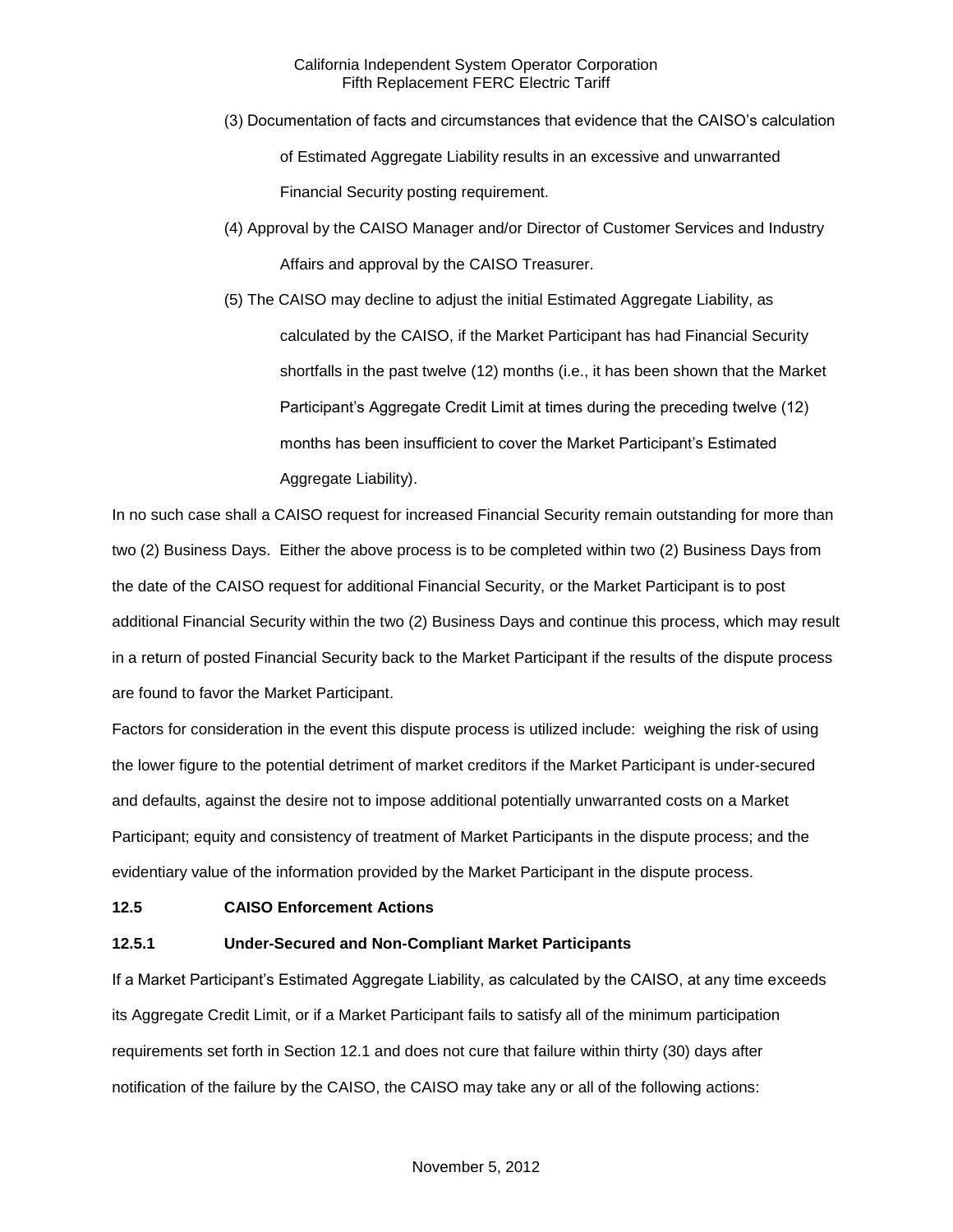- (a) The CAISO may withhold a pending payment distribution.
- (b) The CAISO may limit trading, which may include rejection of Bids, including Self-Schedules, rejection or cancellation of Inter-SC Trades in their entirety (i.e., both sides of the Inter-SC Trade) at any time, and/or limiting other CAISO Market activity, including limiting eligibility to participate in a CRR Allocation or CRR Auction. In such case, the CAISO shall notify the Market Participant of its action and the Market Participant shall not be entitled to participate in the CAISO Markets or CRR Auctions or submit further Bids, including Self-Schedules, or otherwise participate in the CAISO Markets until the Market Participant posts an additional Financial Security Amount that is sufficient to ensure that the Market Participant's Aggregate Credit Limit is at least equal to its Estimated Aggregate Liability.
- (c) The CAISO may require the Market Participant to post an additional Financial Security Amount in lieu of an Unsecured Credit Limit for a period of time.
- (d) The CAISO may restrict, suspend, or terminate the Market Participant's CRR Entity Agreement or any other service agreement.
- (e) The CAISO may resell the CRR Holder's CRRs in whole or in part, including any Long Term CRRs, in a subsequent CRR Auction or bilateral transaction, as appropriate.
- (f) The CAISO will not implement the transfer of a CRR if the transferee or transferor has an Estimated Aggregate Liability in excess of its Aggregate Credit Limit.

In addition, the CAISO may restrict or suspend a Market Participant's right to submit further Bids, including Self-Schedules, or require the Market Participant to increase its Financial Security Amount if at any time such Market Participant's potential additional liability for Imbalance Energy and other CAISO charges is determined by the CAISO to be excessive by comparison with the likely cost of the amount of Energy reflected in Bids or Self-Schedules submitted by the Market Participant.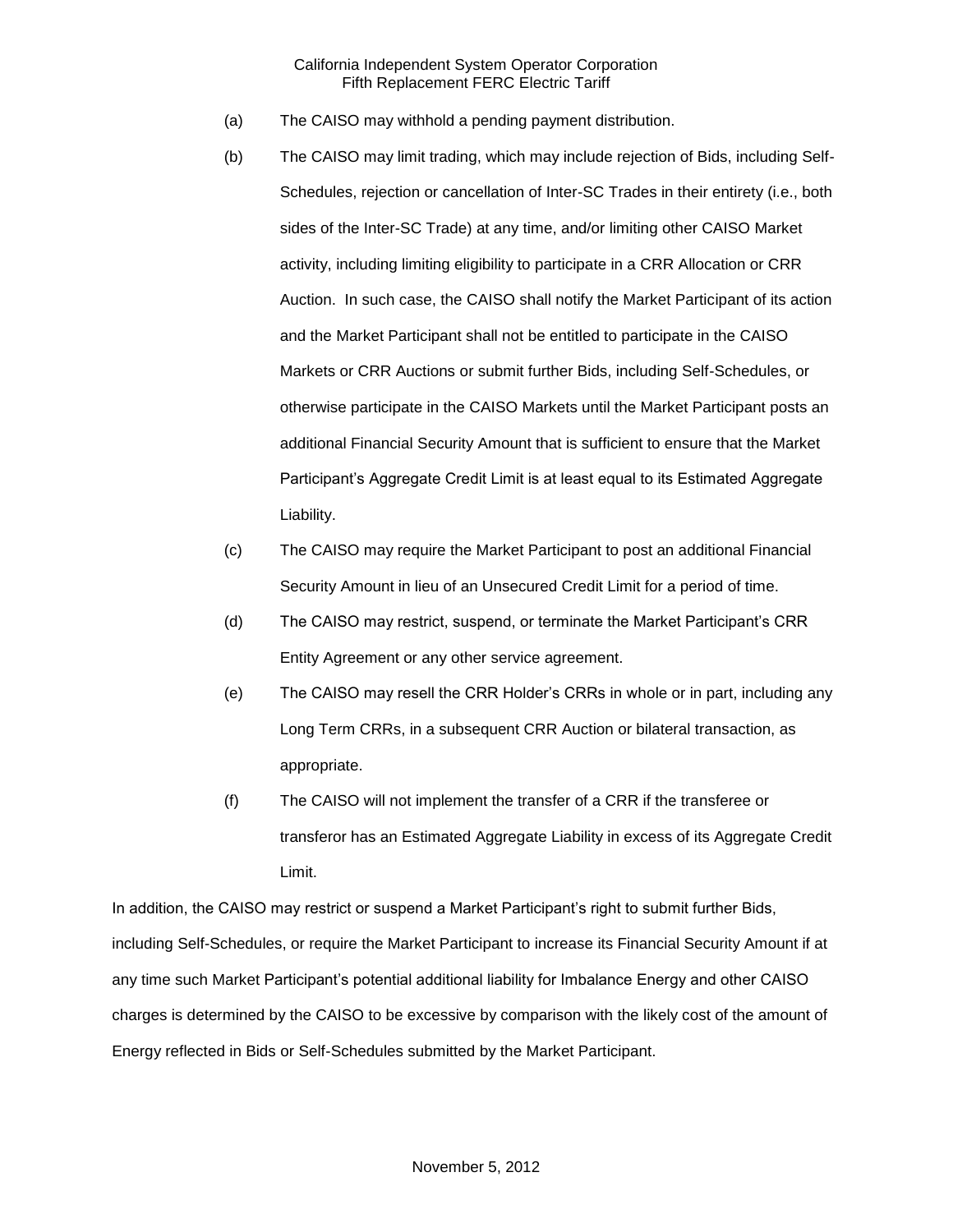## **12.5.2 Late Posting Of Financial Security**

Each Market Participant that is late in posting Financial Security within two (2) Business Days as required by Section 12.4 will be subject to the following enforcement actions:

- (a) After each of the first two (2) times during a rolling twelve (12) month period that a Market Participant is late in posting additional Financial Security within two (2) Business Days as required by Section 12.4, the CAISO will send the delinquent Market Participant a warning notice.
- (b) After the third time during a rolling twelve (12) month period that a Market Participant is late in posting additional Financial Security, the CAISO may require the Market Participant to post an additional Financial Security Amount that is as high as the highest level of the Market Participant's Estimated Aggregate Liability during the preceding twelve (12) months. The CAISO will hold such additional Financial Security Amount for no fewer than twelve (12) months following the month in which the Market Participant's third delinquency occurs, and the CAISO may then return to the Market Participant all or a portion of such additional Financial Security Amount if, during the intervening time, the Market Participant has timely posted all further additional Financial Security Amounts requested by the CAISO and has timely paid all of the amounts set forth in the Invoices from the CAISO.
- (c) After the third time and each subsequent time during a rolling twelve (12) month period beginning no earlier than April 7, 2010 that a Market Participant is late in posting additional Financial Security, the CAISO will assess a penalty to the Market Participant equal to the greater of \$1,000 or two (2) percent of the additional Financial Security Amount that the Market Participant has been late in posting, up to a maximum amount of \$20,000 per each late posting for which the CAISO assesses a penalty pursuant to this Section 12.5.2(c). This penalty will be included in the next Invoice to the Market Participant. Penalty amounts collected by the CAISO pursuant to this Section 12.5.2(c) will be treated as set forth in Section 11.29.9.6.4.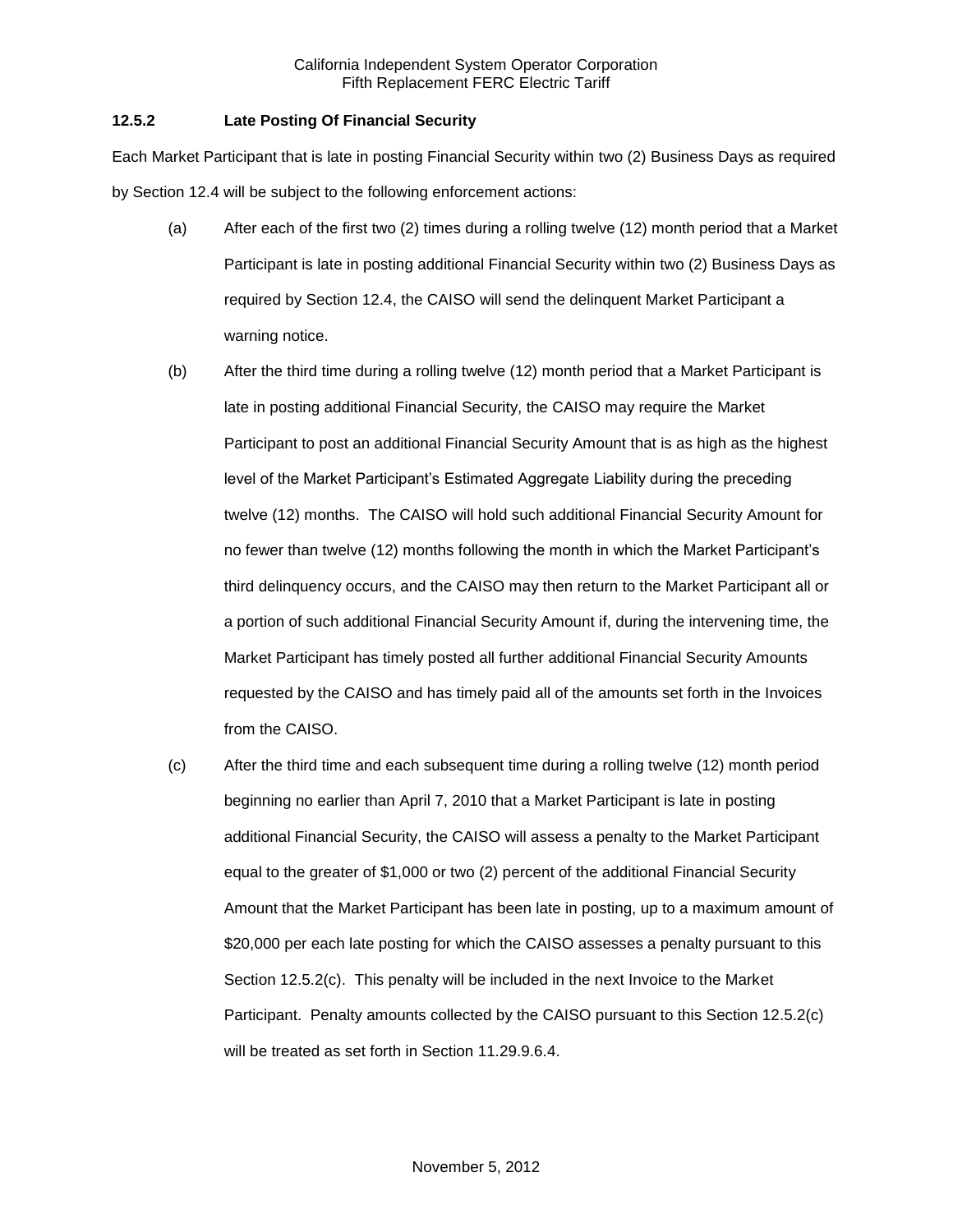- (d) After the fourth and any subsequent times during a rolling twelve (12) month period that a Market Participant is late in posting additional Financial Security, the CAISO may extend the time period that it holds all or a portion of the additional Financial Security Amount resulting from the Market Participant's third delinquency during a rolling twelve (12) month period as described in Section 12.5.2(b).
- (e) After the fifth time during a rolling twelve (12) month period beginning no earlier than April 7, 2010 that a Market Participant is late in posting additional Financial Security, the CAISO may, notwithstanding any other provision of the CAISO Tariff, (i) suspend any and all rights of the Market Participant under the CAISO Tariff, effective immediately after the CAISO sends written notice of the suspension to the Market Participant, and (ii) terminate any agreement entered into between the CAISO and the Market Participant that allows the Market Participant to participate in the CAISO Markets, effective upon the date the CAISO sends written notice of the termination to the Market Participant or upon the date established in accordance with FERC rules if FERC rules require the CAISO to file the notice of termination with FERC. If the CAISO sends a notice of suspension or termination to a Market Participant pursuant to this Section 12.5.2(e), the Market Participant will not have the right to prevent such suspension or termination by curing its late posting of additional Financial Security. The CAISO will, following termination of an agreement pursuant to this Section 12.5.2(e) and within thirty (30) days of being satisfied that no sums remain owing by the Market Participant under the CAISO Tariff, return or release to the Market Participant, as appropriate, any money or credit support provided by such Market Participant to the CAISO under Section 12.
- (f) Any time that a Market Participant is late in posting additional Financial Security, the CAISO may also take other enforcement actions as described in this Section 12 and in the applicable Business Practice Manual, if deemed necessary by the CAISO to protect the financial integrity of the CAISO Markets.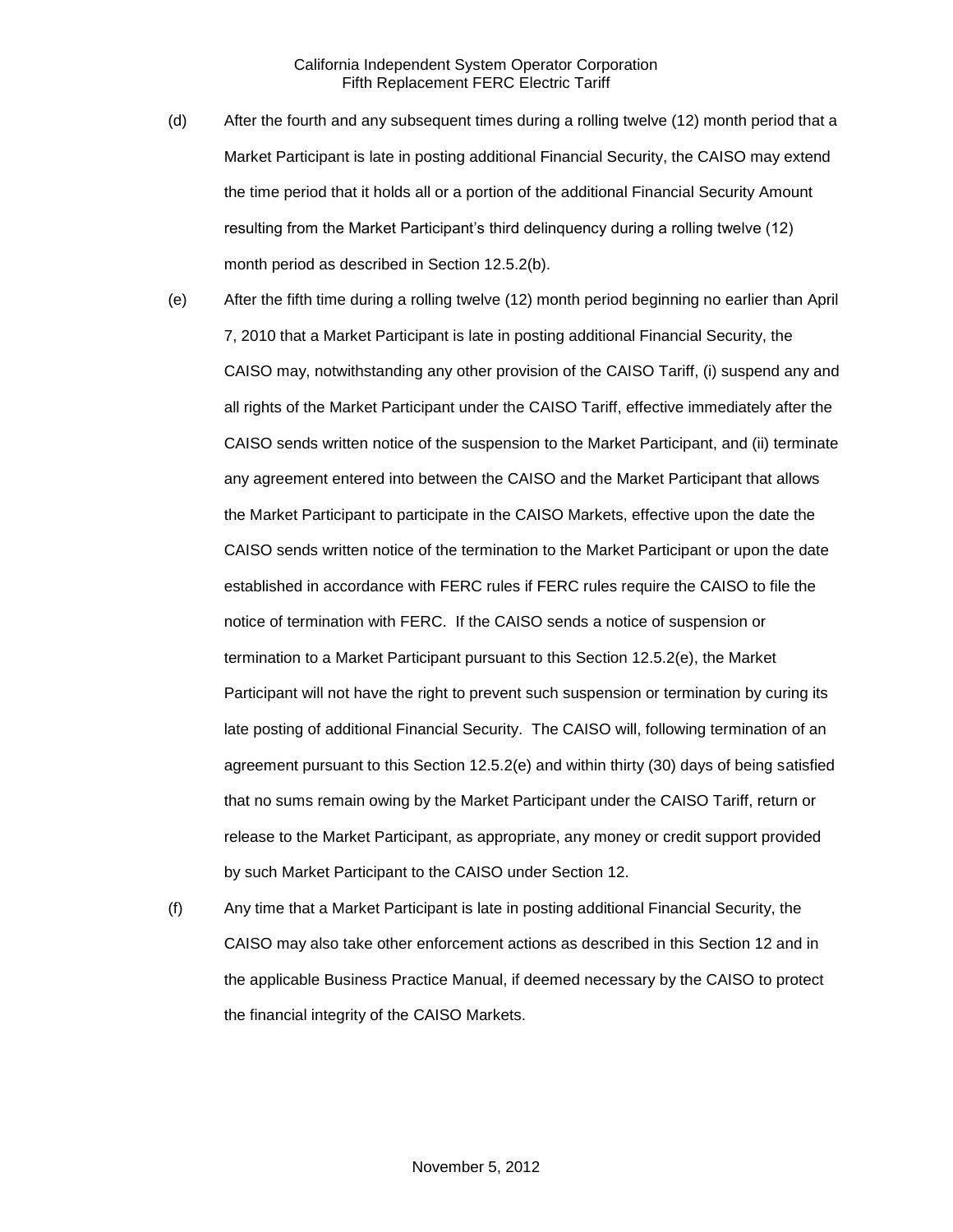## **12.6 Credit Obligations Applicable To CRRs**

#### **12.6.1 Credit Requirements For CRR Allocations**

Subject to applicable requirements of Section 36.9.2 concerning the prepayment of Wheeling Access Charges, Load Serving Entities eligible to participate in any CRR Allocation are not required to provide additional Financial Security in advance of a CRR Allocation.

### **12.6.2 Credit Requirements For CRR Auctions**

### **12.6.2.1 Credit Requirements Applicable to an Entity Other than a Federal Agency**

To establish available credit for participating in any CRR Auction, each CRR Holder or Candidate CRR Holder that is not a federal agency must satisfy the credit requirements set forth in Section 12.1 and provide Financial Security using one or more of the forms identified in Section 12.2 (a) through (e) to secure the right to participate in the CAISO's CRR Auctions as set forth below. In order to participate in an annual CRR Auction, the CRR Holder or Candidate CRR Holder must have Financial Security using one or more of the forms identified in Section 12.2 (a) through (e) in an amount that is the greater of \$500,000 or the sum of the maximum credit exposures of all of the CRR Holder's or Candidate CRR Holder's bids for CRRs submitted in the annual CRR Auction. In order to participate in a monthly CRR Auction, the CRR Holder or Candidate CRR Holder must have Financial Security using one or more of the forms identified in Section 12.2 (a) through (e) in an amount that is the greater of \$100,000 or the sum of the maximum credit exposures of all of the CRR Holder's or Candidate CRR Holder's bids for CRRs submitted in the monthly CRR Auction. The maximum credit exposure of a positively valued CRR bid is the maximum value of the CRR Holder's or Candidate CRR Holder's bid quantity (MW) multiplied by the sum of the bid price corresponding to the bid quantity and the Credit Margin of the CRR within the range of the minimum and maximum bid quantities submitted by the CRR Holder or Candidate CRR Holder. The maximum credit exposure of a negatively valued CRR bid is the maximum bid quantity (MW) submitted by the CRR Holder or Candidate CRR Holder multiplied by the Credit Margin of the CRR.

### **12.6.2.2 Credit Requirements Applicable to a Federal Agency**

To establish available credit for participating in any CRR Auction, each CRR Holder or Candidate CRR Holder that is a federal agency must provide to the CAISO a letter, executed by an officer of the CRR Holder or Candidate CRR Holder, that satisfies all of the following requirements: (1) attests that the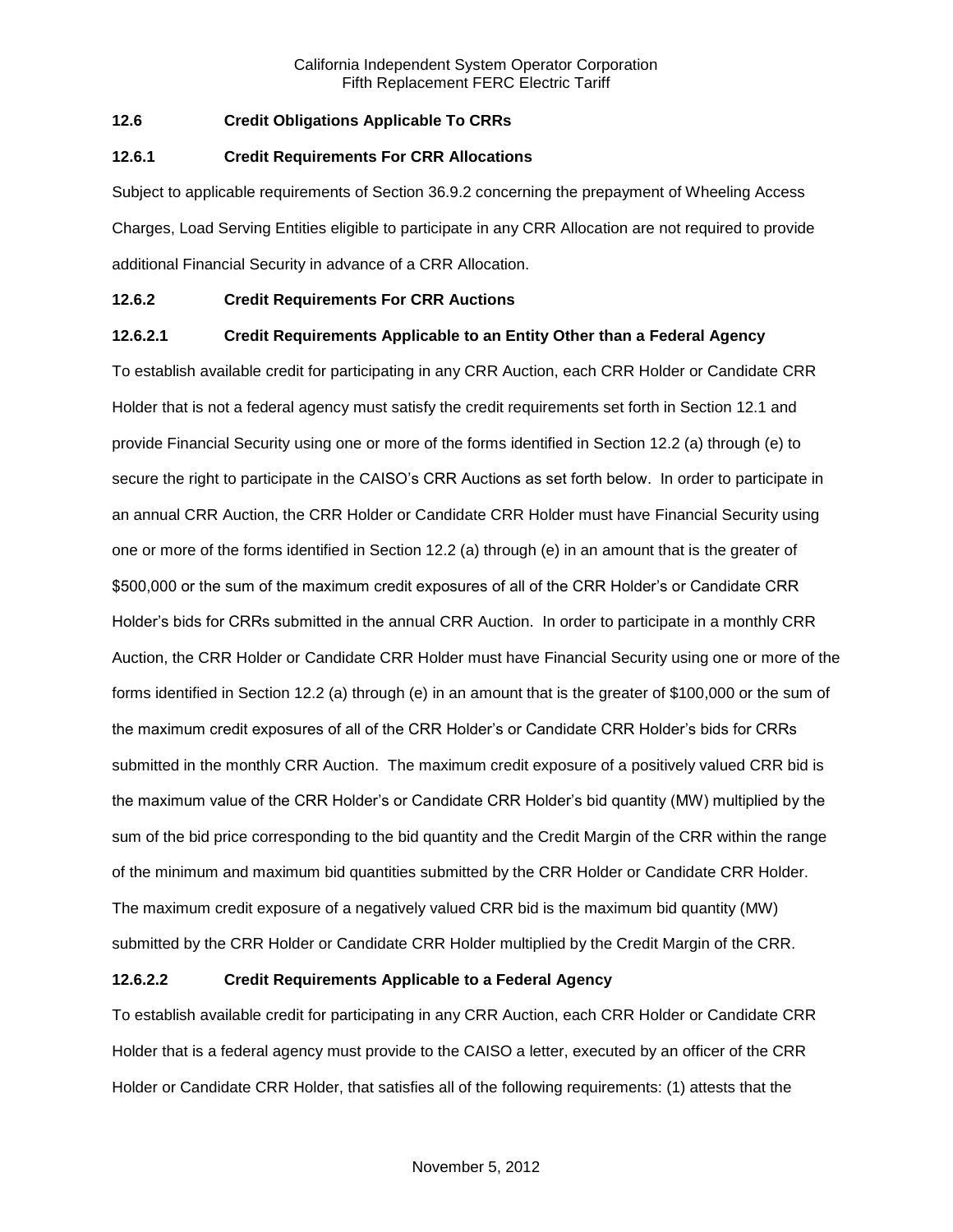federal agency is lawfully authorized to participate in the CRR Auction and that any debt the federal agency incurs due to its participation in the CRR Auction is a debt of the United States; (2) identifies the current year's appropriations for the federal agency from the United States Congress; and (3) verifies that the amount of the current year's appropriations for the federal agency from the United States Congress meets or exceeds the amount required to satisfy the credit requirements set forth in Section 12.1. The provision of such an executed letter to the CAISO shall constitute sufficient Financial Security for the federal agency to participate in the CRR Auction.

### **12.6.2.3 Failure to Satisfy Credit Requirements**

A CRR Holder or Candidate CRR Holder that fails to satisfy the credit requirements set forth in Section 12.6.2.1 or Section 12.6.2.2, as applicable, shall not be permitted to participate in the relevant CRR Auction, or shall have bids the entire CRR bid portfolio, consisting of one or more CRR bids, exceeding its available Financial Security as defined in this section for participation in the CRR Auction, in accordance with the above formula, rejected by the CAISO on a last-in, first-out basis. The CAISO will retain the CRR Auction proceeds for negatively valued CRRs and will apply them to credit requirements of the applicable CRR Holder.

## **12.6.3 Credit Requirements For The Holding Of CRRs**

## **12.6.3.1 Credit Requirements Generally**

(a) Each CRR Holder that is not a federal agency, whether it obtains CRRs through a CRR Allocation or a CRR Auction, must maintain Financial Security utilizing one or more of the forms specified in Section 12.2 (a) through (e) that meets or exceeds the credit requirement of the CRR portfolio determined as described in this Section 12.6.3. Each CRR Holder that is a federal agency, whether it obtains CRRs through a CRR Allocation or a CRR Auction, must provide to the CAISO a letter, executed by an officer of the CRR Holder, that satisfies all of the following requirements: (1) attests that the federal agency is lawfully authorized to obtain the CRRs and that any debt the federal agency incurs due to holding the CRRs is a debt of the United States; (2) identifies the current year's appropriations for the federal agency from the United States Congress; and (3)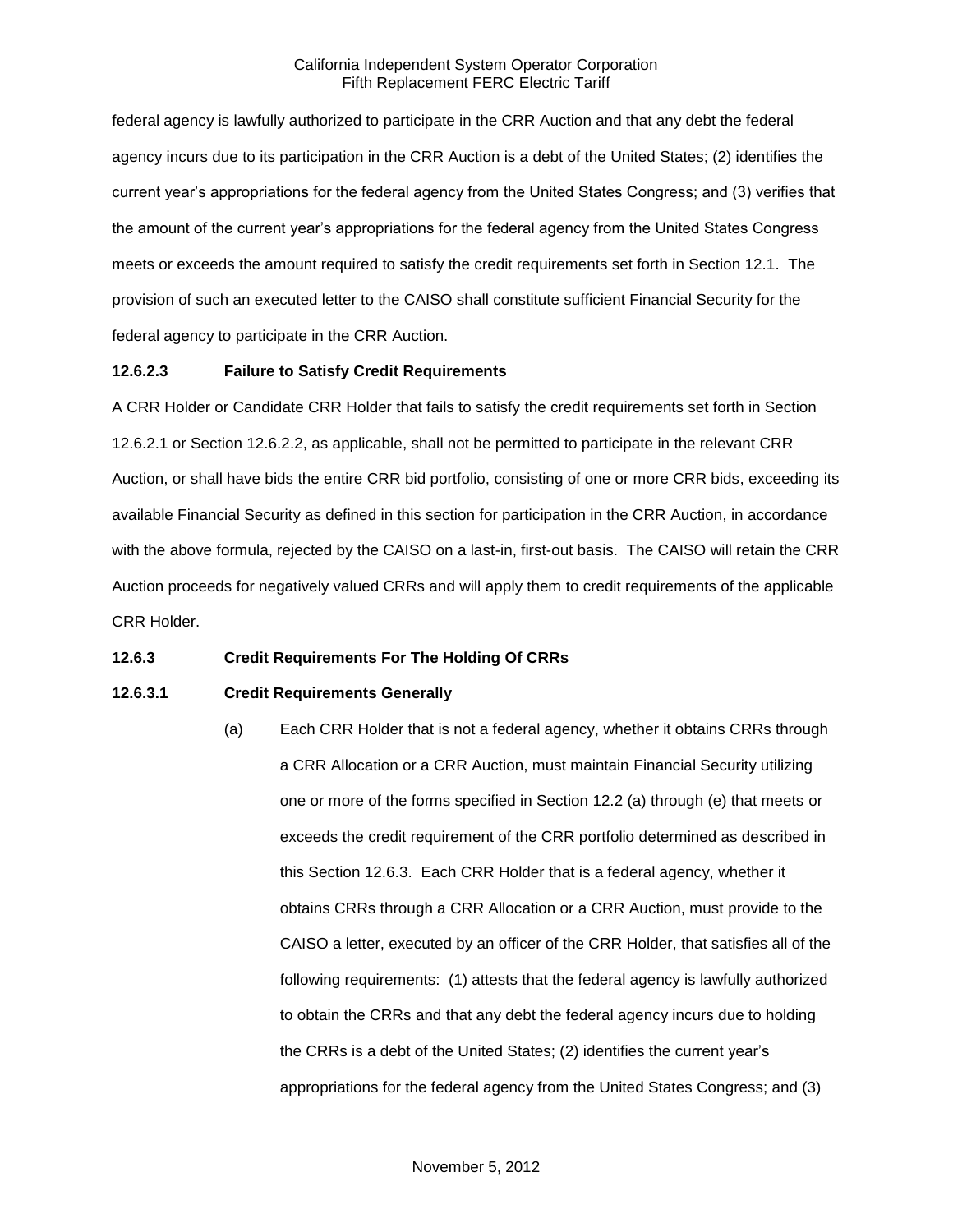verifies that the amount of the current year's appropriations for the federal agency from the United States Congress meets or exceeds the credit requirement for the CRR portfolio determined as described in this Section 12.6.3. The provision of such an executed letter to the CAISO shall constitute sufficient Financial Security for the federal agency to hold the CRRs.

- (b) Each CRR Holder shall be required to ensure that its Financial Security is sufficient to satisfy the credit requirements described in this Section 12.6.3. Except as provided in this paragraph, CRRs are evaluated on a portfolio basis as follows. If a CRR Holder owns more than one (1) CRR, such CRR Holder shall be subject to an overall credit requirement that is equal to the sum of the individual credit requirements applicable to each of the CRRs held by such CRR Holder , which is calculated after the MW associated with any Offsetting CRRs are netted out. If this sum is positive, the amount will be added to the CRR Holder's Estimated Aggregate Liability. However, if the sum is negative, the CRR Holder's Estimated Aggregate Liability shall not be reduced. If a CRR Holder holds one (1) or more CRRs obtained through a CRR Allocation and also holds one (1) or more CRRs obtained through a CRR Auction, the individual credit requirements applicable to any of the CRRs obtained through a CRR Allocation may not be netted against the individual credit requirements applicable to any of the CRRs obtained through a CRR Auction in determining such CRR Holder's Estimated Aggregate Liability.
- (c) The CAISO shall reevaluate the credit requirements for holding CRRs, and shall adjust the credit requirements accordingly, not less than monthly. The CAISO may adjust the credit requirements for holding CRRs with terms of one (1) year or less at the CAISO's discretion to account for changes in the monthly auction prices for CRRs and changes in the Historical Expected Values for CRRs, or more frequently than monthly if necessary if the CAISO finds that actual or anticipated market conditions indicate that CRR credit requirements may be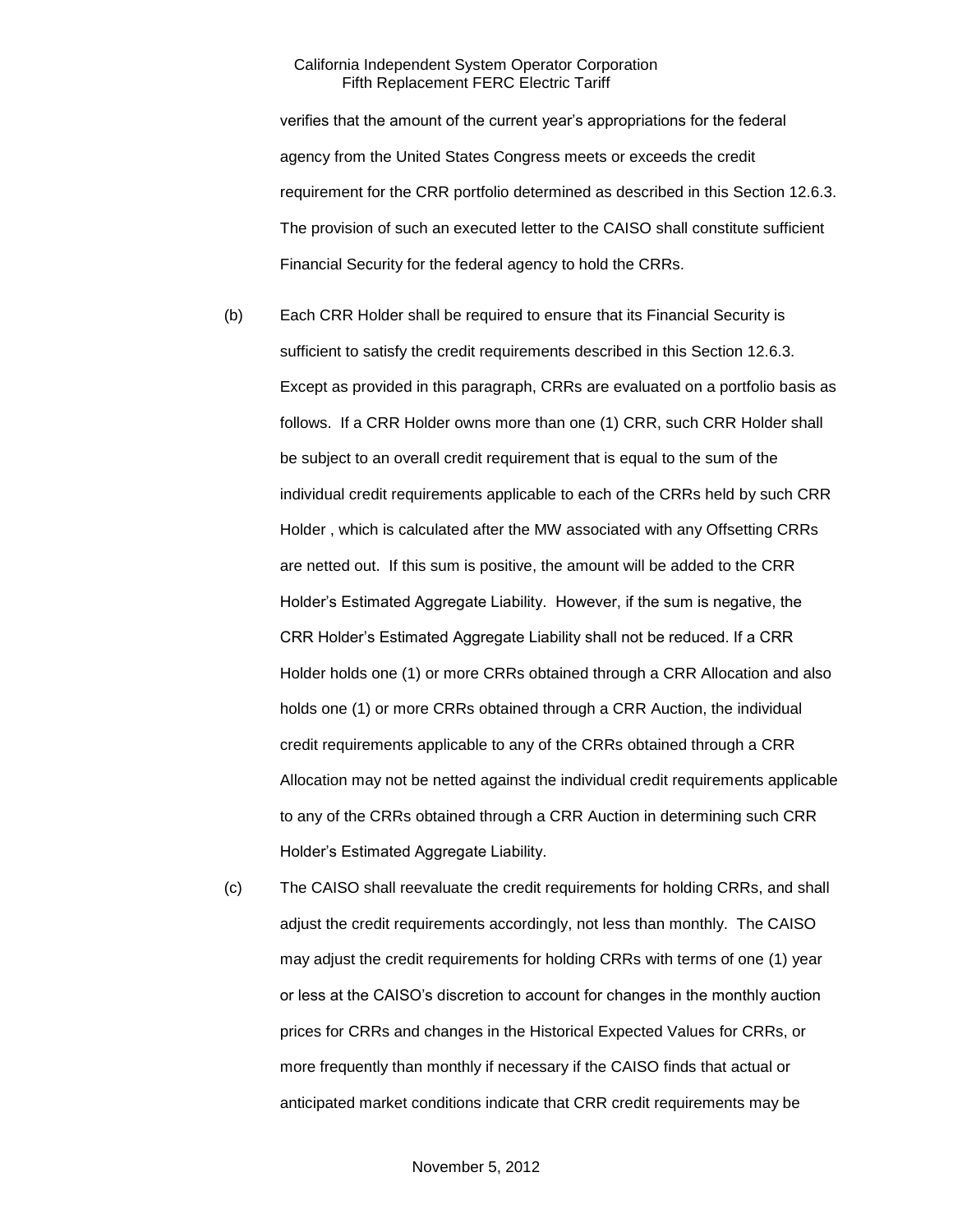inadequate to cover the financial risk of the CRRs. The CAISO may also adjust the credit requirements for holding Long Term CRRs annually to reflect the changes in auction prices of one-year CRRs in annual auctions and changes in the Historical Expected Values for CRRs, and to reflect updates to Credit Margins based on actual Locational Marginal Price data derived from market operations. Whenever the CAISO requests additional Financial Security from a Market Participant as a result of a change in CRR value that is not related to an adjustment due to the monthly CRR Auction Price or an adjustment related to Historical Expected Value, the CAISO will provide a written explanation of the reason for that request. Any additional Financial Security must be in one or more of the forms specified in Section 12.2 (a) through (e).

(d) In cases where the ownership of a CRR is to be transferred through the Secondary Registration System, the CAISO shall evaluate and adjust the credit requirements for both the current owner of the CRR and the prospective owner of the CRR as appropriate prior to the transfer. If additional Financial Security is required from either the current or prospective owner, the transfer will not be completed until such Financial Security has been provided to and accepted by the CAISO. CRRs transferred through the Secondary Registration System will be treated like auctioned CRRs for the purpose of calculating the credit requirements for holding the CRRs, regardless of whether the CRRs were originally allocated or purchased at auction or acquired through the Secondary Registration System. CRRs assigned to Load-gaining or Load-losing Load Serving Entities as a result of Load Migration will be treated like allocated CRRs for the purpose of calculating the credit requirements for holding the CRRs. Any additional Financial Security must be in one or more of the forms specified in Section 12.2 (a) through (e).

**12.6.3.2 Calculation of the Credit Amount Required to Hold a CRR With a Term of One Year or Less**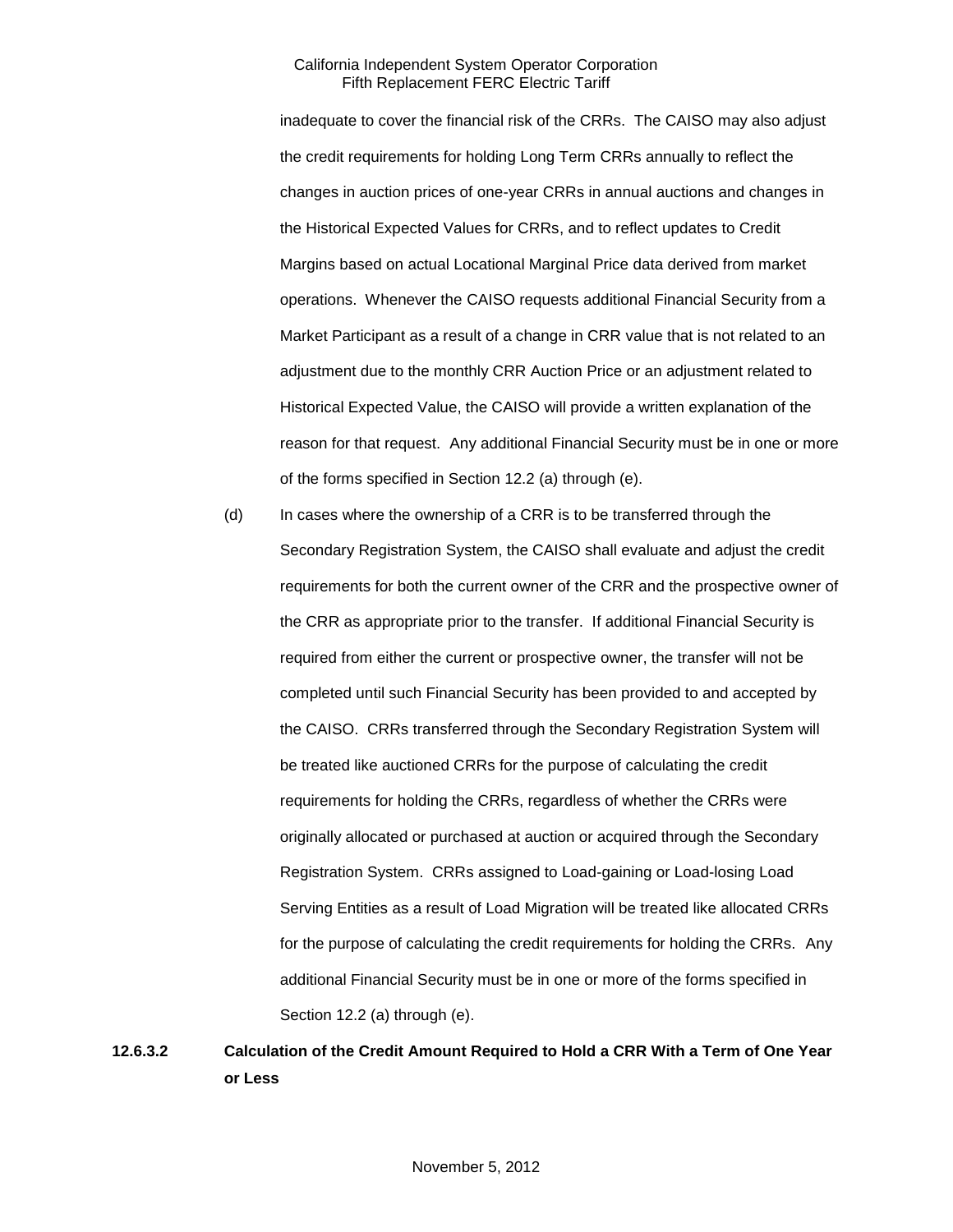Each CRR Holder that holds a CRR with a term of one year or less shall be subject to a credit requirement (\$/MW) equal to the negative of the most recent CRR Auction Price of such CRR or the Historical Expected Value of such CRR, whichever is lower, plus the Credit Margin for such CRR. The CRR Auction Price will be used until twelve (12) months of historical market operations data are available.

#### **12.6.3.3 Calculation of the Credit Amount Required to Hold a Long Term CRR**

Each CRR Holder that holds a Long Term CRR shall be subject to a credit requirement (\$/MW) equal to the negative of the most recent annual CRR Auction Price of a CRR with the same CRR Source and CRR Sink as the Long Term CRR or the Historical Expected Value of such a CRR, whichever is lower, plus the Credit Margin calculated for the CRR but with only a one-year term. If there is less than one year remaining in the term of a Long Term CRR, the credit requirement shall be determined pursuant to Section 12.6.3.2.

#### **12.6.3.4 Calculation of Credit Margin**

The Credit Margin (\$/MW) for a CRR is equal to (i) the Expected Congestion Revenue minus (ii) the Fifth Percentile Congestion Revenue of such CRR. Both values will be based on the probability distribution of Congestion revenue of such CRR calculated using historical Locational Marginal Price data, when available, and proxy values, including data taken from Locational Marginal Price studies conducted by the CAISO, until such time as historical Locational Marginal Price data is available, with the details of such calculation published in a Business Practice Manual. The CAISO may reassess its determinations regarding the Credit Margin determination at any time and shall require additional Financial Security if the reassessment results in an increase in a CRR Holder's CRR credit requirements that are not covered by the CRR Holder's Financial Security. Any additional Financial Security must be in one or more of the forms specified in Section 12.2 (a) through (e)

#### **12.6.4 Credit Requirements For Sales Of Allocated CRRs**

Each Load Serving Entity that sells a CRR obtained through a CRR Allocation shall, as a prerequisite to the sale of any such CRR, have an Aggregate Credit Limit with a sufficient margin to cover the credit requirement for holding the Offsetting CRR that the Load Serving Entity would be responsible for assuming in the event of Load Migration from the Load Serving Entity to another Load Serving Entity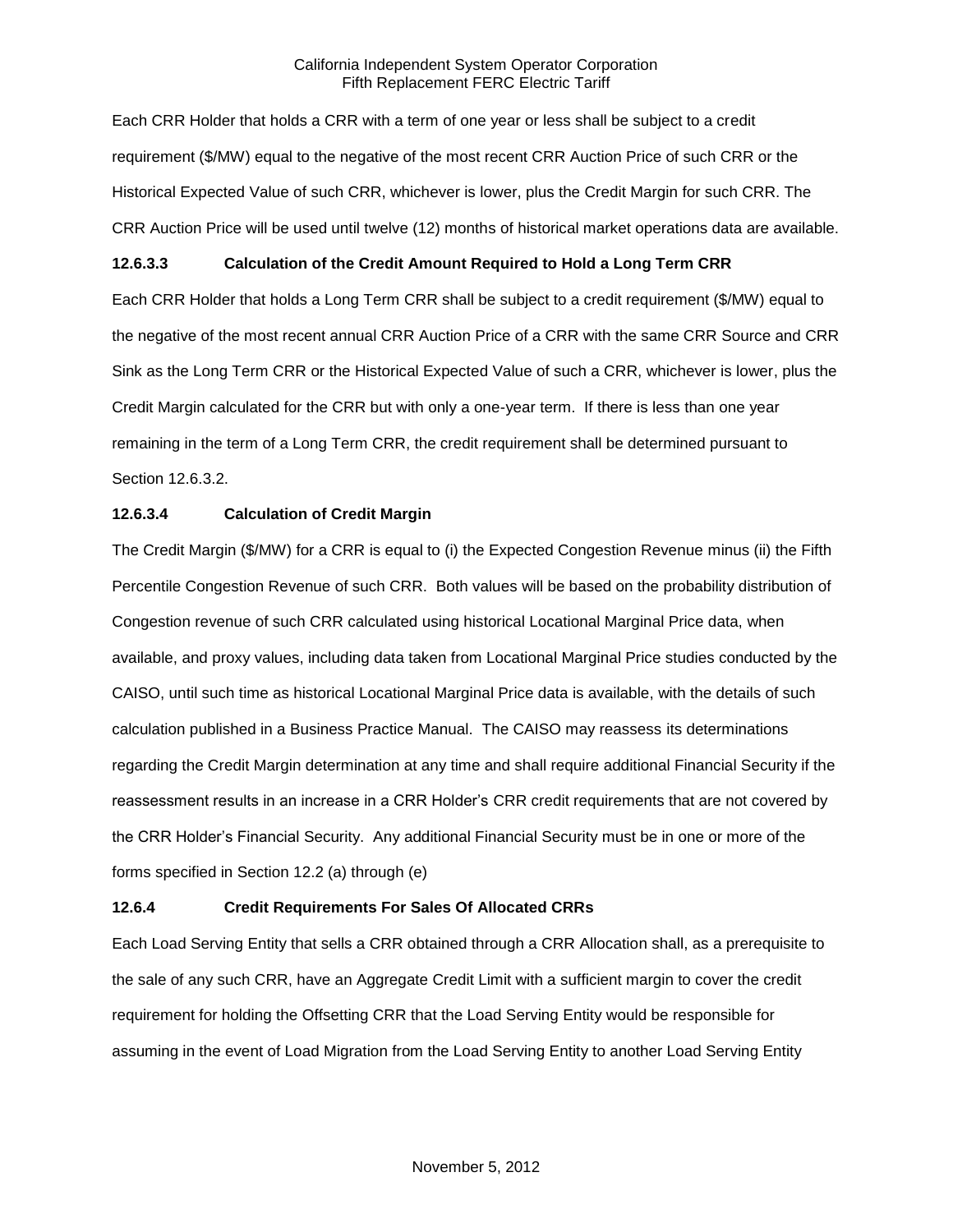pursuant to Section 36.8.5.3. The credit requirement for holding the Offsetting CRR will be included in the Estimated Aggregate Liability of the Load Serving Entity upon the transfer of the allocated CRR.

### **12.7 Credit Obligation Of New Responsible Utilities For RMR Costs**

If a Responsible Utility first executed the TCA after April 1, 1998 (a New Responsible Utility) and if:

- (i) the senior unsecured debt of the New Responsible Utility is rated or becomes rated at less than A- from Standard & Poor's ("S&P") or A3 from Moody's Investment Services ("Moody's"), and
- (ii) Such ratings do not improve to A- or better from S&P or A3 or better from Moody's within 60 days,

the New Responsible Utility shall issue and confirm to the CAISO an irrevocable and unconditional letter of credit in an amount equal to three times the highest monthly payment invoiced by the CAISO to the New Responsible Utility (or the prior Responsible Utility) in connection with services under Reliability Must-Run Contracts in the last 3 months for which invoices have been issued. The letter of credit must be issued by a bank or other financial institution whose senior unsecured debt rating is not less than A from S&P and A2 from Moody's. The letter of credit shall be in such form as the CAISO may reasonably require from time to time by notice to the New Responsible Utility and shall authorize the CAISO or the RMR Owner to draw on the letter of credit for deposit solely into the RMR Owner Facility Trust Account in an amount equal to any amount due and not paid by the Responsible Utility under the CAISO Invoice. The security provided by the New Responsible Utility pursuant to this Section is intended to cover the New Responsible Utility's outstanding liability for payments it is liable to make to the CAISO under this Section, including monthly payments, any reimbursement for capital improvement, termination fees and any other payments to which the CAISO is liable under Reliability Must-Run Contracts.

## **12.8 Credit Requirements Applicable to Virtual Bids**

## **12.8.1 Credit Check in the Day-Ahead Market**

#### **12.8.1.1 Credit Check Requirements**

For each Scheduling Coordinator that submits one or more Virtual Bids in the Day-Ahead Market, the CAISO will estimate the total value of all of the submitted Virtual Bids after the Virtual Bids have been validated in accordance with Section 30.7.3. In all circumstances except where the Scheduling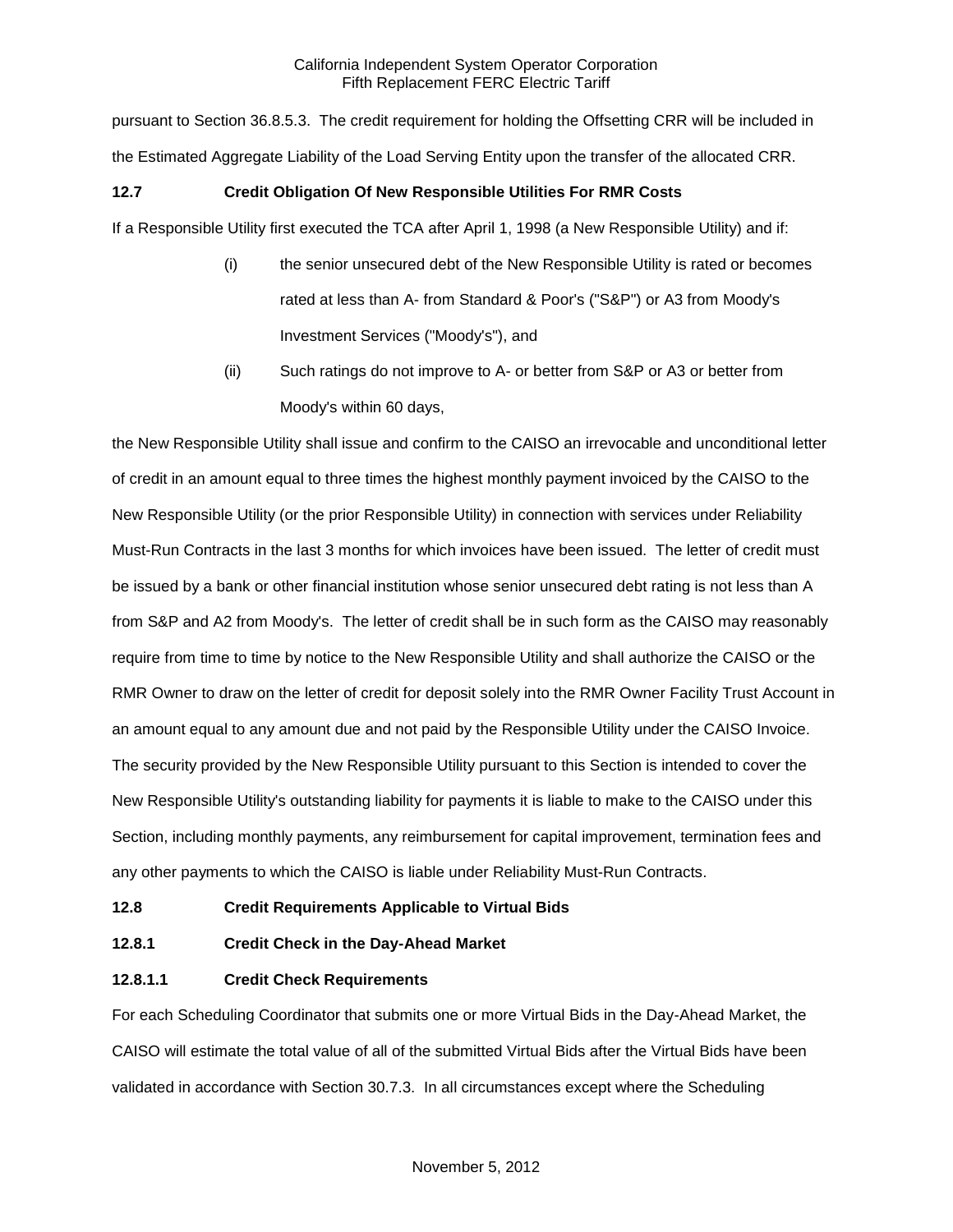Coordinator submits both a Virtual Supply Bid and a Virtual Demand Bid at the same Eligible PNode or Eligible Aggregated PNode for the same Trading Hour, the CAISO will estimate the total value of the submitted Virtual Bids at each Eligible PNode or Eligible Aggregated PNode for each Trading Hour by calculating the sum of the products of the absolute values of the MWs of the submitted Virtual Bids multiplied by the applicable Virtual Bid Reference Price at the Eligible PNode or Eligible Aggregated PNode for all Trading Hours. In circumstances where the Scheduling Coordinator submits both a Virtual Supply Bid and a Virtual Demand Bid at the same Eligible PNode or Eligible Aggregated PNode for the same Trading Hour, the CAISO will estimate the total value of the submitted Virtual Bids at the Eligible PNode or Eligible Aggregated PNode for the Trading Hour by calculating the greater of (i) the product of the absolute value of the MW of the submitted Virtual Supply Bid multiplied by the Virtual Bid Reference Price for Virtual Supply Bids at the Eligible PNode or Eligible Aggregated PNode or (ii) the product of the absolute value of the MW of the submitted Virtual Demand Bid multiplied by the Virtual Bid Reference Price for Virtual Demand Bids at the Eligible PNode or Eligible Aggregated PNode. The CAISO will then adjust the Scheduling Coordinator's Estimated Aggregate Liability to include the CAISO's estimate of the total value of the submitted Virtual Bids. If the adjusted Estimated Aggregate Liability is greater than the Scheduling Coordinator's Aggregate Credit Limit, the CAISO will reject the Scheduling Coordinator's submitted Virtual Bids. After rejection of its submitted Virtual Bids, a Scheduling Coordinator may submit revised Virtual Bids, subject to the timelines set forth in the CAISO Tariff and the applicable Business Practice Manual regarding the submission of Bids.

#### **12.8.1.2 Temporary Suspension of Virtual Bidding**

In the event that the financial exposure of Scheduling Coordinators cannot be determined pursuant to Section 12.8.1.1 with a reasonable degree of accuracy due to factors such as software or system failures, the CAISO may temporarily suspend virtual bidding. If the CAISO temporarily suspends virtual bidding pursuant to this Section 12.8.1.2, as soon as reasonably practicable, the CAISO will notify FERC and Market Participants of the reason(s) for any suspension of virtual bidding, the action(s) necessary to restore virtual bidding, and the estimated time required to restore virtual bidding. The CAISO does not intend to suspend virtual bidding in the event of brief intermittent software or system failures or where the CAISO anticipates the credit checking functionality will be available prior to the close of the Day-Ahead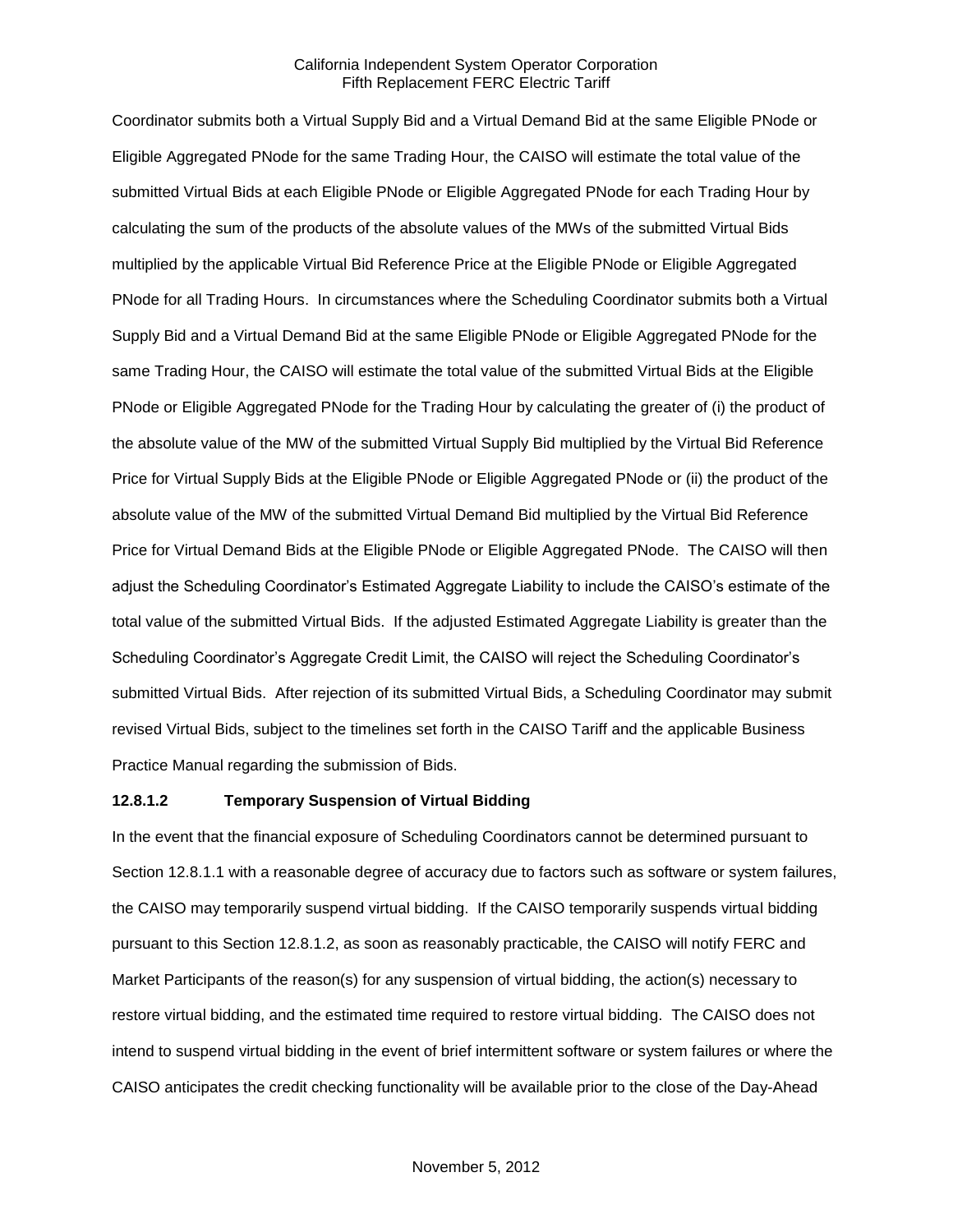Market. During instances of software or system failures that extend past the close of the Day-Ahead Market and in the absence of any suspension of virtual bidding, the CAISO will accept pending Virtual Bids at the close of the Day-Ahead Market even though the Virtual Bids have not been validated by the credit checking functionality. Any resulting financial obligations will be included in the next available calculation of each Scheduling Coordinator's Estimated Aggregate Liability.

### **12.8.2 Virtual Bid Reference Prices**

For Virtual Supply Bids, the Virtual Bid Reference Price will be the 95th percentile value of the difference between the LMP in the Real-Time Market (or in the HASP for Virtual Supply Bids at the Interties) and the LMP in the Day-Ahead Market at a given Eligible PNode or Eligible Aggregated PNode. For Virtual Demand Bids, the Virtual Bid Reference Price will be the 95th percentile value of the difference between the LMP in the Day-Ahead Market and the LMP in the Real-Time Market at a given Eligible PNode or Eligible Aggregated PNode. Each Virtual Bid Reference Price will be calculated in \$/MWh. The CAISO will calculate the Virtual Bid Reference Price for each Eligible PNode or Eligible Aggregated PNode for three-month periods (covering January-March, April-June, July-September, and October-December) of each year using the hourly actual LMPs for the same period of the previous year.

#### **12.8.3 Adjustment of EAL After Close of the DAM**

After the Day-Ahead Market closes but before the Real-Time Market closes, the CAISO will recalculate the estimate of the total liability of the Virtual Bids of each Scheduling Coordinator based on the MW quantity that cleared in the Day-Ahead Market. The revised total estimated liability will equal the sum of the products of the absolute values of the amounts of MWs of Virtual Awards multiplied by the Virtual Bid Reference Price. The CAISO will then adjust the Estimated Aggregate Liability of the Scheduling Coordinator to reflect the revised total estimated liability of the Virtual Bids as calculated by the CAISO.

#### **12.8.4 Adjustment of EAL After the Close of the RTM**

After the Real-Time Market closes, the CAISO will recalculate the total liability of each Scheduling Coordinator with Virtual Awards based on the MW quantity that cleared in the Day-Ahead Market and the LMPs produced in the Day-Ahead Market and Real-Time Market. The total liability of a Scheduling Coordinator will equal the sum of the liability of each Virtual Bid submitted by the Scheduling Coordinator that cleared in the Day-Ahead Market. The liability of a Virtual Supply Bid will equal the product of the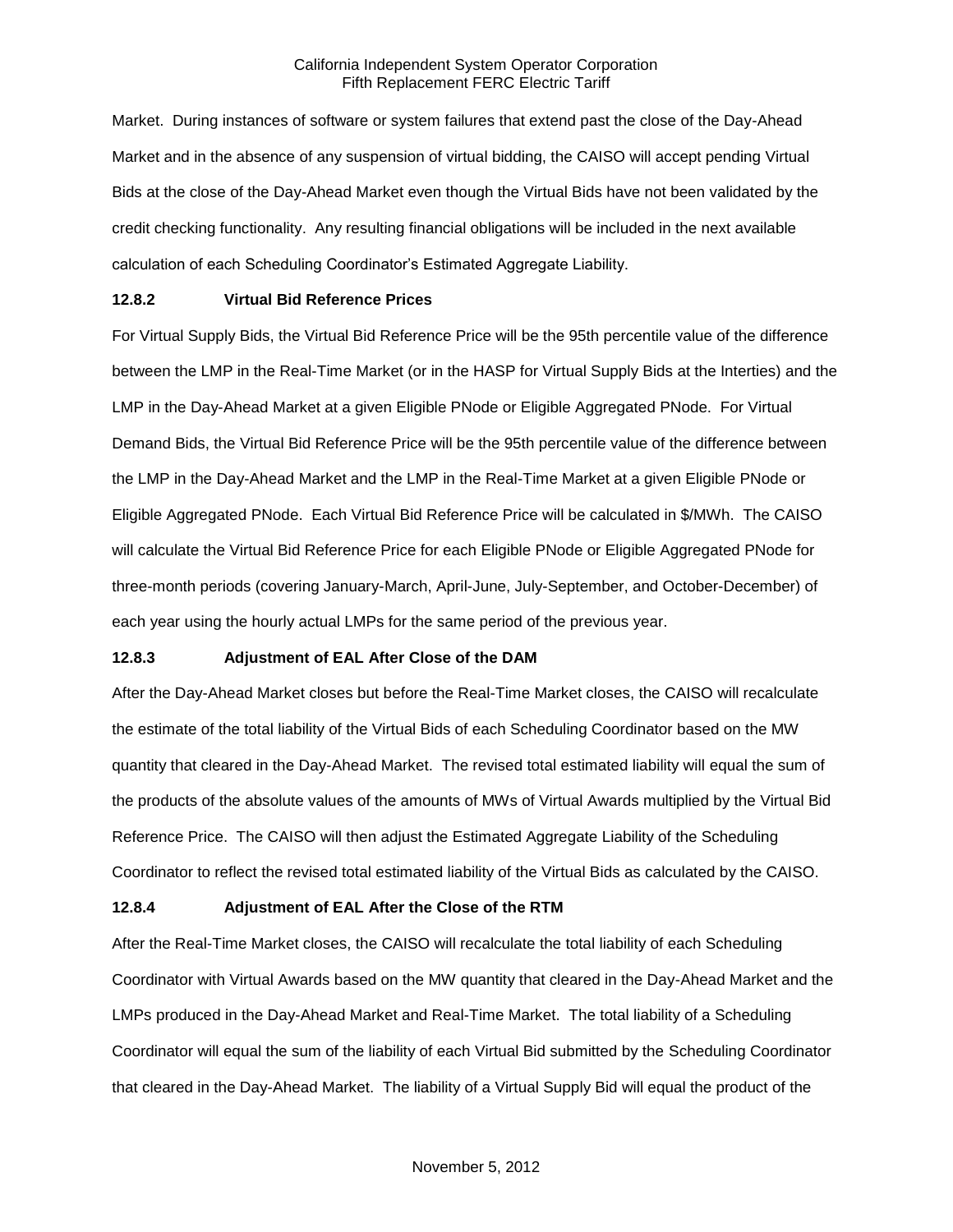value of the amount of cleared MWs multiplied by the difference between the Real-Time LMP and the Day-Ahead LMP at the Eligible PNode or Eligible Aggregated PNode at which the Virtual Supply Bid was submitted. The liability of a Virtual Demand Bid will equal the product of the value of the amount of cleared MWs multiplied by the difference between the Day-Ahead LMP and the Real-Time LMP at the Eligible PNode or Eligible Aggregated PNode at which the Virtual Demand Bid was submitted. The Estimated Aggregate Liability will be adjusted accordingly and will continue to be adjusted as a result of any price correction made in accordance with Section 35.

- **13. Dispute Resolution**
- **13.1 Applicability**

## **13.1.1 General Applicability**

Except as limited below or otherwise as limited by law (including the rights of any party to file a complaint with FERC under the relevant provisions of the FPA), the CAISO ADR Procedures shall apply to all disputes between parties which arise under the CAISO Documents except where the decision of the CAISO is stated in the provisions of this CAISO Tariff to be final. The CAISO ADR Procedures shall not apply to:

- (1) Disputes arising under contracts which pre-date the CAISO Operations Date, except as the disputing parties may otherwise agree;
- (2) Disputes as to whether rates and charges set forth in this CAISO Tariff are just and reasonable under the FPA.

## **13.1.2 Disputes Involving Government Agencies**

If a party to a dispute is a government agency the procedures herein that provide for the resolution of claims and arbitration of disputes are subject to any limitations imposed on the agency by law, including but not limited to the authority of the agency to effect a remedy. If the governmental agency is a federal entity, the procedures herein shall not apply to disputes involving issues arising under the United States Constitution.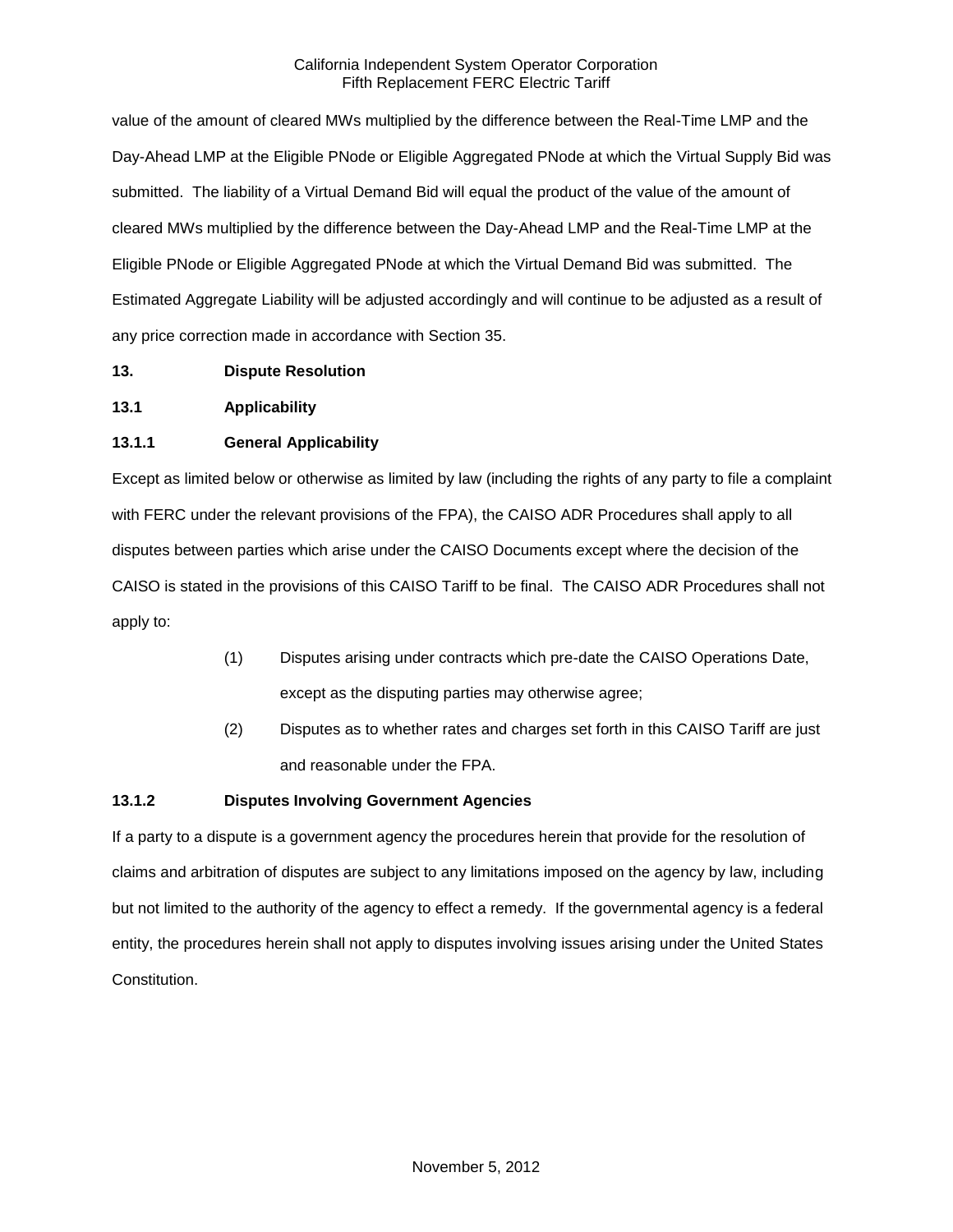## **13.1.3 Injunctive And Declaratory Relief**

Where the court having jurisdiction so determines, use of the CAISO ADR Procedures shall not be a condition precedent to a court action for injunctive relief nor shall the provisions of California Code of Civil Procedure sections 1281 et seq. apply to such court actions.

### **13.2 Negotiation And Mediation**

### **13.2.1 Negotiation**

The CAISO and Market Participants (party or parties) shall make good-faith efforts to negotiate and resolve any dispute between them arising under CAISO Documents prior to invoking the CAISO ADR Procedures outlined herein. Each party shall designate an individual with authority to negotiate the matter in dispute to participate in such negotiations.

## **13.2.2 Statement Of Claim**

In the event a dispute is not resolved through such good-faith negotiations, any one of the parties may submit a statement of claim, in writing, to each other disputing party, and the CAISO ADR Coordinator, which submission shall commence the CAISO ADR Procedures. The statement of claim shall set forth in reasonable detail (i) each claim, (ii) the relief sought, including the proposed award, if applicable, (iii) a summary of the grounds for such relief and the basis for each claim, (iv) the parties to the dispute, and (v) the individuals having knowledge of each claim. The other parties to the dispute shall similarly submit their respective statements of claim within fourteen (14) days of the date of the initial statement of claim or such longer period as permitted by mutual agreement of the parties. If any responding party wishes to submit a counterclaim in response to the statement of claim, it shall be included in such party's responsive statement of claim. A summary of the statements of claim shall be published by the CAISO on the CAISO Website, by Market Notice, and any other method chosen by the CAISO ADR Coordinator. No Market Participant shall be considered as having received notice of a claim decided or relief granted by a decision made under these procedures unless the summary of the statements of claim published by the CAISO includes such claim or relief.

## **13.2.3 Selection Of Mediator**

After submission of the statements of claim, the parties may request mediation, if at least seventy-five percent (75%) of the disputing parties so agree, except that where a dispute involves three parties, at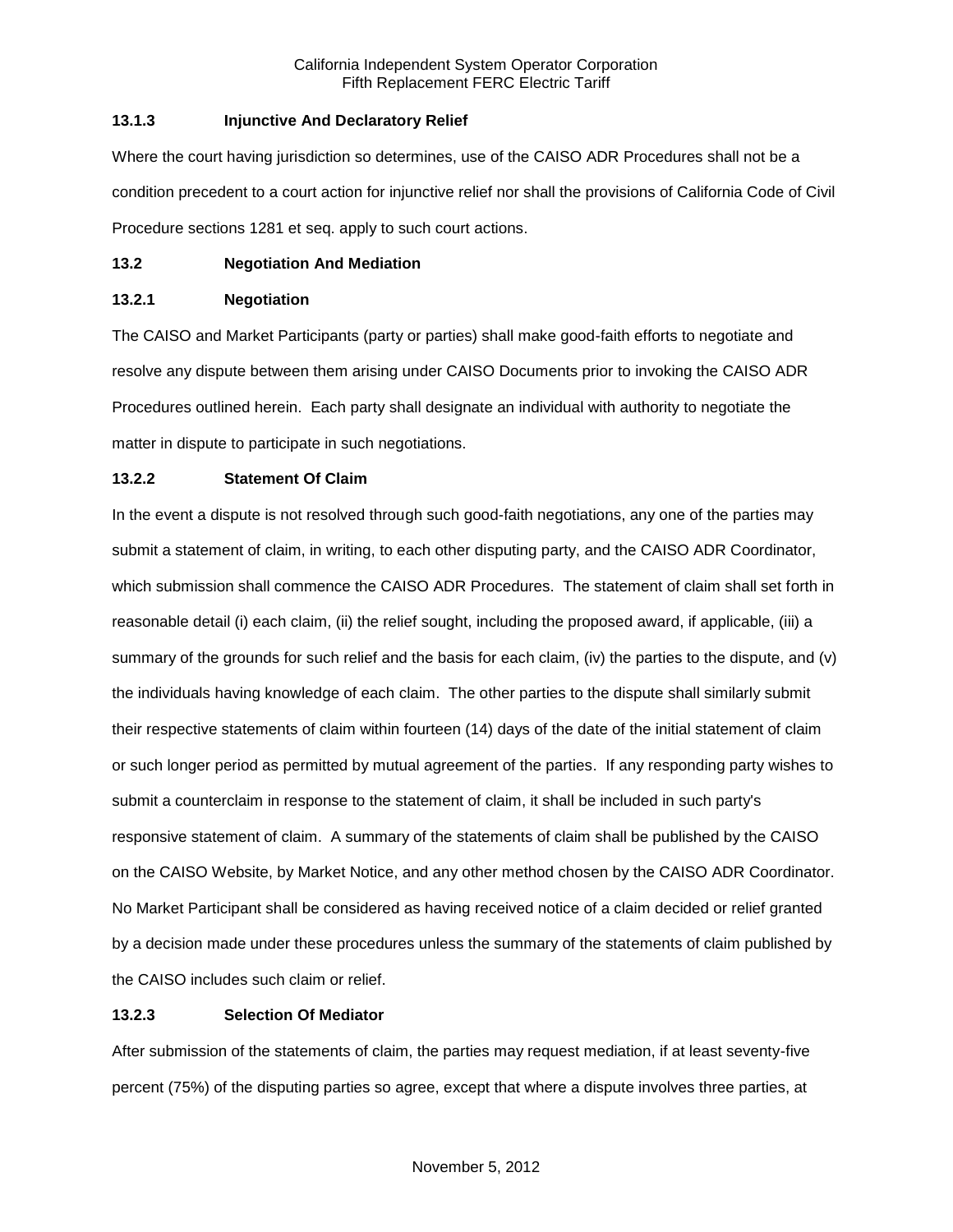least two of the parties must agree to mediation. If the parties agree to mediate, the CAISO ADR Coordinator shall distribute to the parties by facsimile or other electronic means a list containing the names of at least seven prospective mediators with mediation experience, or with technical or business experience in the electric power industry, or both, as he or she shall deem appropriate to the dispute. The parties shall have seven days from receipt of the CAISO ADR Coordinator's list of prospective mediators to agree upon a mediator from the list provided or from any alternative source, unless the time is extended by mutual agreement. If the parties cannot agree on a mediator, any party may request from the American Arbitration Association a list of at least seven mediators with technical or business experience in the electric power industry, or both. The parties will alternate in striking names from the list with the last name on the list becoming the mediator. The first party to strike off a name from the list shall be determined by lot. The parties shall have seven days from receipt of the list from the American Arbitration Association to complete the mediator selection process and appoint the mediator, unless the time is extended by mutual agreement. The mediator shall comply with the requirements of Section 13.3.2.

#### **13.2.4 Mediation**

The mediator and representatives of the disputing parties, with authority to settle the dispute, shall within fourteen (14) days after the mediator's date of appointment schedule a date to mediate the dispute. Matters discussed during the mediation shall be confidential and shall not be referred to in any subsequent proceeding. With the consent of all disputing parties, a resolution may include referring the dispute directly to a technical body (such as a WECC technical advisory panel) for resolution or an advisory opinion, or referring the dispute directly to FERC. The CAISO shall publish notice of the referral of the dispute on the CAISO's Website, and any other method adopted by the CAISO ADR Coordinator.

#### **13.2.5 Demand For Arbitration**

If the disputing parties have not succeeded in negotiating a resolution of the dispute within thirty (30) days of the initial statement of claim or, if within that period the parties agreed to mediate, within thirty (30) days of the parties first meeting with the mediator, such parties shall be deemed to be at impasse and any such disputing party may then commence the arbitration process, unless the parties by mutual agreement agree to extend the time. A party seeking arbitration shall provide notice of its demand for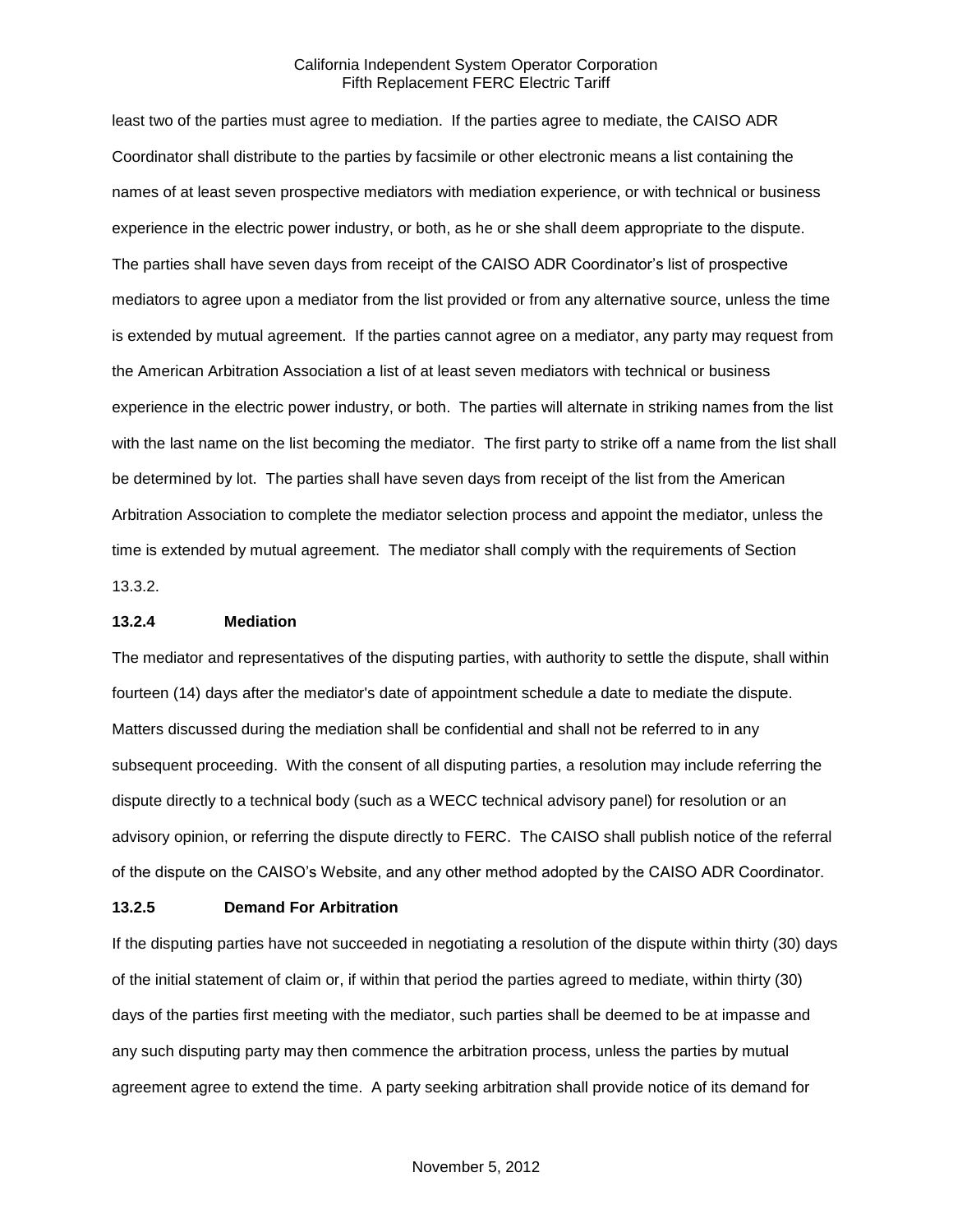arbitration to the other disputing parties, the CAISO ADR Coordinator, who shall publish notice of such demand on the CAISO Website, and any other method adopted by the CAISO ADR Coordinator.

# **13.3 Arbitration**

# **13.3.1 Selection Of Arbitrator**

## **13.3.1.1 Disputes Under \$1,000,000**

Where the total amount of claims and counterclaims in controversy is less than \$1,000,000 (exclusive of costs and interest), the disputing parties shall select an arbitrator from a list containing the names of at least ten (10) qualified individuals supplied by the American Arbitration Association within fourteen (14) days following submission of the demand for arbitration. If the parties cannot agree upon an arbitrator within fourteen (the) stated time, they shall take turns striking names from the list of proposed arbitrators. The first party to strike-off a name shall be determined by lot. This process shall be repeated until one name remains on the list, and that individual shall be the designated arbitrator.

# **13.3.1.2 Disputes of \$1,000,000 or Over**

Where the total amount of claims and counterclaims in controversy is \$1,000,000 or more (exclusive of interest and costs), the disputing parties may agree on any person to serve as a single arbitrator, or shall endeavor in good faith to agree on a single arbitrator from a list of ten (10) qualified individuals provided by the American Arbitration Association within fourteen (14) days following submission of the demand for arbitration. If the parties are unable to agree on a single arbitrator within the stated time, the party or parties demanding arbitration, and the party or parties responding to the demand for arbitration, shall each designate an arbitrator. Each designation shall be from the list of arbitrators no later than the tenth (10th) day thereafter. The two arbitrators so chosen shall then choose a third arbitrator.

## **13.3.2 Disclosures Required Of Arbitrators**

The designated arbitrator(s) shall be required to disclose to the parties any circumstances which might preclude him or her from rendering an objective and impartial determination. Each designated arbitrator shall disclose:

- (a) Any direct financial or personal interest in the outcome of the arbitration;
- (b) Any information required to be disclosed by California Code of Civil Procedure Section 1281.9.; and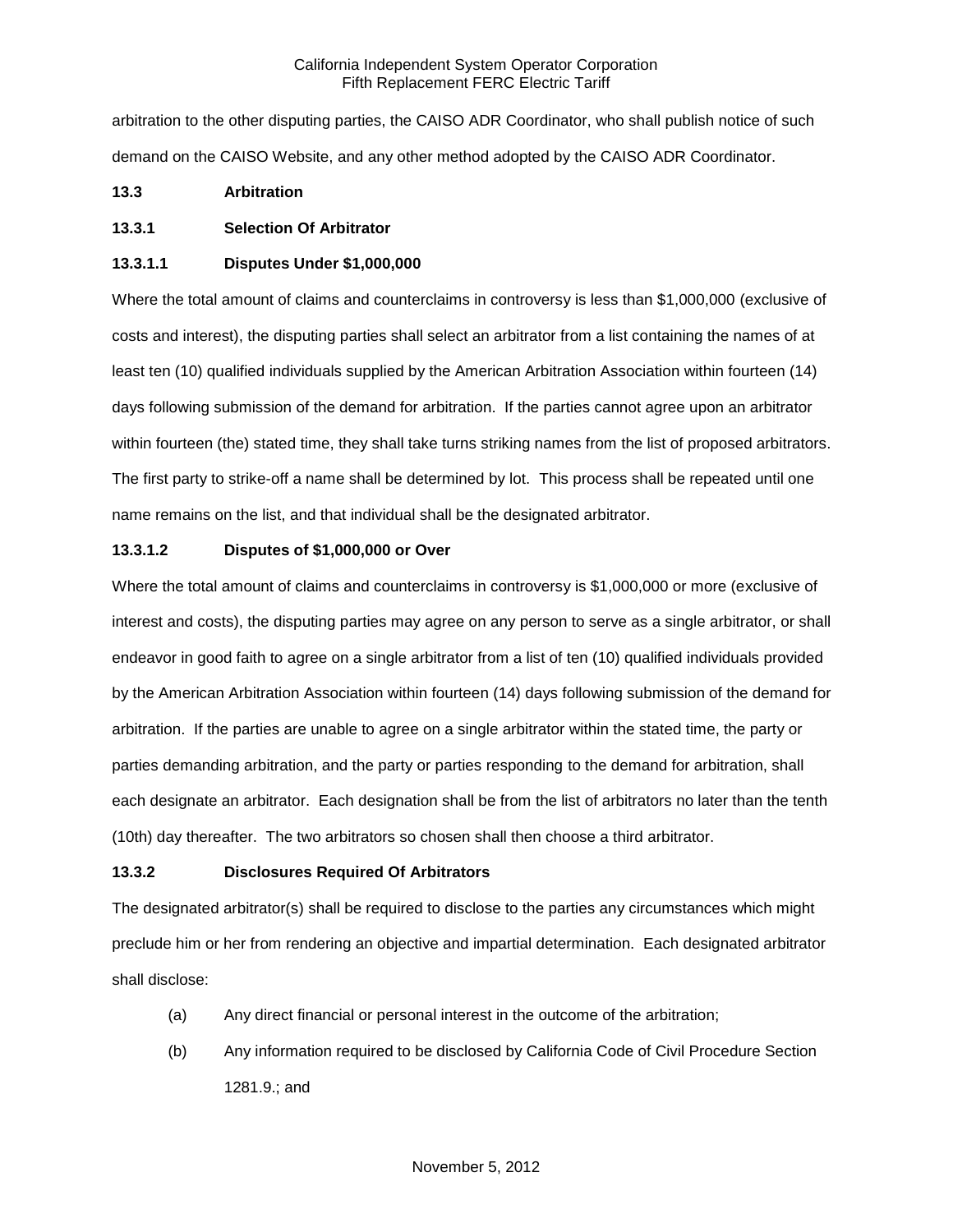(c) Any existing or past financial, business, professional, or personal interest that are likely to affect impartiality or might reasonably create an appearance of partiality or bias.

The designated arbitrator shall disclose any such relationships that he or she personally has with any party or its counsel, or with any individual whom he or she has been told will be a witness. Designated arbitrators should also disclose any such relationship involving members of their families or their current employers, partners, or business associates. All designated arbitrators shall make a reasonable effort to inform themselves of any interests or relationships described above. The obligation to disclose interests, relationships, or circumstances that might preclude an arbitrator from rendering an objective and impartial determination is a continuing duty that requires the arbitrator to disclose, at any stage of the arbitration, any such interests, relationships, or circumstances that arise, or are recalled or discovered. If, as a result of the continuing disclosure duty, an arbitrator makes a disclosure which is likely to affect his or her partiality, or might reasonably create an appearance of partiality or bias or if a party independently discovers the existence of such circumstances, a party wishing to object to the continuing use of the arbitrator must provide written notice of its objection to the other parties within ten (10) days of receipt of the arbitrator's disclosure or the date of a party's discovery of the circumstances giving rise to that party's objection. Failure to provide such notice shall be deemed a waiver of such objection. If a party timely provides a notice of objection to the continuing use of the arbitrator the parties shall attempt to agree whether the arbitrator should be dismissed and replaced in the manner described in Section 13.3.1. If within ten (10) days of a party's objection notice the parties have not agreed how to proceed, the matter shall be referred to the American Arbitration Association for resolution.

## **13.3.3 Arbitration Procedures**

The CAISO ADR Coordinator shall compile and make available to the arbitrator and the parties standard procedures for the arbitration of disputes, which procedures (i) shall include provision, upon good cause shown, for intervention or other participation in the proceeding by any party whose interests may be affected by its outcome, (ii) shall conform to the requirements specified herein, and (iii) may be modified or adopted for use in a particular proceeding as the arbitrator deems appropriate, in accordance with Section 13.3.4. The procedures adopted by the CAISO ADR Coordinator shall be based on the latest edition of the American Arbitration Association Commercial Arbitration Rules, to the extent such rules are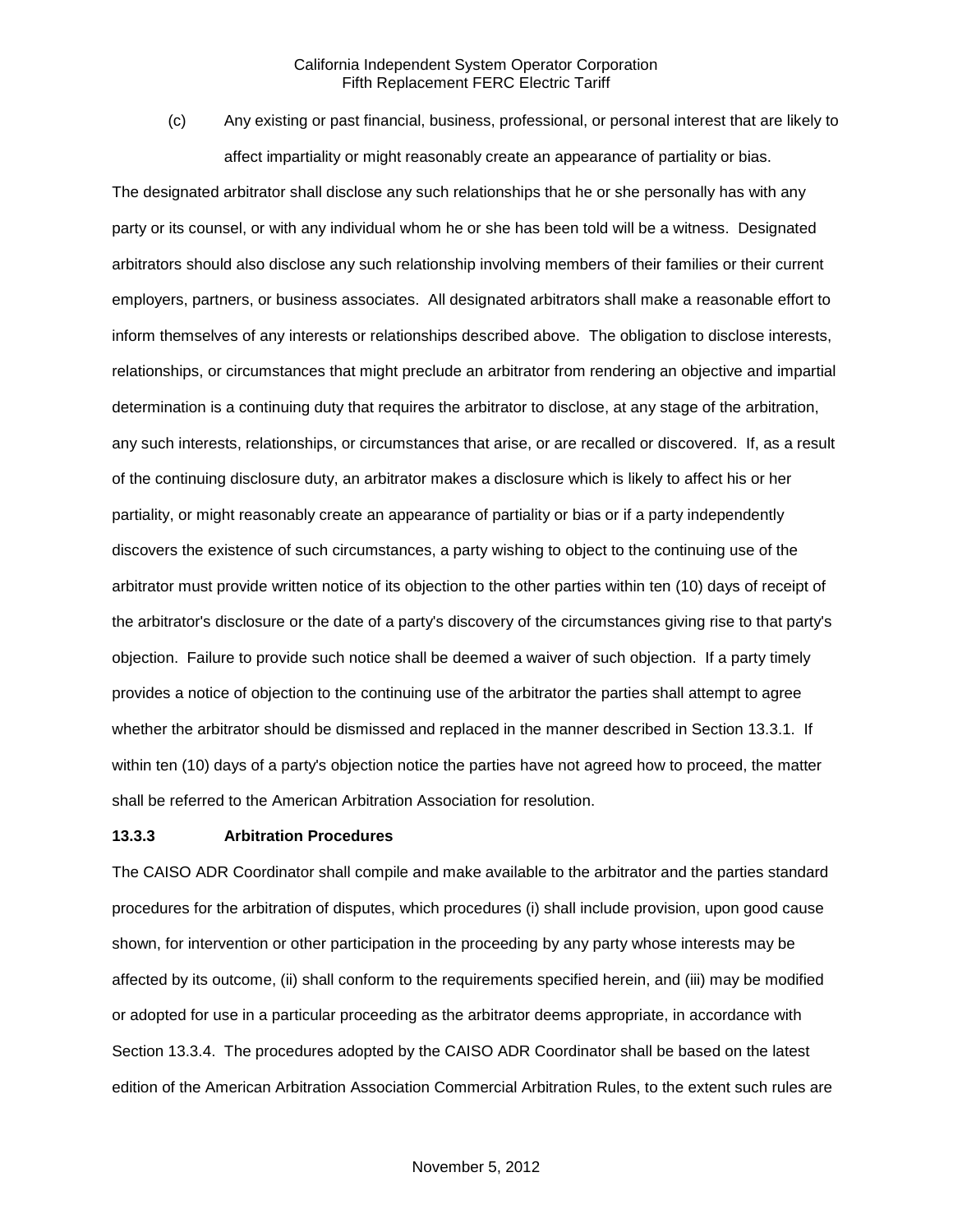not inconsistent with this Section 13. Except as provided herein, all parties shall be bound by such procedures.

## **13.3.4 Modification Of Arbitration Procedures**

In determining whether to modify the standard procedures for use in the pending matter, the arbitrator shall consider (i) the complexity of the dispute, (ii) the extent to which facts are disputed, (iii) the extent to which the credibility of witnesses is relevant to a resolution, (iv) the amount in controversy, and (v) any representations made by the parties. Alternatively, the parties may, by mutual agreement, modify the standard procedures. In the event of a disagreement between the arbitrator and the agreement of the parties regarding arbitration procedures to be utilized, the parties' agreement shall prevail.

## **13.3.5 Remedies**

# **13.3.5.1 Arbitrator's Discretion**

The arbitrator shall have the discretion to grant the relief sought by a party, or determine such other remedy as is appropriate, unless the parties agree to conduct the arbitration "baseball" style. Unless otherwise expressly limited herein, the arbitrator shall have the authority to award any remedy or relief available from FERC, or any other court of competent jurisdiction. Where any CAISO Document leaves any matter to be agreed between the parties at some future time and provides that in default of agreement the matter shall be referred to the CAISO ADR Procedures, the arbitrator shall have authority to decide upon the terms of the agreement which, in the arbitrator's opinion, it is reasonable that the parties should reach, having regard to the other terms of the CAISO Document concerned and the arbitrator's opinion as to what is fair and reasonable in all the circumstances.

## **13.3.5.2 "Baseball" Arbitration**

If the parties agree to conduct the arbitration "baseball" style, the parties shall submit to the arbitrator and exchange with each other their last best offers in the form of the award they consider the arbitrator should make, not less than seven (7) days in advance of the date fixed for the hearing, or such other date as the arbitrator may decide. If a party fails to submit its last best offer in accordance with this Section, that party shall be deemed to have accepted the offer proposed by the other party. The arbitrator shall be limited to awarding only one of the proposed offers, and may not determine an alternative or compromise remedy.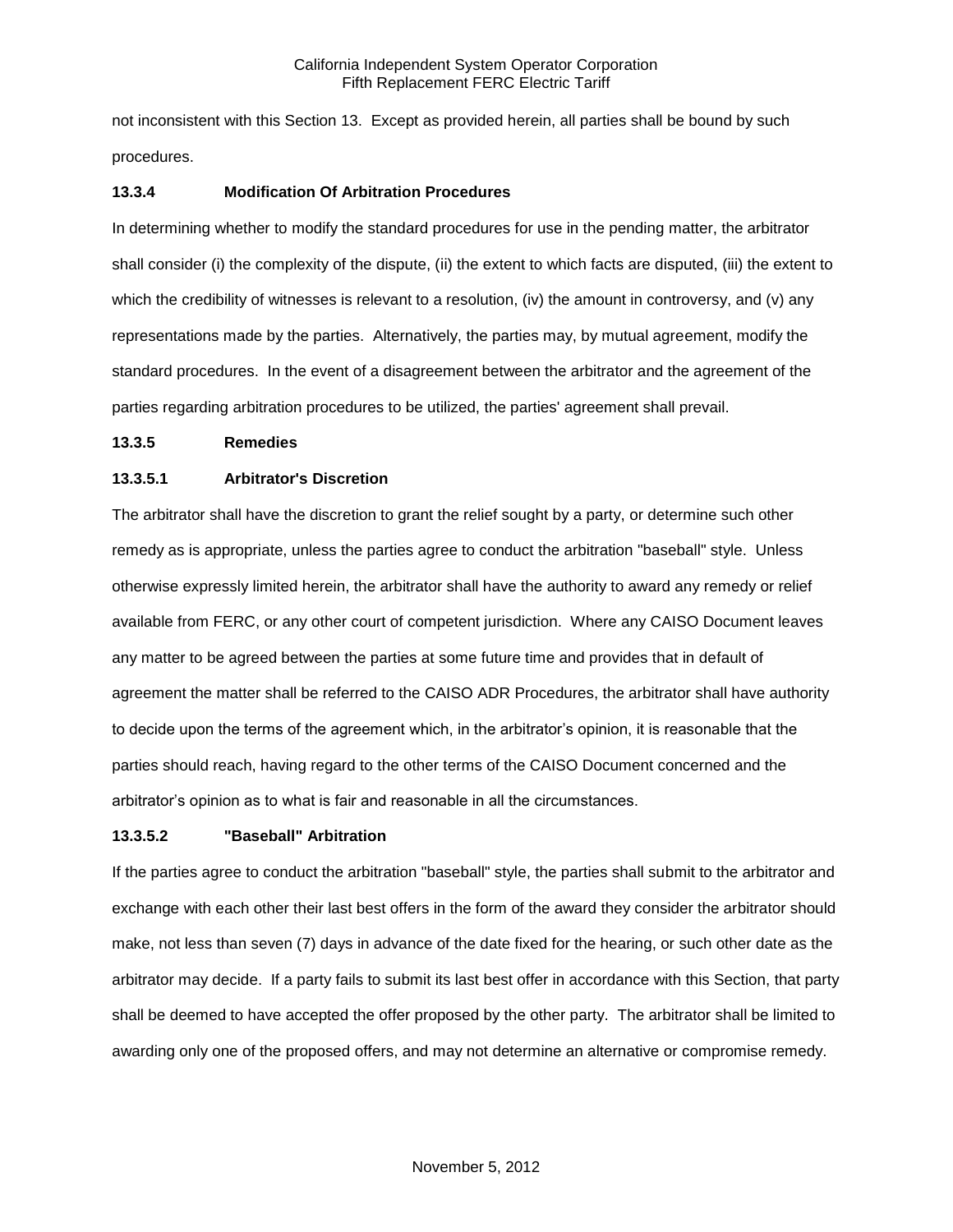## **13.3.6 Summary Disposition**

The procedures for arbitration of a dispute shall provide a means for summary disposition of a demand for arbitration, or a response to a demand for arbitration, that in the reasoned opinion of the arbitrator does not have a good faith basis in either law or fact. If the arbitrator determines that a demand for arbitration or response to a demand for arbitration does not have a good faith basis in either law or fact, the arbitrator shall have discretion to award the costs of the time, expenses, and other charges of the arbitrator to the prevailing party. A determination made under this Section is subject to appeal pursuant to Section 13.4.

## **13.3.7 Discovery Procedures**

The procedures for the arbitration of a dispute shall include adequate provision for the discovery of relevant facts, including the taking of testimony under oath, production of documents and other things, the presentation of evidence, the taking of samples, conducting of tests, and inspection of land and tangible items. The nature and extent of such discovery shall be determined as provided herein and shall take into account (i) the complexity of the dispute, (ii) the extent to which facts are disputed, (iii) the extent to which the credibility of witnesses is relevant to a resolution, and (iv) the amount in controversy. The forms and methods for taking such discovery shall be as described in the Federal Rules of Civil Procedure, except as modified pursuant to Section 13.3.4.

## **13.3.8 Evidentiary Hearing**

The arbitration procedures shall provide for an evidentiary hearing, with provision for the crossexamination of witnesses, unless all parties consent to the resolution of the matter on the basis of a written record. The forms and methods for taking evidence shall be determined by the arbitrator(s) and modified pursuant to Section 13.3.4. The arbitrator may require such written or other submissions from the parties as he or she may deem appropriate, including submission of direct and rebuttal testimony of witnesses in written form. The arbitrator may exclude any evidence that is irrelevant, immaterial, unduly repetitious or prejudicial, or privileged. The arbitrator shall compile a complete evidentiary record of the arbitration which shall be available to the parties on its completion upon request.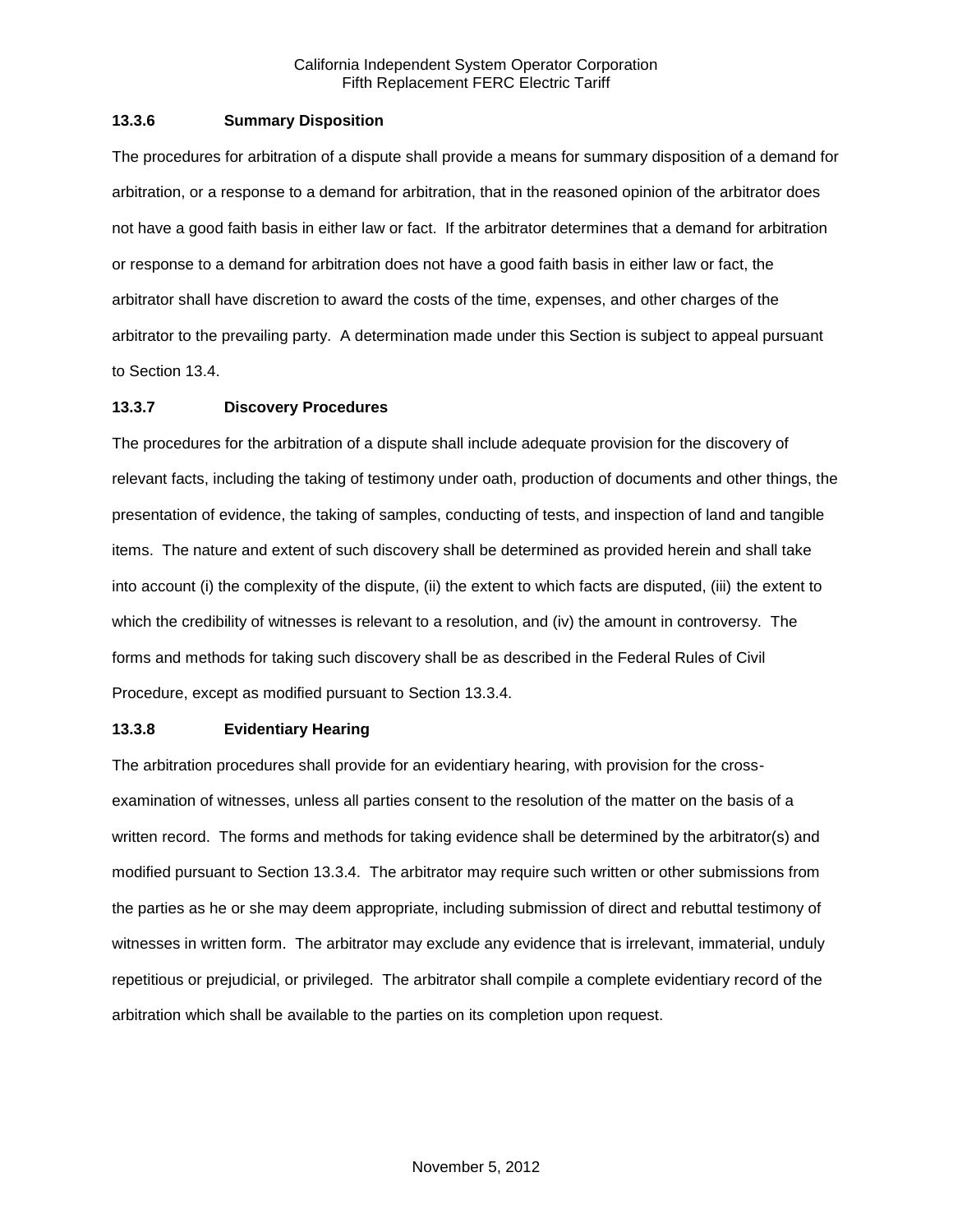#### **13.3.9 Confidentiality**

Subject to the other provisions of this CAISO Tariff, any party may claim that information contained in a document otherwise subject to discovery is "Confidential" if such information would be so characterized under the Federal Rules of Evidence. The party making such claim shall provide to the arbitrator in writing the basis for its assertion. If the claim of confidentiality is confirmed by the arbitrator, he or she shall establish requirements for the protection of such documents or other information designated as "Confidential" as may be reasonable and necessary to protect the confidentiality and commercial value of such information. Any party disclosing information in violation of these provisions or requirements established by the arbitrator, unless such disclosure is required by federal or state law or by a court order, shall thereby waive any right to introduce or otherwise use such information in any judicial, regulatory, or other legal or dispute resolution proceeding, including the proceeding in which the information was obtained.

## **13.3.10 Timetable**

Promptly after the appointment of the arbitrator, the arbitrator shall set a date for the issuance of the arbitration decision, which shall be no later than six (6) months (or such date as the parties and the arbitrator may agree) from the date of the appointment of the arbitrator, with other dates, including the dates for an evidentiary hearing or other final submissions of evidence, set in light of this date. The date for the evidentiary hearing or other final submission of evidence shall not be changed, absent extraordinary circumstances. The arbitrator shall have the power to impose sanctions, including dismissal of the proceeding, for dilatory tactics or undue delay in completing the arbitration proceedings.

#### **13.3.11 Decision**

**13.3.11.1** Except as provided below with respect to "baseball" style arbitration, the arbitrator shall issue a written decision granting the relief requested by one of the parties, or such other remedy as is appropriate, if any, and shall include findings of fact and law. The arbitration decision shall be based on (i) the evidence in the record, (ii) the terms of the relevant CAISO Documents, (iii) applicable United States federal law, including the FPA and any applicable FERC regulations and decisions, and international treaties or agreements as applicable, and (iv) applicable state law. Additionally, the arbitrator may consider relevant decisions in previous arbitration proceedings. A summary of the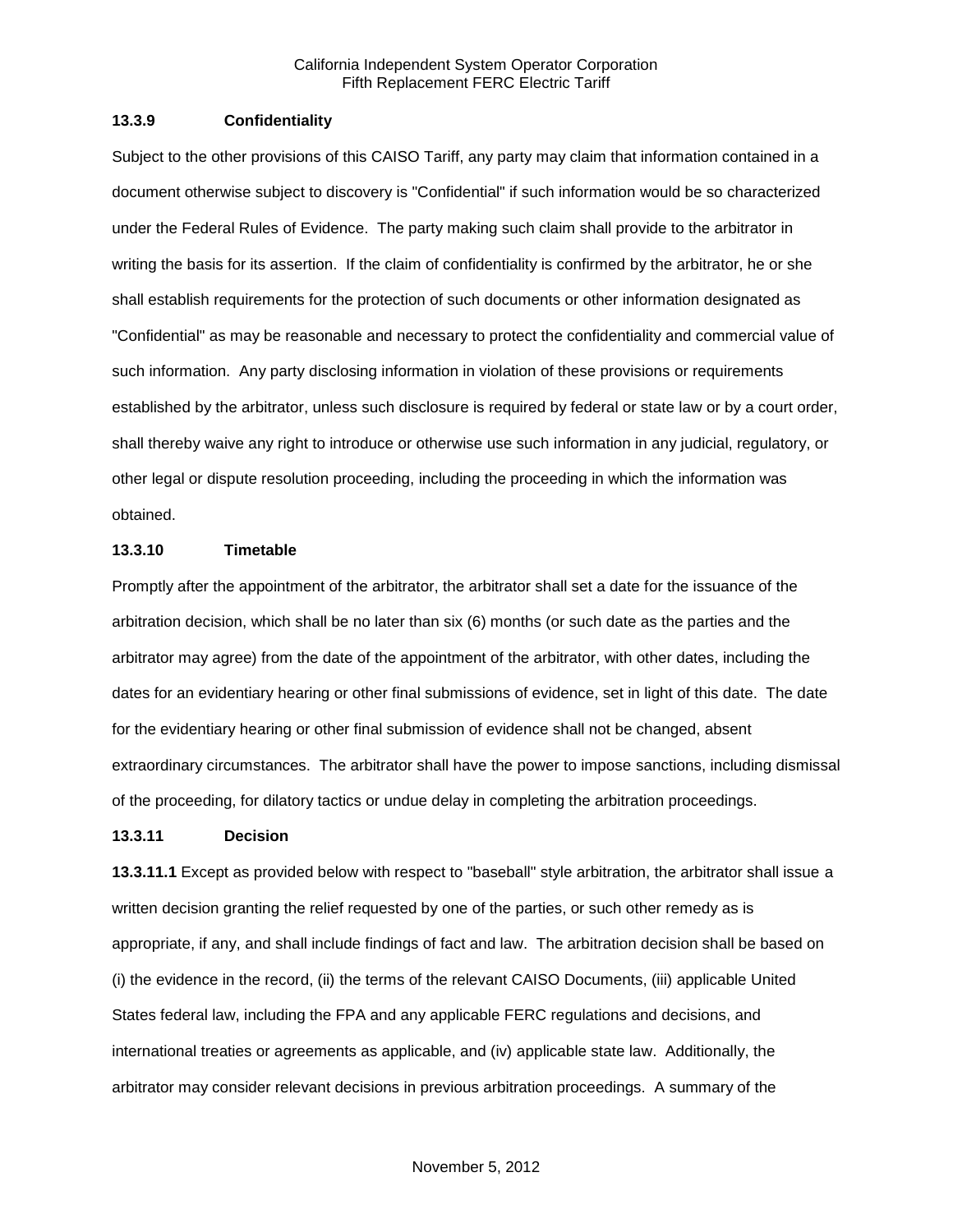disputed matter and the arbitrator's decision shall be published on the CAISO Website and any other method chosen by the CAISO ADR Coordinator.

**13.3.11.2** In arbitration conducted "baseball" style, the arbitrator shall issue a written decision adopting one of the awards proposed by the parties, and shall include findings of fact and law. The arbitration decision shall be based on (i) the evidence in the record, (ii) the terms of the relevant CAISO Documents, (iii) applicable United States federal law, including the FPA and any applicable FERC regulations and decisions, and international treaties or agreements as applicable, and (iv) applicable state law. If the arbitrator concludes that no proposed award is consistent with the factors enumerated in (i) through (iv) above, or addresses all of the issues in dispute, the arbitrator shall specify how each proposed award is deficient and direct that the parties submit new proposed awards that cure the identified deficiencies. A summary of the disputed matter and the arbitrator's decision shall be published on the CAISO Website, and any other method chosen by the CAISO ADR Coordinator. An award shall not be deemed to be precedential.

**13.3.11.3** Where a panel of arbitrators is appointed pursuant to Section 13.3.1.2, a majority of the arbitrators must agree on the decision.

## **13.3.12 Compliance**

Unless the arbitrator's decision is appealed under Section 13.4, the disputing parties shall, upon receipt of the decision, immediately take whatever action is required to comply with the award to the extent the award does not require regulatory action. An award that is not appealed shall be deemed to have the same force and effect as an order entered by the FERC or any court of competent jurisdiction.

## **13.3.13 Enforcement**

Following the expiration of the time for appeal of an award pursuant to Section 13.4.3, any party may apply to FERC or any court of competent jurisdiction for entry and enforcement of judgment based on the award.

## **13.3.14 Costs**

The costs of the time, expenses, and other charges of the arbitrator shall be borne by the parties to the dispute, with each side on an arbitrated issue bearing its pro-rata share of such costs, and each party to an arbitration proceeding bearing its own costs and fees. If the arbitrator determines that a demand for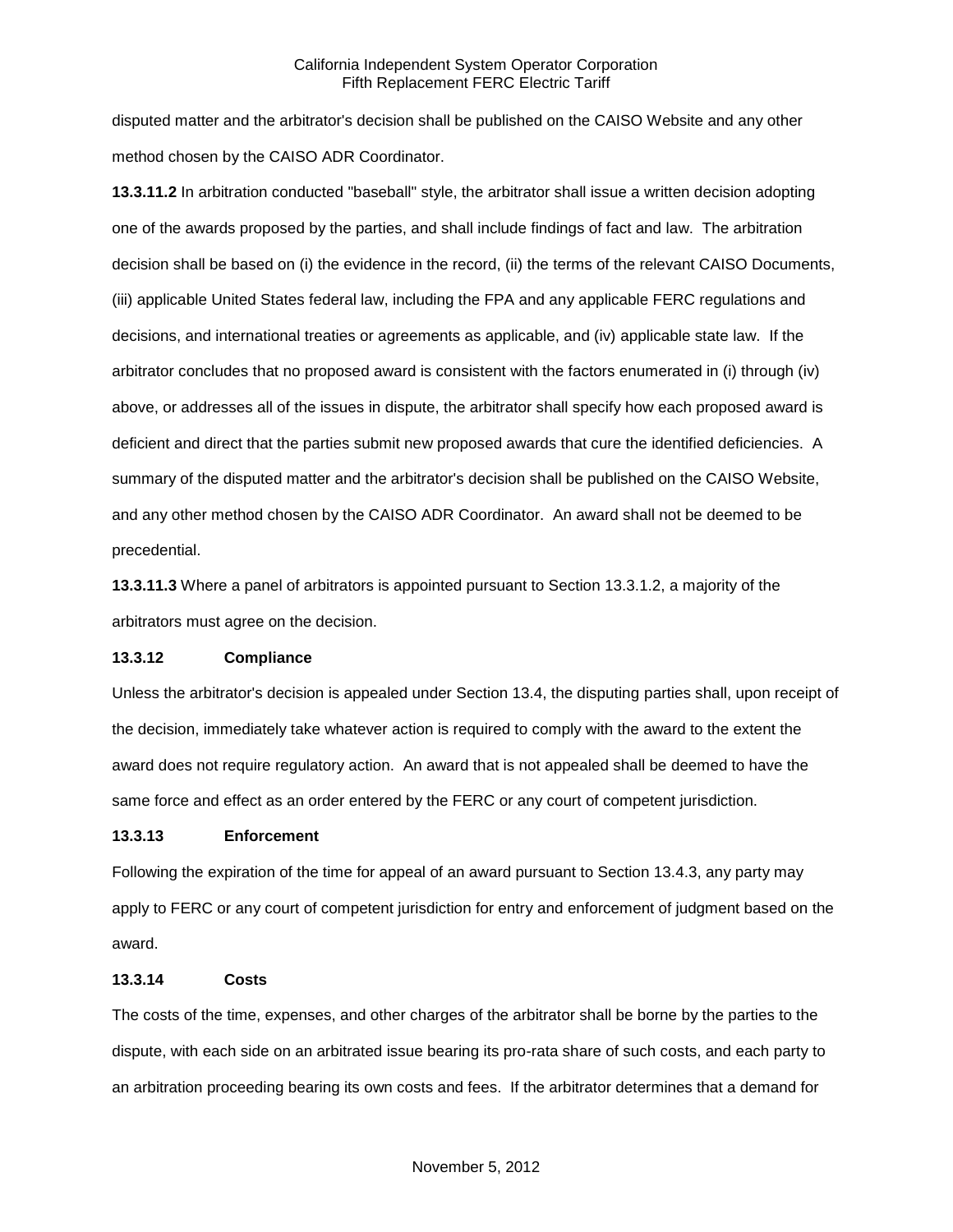arbitration or response to a demand for arbitration was made in bad faith, the arbitrator shall have discretion to award the costs of the time, expenses, and other charges of the arbitrator to the prevailing party. Notwithstanding the above, at the discretion of the arbitrator, the winning party in any dispute which has resulted in the enforcement of an important right affecting the public interest shall not be required to pay any of the costs of the arbitrator and may recover such of its own reasonable attorney fees, expert witness fees and other reasonable costs from the losing party to the dispute if (a) a significant benefit, whether pecuniary or non-pecuniary, has been conferred on the general public, (b) the necessity and financial burden of private enforcement are such as to make the award appropriate, and (c) such fees should not, in the interest of justice, be paid out of the recovery.

#### **13.4 Appeal Of Award**

## **13.4.1 Basis For Appeal**

A party may apply to the FERC or any court of competent jurisdiction to hear an appeal of an arbitration award only upon the grounds that the award is contrary to or beyond the scope of the relevant CAISO Documents, United States federal law, including, without limitation, the FPA, and any FERC regulations and decisions, or state law. Appeals shall, unless otherwise ordered by FERC or the court of competent jurisdiction, conform to the procedural limitations set forth in this Section 13.4.

## **13.4.2 Appellate Record**

The parties intend that FERC or the court of competent jurisdiction should afford substantial deference to the factual findings of the arbitrator. No party shall seek to expand the record before the FERC or court of competent jurisdiction beyond that assembled by the arbitrator, except (i) by making reference to legal authority which did not exist at the time of the arbitrator's decision, or (ii) if such party contends the decision was based upon or affected by fraud, collusion, corruption, misconduct or misrepresentation.

## **13.4.3 Procedures For Appeals**

**13.4.3.1** If a party to an arbitration desires to appeal an award, it shall provide a notice of appeal to the CAISO ADR Coordinator, all parties and the arbitrator within fourteen (14) days following the date of the award. The CAISO ADR Coordinator shall publish notice of the appeal on the CAISO Website, and any other method chosen by the CAISO ADR Coordinator.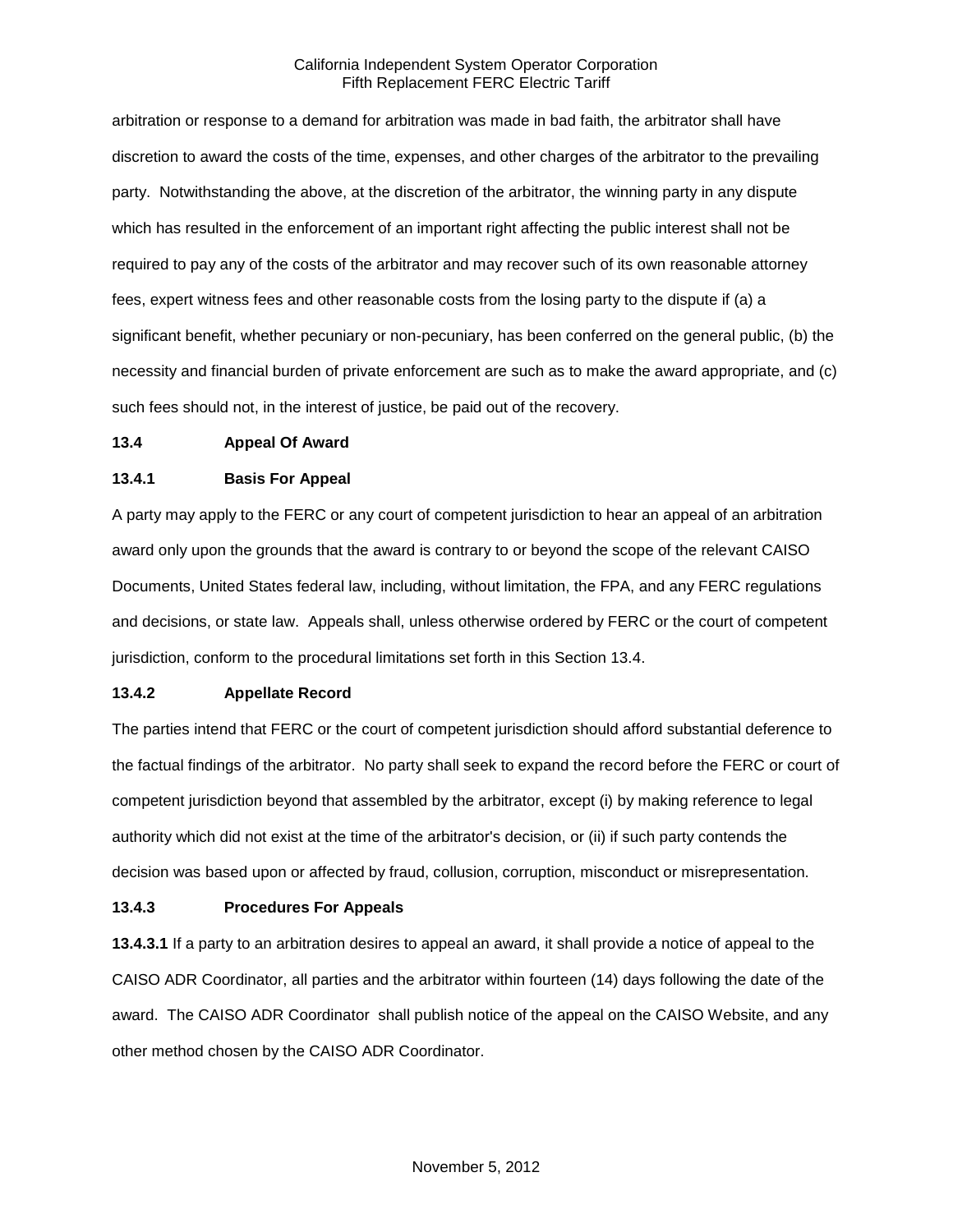Within ten (10) days of the filing of the notice of appeal, the appealing party must file an appropriate application, petition or motion with the FERC to trigger review under the FPA or with a court of competent jurisdiction. Such filing shall state that the subject matter has been the subject of an arbitration pursuant to the relevant CAISO Document.

**13.4.3.2** Within thirty (30) days of filing the notice of appeal (or such period as FERC or the court of competent jurisdiction may specify) the appellant shall file the complete evidentiary record of the arbitration and a copy of the award with FERC or with the court of competent jurisdiction. The appellant shall serve copies of a description of all materials included in the submitted evidentiary record.

## **13.4.4 Award Implementation**

Implementation of the award shall be deemed stayed pending an appeal unless and until, at the request of a party, the FERC or the court of competent jurisdiction to which an appeal has been filed, issues an order dissolving, shortening, or extending such stay. However, a summary of each appeal shall be published on the CAISO Website, and any other method chosen by the CAISO ADR Coordinator.

## **13.4.5 Judicial Review Of FERC Orders**

FERC orders resulting from appeals shall be subject to judicial review pursuant to the FPA.

# **13.5 Allocation Of Awards Payable By Or To The CAISO**

# **13.5.1 Allocation Of An Award**

If the CAISO must pay an award to a party pursuant to good faith negotiations or the CAISO ADR Procedures, the CAISO will recover the amount of the award from Market Participants and Scheduling Coordinators. If the CAISO receives an award from a party pursuant to good faith negotiations or the CAISO ADR Procedures, the CAISO will flow back the amount of the award to Market Participants and Scheduling Coordinators.

# **13.5.2 Timing Of Adjustments**

Upon determination that an award is payable by or to the CAISO pursuant to good faith negotiations or the CAISO ADR Procedures, the CAISO shall calculate the amounts payable to and receivable from the party, Market Participants, and Scheduling Coordinators, as soon as reasonably practical, and shall show any required adjustments as a debit or a credit in a subsequent Recalculation Settlement Statement T+7B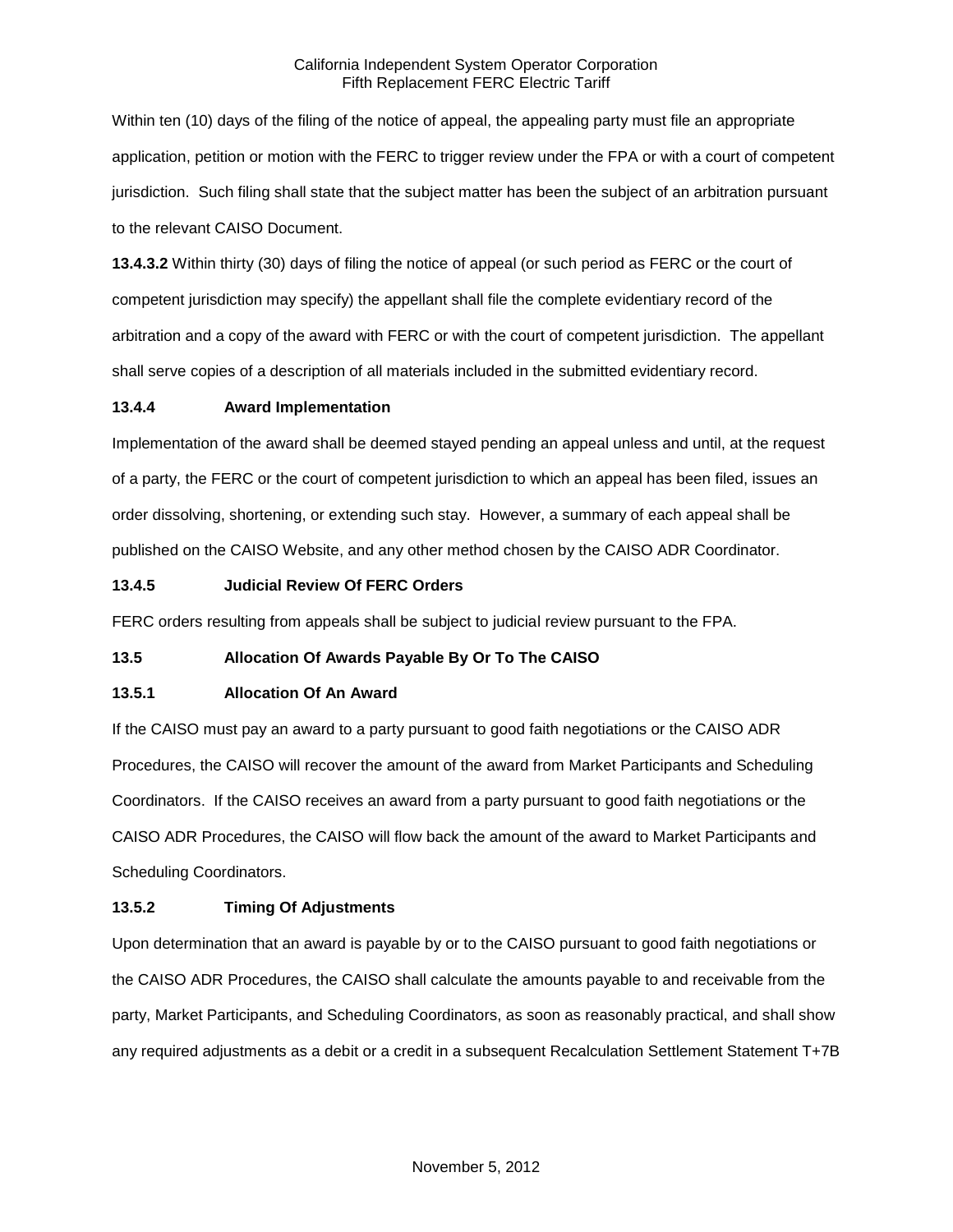or, in the case of an amount payable by the CAISO to a party, as soon as the CAISO and that party may agree.

# **13.5.3 Method Of Allocation**

## **13.5.3.1 Allocation to Market Participants**

The CAISO will use best efforts to determine which Market Participant(s) is or are responsible for and/or benefit from payment of an award by or to the CAISO and to allocate receipt of or payment for the award equitably to such Market Participant(s). In undertaking the allocation, the CAISO shall consider the extent of a Market Participant's participation in affected markets and the CAISO Tariff in effect on the applicable Trading Day(s), and may consider any other relevant factor, including but not limited to, applicable contracts.

# **13.5.3.2 Residual Amounts**

Any awards for which the CAISO is unable to identify Market Participants in accordance with 13.5.3.1 and any award amounts that the CAISO is unable to collect that are not covered by Section 11.29.17.1 or Section 11.29.17.2 will be allocated to all Scheduling Coordinators through neutrality adjustments.

## **14. Force Majeure, Indemnity, Liabilities, and Penalties**

## **14.1 Uncontrollable Forces**

Neither the CAISO nor a Market Participant will be considered in default of any obligation under this CAISO Tariff if prevented from fulfilling that obligation due to the occurrence of an Uncontrollable Force.

## **14.2 Responsibilities Of Affected Entity**

In the event of the occurrence of an Uncontrollable Force, which prevents the CAISO or a Market Participant from performing any of its obligations under this CAISO Tariff, the affected entity shall (i) if it is the CAISO, immediately notify the Market Participants in writing of the occurrence of such Uncontrollable Force and, if it is a Market Participant, immediately notify the CAISO in writing of the occurrence of such Uncontrollable Force, (ii) not be entitled to suspend performance of its obligations under this CAISO Tariff in any greater scope or for any longer duration than is required by the Uncontrollable Force, (iii) use its best efforts to mitigate the effects of such Uncontrollable Force, remedy its inability to perform and resume full performance of its obligations hereunder, (iv) in the case of the CAISO, keep the Market Participants apprised of such efforts, and in the case of the Market Participants, keep the CAISO apprised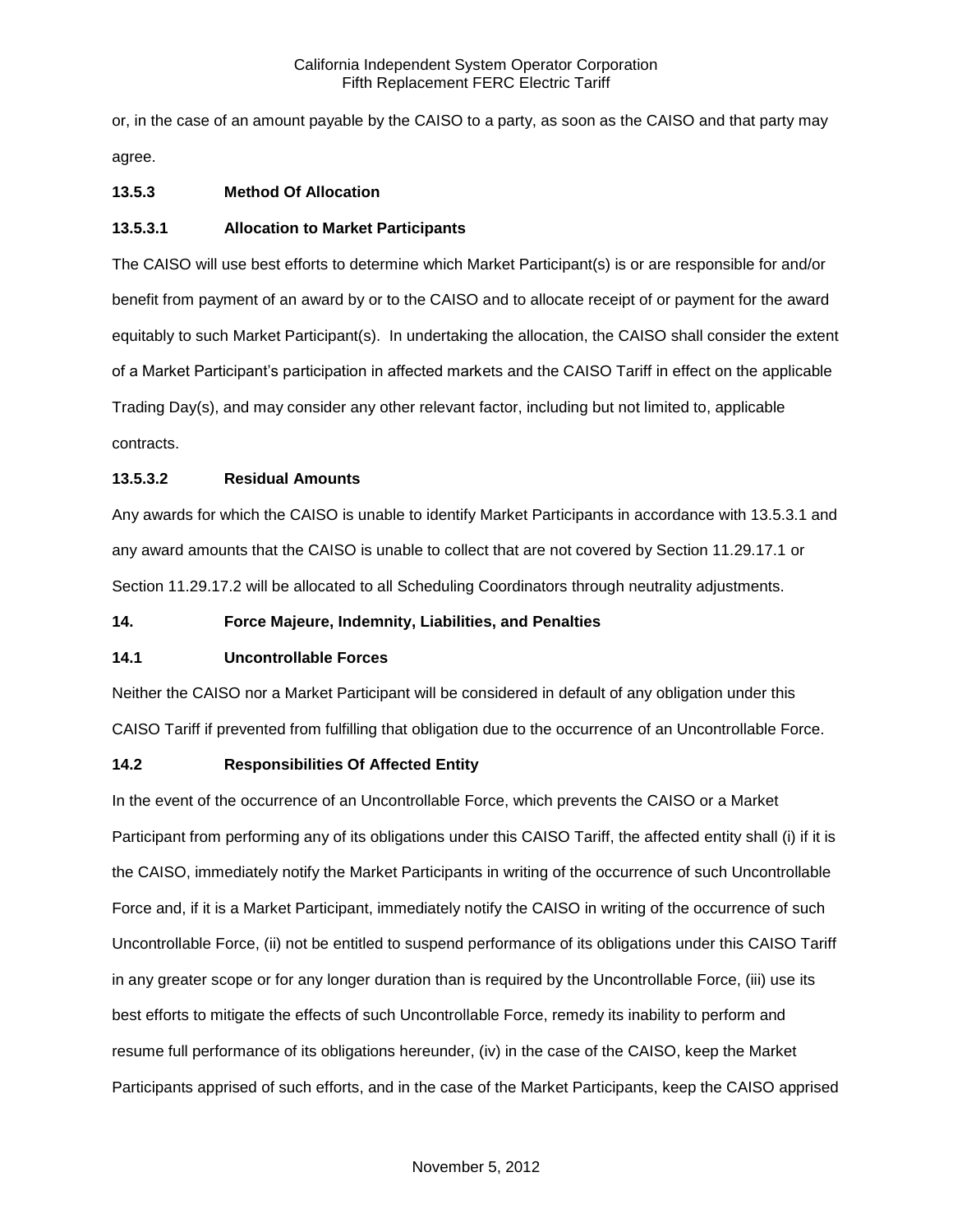of such efforts, in each case on a continual basis and (v) provide written notice of the resumption of its performance of its obligations hereunder.

## **14.3 Strikes, Lockouts Or Labor Disputes**

Notwithstanding any of the foregoing, the settlement of any strike, lockout or labor dispute constituting an Uncontrollable Force shall be within the sole discretion of the entity involved in such strike, lockout or labor dispute and the requirement that an entity must use its best efforts to mitigate the effects of the Uncontrollable Force and/or remedy its inability to perform and resume full performance of its obligations hereunder shall not apply to strikes, lockouts, or labor disputes.

## **14.4 Market Participant's Indemnity**

Each Market Participant, to the extent permitted by law, shall indemnify the CAISO and hold it harmless against all losses, damages, claims, liabilities, costs or expenses (including legal expenses) arising from any act or omission of the Market Participant except to the extent that they result from the CAISO's default under this CAISO Tariff or gross negligence or intentional wrongdoing on the part of the CAISO or of its officers, directors or employees.

## **14.5 Limitation On Liability**

# **14.5.1 Liability For Damages**

Except as provided for in Section 13.3.14, the CAISO shall not be liable in damages to any Market Participant for any losses, damages, claims, liability, costs or expenses (including legal expenses) arising from the performance or non-performance of its obligations under this CAISO Tariff, including but not limited to any adjustments made by the CAISO in Inter-SC Trades, except to the extent that they result from gross negligence or intentional wrongdoing on the part of the CAISO.

# **14.5.2 Exclusion Of Certain Types Of Loss**

The CAISO shall not be liable to any Market Participant under any circumstances for any consequential or indirect financial loss including but not limited to loss of profit, loss of earnings or revenue, loss of use, loss of contract or loss of goodwill except to the extent that it results from the gross negligence or intentional wrongdoing on the part of the CAISO.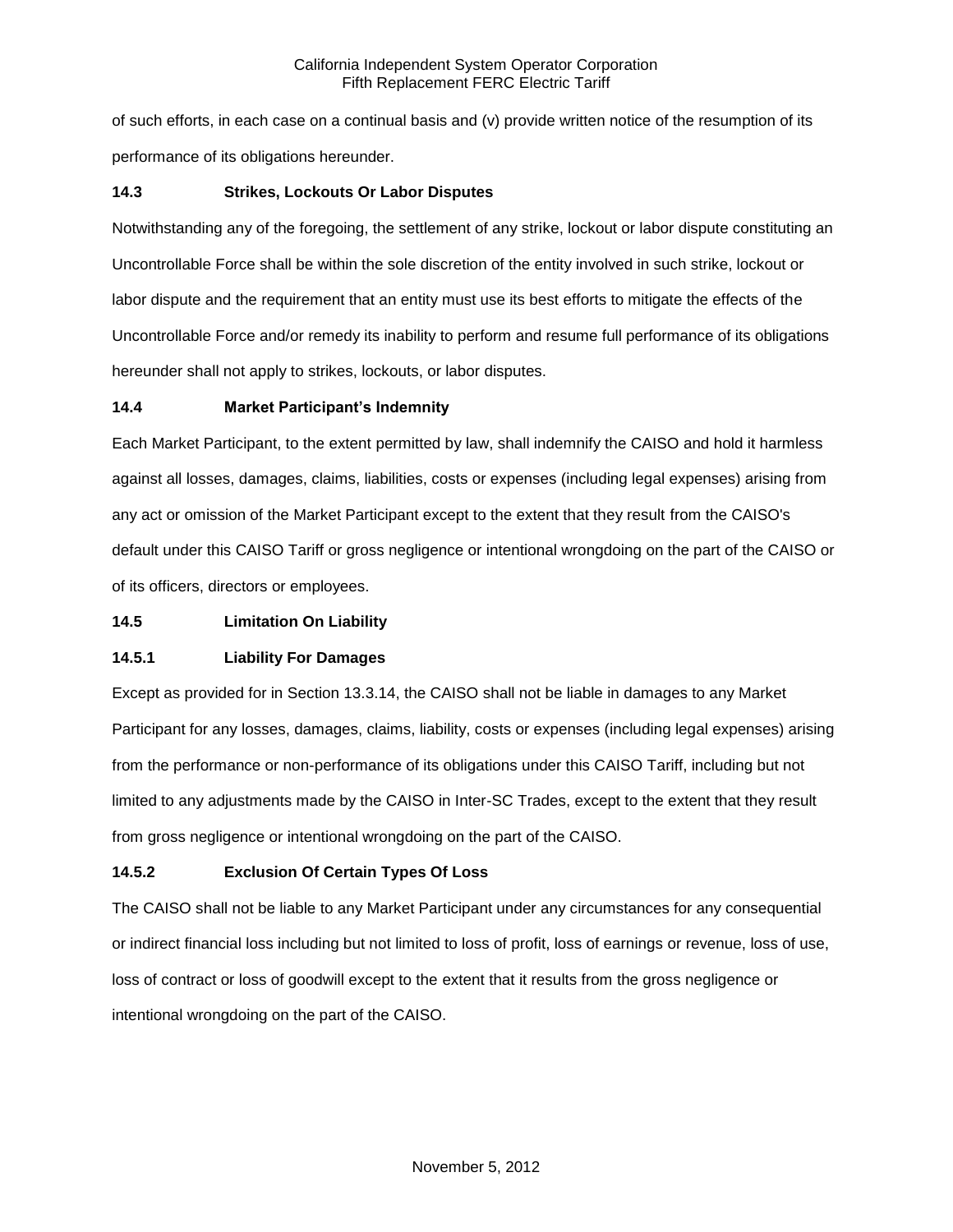# **14.6 Potomac Economics, Ltd. Limitation Of Liability**

Potomac Economics, Ltd. shall not be liable in damages to any Market Participant for any losses, damages, claims, liability, costs or expenses (including legal expenses) arising from its calculation of reference levels under its Consultant Agreement with the CAISO dated as of September 3, 2002, except to the extent that they result from gross negligence or intentional wrongdoing of Potomac Economics, Ltd.

# **14.7 Allocation of Reliability-Related Penalty Costs**

# **14.7.1 Overview of Process**

Under the NERC Functional Model and the NERC Rules of Procedure, Registered Entities for a specific function, including the CAISO, may be assessed monetary penalties by FERC, NERC, and/or WECC for violations of one (1) or more NERC Reliability Standards applicable to that function. This Section 14.7 sets forth the procedure through which the CAISO may seek, with FERC approval, to directly allocate, in whole or in part, the cost of any such penalties assessed upon the CAISO to an entity or entities whose conduct or omission(s) NERC, WECC and/or FERC has determined contributed, in whole or in part, to the violation that gave rise to the penalty. This Section 14.7 also sets forth procedures through which the CAISO may seek, with FERC approval, to recover, in whole or in part, from Market Participants the cost associated with a monetary penalty for a NERC Reliability Standards violation(s) that is not subject to direct allocation. Penalties that are assessed upon the CAISO and become final on or after the effective date of this Section 14.7 shall be subject to the procedures set forth herein regardless of the date of the underlying violation(s) for which the penalty is assessed.

# **14.7.2 Direct Allocation Of Reliability Standards Penalties**

# **14.7.2.1 Conditions For Direct Allocation**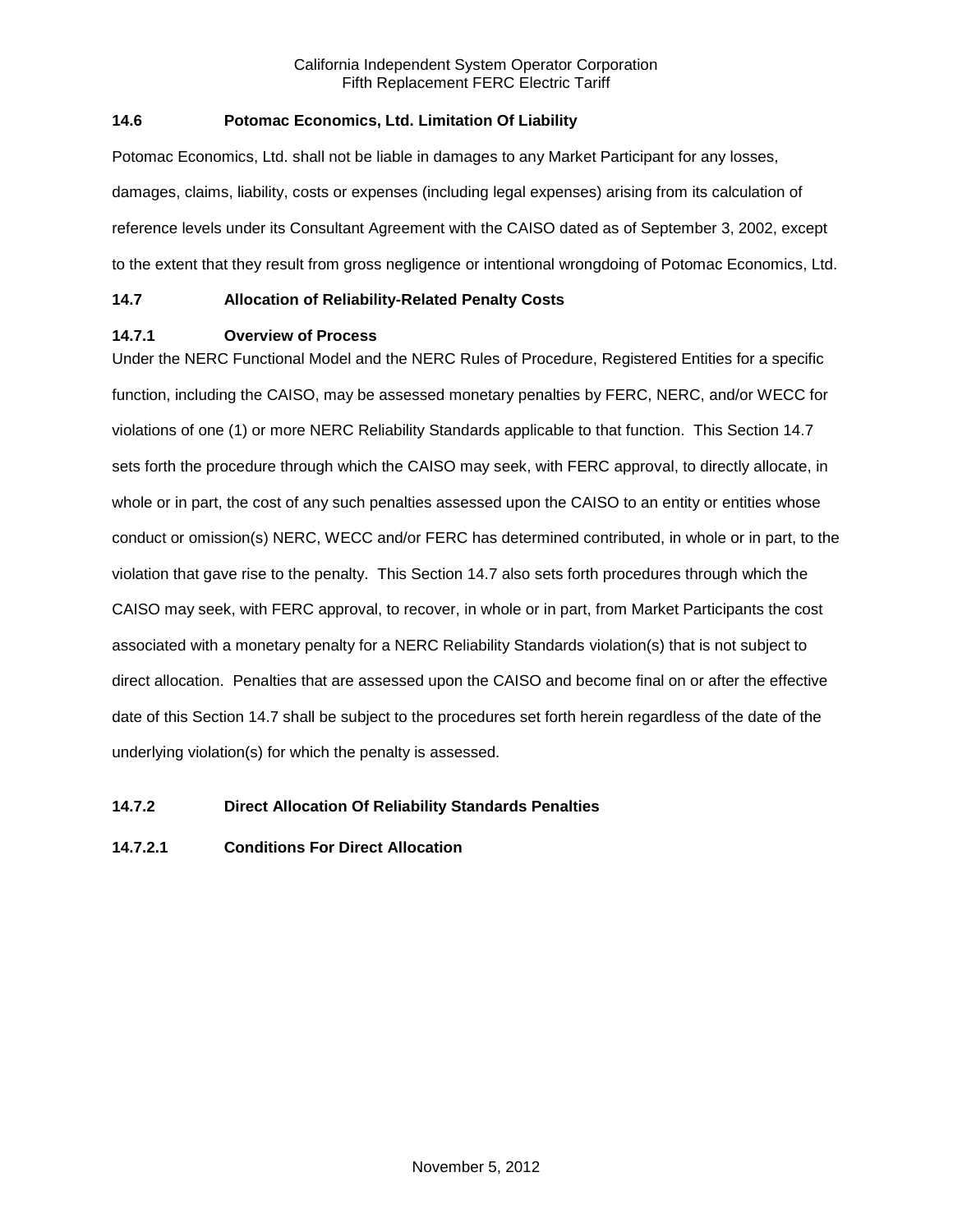If FERC, NERC, and/or WECC assess(es) one (1) or more monetary penalties against the CAISO as the Registered Entity for the violation of one or more NERC Reliability Standards, and the conduct or omission(s) of a particular Market Participant or Market Participants contributed, in whole or in part, to the violation(s) at issue, then the CAISO may seek to directly allocate, in whole or in part, such penalty costs to the Market Participant(s) whose conduct or omission(s) contributed to the violation(s), provided that each of the following conditions are met:

- (1) The Market Participant(s) subject to potential direct allocation receive notice of, and an opportunity to fully participate in, the underlying CMEP proceeding before NERC and/or WECC, or the FERC proceeding in the case of an enforcement proceeding directly instituted by FERC without a prior NERC or WECC proceeding;
- (2) The CMEP proceeding, or enforcement proceeding directly instituted by FERC, results in a finding that the conduct or omission(s) of the Market Participant(s) subject to potential direct allocation contributed, either in whole or in part, to the Reliability Standards violation(s) at issue; and
- (3) Any findings by NERC and/or WECC regarding whether the conduct or omission(s) of the Market Participant(s) contributed, either in whole or in part, to the Reliability Standards violation(s) at issue are filed with FERC.

# **14.7.2.2 Notice To Affected Market Participant**

The CAISO will notify the Market Participant(s) it believes contributed to the Reliability Standards violation(s) during the CMEP proceeding or, if applicable, during the enforcement proceeding directly instituted by FERC. This notification shall be in writing and shall: (i) inform the Market Participant(s) that the CAISO intends to invoke the direct allocation provisions of this Section; (ii) detail the underlying factual basis for the CAISO's position; and (iii) inform the Market Participant(s) that it may seek to participate in the CMEP proceeding or, if applicable, the enforcement proceeding directly instituted by FERC.

# **14.7.2.3 Failure To Participate**

A failure by the notified Market Participant(s) to participate in the CMEP proceeding or, if applicable, in the enforcement proceeding directly instituted by FERC, will not prevent the CAISO from directly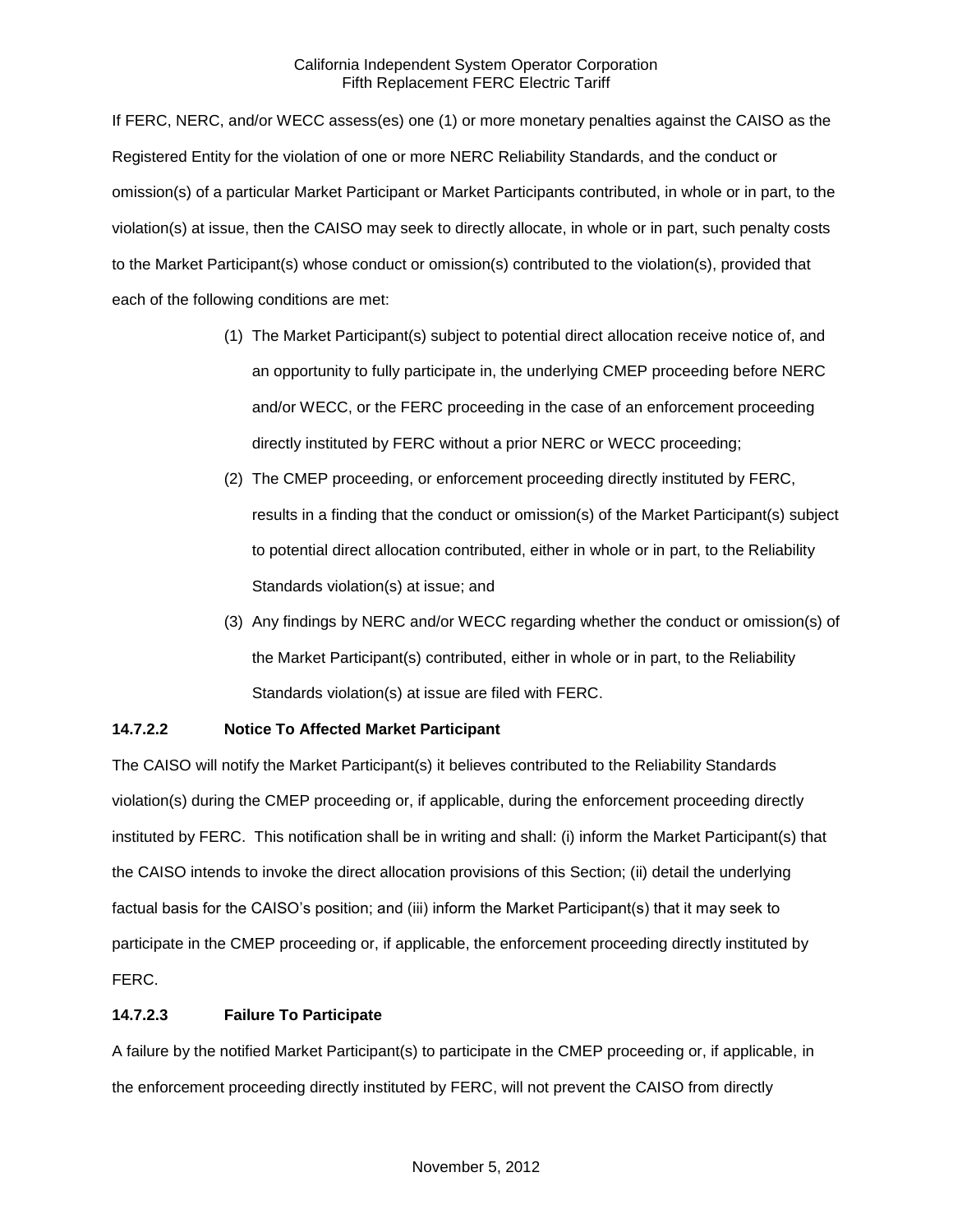allocating the cost associated with a monetary penalty to the Market Participant(s) provided all other conditions in Section 14.7.2 are satisfied.

# **14.7.2.4 Proposed Allocation And FERC Review Process**

Where NERC and/or WECC, or FERC as may be applicable in an enforcement proceeding directly instituted by FERC, determines that the conduct or omission(s) of the Market Participant(s) identified by the CAISO contributed, in whole or in part, to the NERC Reliability Standard(s) violation(s) at issue, the CAISO shall inform the involved Market Participant(s) in writing and shall initially propose an allocation of the penalty cost on a basis proportional to the parties' relative fault, consistent with the applicable regulator's analysis. Regardless of whether the involved Market Participant(s) agree or disagree over the allocation, the reasonability of such an allocation shall be determined by FERC through submission of the matter to FERC pursuant to Section 205 of the Federal Power Act.

# **14.7.2.5 Payment Of Allocated Amount**

After FERC issues a final order regarding the CAISO's ability to directly allocate the penalty cost, the CAISO shall include any FERC-approved allocated amounts in the invoice for the appropriate Market Participant(s) for the next billing period, or as soon as practicable. The amount to be paid by the Market Participant(s) shall include the allocated portion of the penalty, as established by FERC, together with interest calculated at the FERC authorized refund rate for the period of time, if any, between the CAISO's payment of the penalty and the Market Participant(s) payment of its allocated portion of the penalty.

# **14.7.3 Indirect Allocation of Reliability-Related Penalty Costs**

# **14.7.3.1 Procedure For Allocation**

Where the conduct or omission(s) of a particular Market Participant or Market Participants has not been identified by NERC, WECC, or FERC as a contributing cause for a monetary penalty assessed against the CAISO for a NERC Reliability Standards violation, the CAISO may make a filing with FERC under Section 205 of the Federal Power Act seeking approval to recover the cost of such reliability-related penalties from all Market Participants. The CAISO's Section 205 filing may include a proposed methodology for allocating the penalty across the various types of Market Participants.

# **14.7.3.2 Case-By-Case FERC Review**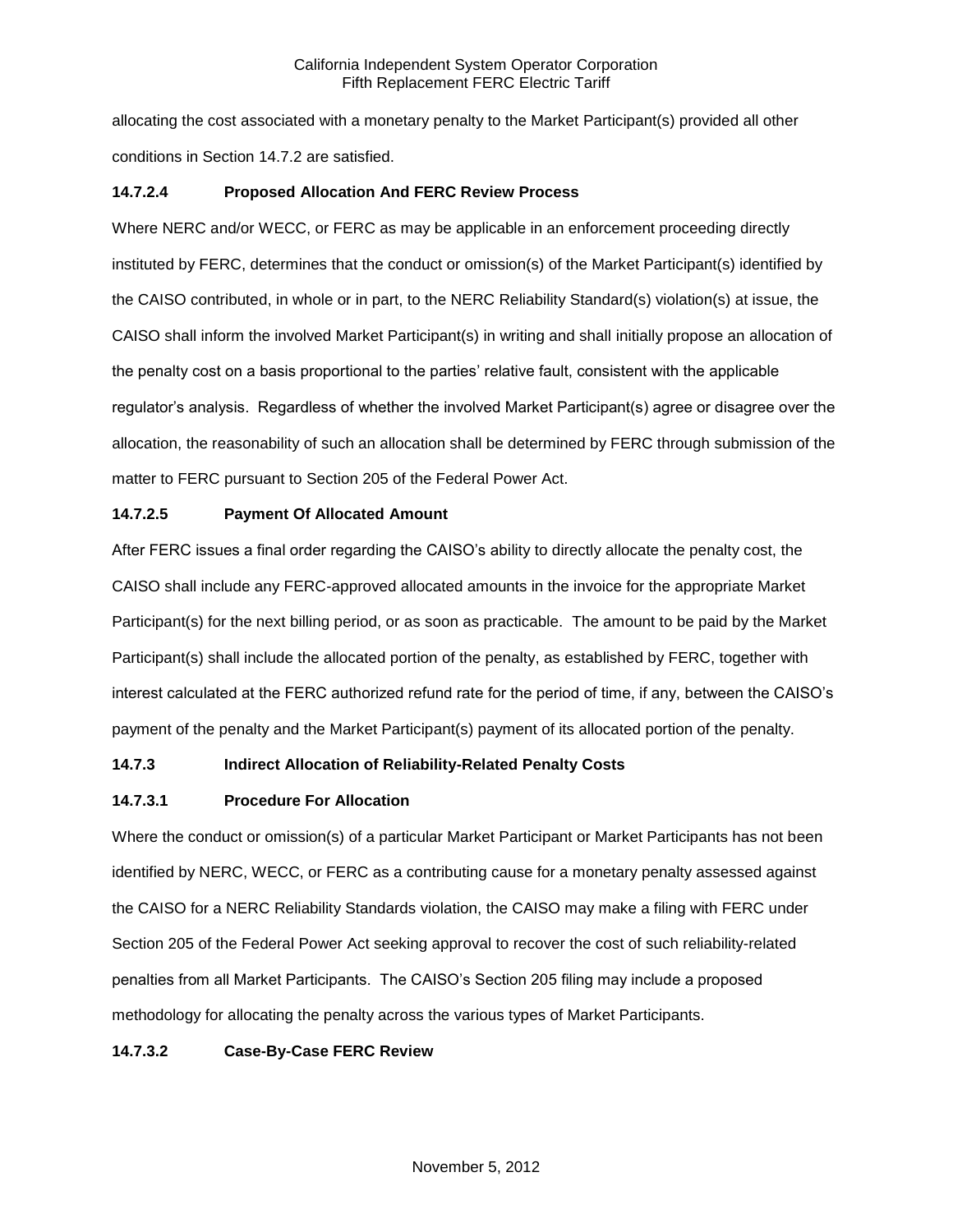Any allocation of penalties pursuant to Section 14.7.3 must be determined by FERC on a case-by-case basis. Absent FERC approval, the CAISO will not allocate a penalty under Section 14.7.3 to Market Participants.

# **14.7.3.3 Payment of Allocated Amount**

After FERC issues a final order regarding allocation of the monetary penalty, the CAISO shall include any FERC-approved allocated amounts in the invoices for the appropriate Market Participants for the next billing period, or as soon as practicable.

# **15. Regulatory Filings**

Any amendment or other modification of any provision of this CAISO Tariff must be in writing and approved by the CAISO Governing Board in accordance with the bylaws of the CAISO. Any such amendment or modification shall be effective upon the date it is permitted to become effective by FERC. Nothing contained herein shall be construed as affecting, in any way, the right of the CAISO to furnish its services in accordance with this CAISO Tariff, or any tariff, rate schedule or Scheduling Coordinator Agreement which results from or incorporates this CAISO Tariff, or unilaterally to make an application to FERC for a change in rates, terms, conditions, charges, classifications of service, Scheduling Coordinator Agreement, rule or regulation under FPA Section 205 and pursuant to the FERC's rules and regulations promulgated thereunder. Nothing contained in this CAISO Tariff or any Scheduling Coordinator Agreement shall be construed as affecting the ability of any Market Participant receiving service under this CAISO Tariff to exercise its rights under Section 206 of the FPA and FERC's rules and regulations thereunder.

## **16. Existing Contracts**

# **16.1 Continuation Of Existing Contracts For Non-Participating TOs**

The transmission service rights and obligations of Non-Participating TOs under Existing Contracts, including all terms, conditions and rates of the Existing Contracts, as they may change from time to time under the terms of the Existing Contracts, will continue to be honored by the parties to those contracts, for the duration of those contracts.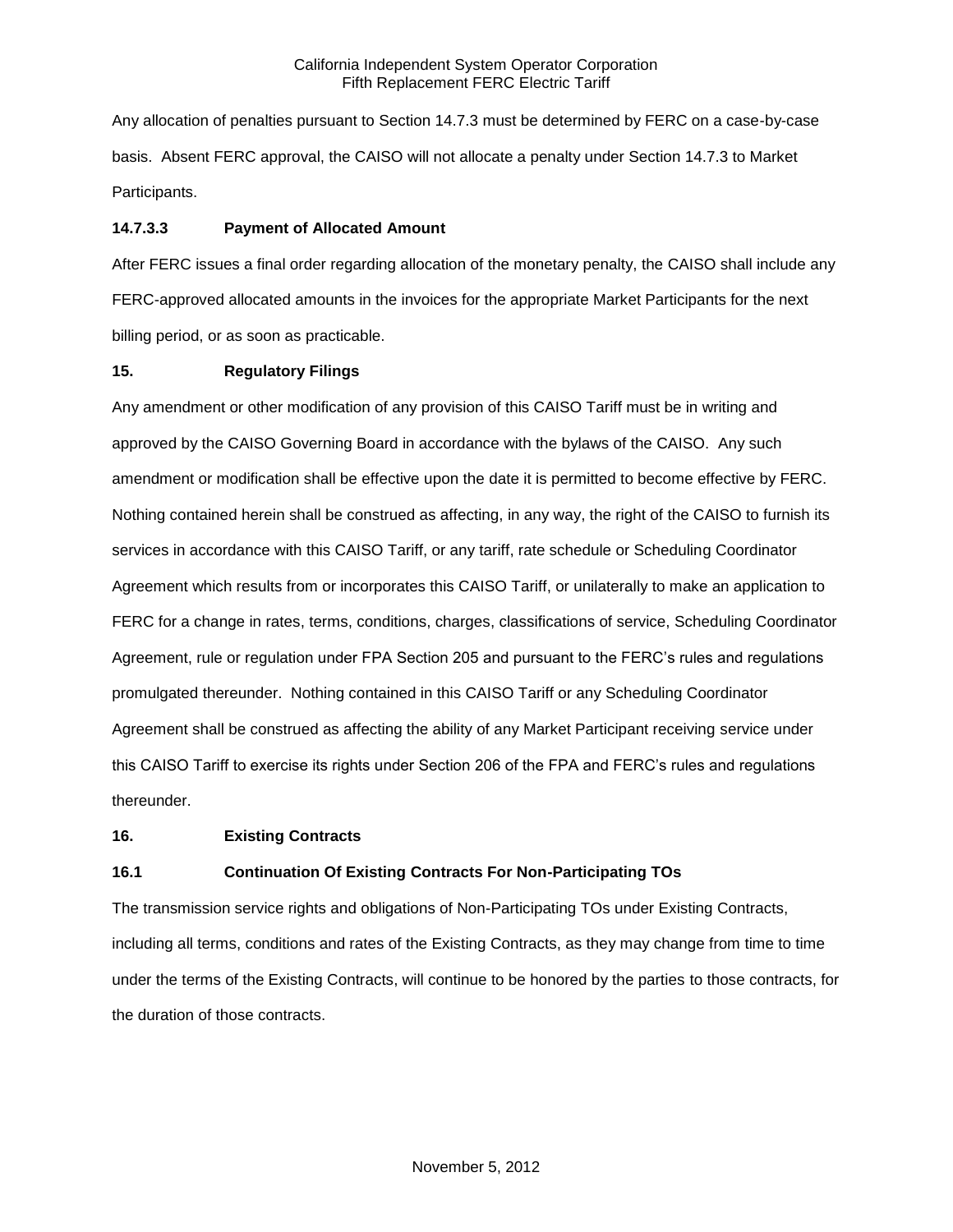## **16.1.1 Participating TO Obligation**

If a Participating TO is a party to an Existing Contract under which Existing Rights are provided, the Participating TO shall attempt to negotiate changes to the Existing Contract to align the contract's scheduling and operating provisions with the CAISO's scheduling and operational procedures, rules and protocols, to align operations under the contract with CAISO operations, and to minimize the contract parties' costs of administering the contract while preserving their financial rights and obligations. In addition, the Participating TO shall attempt to negotiate changes to provisions in the Existing Contract to ensure that whenever transmission services under the Existing Contract are used to deliver power to a Market Participant that is subject to Access Charges under this CAISO Tariff, no duplicative charge for access to the CAISO Controlled Grid will be charged under the Existing Contract. For purposes of such negotiations, there shall be a presumption that any charges in an Existing Contract that were designed to recover the embedded cost of transmission facilities within the CAISO Controlled Grid will be fully recovered through the Access Charges established under Section 26.1.

## **16.1.2 Right To Use And Ownership Of Facilities**

If a Non-Participating TO has an Existing Contract with a Participating TO under which the Non-Participating TO's transmission facilities, or a portion thereof, are subject to use by the Participating TO, the Non-Participating TO's rights to the use and ownership of its facilities shall remain unchanged, regardless of the Participating TO's act of turning over the Participating TO's Entitlement to use the Non-Participating TO's facilities to the extent possible to the Operational Control of the CAISO. The CAISO will accept valid ETC Self-Schedules from a Participating TO that is the Scheduling Coordinator for the holder of Existing Rights, or from holders of Existing Rights that are Scheduling Coordinators, or that are represented by a Scheduling Coordinator other than the Participating TO. ETC Self-Schedules submitted by Scheduling Coordinators to the CAISO, which include the use of Existing Rights, must be submitted in accordance with Section 16.1 and Section 30. The CAISO may refuse to accept ETC Self-Schedules submitted pursuant to Existing Contracts that do not meet the requirements of the principles, protocols and rules referred to in this Section 16.1.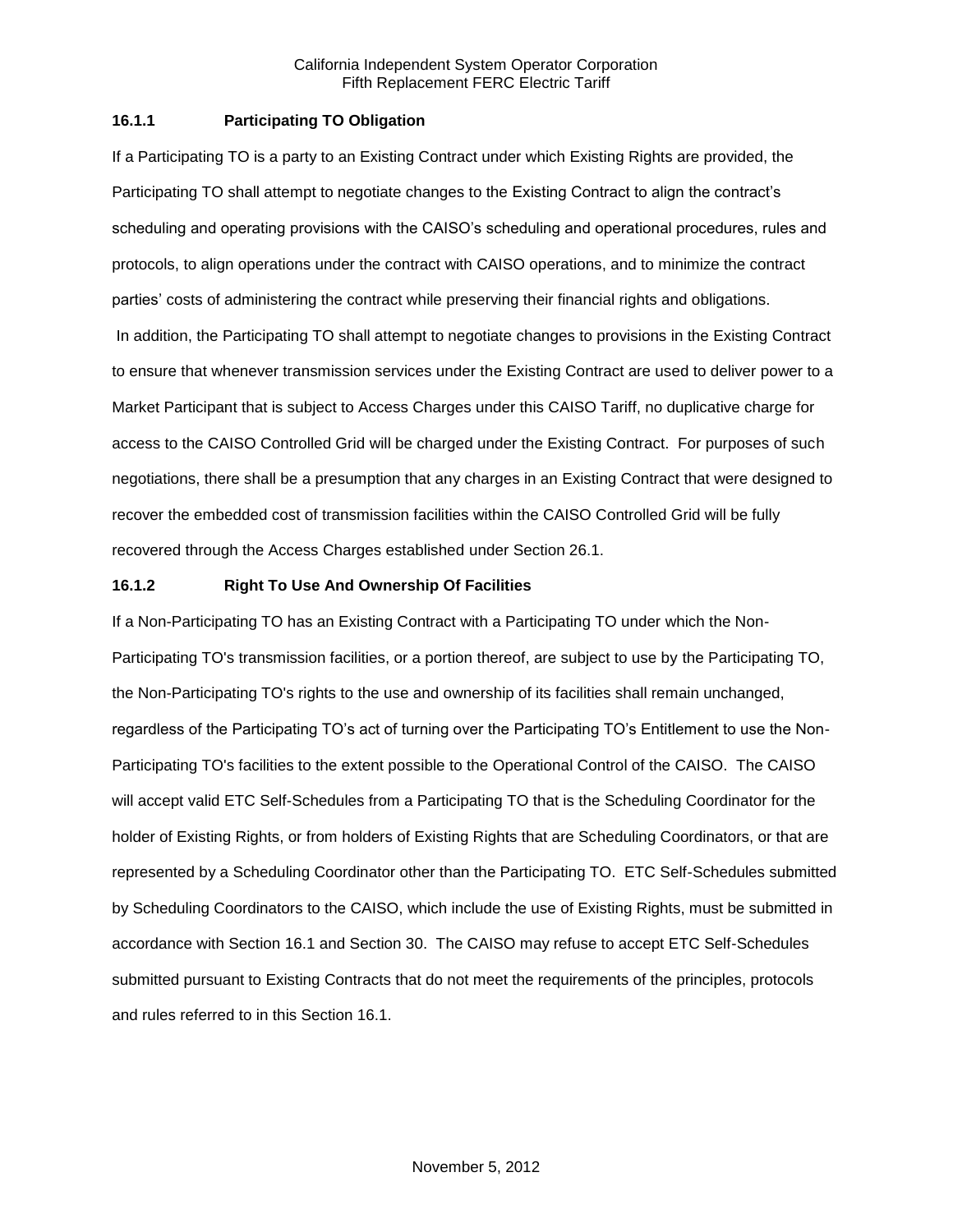# **16.1.3 Existing Contract Dispute Resolution**

The CAISO will, if requested, advise parties to Existing Contracts regarding the operational aspects of any Existing Contract renegotiations that they undertake.

If the parties to an Existing Contract are unable to reach agreement on the changes needed to meet the requirements of this CAISO Tariff, any disputes related thereto shall be addressed using the dispute resolution provisions of the Existing Contract, including any remedies as are provided by law. The rights of the parties to seek changes or to challenge such changes, under the FPA or as otherwise provided by law, are preserved consistent with the terms of the Existing Contract. Unless and until the necessary changes to the Existing Contract are made, all terms and conditions of the Existing Contracts will continue to be honored by the parties to the Existing Contracts.

# **16.1.4 Conversion Of PTOs' Rights Under Existing Contracts**

Parties who are entitled to transmission service rights under Existing Contracts and who choose to become Participating TOs must, at the time of becoming a Participating TO convert those rights to Converted Rights in accordance with Section 4.3.1.6.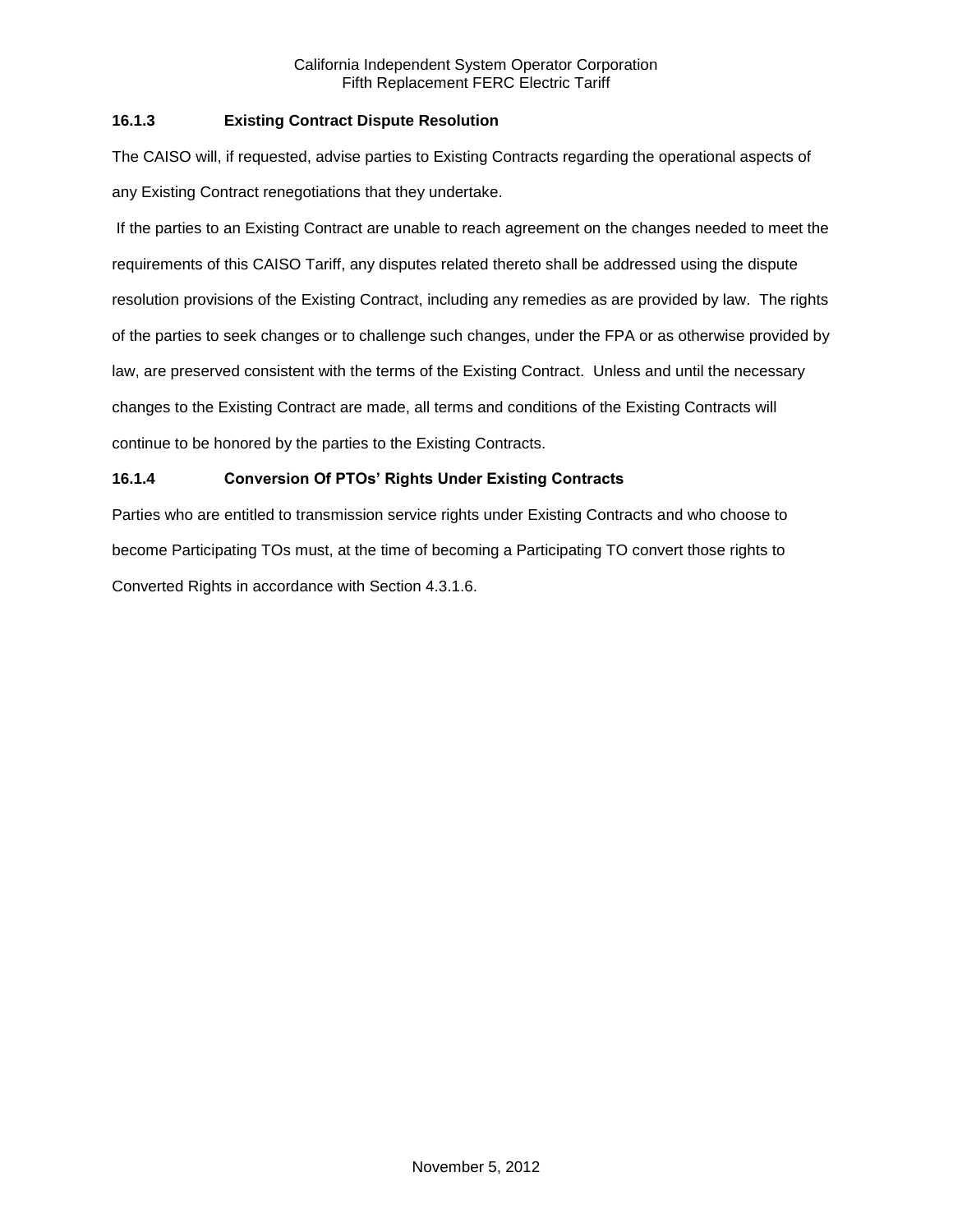- **16.2 [NOT USED]**
- **16.3 [NOT USED]**
- **16.4 TRTC Instructions**

## **16.4.1 Responsibility To Create TRTC Instructions**

Each Participating TO and Existing Rights holder will work with the CAISO to develop the Transmission Rights and Transmission Curtailment (TRTC) Instructions that allow Existing Contracts to be exercised in a way that: (i) maintains the existing scheduling and curtailment priorities under the Existing Contract; (ii) is minimally burdensome to the CAISO (i.e., creates the least impact on the CAISO's preferred operational policies and procedures); (iii) to the extent possible, imposes no additional financial burden on either the Participating TO or the holder of Existing Rights (beyond that in the Existing Contract); (iv) consistent with the terms of the Existing Contracts, makes as much transmission capacity not otherwise utilized by the holder of Existing Rights available as possible to the CAISO for allocation to Market Participants; (v) is minimally burdensome to the Participating TO and the Existing Rights holder from an operational point of view; and (vi) does not require the CAISO to interpret or underwrite the economics of the Existing Contract. The parties to Existing Contracts will attempt to jointly develop and agree on any TRTC Instructions that will be submitted to the CAISO. The parties to an Existing Contract shall also be responsible to submit to the CAISO any other necessary operating instructions based on their contract interpretations needed by the CAISO to enable the CAISO to perform its duties.

## **16.4.2 Responsible PTO Re Multiple PTO Parties To Existing Contract**

To the extent there is more than one Participating TO providing transmission service under an Existing Contract or there is a set of Existing Contracts which are interdependent from the point of view of submitting instructions to the CAISO involving more than one Participating TO, the relevant Participating TOs will designate a single Participating TO as the responsible PTO and will notify the CAISO accordingly. If no such responsible PTO is designated by the relevant Participating TOs or the CAISO is not notified of such designation, the CAISO shall designate one of them as the responsible PTO and notify the relevant Participating TOs accordingly. The responsible PTO designated pursuant to this section shall have the same responsibility as the Participating TO under this Section 16.4.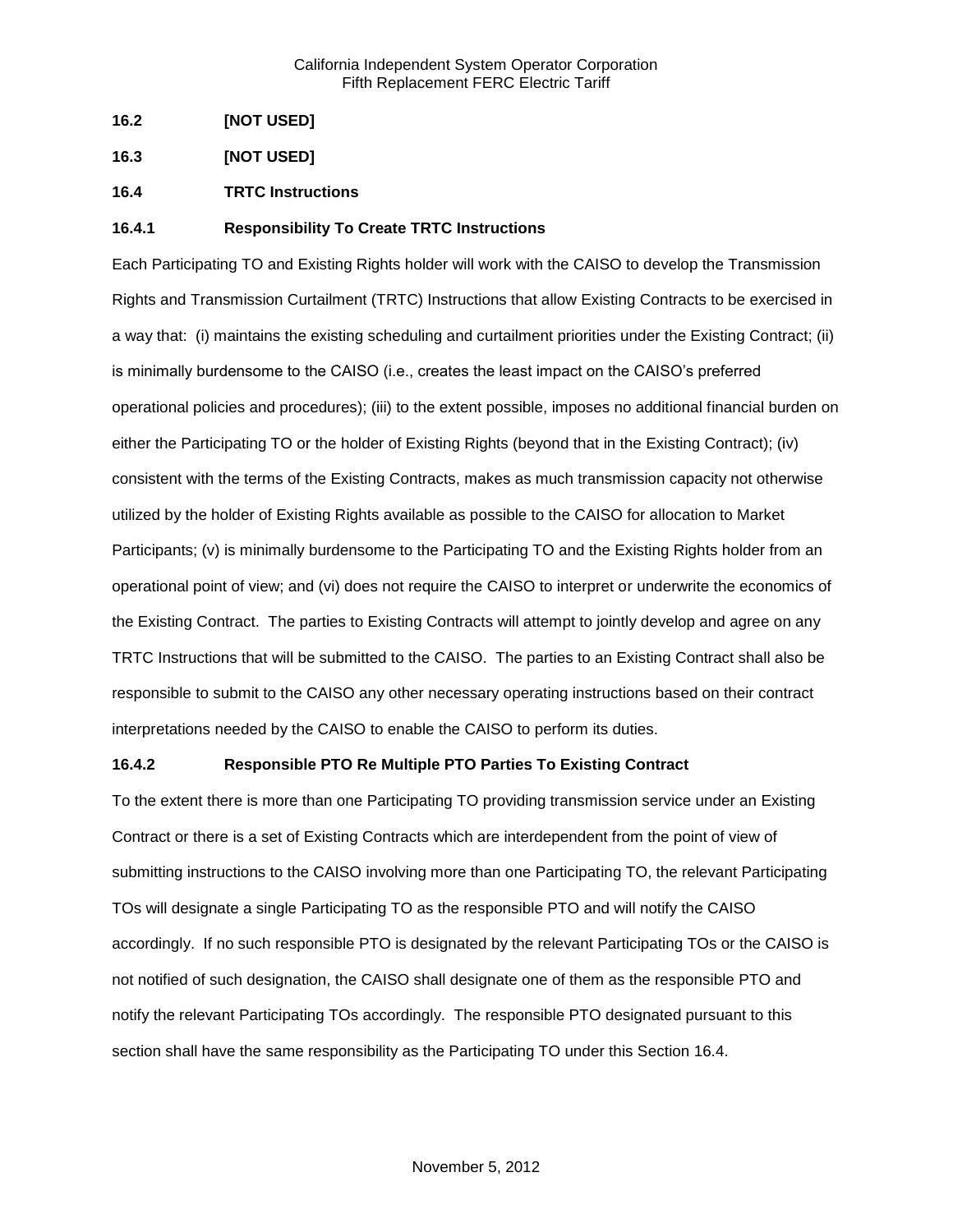# **16.4.3 Scheduling Coordinator Responsibilities**

The Scheduling Coordinator designated by the parties to an Existing Contract as the responsible entity for submitting ETC Self-Schedules for the relevant Existing Contract shall submit ETC Self-Schedules consistent with the terms and conditions specified in the TRTC Instructions.

## **16.4.4 Submission Of TRTC Instructions**

For each Existing Contract, the Participating TO providing transmission service under the Existing Contract (or the Responsible PTO identified in Section 16.4.2) shall be obligated to submit the TRTC Instructions to the CAISO electronically on behalf of the holders of Existing Rights, unless the parties to the Existing Contract agree otherwise. The Participating TO shall notify the CAISO in writing the identity of the responsible party for submission of the TRTC Instructions as decided by the parties to the Existing Contract and the term of such agreement between the parties to the Existing Contract. The Participating TO shall undertake all obligations with respect to the submission of the TRTC Instructions to the CAISO and any subsequent obligations that follow with respect to the creation, management and updates to the TRTC Instructions. The CAISO is responsible for implementing only one set of TRTC Instructions for each Existing Contract and only those TRTC Instructions that have been received and accepted by the CAISO. The Participating TO shall submit the TRTC Instructions to the CAISO associated with Existing Contracts or sets of interdependent Existing Contracts thirty (30) days prior to the date on which the scheduling or curtailment of the use of the Existing Rights is to change or commence.

# **16.4.5 TRTC Instructions Content**

TRTC Instructions will include the following information at a minimum and such other information as the CAISO may reasonably require the Participating TO to provide to enable the CAISO to carry out its functions under the CAISO Tariff, Operating Procedures and Business Practice Manuals:

> (1) A unique Contract Reference Number for each source and sink combination applicable to the Existing Contract (i.e., the CRN that will be assigned by the CAISO and communicated to the Participating TO that references a single Existing Contract or a set of interdependent Existing Contracts for each source and sink combination);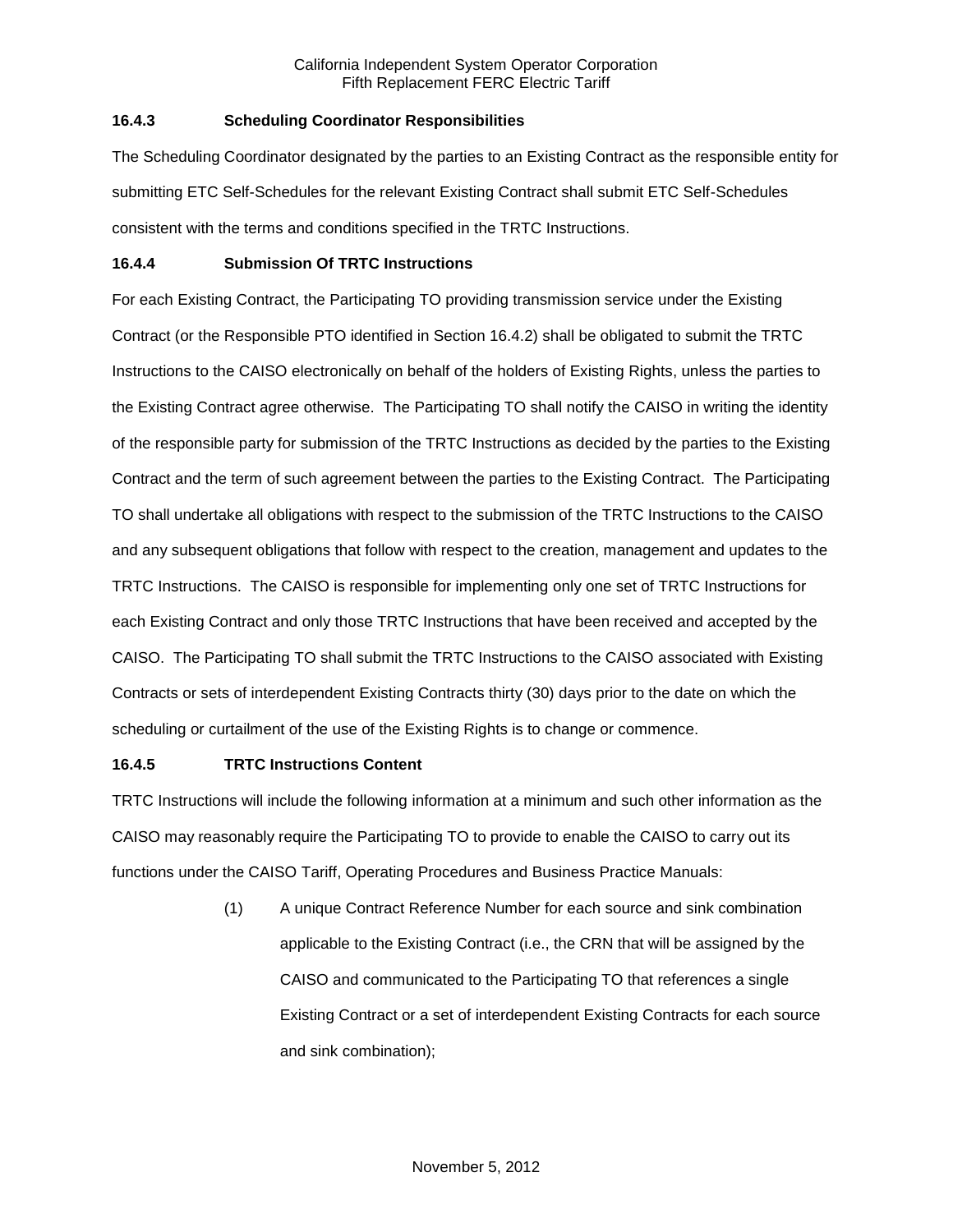- (2) Whether the instruction can be exercised independent of the CAISO's day-to-day involvement ("Yes/No");
- (3) Name of an operational single point of contact for instructions and a 24-hour a day telephone number for the Participating TO contact for Existing Contract issues or the agreed upon party;
- (4) Name(s) and number(s) of Existing Contract(s) that are represented by the unique CRN;
- (5) The following information as stored in the Master File: (a) the applicable Point(s) of Receipt and Point(s) of Delivery); (b) for each Point of Receipt, the resource names for the physical resources as the eligible sources (eligible physical sources include Generating Units and System Resources), and for each Point of Delivery, the resource names for the physical resources as the eligible sinks (eligible physical sinks include Load PNodes, Custom Load Aggregation Points and System Resources); (c) for each physical source or sink, the maximum Existing Rights capacity (MW) that can be scheduled as an Existing Right under the Existing Contract; and (d) for each physical source and sink, the Scheduling Coordinator(s) and their Business Associate Identification (BAID) that is(are) eligible to submit ETC Self-Schedules utilizing these sources and sinks;
- (6) Names of the party(ies) to the Existing Contract(s);
- (7) The Scheduling Coordinator BAID that is entitled to the Settlement of reversal of Congestion Charges;
- (8) Type(s) of service rights by the holder of the Existing Rights, by type of service (firm, conditional firm, or non-firm), with priorities for firm and conditional firm transmission services and maximum amounts of service rights in MW;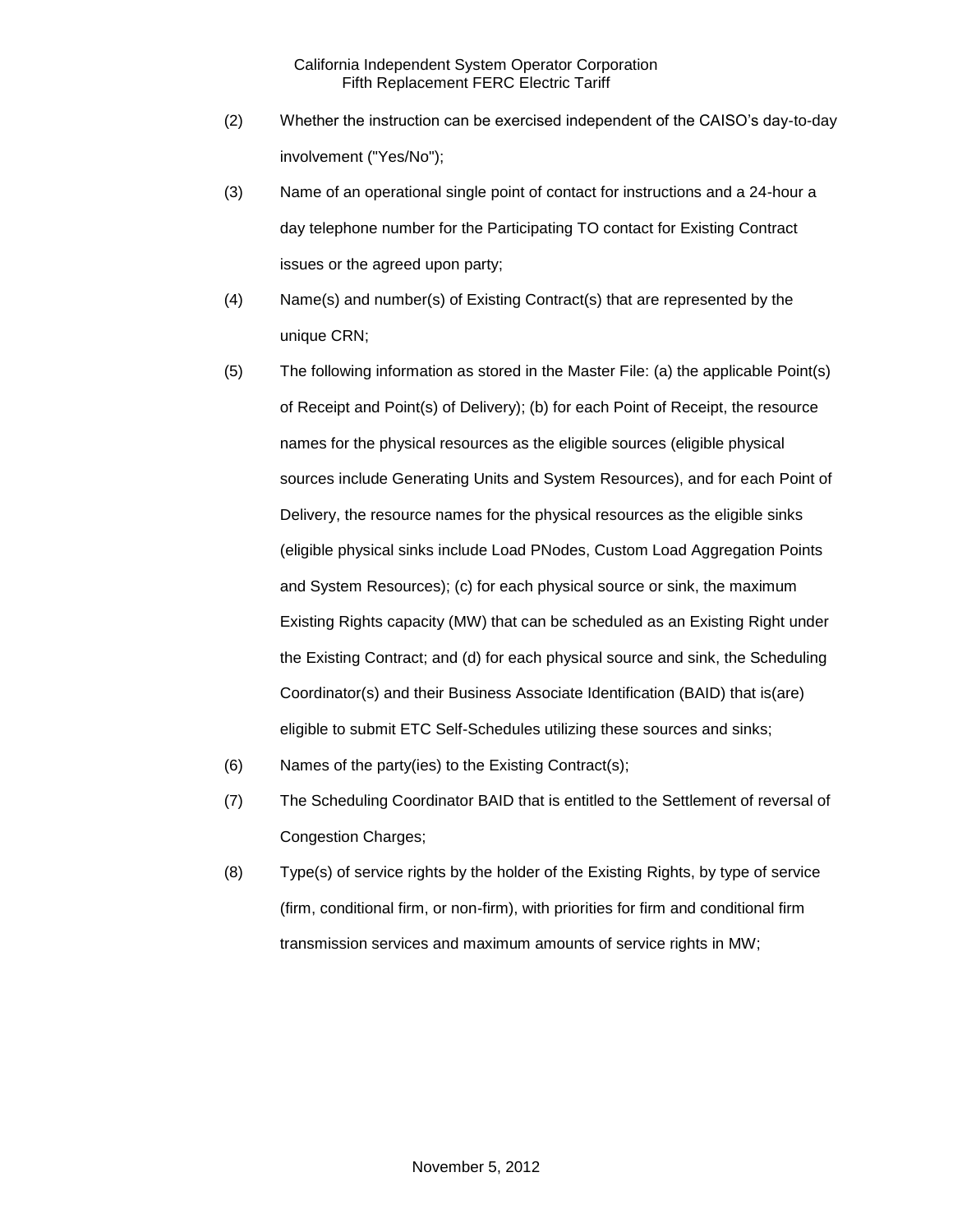- (9) Instructions for the allowable timeframes at which the ETC Self-Schedules and ETC Self-Schedule changes may be submitted to the CAISO, which include whether the Scheduling Coordinator may submit ETC Self-Schedules or ETC Self-Schedule changes: (a) into the DAM; (b) into the HASP and the RTM; (c) after the close of submitting Bids into the HASP and the RTM, but before twenty (20) minutes before the applicable Trading Hour of the Trading Day; and (d) at or after twenty (20) minutes before the applicable Trading Hour of the Trading Day; in addition, the TRTC Instructions may also include any additional comments and restrictions on the submission time of ETC Self-Schedules and ETC Self-Schedule changes;
- (10) Term or service period(s) of the Existing Contract(s);
- (11) Any special procedures that would require the CAISO to implement curtailments in any manner different from pro rata reduction of the transfer capability of the transmission line; any such TRTC Instructions submitted to the CAISO must be clear, unambiguous, and not require the CAISO to make any judgments or interpretations as to the meaning intent, results, or purpose of the curtailment procedures or the Existing Contract and the section of the Existing Contract that provides this right for reference, otherwise, they will not be accepted by the CAISO;
- (12) The forecasted usage patterns for each Existing Contract for the upcoming annual period of the annual CRR release processes as well as for the upcoming monthly period of the monthly CRR release processes, which will consist of hourly MWh data over the whole year for those resources that will use the Existing Contract; this information will be considered by the CAISO in managing its accounting for usage of Existing Rights in the release of CRRs; this information shall not be used by the CAISO to validate ETC Self-Schedules when submitted by Scheduling Coordinators and therefore shall not affect the Existing Rights holder's ability to utilize its rights under the Existing Contract;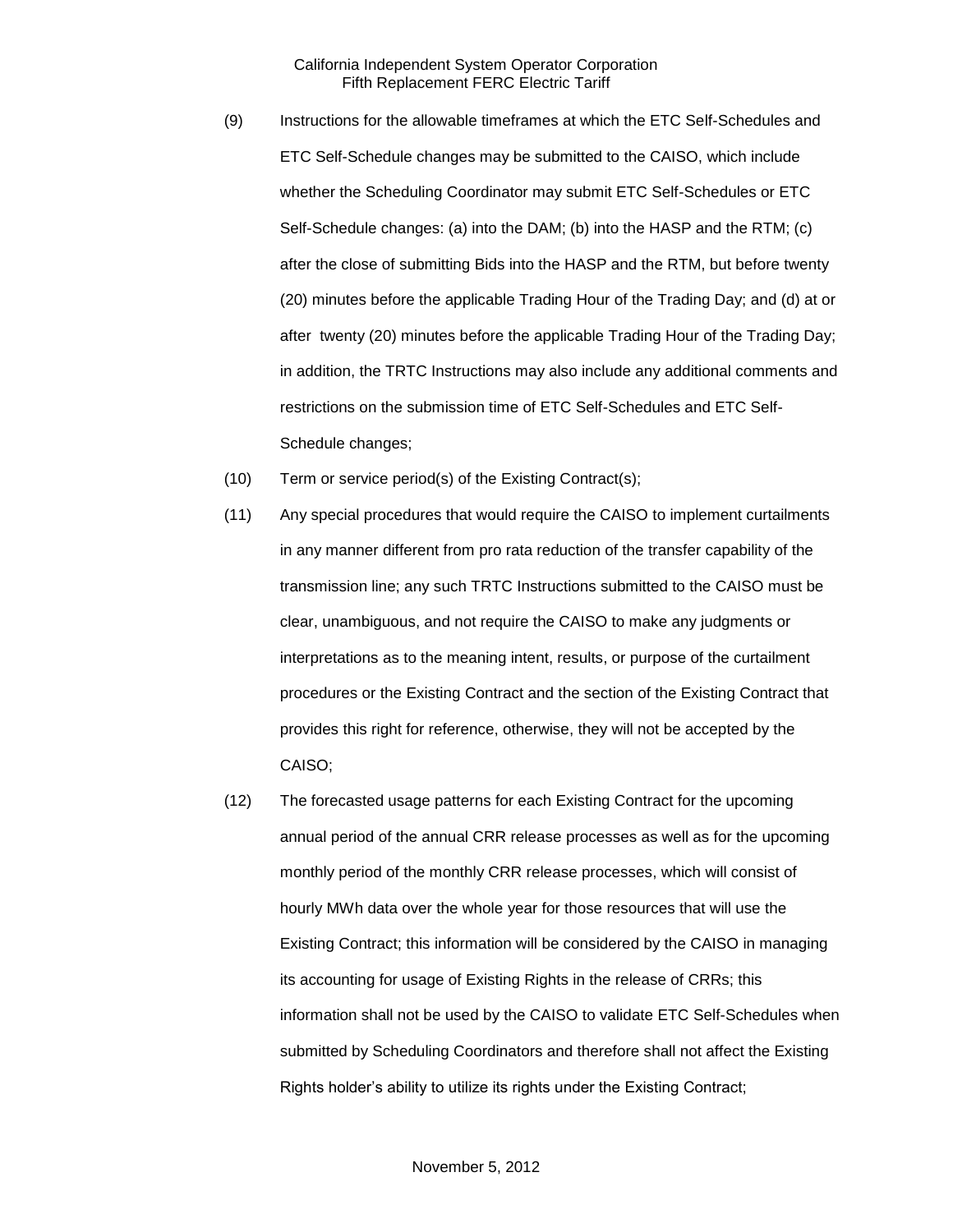- (13) Whether or not the Existing Contract provides for the right to self-provide Ancillary Services; and
- (14) Specification of any contract requirements in the ETC that warrants special consideration in the implementation of the physical rights under the ETC.

## **16.4.6 Changes And Updates To TRTC Instructions**

Updates or changes to the TRTC Instructions must be submitted to the CAISO through a revised set of TRTC Instructions by the Participating TO, on an as needed or as required basis determined by the parties to the Existing Contracts. The CAISO will implement the updated or changed TRTC Instructions as soon as practicable but no later than seven (7) days after receiving clear and unambiguous details of the updated or changed instructions under normal conditions. If the CAISO finds the TRTC Instructions to be inconsistent with the CAISO Tariff, the CAISO will notify the Participating TO within forty-eight (48) hours after receipt of the updated or changed TRTC Instructions indicating the nature of the problem and allowing the Participating TO to resubmit the TRTC Instructions as if they were new, updated or changed TRTC Instructions. If the CAISO finds the updated or changed TRTC Instructions to be acceptable, the CAISO will time-stamp the updated TRTC Instructions as received, confirm such receipt to the Participating TO, and indicate the time at which the updated TRTC Instructions take effect if prior to the seven (7) day deadline referred to above. In the event of a System Emergency, the CAISO will implement such submitted changes to the TRTC Instructions as soon as practical.

## **16.4.7 Treatment Of TRTC Instructions**

# **16.4.7.1 TRTC Instructions Can Be Exercised Independently**

To the extent that the TRTC Instructions can be exercised independently of the CAISO by the parties to the Existing Contract and the results forwarded to the CAISO, the TRTC Instructions shall be exercised by the Participating TOs, and the outcomes shall be forwarded to the CAISO. The determination of whether the TRTC Instructions can be "exercised independently of the CAISO by the parties to the Existing Contract" shall be made using the same procedures described in Section 16.4.8.

## **16.4.7.2 TRTC Instructions Cannot Be Exercised Independently**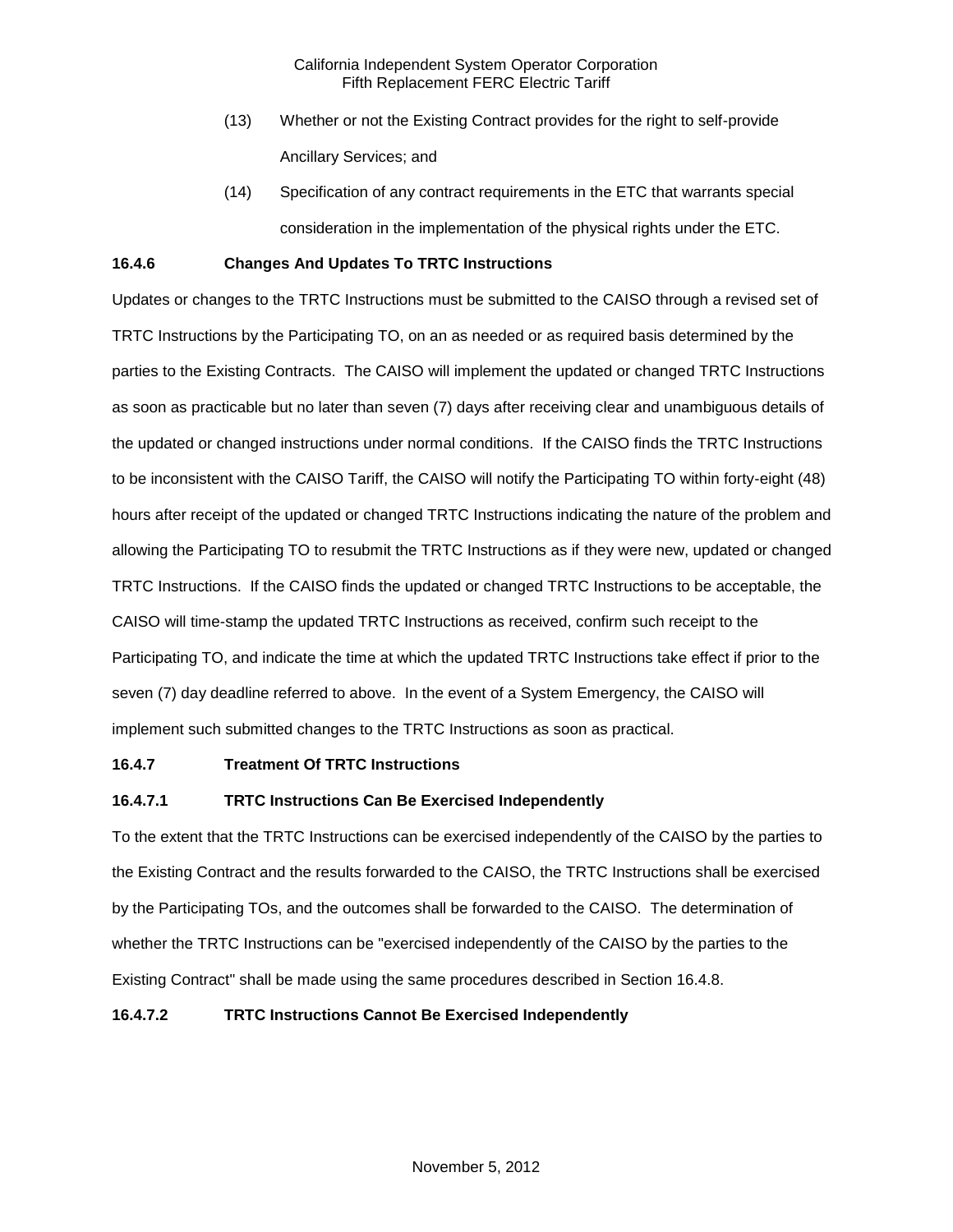To the extent that the TRTC Instructions cannot be exercised independently of the CAISO and the results forwarded to the CAISO (because, for example, they require iteration with the CAISO's Bid submission and scheduling process, would unduly interfere with the CAISO's management of the Real-Time Market, including curtailments, or would unduly interfere with the ability of the holder of rights to exercise its rights), the TRTC Instructions will be provided to the CAISO for day-to-day implementation. The TRTC Instructions will be provided by the Participating TO to the CAISO for implementation unless the parties to the Existing Contracts otherwise agree that the holder of the Existing Rights will do so. For these TRTC Instructions, the Scheduling Coordinators representing the holders of Existing Rights will submit their Bids to the CAISO for implementation in accordance with the TRTC Instructions. In this case, the CAISO shall act as the scheduling agent for the Participating TO with regard to Existing Rights.

## **16.4.8 CAISO Role In Existing Contracts**

The CAISO will have no role in interpreting Existing Contracts. The parties to an Existing Contract will, in the first instance, attempt jointly to agree on any TRTC Instructions that will be submitted to the CAISO. In the event that the parties to the Existing Contract cannot agree upon the TRTC Instructions submitted by the parties to the Existing Contract, the dispute resolution provisions of the Existing Contract, if applicable, shall be used to resolve the dispute; provided that, until the dispute is resolved, and unless the Existing Contract specifies otherwise, the CAISO shall implement the Participating TO's TRTC Instructions. If both parties to an Existing Contract are Participating TOs and the parties cannot agree to the TRTC Instructions submitted by the parties, until the dispute is resolved, and unless the Existing Contract specifies otherwise, the CAISO shall implement the TRTC Instructions of the first Participating TO for which the Existing Contract is an Encumbrance. The CAISO shall not be responsible for resolution of any disputes that arise over the accuracy of the TRTC Instructions consistent with its obligations in Section 16.4.5.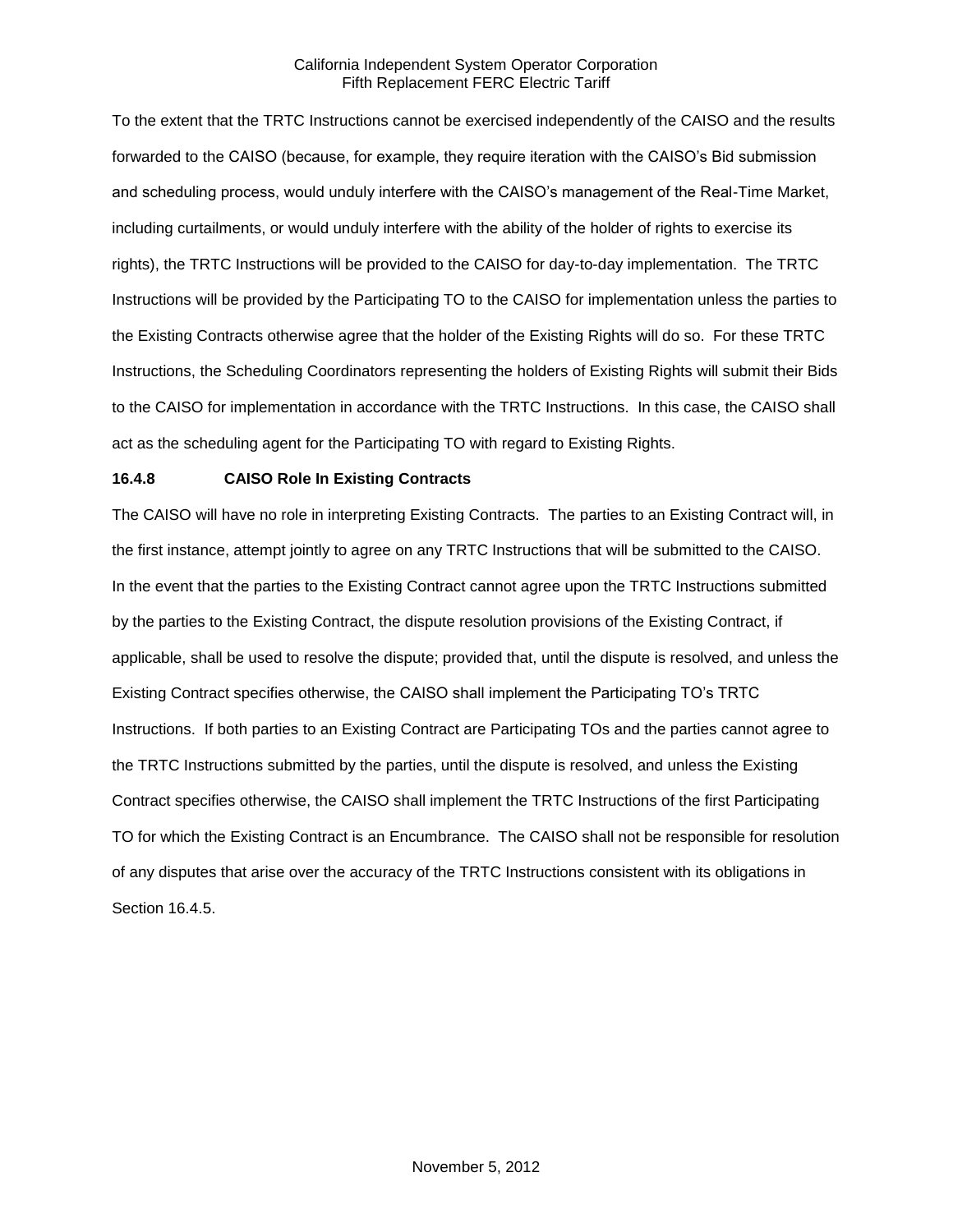#### **16.4.9 Implementation Of TRTC Instructions**

The CAISO shall determine, based on the information provided by the Participating TOs under TRTC Instructions, the transmission capacities that (i) must be reserved for firm Existing Rights at Scheduling Points, (ii) may be allocated for use as CAISO transmission service (i.e., new firm uses), (iii) must be reserved by the CAISO for conditional firm Existing Rights, and (iv) remain for any non-firm Existing Rights for which a Participating TO has no discretion over whether or not to provide such non-firm service.

The CAISO shall coordinate the scheduling of Existing Rights with the scheduling of CAISO transmission service, using the CAISO's Bid submission rules. In doing so, the CAISO shall create an automated dayto-day verification process based on parameters provided by the Participating TO for the Existing Contract to serve as the basis for ETC Self-Schedule validation. The Participating TO will be responsible for: (1) the accuracy of the data files against which the CAISO will validate the ETC Self-Schedule; and (2) providing the data file to the holder of Existing Rights as well as the CAISO.

The CAISO shall recognize that the obligations, terms or conditions of Existing Contracts may not be changed without the voluntary consent of all parties to the contract (unless such contract may be changed pursuant to any applicable dispute resolution provisions in the contract or pursuant to Section 205 or Section 206 of the FPA and the FERC's Rules and Regulations or as otherwise provided by law). The parties to Existing Contracts shall remain liable for their performance under the Existing Contracts. The CAISO shall be liable in accordance with the provisions of this CAISO Tariff for any damage or injury caused by its non-compliance with the TRTC Instructions submitted to it pursuant to this Section 16.4. Unless specified otherwise, in the event that the dispute resolution mechanisms prescribed in an Existing Contract, including all recourses legally available under the contract, cannot, in the first instance, result in a resolution of such a dispute, the CAISO ADR Procedures will be used to resolve any disputes between the CAISO and the Participating TO regarding any aspects of the implementation of this Section 16.4, including the reasonableness of a Participating TO's TRTC Instructions or any other decision rules which the Participating TO may submit to the CAISO as part of the TRTC Instructions. The holders of Existing Rights under the Existing Contract shall have standing to participate in the CAISO ADR Procedures.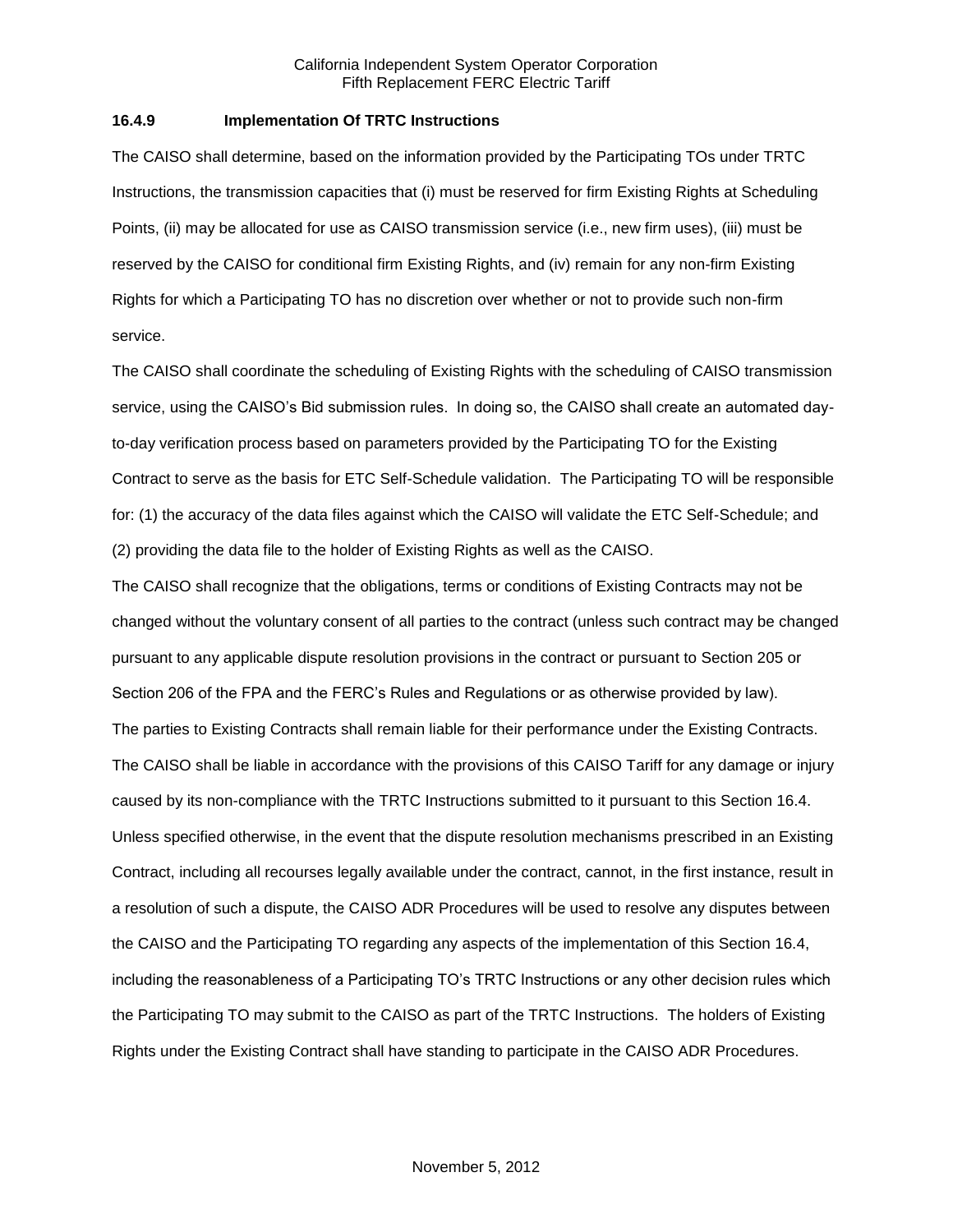# **16.5 Treatment Of Existing Contracts For Transmission Service**

The CAISO will accommodate Existing Rights, so that the holders of Existing Rights will receive the same priorities (in scheduling, curtailment, assignment and other aspects of transmission system usage) to which they are entitled under their Existing Contracts.

In addition, scheduling deadlines and operational procedures associated with Existing Rights will be honored by the CAISO, provided such information is explicitly included in the TRTC Instructions. The CAISO will accommodate and honor Existing Rights as follows:

- (1) For Existing Rights that permit Interchange Schedule changes over Scheduling Points with other Balancing Authority Areas, the CAISO will reserve transmission capacity equal to the Existing Rights transmission capacity and make a corresponding adjustment in its determination of ATC. For Existing Rights that permit Interchange Schedule changes after the Market Close of the Day-Ahead Market, the CAISO will reserve transmission capacity equal to the unscheduled ETC amount of transmission capacity for that Scheduling Point.
- (2) For Existing Rights within the CAISO Balancing Authority Area, the CAISO will not set-aside capacity associated with the Existing Rights transmission capacity.
- (3) In the HASP, the CAISO will give valid ETC Self-Schedules priority over other non-ETC Day-Ahead Schedules and HASP Bids. In the event of a reduction in capacity on the transmission path associated with the Existing Right, the CAISO will honor the Existing Rights priority in accordance with this Section 16.
- (4) When the Existing Contract permits, the CAISO will allow the holder of Existing Rights to make changes to the scheduled amounts of Supply after the submission of HASP ETC Self-Schedules in accordance with the TRTC Instructions established for such changes. The CAISO will, as necessary, redispatch non-ETC resources to accommodate valid ETC Self-Schedule changes in Real-Time.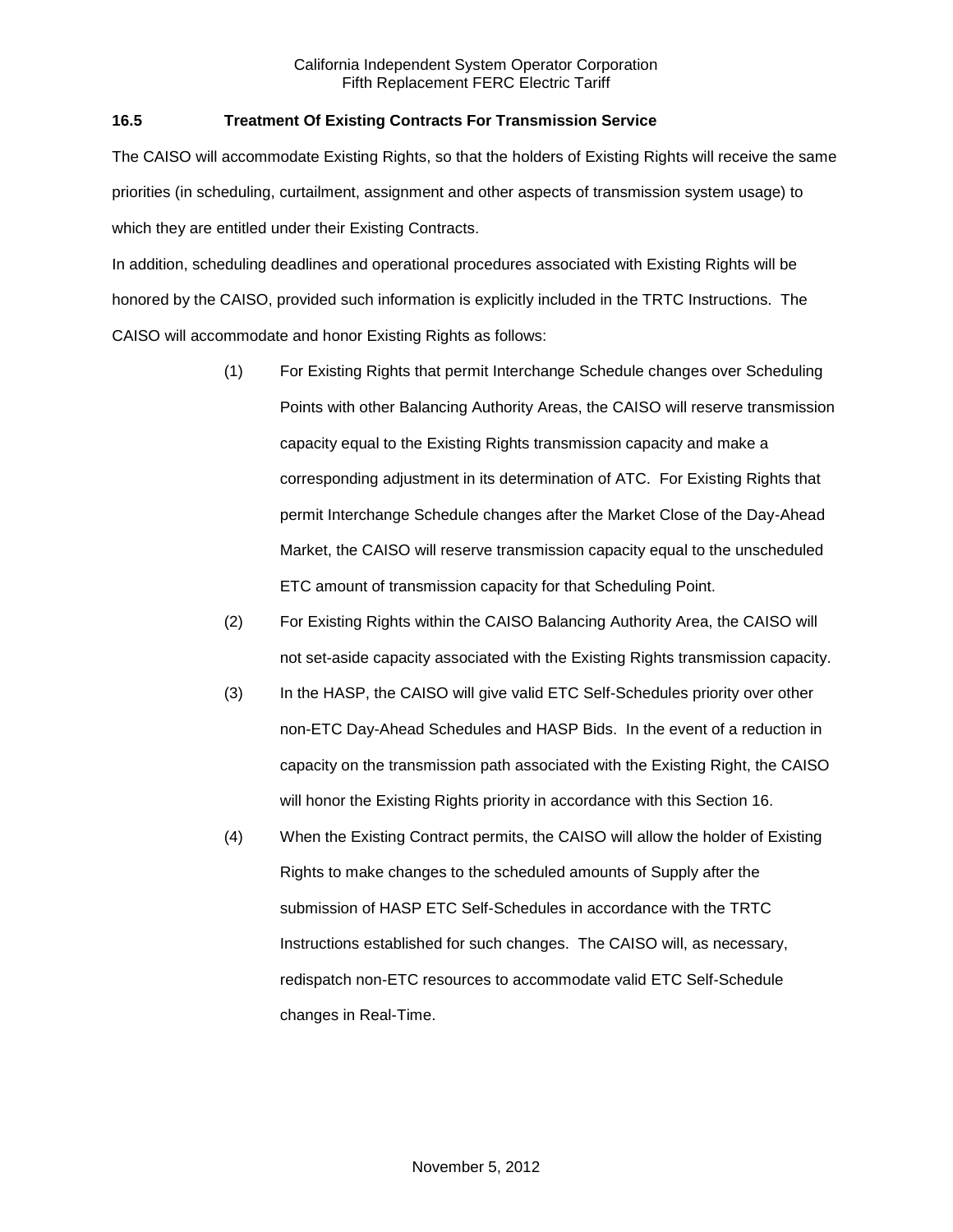(5) All contractual provisions that have been communicated to the CAISO in writing in accordance with this Section 16 by the parties to the Existing Contracts, shall be honored by the CAISO and the parties to the Existing Contracts and shall be implemented by the CAISO in accordance with the terms and conditions of the relevant Existing Contracts so notified.

## **16.5.1 System Emergency Exceptions**

As set forth in Section 4.2.1, all Market Participants, including Scheduling Coordinators, Utility Distribution Companies, Participating TOs, Participating Generators (which includes Pseudo-Ties of Generating Units to the CAISO Balancing Authority Area), Participating Loads, Demand Response Providers, Balancing Authorities (to the extent the agreement between the Balancing Authority and the CAISO so provides), and MSS Operators within the CAISO Balancing Authority Area and all System Resources must comply fully and promptly with CAISO Dispatch Instructions and operating orders, unless such operation would impair public health or safety. The CAISO will honor the terms of Existing Contracts, provided that in a System Emergency and circumstances in which the CAISO considers that a System Emergency is imminent or threatened, holders of Existing Rights must follow CAISO operating orders even if those operating orders directly conflict with the terms of Existing Contracts, unless such operating orders are inconsistent with the terms of an agreement between the CAISO and a Balancing Authority. In the event of a conflict between the CAISO Tariff and an agreement between the CAISO and a Balancing Authority, the agreement will govern. For this purpose CAISO operating orders to shed Load shall not be considered as an impairment to public health or safety. This section does not prohibit a Scheduling Coordinator from modifying its Bid or re-purchasing Energy in the HASP or Real-Time Market.

#### **16.6 Valid ETC Self-Schedules**

The CAISO will accept a valid ETC Self-Schedule from a Scheduling Coordinator. That Scheduling Coordinator shall be either the holder of Existing Rights or its designee, the Participating TO, (in the case that no Scheduling Coordinator has been so identified by the parties to the Existing Contract, the Participating TO shall be the Scheduling Coordinator for the holder of the Existing Contract). ETC Self-Schedules submitted by Scheduling Coordinators to the CAISO, which use Existing Rights, must be submitted in accordance with this CAISO Tariff.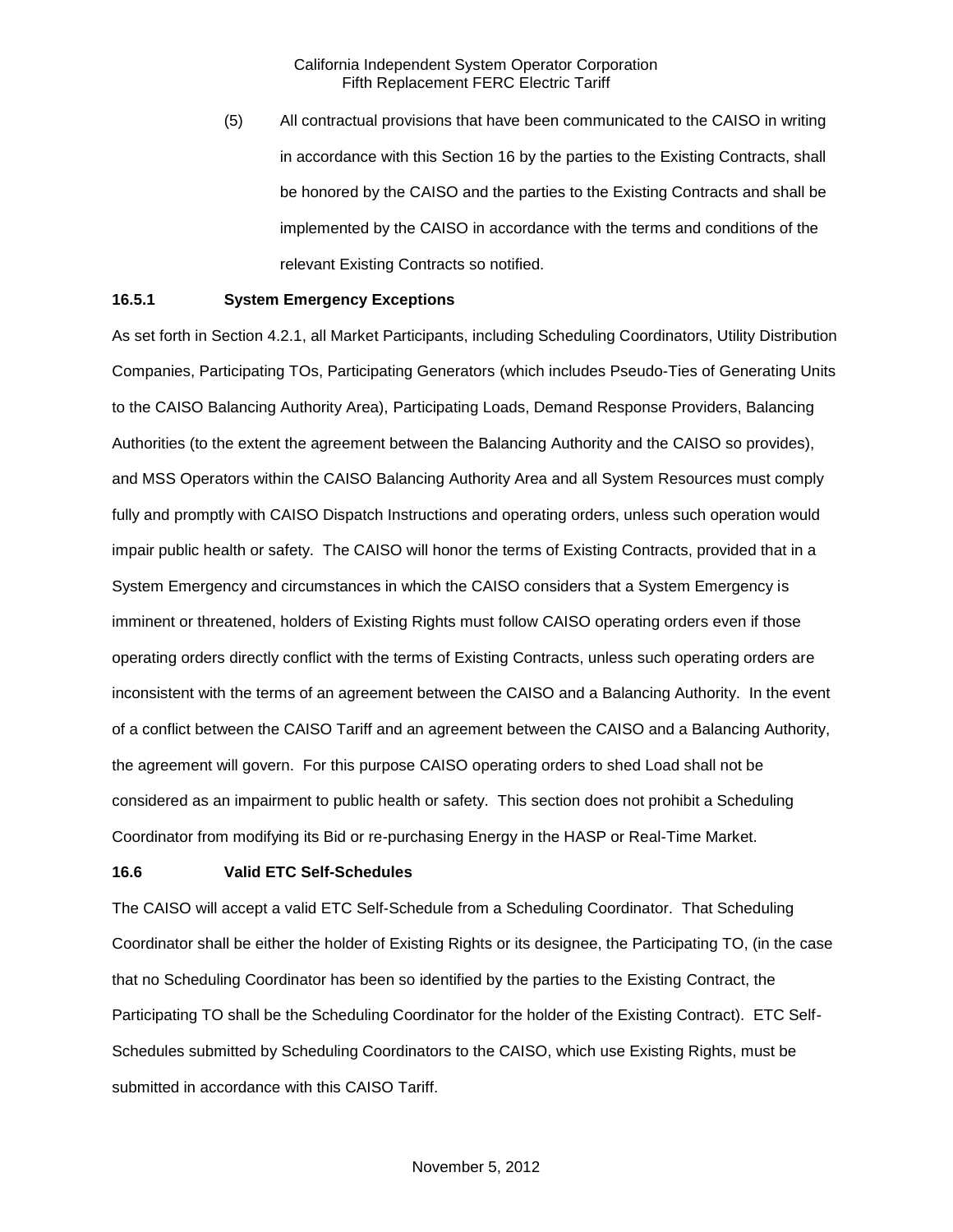# **16.6.1 Validation Of ETC Self-Schedules**

An ETC Self-Schedule is a valid ETC Self-Schedule when the CAISO has determined that the ETC Self-Schedule, submitted to the CAISO pursuant to the requirements for Bids in Sections 30, properly reflects Existing Rights consistent with the TRTC Instructions, is labeled with a unique Existing Contract identifier, and includes balanced sources and sinks, within the ETC's capacity limits.

# **16.6.2 Treatment Of Invalid ETC Self-Schedules**

# **16.6.2.1 Inconsistent with the TRTC Instructions**

Except for the reasons listed below in 16.6.2, if the CAISO finds that the ETC Self-Schedule is not consistent with the TRTC Instructions, the CAISO shall find that the ETC Self-Schedule is not valid. If the CAISO finds the ETC Self-Schedule to be invalid, the CAISO shall notify the Scheduling Coordinator and convert the ETC Self-Schedule to an ordinary Self-Schedule and treat the ETC Self-Schedule as an ordinary Self-Schedule as such for terms of scheduling priority and Settlements. Where multiple ETC, TOR or Converted Rights Self-Schedules are submitted in an ETC, TOR or Converted Rights chain, in order for all ETC, TOR, or Converted Rights Self-Schedules in the chain to continue to remain valid, all individual ETC, TOR, or Converted Rights Self-Schedules links in the chain must remain individually valid, including the simultaneous but separate use of an individual ETC, TOR or Converted Rights Self-Schedule, in order for the chain to remain valid.

## **16.6.2.2 Unbalanced ETC Self-Schedules**

If the ETC Self-Schedule is not balanced, the ETC Self-Schedule will not be a valid ETC Self-Schedule and the CAISO will: (i) remove any scheduling priority for the entire ETC Self-Schedule; (ii) apply the ETC Settlement treatment pursuant to Sections 11.2.1.5 and 11.5.7.1 to the valid balanced portions only; and (iii) assess any charges, and make any payments, consistent with the treatment of ordinary Self-Schedules for the unbalanced portions.

# **16.6.2.3 Exceeds Capacity Limits in Existing Contracts as Reflected in TRTC Instructions**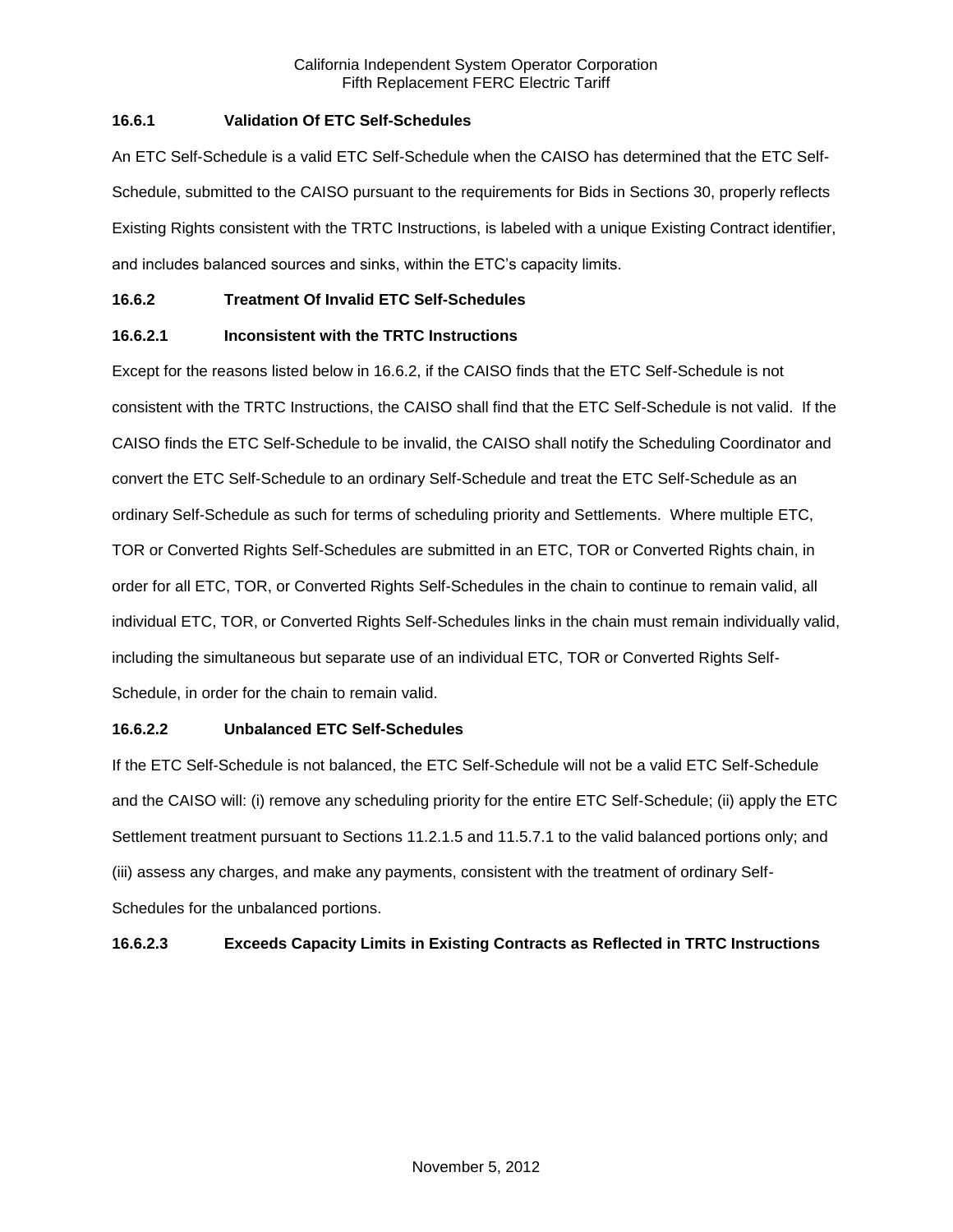If the ETC Self-Schedule exceeds the capacity limits in Existing Contracts as reflected in TRTC Instructions, the ETC Self-Schedule will not be a valid ETC-Self-Schedule and the CAISO will: (i) remove any scheduling priority for the entire ETC Self-Schedule; (ii) apply the ETC Settlement treatment pursuant to Sections 11.2.1.5 and 11.5.7.1 to the valid balanced portions within the capacity limits of the Existing Contract as reflected in the TRTC Instructions; and (iii) assess any charges, and make any payments, consistent with the treatment of ordinary Self-Schedules for the portions in excess of the capacity limits of the Existing Contract as reflected in the TRTC Instructions.

## **16.6.3 Treatment Of Valid ETC Self-Schedules**

The resulting valid ETC Self-Schedules shall have the following Settlement treatment:

- (1) The CAISO will apply the ETC Settlement treatment in Sections 11.2.1.5 and 11.5.7.1.
- (2) The CAISO shall base the Marginal Cost of Losses on LMP differentials at the Existing Contract source(s) and sink(s) identified in the valid ETC Self-Schedule.
- (3) The holders of Existing Rights will not be entitled to an allocation of revenues from the CAISO, including Access Charge revenue related to those Existing Rights.
- (4) Parties with Existing Rights shall continue to pay for Transmission Losses or Ancillary Services requirements in accordance with such Existing Contracts as they may be modified or changed in accordance with the terms of the Existing Contract. The Participating TOs shall continue to provide Transmission Losses and any other Ancillary Services to the holder of the rights under an Existing Contract as may be required by the Existing Contract. The CAISO will charge Scheduling Coordinators submitting the ETC Self-Schedule for Transmission Losses and Ancillary Services in accordance with the CAISO Tariff and any shortfall or surplus between the CAISO charges and the Existing Rights shall be settled bilaterally between the Existing Contract parties or through the relevant TO Tariff. To enable holders of Existing Rights to determine whether the CAISO's calculations result in any associated shortfall or surplus and to enable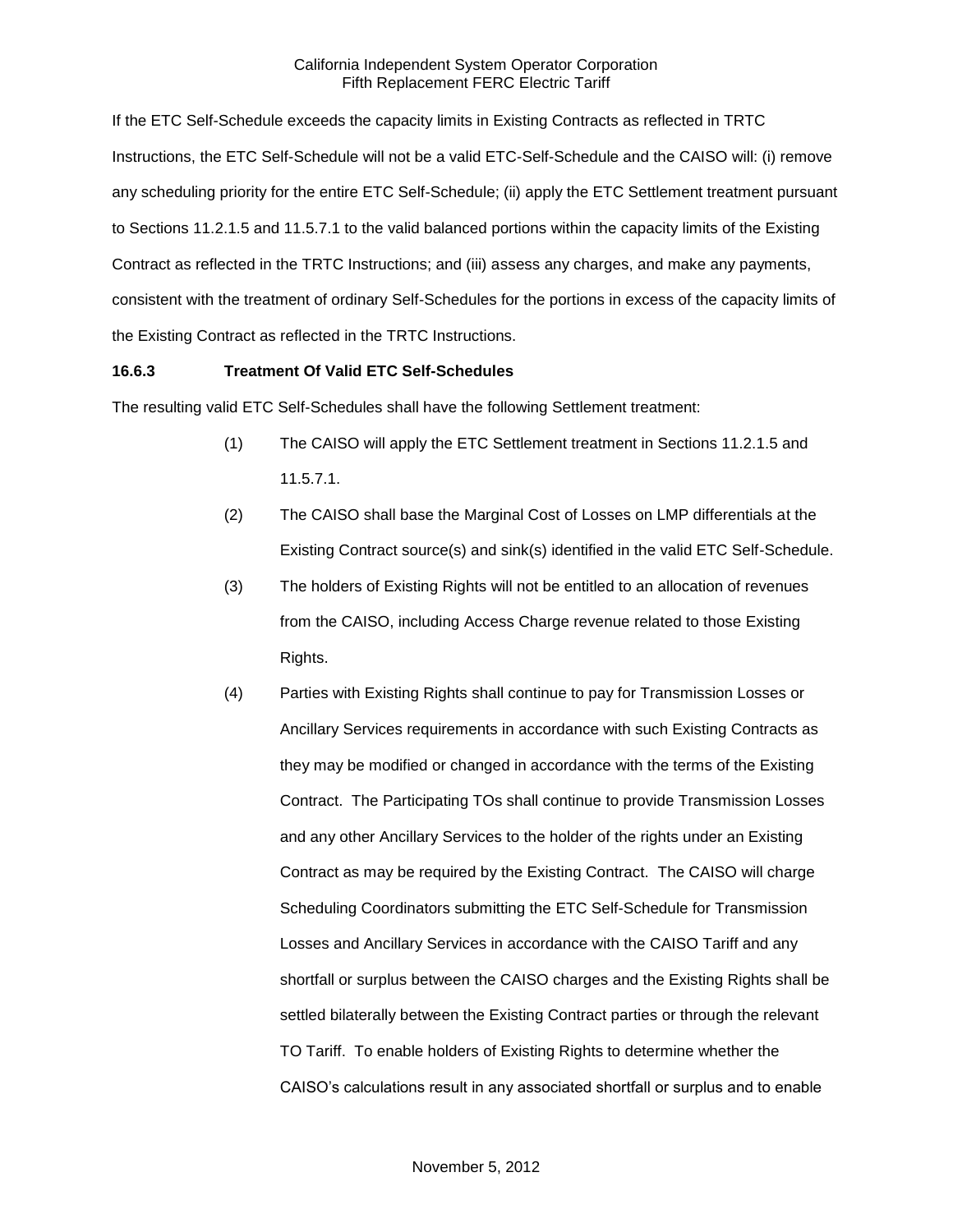the parties to the Existing Contracts to settle the differences bilaterally or through the relevant TO Tariff, the CAISO shall calculate and provide the Scheduling Coordinator's Settlements the amounts paid for the MCL for the amounts of MWh submitted with a valid ETC Self-Schedule. Each Participating TO will be responsible for recovering any deficits or crediting any surpluses associated with differences in Transmission Losses and Transmission Loss requirements and/or Ancillary Services requirements, through its bilateral arrangements or its Transmission Owner Tariff.

## **16.6.4 Notification To SCs Of CAISO Determination**

After performing validation of the ETC Self-Schedule, and prior to taking any action pursuant to Section 16.6.2, the CAISO will make an automated validation notice available to the Scheduling Coordinator indicating whether the ETC Self-Schedule is valid or invalid. If an ETC Self-Schedule involves more than one Scheduling Coordinator, the complete validation of the chain of ETC Self-Schedules will occur when the last Scheduling Coordinator submits its ETC Self-Schedule. At that time, the CAISO will make an automated validation notice available to each Scheduling Coordinator registered as associated with the chain of ETC Self-Schedules. The CAISO can accommodate corrections submitted by a Scheduling Coordinator to an ETC Self-Schedule up to Market Close of the Day-Ahead Market as further described in the applicable Business Practice Manual.

- **16.7 [NOT USED]**
- **16.8 [NOT USED]**

**16.9 The HASP**

# **16.9.1 Scheduling Deadlines**

Those holders of Existing Rights who have Existing Rights as reflected in the TRTC Instructions that allow scheduling after the close of the Day-Ahead Market may submit ETC Self-Schedules for the use of those rights by the deadline for the Market Close for the HASP. Submission of schedule changes beyond the Market Close for the HASP permitted by the ETC will be treated as provided in Section 33.3.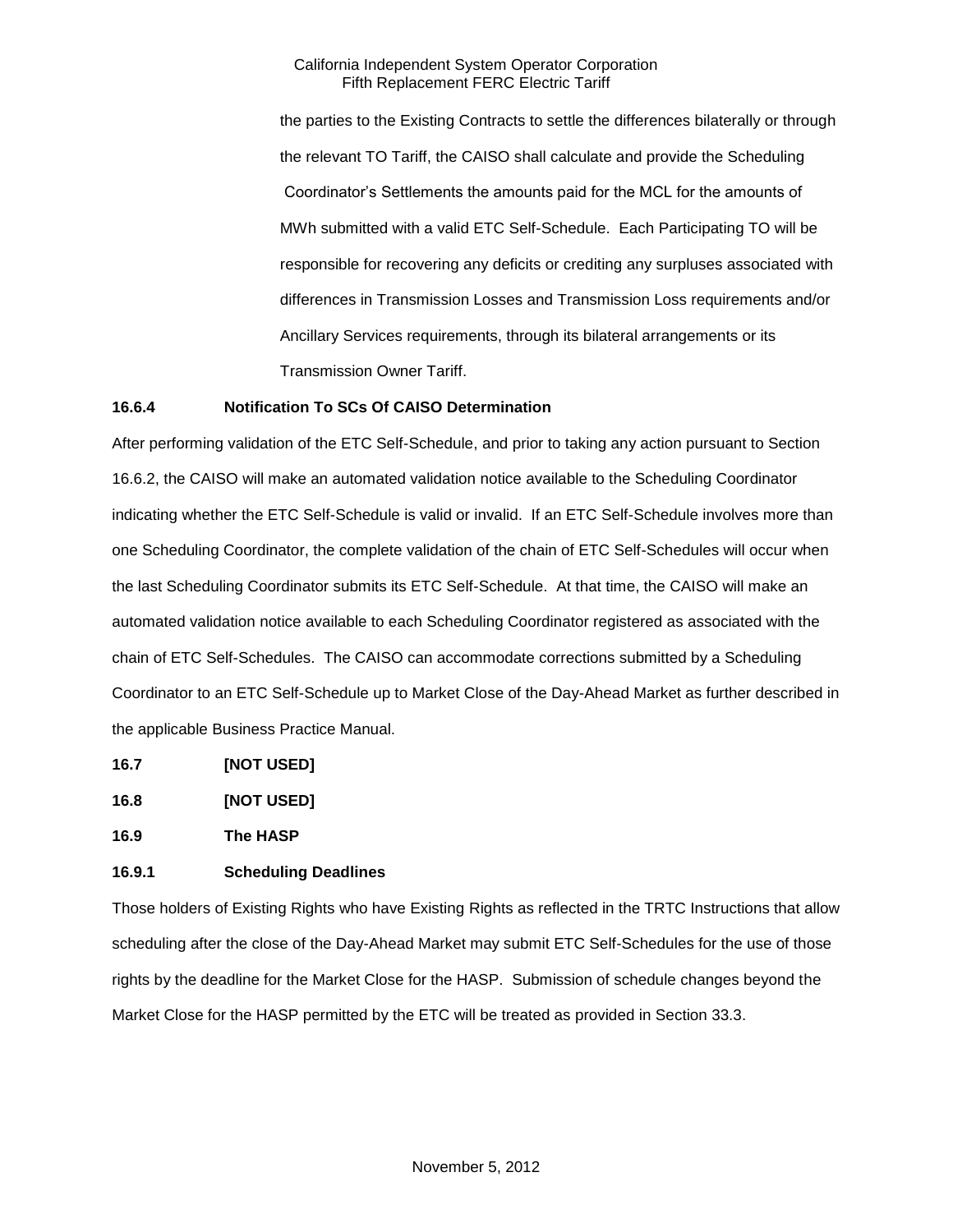## **16.10 The CAISO'S Real-Time Process**

Consistent with this Section 16, the CAISO will honor those scheduling flexibilities that may be exercised by holders of Existing Rights through their respective Scheduling Coordinators during the CAISO's Real-Time Market to the extent that such flexibilities do not interfere with or jeopardize the safe and reliable operation of the CAISO Controlled Grid or Balancing Authority Area operations.

# **16.11 Inter-Balancing Authority Area ETC Self-Schedule Bid Changes**

Changes to ETC Self-Schedules that occur during the CAISO's Real-Time Market that involve changes to CAISO Balancing Authority Area imports or exports with other Balancing Authority Areas (that is, inter-Balancing Authority Area changes to ETC Self-Schedules) will be allowed and will be recorded by the CAISO based upon notification received from the Scheduling Coordinator representing the holder of the Existing Rights. The Scheduling Coordinator representing the holder of the Existing Right must notify the CAISO of any such changes to external import/export in submitted ETC Self-Schedules. The Scheduling Coordinator representing the holder of the Existing Right must notify the CAISO of Real-Time Market changes to external import/export Interchange Schedules in submitted ETC Self-Schedules, by telephone. The timing and content of any such notification must be consistent with the TRTC Instructions previously submitted to the CAISO by the Responsible PTO. The CAISO will manually adjust or update the HASP Intertie Schedule for the Scheduling Coordinator to conform with the other Balancing Authority Area's net ETC Self-Schedule in Real-Time, and the notifying Scheduling Coordinator will be responsible for and manage any resulting Energy imbalance. These Imbalance Energy deviations will be priced and charged to the Scheduling Coordinator representing the holder of Existing Rights in accordance with the Real-Time LMP.

# **16.12 Intra-Balancing Authority Area ETC Self-Schedule Changes**

Changes to ETC Self-Schedules that occur during the CAISO's Real-Time processes that do not involve changes to CAISO Balancing Authority Area imports or exports with other Balancing Authority Areas (that is, intra-Balancing Authority Area changes to Schedules) will be allowed and will give rise to Imbalance Energy deviations. These Imbalance Energy deviations will be priced and charged to the Scheduling Coordinator representing the holder of Existing Rights in accordance with the Real-Time LMP.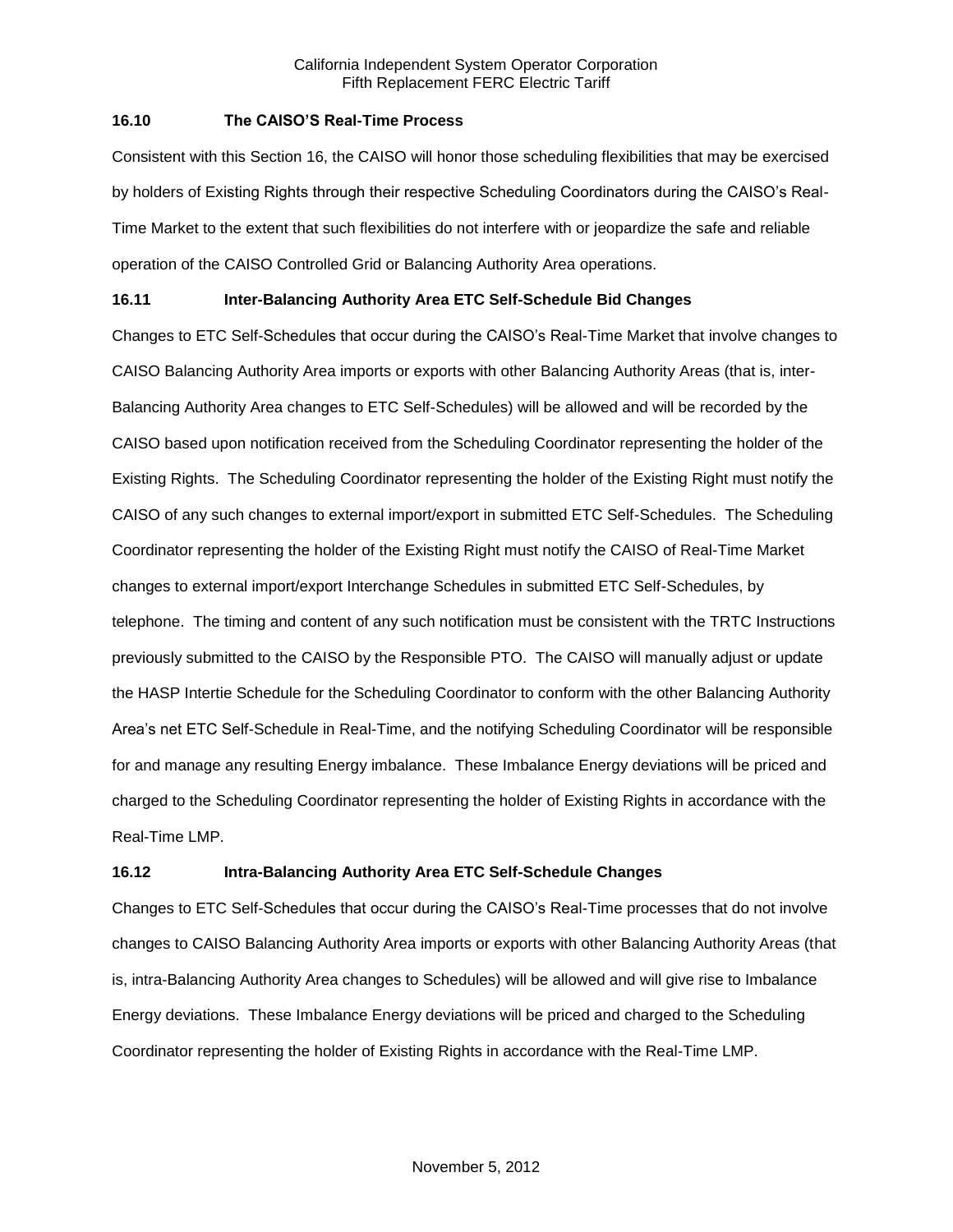# **17. Transmission Ownership Rights (TORs)**

Transmission Ownership Rights represent transmission capacity on facilities that are located within the CAISO Balancing Authority Area that are either wholly or partially owned by an entity that is not a Participating TO. This Section 17 shall apply to the TORs of Non-Participating TOs. In any case in which (i) the CAISO has entered into a bilateral agreement with a Non-Participating TO regarding its TORs or (ii) a Participating TO has entered into a bilateral agreement with a Non-Participating TO regarding its TORs, the provisions of the agreement shall prevail over any conflicting provisions of this Section 17. Where the provisions of this Section 17 do not conflict with the provisions of the agreement, the provisions of this Section 17 shall apply to the subject TORs.

## **17.1 TRTC Instructions**

## **17.1.1 Responsibility To Create TRTC Instructions**

To enable the CAISO to exercise its responsibilities as Balancing Authority in accordance with Applicable Reliability Criteria, each Non-Participating TO holding a TOR must work with the CAISO to develop the TRTC Instructions that allow the TOR to be accommodated in a way that: (i) maintains the existing scheduling and curtailment priorities of the TOR holder; (ii) is minimally burdensome to the CAISO (i.e., creates the least impact on the CAISO's preferred operational policies and procedures); (iii) to the extent possible, imposes no additional financial burden on the TOR holder (beyond that set forth in an applicable Existing Contract or any other contract pertaining to the TOR); (iv) is minimally burdensome to the TOR holder from an operational point of view; and (v) does not require the CAISO to interpret or underwrite the economics of any applicable Existing Contract. To enable the CAISO to exercise its responsibilities as Balancing Authority in accordance with Applicable Reliability Criteria, the parties holding joint ownership interests and Entitlements in facilities including TORs must attempt to jointly develop and agree on any TRTC Instructions that will be submitted to the CAISO, as provided in Section 17.1.6.

## **17.1.2 TOR Scheduling Coordinator Responsibilities**

To enable the CAISO to exercise its responsibilities as Balancing Authority in accordance with Applicable Reliability Criteria, each TOR holder must designate a Scheduling Coordinator as the responsible entity for submitting TOR Self-Schedules for the relevant TOR. The designated Scheduling Coordinator shall submit TOR Self-Schedules consistent with the terms and conditions specified in the TRTC Instructions.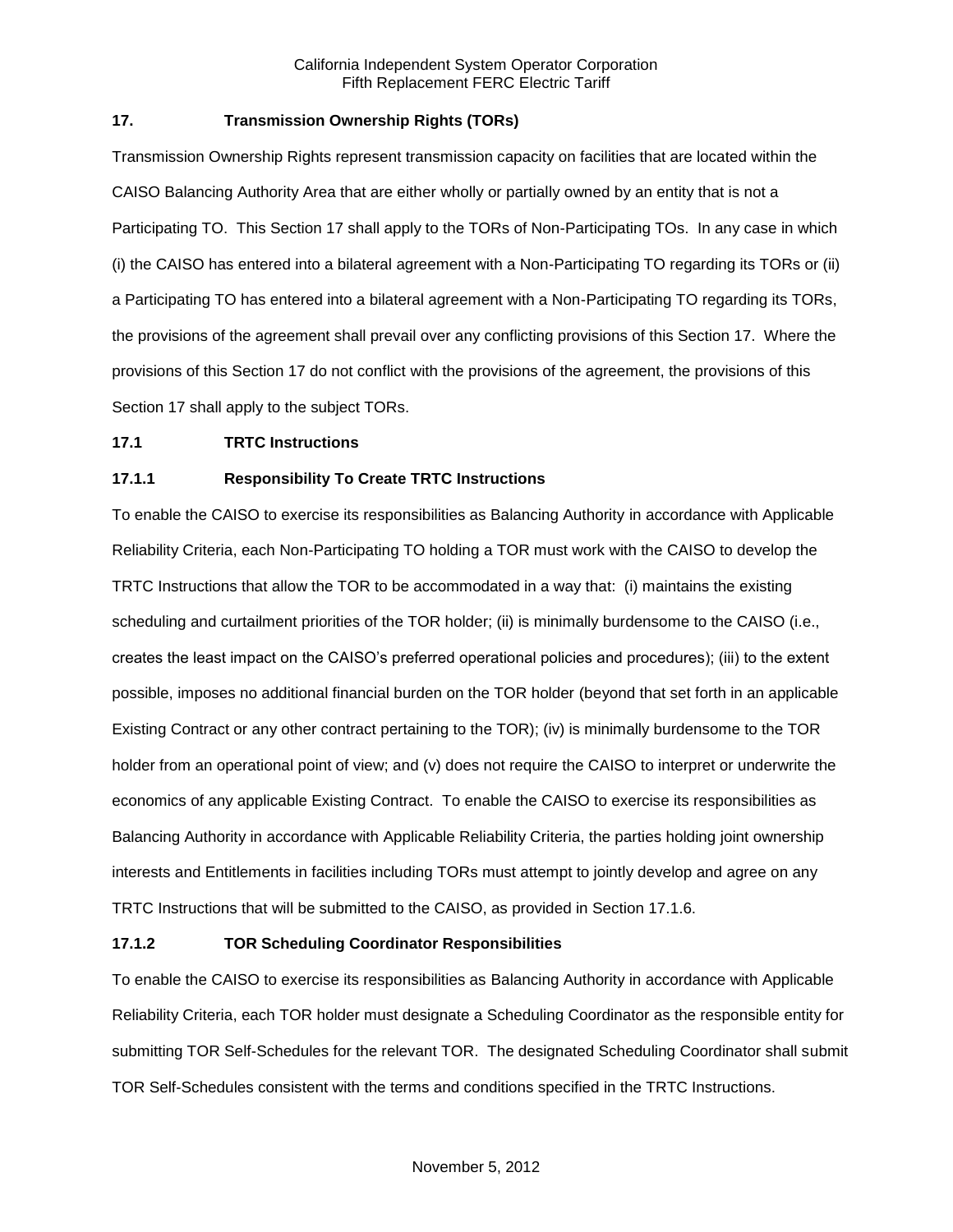# **17.1.3 Submission Of TRTC Instructions**

For each TOR, the Non-Participating TO holding the TOR shall be obligated to submit TRTC Instructions to the CAISO electronically, unless the Non-Participating TO specifies to the CAISO otherwise. The Non-Participating TO shall notify the CAISO in writing the identity of the responsible party for submission of the TRTC Instructions, subject to the terms of any applicable Existing Contract that may specify the responsible party for submission of the TRTC Instructions and the term of such agreement between the parties to the Existing Contract. The Non-Participating TO shall undertake all obligations with respect to the submission of the TRTC Instructions to the CAISO and any subsequent obligations that follow with respect to the creation, management and updates to the TRTC Instructions. The CAISO is responsible for implementing only one set of TRTC Instructions for each TOR and for implementing only those TRTC Instructions that have been received and accepted by the CAISO. The Non-Participating TO shall submit the TRTC Instructions to the CAISO associated with its TORs thirty (30) days prior to the date on which the scheduling or curtailment of the use of the TORs is to change or commence.

## **17.1.4 TRTC Instructions Content**

TRTC Instructions will include the following information at a minimum and such other information as the CAISO may reasonably require the Non-Participating TO holder of a TOR to provide to enable the CAISO to carry out its functions under the CAISO Tariff, Operating Procedures and Business Practice Manuals:

- (1) A unique Contract Reference Number for each source and sink combination applicable to the TOR (i.e., the CRN that will be assigned by the CAISO and communicated to the Non-Participating TO that references a single TOR or a set of interdependent TORs for each source and sink combination);
- (2) Whether the instruction can be exercised independent of the CAISO's day-to-day involvement ("Yes/No");
- (3) Name of an operational single point of contact for instructions and a 24-hour a day telephone number for the Non-Participating TO contact for TOR issues or the agreed upon party;
- (4) Name(s) and number(s) of TOR(s) that are represented by the unique CRN;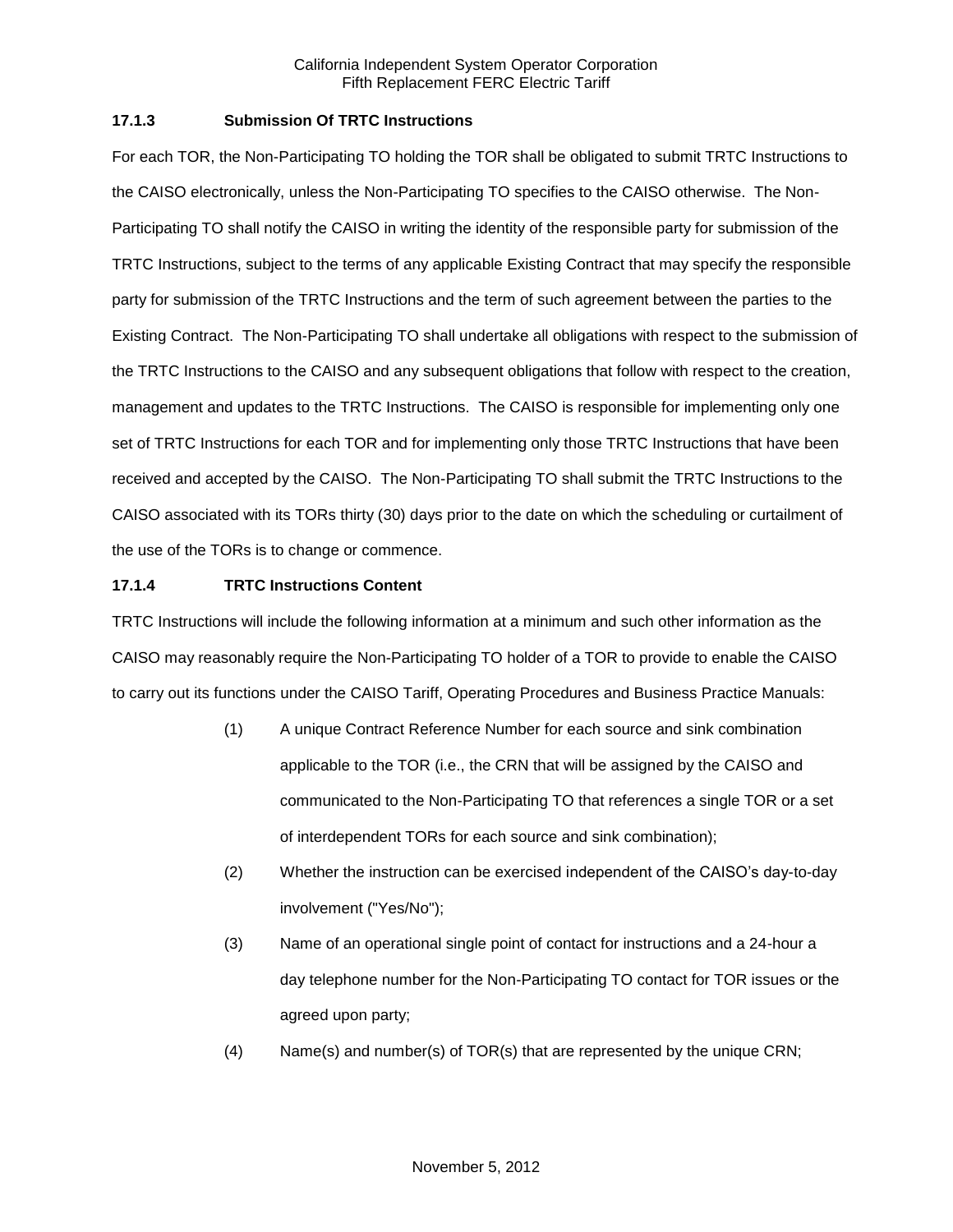- (5) The following information, as stored in the Master File: (a) the applicable Point(s) of Receipt and Point(s) of Delivery); (b) for each Point of Receipt, the resource names for the physical resources as the eligible sources (eligible physical sources include Generating Units and System Resources), and for each Point of Delivery, the resource names for the physical resources as the eligible sinks (eligible physical sinks include Load PNodes, Custom Load Aggregation Points and System Resources); (c) for each physical source or sink, the maximum capacity (MW) that can be scheduled as a TOR; and (d) for each physical source and sink, the Scheduling Coordinator(s) and their Business Associate Identification (BAID) that is (are) eligible to submit TOR Self-Schedules utilizing these sources and sinks;
- (6) Names of the party(ies) holding the TOR(s) and the parties to any agreements applicable to the TORs;
- (7) The Scheduling Coordinator BAID that is entitled to the Settlement of reversal of Congestion Charges;
- (8) Amount of TORs, in maximum MW, that may be utilized under the relevant TRTC Instructions;
- (9) Instructions for the allowable timeframes at which the TOR Self-Schedules and TOR Self-Schedule changes may be submitted to the CAISO, which include whether the Scheduling Coordinator may submit TOR Self-Schedules or TOR Self-Schedule changes: (a) into the DAM; (b) into the HASP and the RTM; (c) after the close of submitting Bids into the HASP and the RTM, but before twenty (20) minutes before the applicable Trading Hour of the Trading Day; and (d) at or after twenty (20) minutes before the applicable Trading Hour of the Trading Day; in addition, the Non-Participating TO may also provide any additional comments and restrictions on the submission time of TOR Self-Schedules and TOR Self-Schedule changes;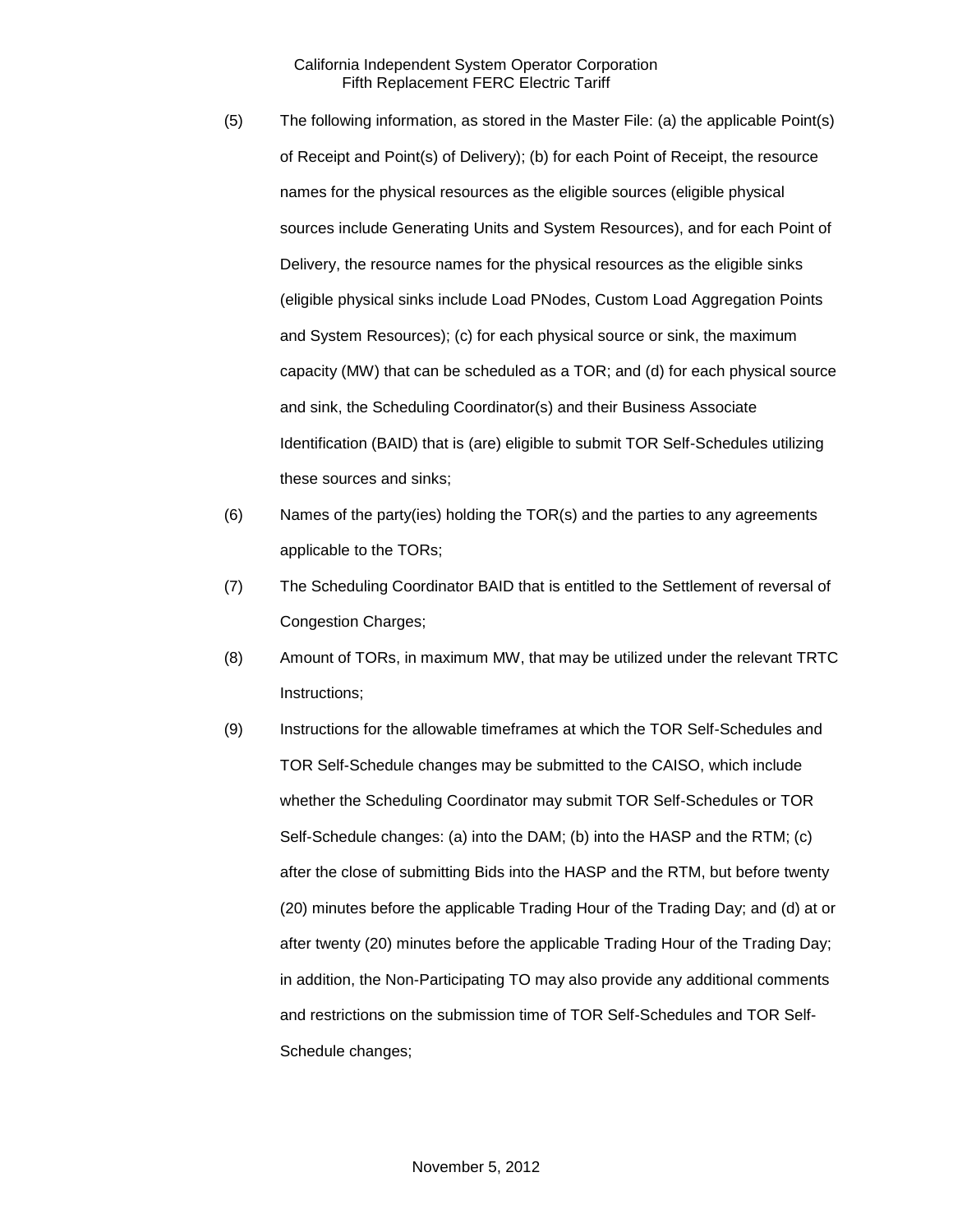- (10) Term of ownership interest in the TOR(s) and of any agreements applicable to the TOR(s);
- (11) Any special procedures that would require the CAISO to implement curtailments in any manner different than pro rata reduction of the transfer capability of the transmission line; any such instructions submitted to the CAISO must be clear, unambiguous, and not require the CAISO to make any judgments or interpretations as to the meaning, intent, results, or purpose of the curtailment procedures or of any applicable Existing Contract, otherwise, they will not be accepted by the CAISO; and
- (12) Whether or not the TOR provides the right to self-provide Ancillary Services.

# **17.1.5 Changes And Updates To TRTC Instructions**

Updates or changes to the TRTC Instructions must be submitted to the CAISO through a revised set of TRTC Instructions by the Non-Participating TO, on an as needed or as required basis. The CAISO will implement the updated or changed TRTC Instructions as soon as practicable but no later than seven (7) days after receiving clear and unambiguous details of the updated or changed instructions under normal conditions. If the CAISO finds the TRTC Instructions to be inconsistent with the CAISO Tariff, the CAISO will notify the Non-Participating TO within forty-eight (48) hours after receipt of the updated or changed TRTC Instructions indicating the nature of the problem and allowing the Non-Participating TO to resubmit the TRTC Instructions as if they were new, updated or changed TRTC Instructions. If the CAISO finds the updated or changed TRTC Instructions to be acceptable, the CAISO will time-stamp the updated TRTC Instructions as received, confirm such receipt to the Non-Participating TO, and indicate the time at which the updated instructions take effect if prior to the seven (7) day deadline referred to above. In the event of a System Emergency, the CAISO will implement such submitted changes to the TRTC Instructions as soon as practical.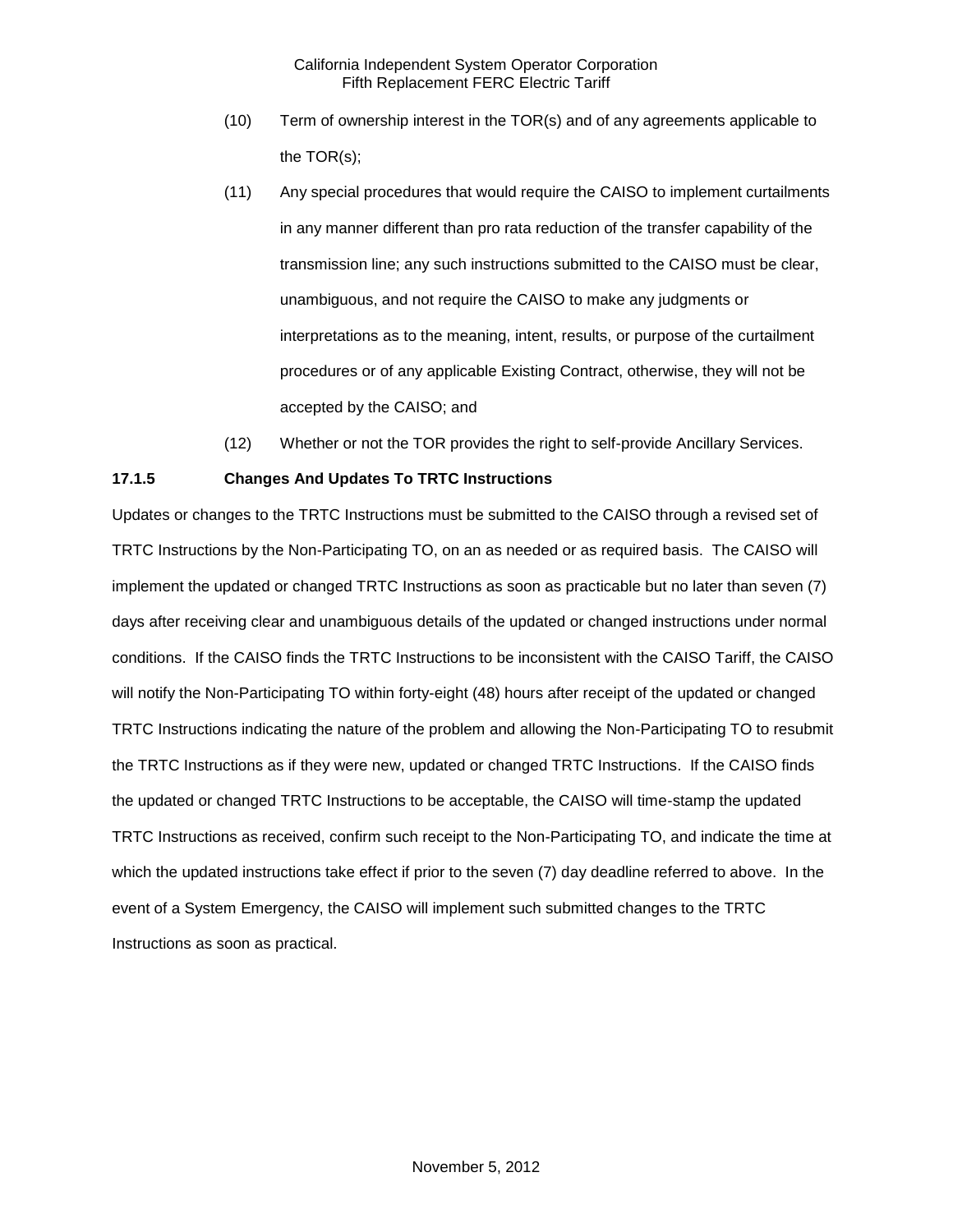## **17.1.6 CAISO Role In Accepting TRTC Instructions**

The parties holding joint ownership interests and Entitlements in a facility including a TOR must, in the first instance, attempt jointly to agree on any TRTC Instructions that will be submitted to the CAISO. In the event that the parties holding joint ownership interests and Entitlements in a facility including a TOR cannot agree upon the TRTC Instructions, the dispute resolution provisions of any applicable Existing Contract shall be used to resolve the dispute; provided that, until the dispute is resolved, and unless the applicable Existing Contract specifies otherwise, the CAISO shall implement the Participating TO's TRTC Instructions, if one of the parties holding a joint ownership interest or an Entitlement in the facility is a Participating TO. If no party holding a joint ownership interest or Entitlement in a facility including a TOR is a Participating TO and the parties cannot agree to the TRTC Instructions to be submitted by the parties, until the dispute is resolved, the CAISO shall implement the TRTC Instructions of the Non-Participating TO with the greatest ownership interest in the TOR. The CAISO shall not be responsible for resolution of any disputes that arise over the accuracy of the TRTC Instructions consistent with its obligations in Section 17.1.4.

## **17.1.7 Implementation Of TRTC Instructions**

The CAISO shall determine, based on the information provided by the Non-Participating TOs under TRTC Instructions, the transmission capacities that must be reserved for TORs at Scheduling Points.

The CAISO shall coordinate the scheduling of TORs with the scheduling of CAISO transmission service, using the CAISO's Bid submission rules. In doing so, the CAISO shall create an automated day-to-day verification process based on parameters provided by the Non-Participating TO for the TOR to serve as the basis for TOR Self-Schedule validation. The Non-Participating TO will be responsible for: (1) the accuracy of the data files against which the CAISO will validate the TOR Self-Schedule; and (2) providing the data file to the CAISO.

The TOR holders shall remain liable for their performance under any applicable Existing Contracts or other agreements pertaining to their TORs. The CAISO shall be liable in accordance with the provisions of this CAISO Tariff for any damage or injury caused by its non-compliance with the TRTC Instructions submitted to it pursuant to this Section 17.1.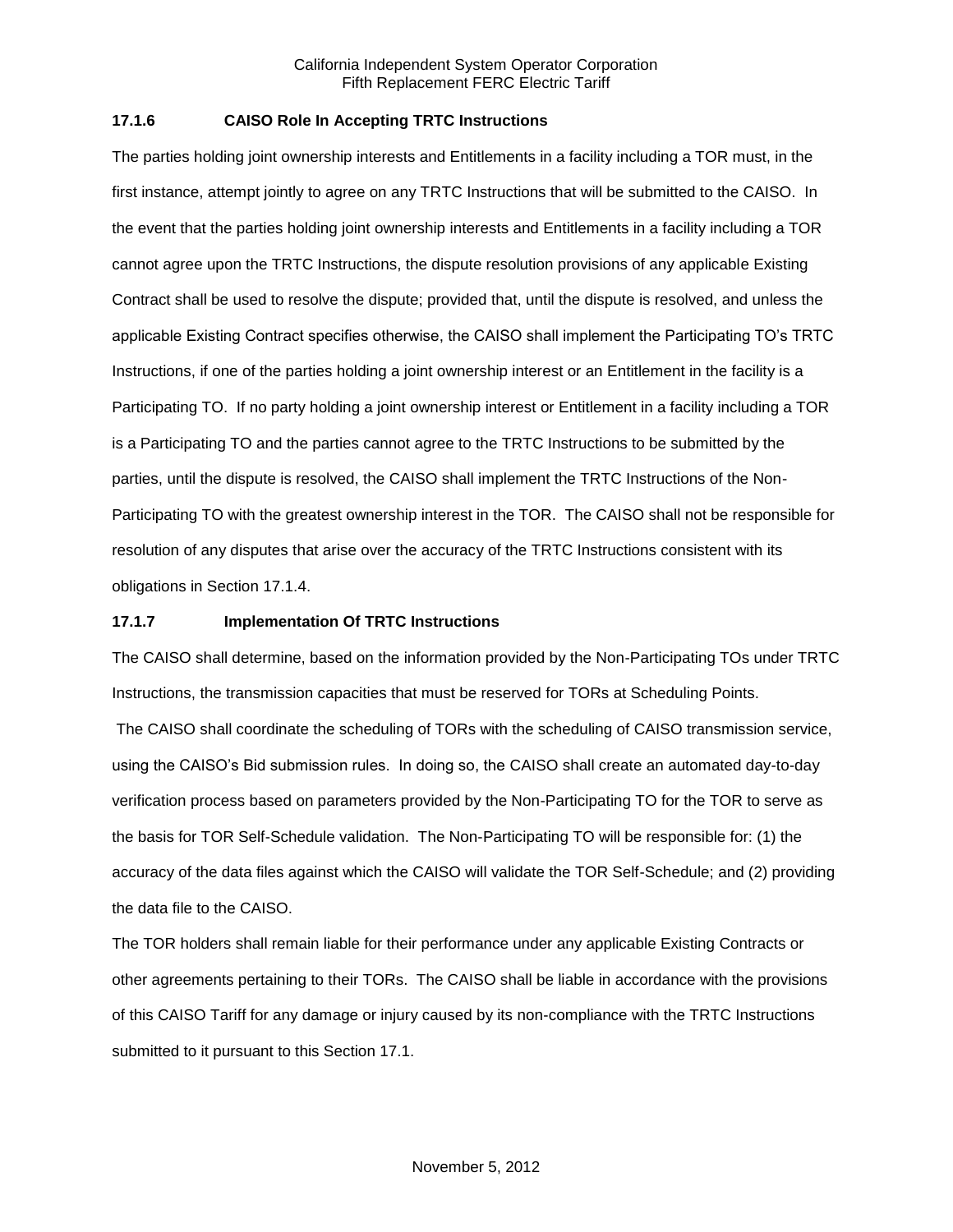Unless specified otherwise, in the event that the dispute resolution mechanisms prescribed in an Existing Contract applicable to a TOR, including all recourses legally available under the contract, cannot, in the first instance, result in a resolution of such a dispute, the CAISO ADR Procedures will be used to resolve any disputes between the CAISO and the Non-Participating TO regarding any aspects of the implementation of this Section 17.1, including the reasonableness of a Non-Participating TO's TRTC Instructions or any other decision rules which the Non-Participating TO may submit to the CAISO as part of the TRTC Instructions. The holders of TORs shall have standing to participate in the CAISO ADR Procedures.

## **17.2 Treatment Of TORs**

The CAISO will accommodate TORs, so that the holders of TORs will receive the same priorities (in scheduling, curtailment, assignment and other aspects of transmission system usage) to which they are entitled under any applicable Existing Contracts or other agreements pertaining to the operation of their TORs.

In addition, scheduling deadlines and operational procedures associated with TORs will be honored by the CAISO, provided such information is explicitly included in the TRTC Instructions. The CAISO will accommodate and honor TORs as follows:

- (1) The CAISO will reserve transmission capacity equal to the TOR transmission capacity and make a corresponding adjustment in its determination of ATC. The CAISO will not limit parallel flow from flowing on TOR transmission capacity consistent with the redispatch provisions of Section 17.2(3), just as the CAISO does not limit TOR Self-Schedules from flowing on non-TOR transmission. There shall be no compensation for parallel flow for either the CAISO or the TOR holder.
- (2) In the HASP, the CAISO will give valid TOR Self-Schedules priority over other non-TOR Day-Ahead Schedules and HASP Bids. In the event of a reduction in capacity on the transmission path associated with the TOR, the CAISO will honor the TOR priority in accordance with this Section 17.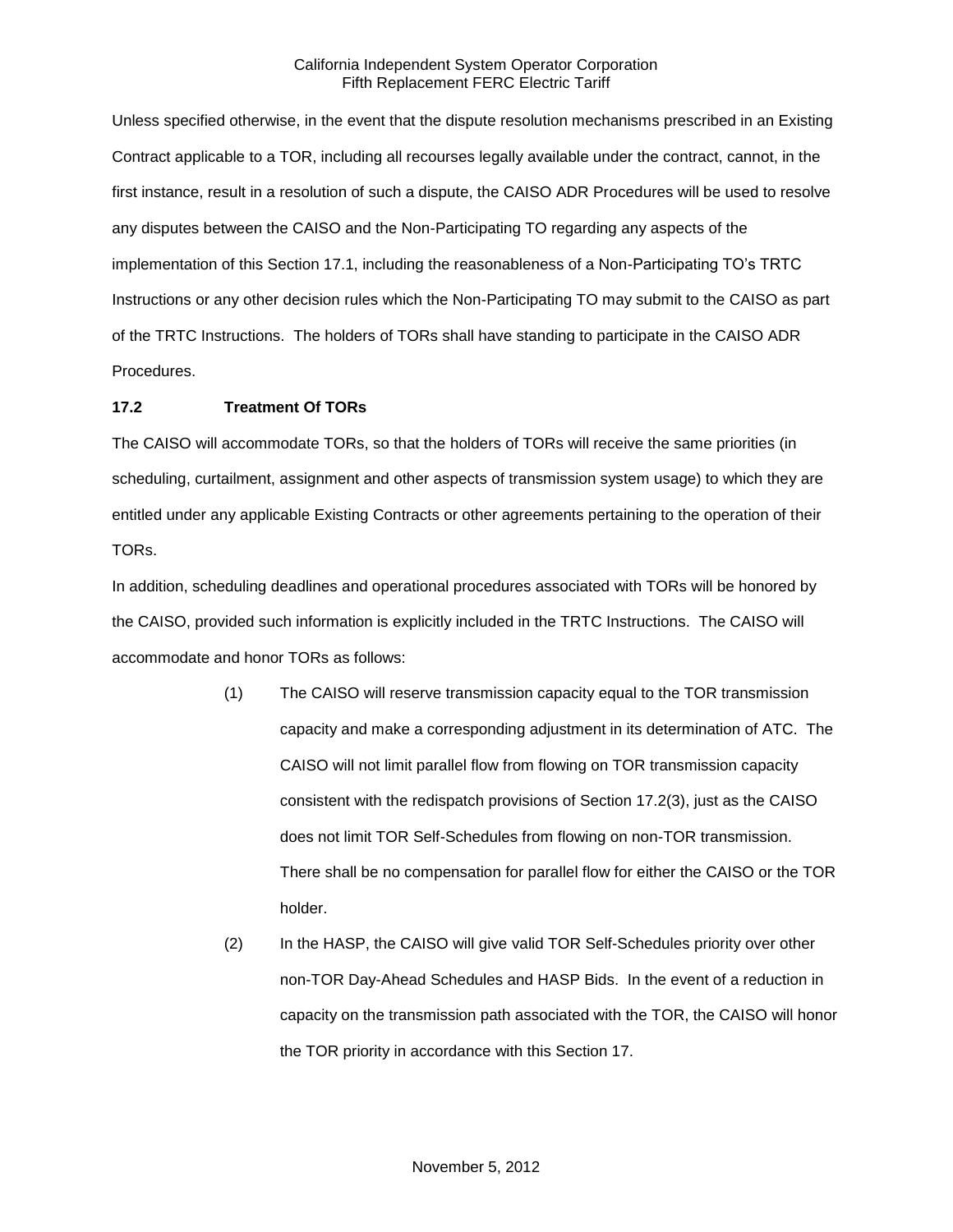- (3) The CAISO will allow the holder of a TOR to make changes to the scheduled amounts of supply after the submission of HASP TOR Self-Schedules in accordance with the TRTC Instructions established for such changes. The CAISO will, as necessary, redispatch non-TOR resources to accommodate valid TOR Self-Schedule changes in Real-Time.
- (4) The CAISO will allow the holder of a TOR to self-provide Ancillary Services, which will include the ability of the holder of a TOR to import Ancillary Services at Scheduling Points with the CAISO.
- (5) The submission of a TOR Self-Schedule change that is authorized pursuant to an applicable existing agreement shall not affect the application of the IFM Congestion Credit or the HASP and RTM Congestion Credit, and the IFM Marginal Cost of Losses Credit for Eligible TOR Self-Schedules or the RTM Marginal Cost of Losses Credit for Eligible TOR Self-Schedules for a TOR Self-Schedule that satisfies the applicable requirements of Sections 17.4.1 and 17.5.

#### **17.2.1 System Emergency Exceptions**

As set forth in Section 4.2.1, all Market Participants, including Scheduling Coordinators, Utility Distribution Companies, Participating TOs, Participating Generators(which includes Pseudo-Ties of Generating Units to the CAISO Balancing Authority Area), Participating Loads, Demand Response Providers, Balancing Authorities (to the extent the agreement between the Balancing Authority and the CAISO so provides), and MSS Operators within the CAISO Balancing Authority Area and all System Resources must comply fully and promptly with the CAISO's Dispatch Instructions and operating orders, unless such operation would impair public health or safety. The CAISO will honor the terms of TORs, provided that in a System Emergency and circumstances in which the CAISO considers that a System Emergency is imminent or threatened, to enable the CAISO to exercise its responsibilities as Balancing Authority in accordance with Applicable Reliability Criteria, holders of TORs must follow CAISO operating orders even if those operating orders directly conflict with the terms of applicable Existing Contracts or any other contracts pertaining to the TORs, unless such operating orders are inconsistent with the terms of an agreement between the CAISO and a Balancing Authority. In the event of a conflict between the CAISO Tariff and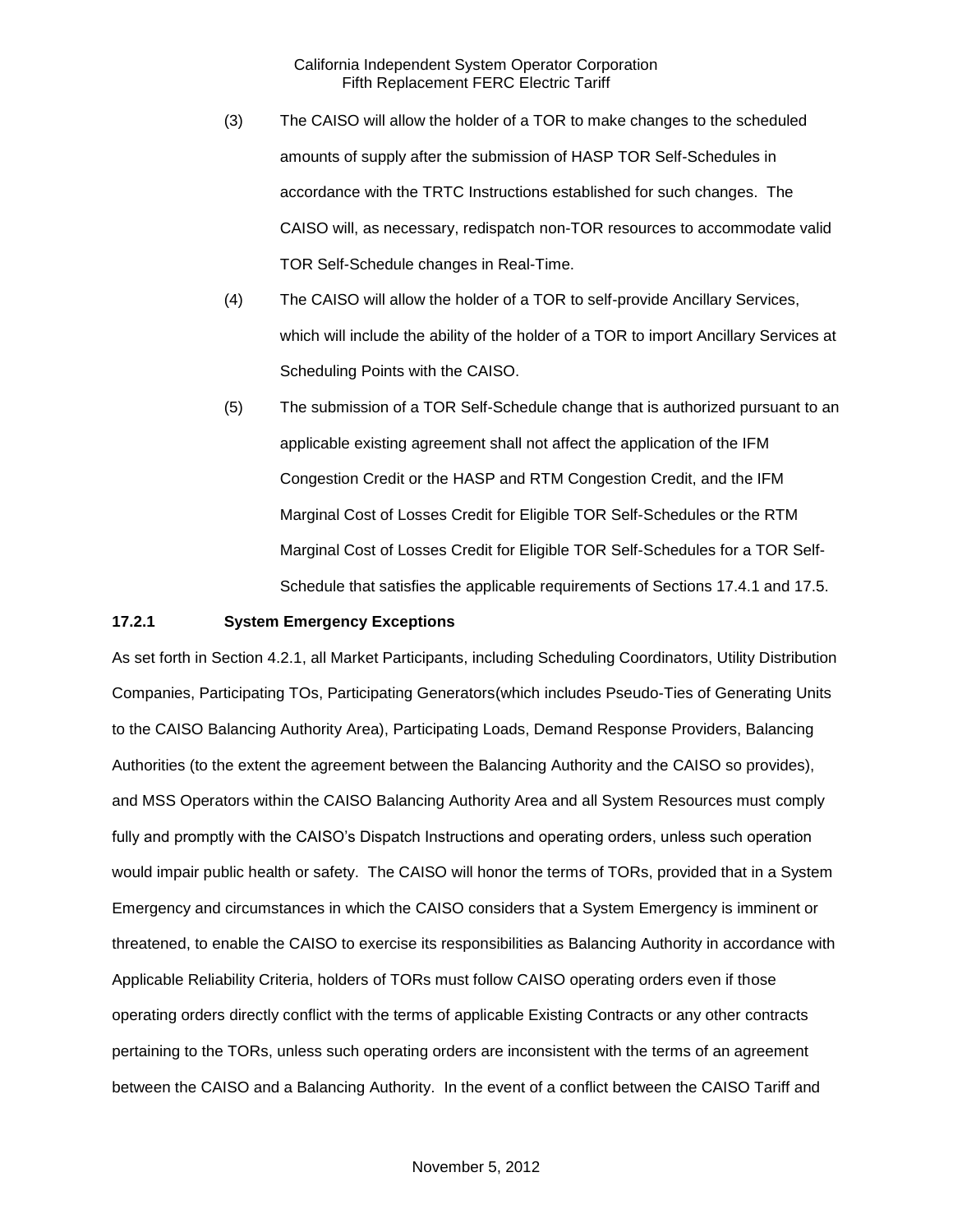an agreement between the CAISO and a Balancing Authority, the agreement will govern. For this purpose CAISO operating orders to shed Load shall not be considered as an impairment to public health or safety. This section does not prohibit a Scheduling Coordinator from modifying its Bid or re-purchasing Energy in the HASP or RTM.

# **17.3 Valid TOR Self-Schedules**

The CAISO will accept a valid TOR Self-Schedule from a Scheduling Coordinator. That Scheduling Coordinator shall be either the holder of the TOR or its designee. TOR Self-Schedules submitted by Scheduling Coordinators to the CAISO must be submitted in accordance with this CAISO Tariff.

# **17.3.1 Validation Of TOR Self-Schedules**

A TOR Self-Schedule is a valid TOR Self-Schedule when the CAISO has determined that the TOR Self-Schedule, submitted to the CAISO pursuant to the requirements for Bids in Section 30, properly reflects TORs consistent with the TRTC Instructions, is labeled with a unique TOR identifier, and includes balanced sources and sinks, within the TOR capacity limits.

# **17.3.2 Treatment Of Invalid TOR Self-Schedules**

# **17.3.2.1 Inconsistent with the TRTC Instructions**

Except for the reasons listed below in 17.3.2, if the CAISO finds that the TOR Self-Schedule is not consistent with the TRTC Instructions, the CAISO shall find that the TOR Self-Schedule is not valid. If the CAISO finds the TOR Self-Schedule to be invalid, the CAISO shall notify the Scheduling Coordinator and convert the TOR Self-Schedule to an ordinary Self-Schedule and treat the TOR Self-Schedule as an ordinary Self-Schedule as such for terms of scheduling priority and Settlements. Where multiple ETC, TOR or Converted Rights Self-Schedules are submitted in an ETC, TOR or Converted Rights chain, in order for all ETC, TOR, or Converted Rights Self-Schedules in the chain to continue to remain valid, all individual ETC, TOR, or Converted Rights Self-Schedules links in the chain must remain individually valid, including the simultaneous but separate use of an individual ETC, TOR or Converted Rights Self-Schedule, in order for the chain to remain valid.

# **17.3.2.2 Unbalanced TOR Self-Schedules**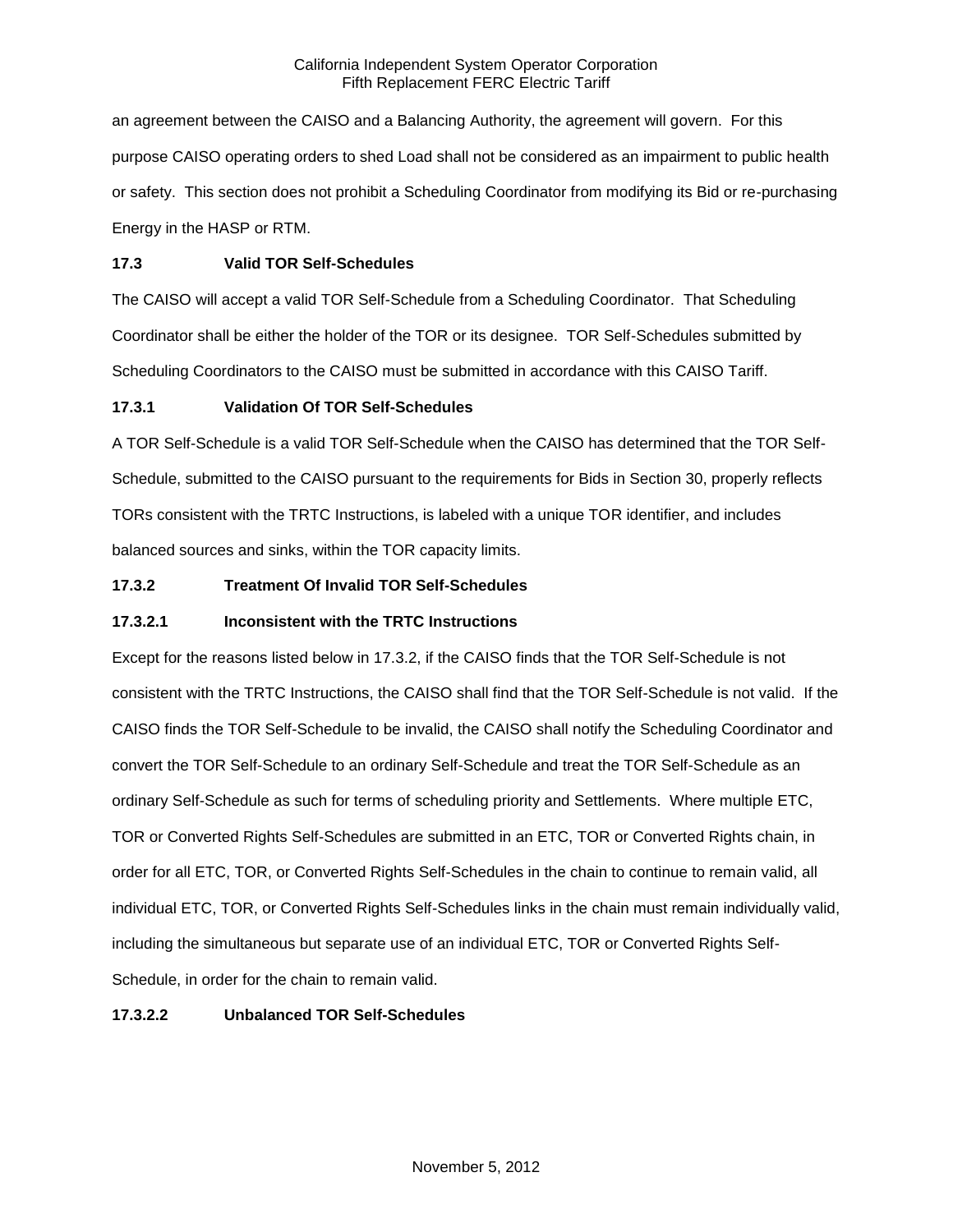If the TOR Self-Schedule is not balanced, the TOR Self-Schedule will not be a valid TOR Self-Schedule and the CAISO will: (i) remove any scheduling priority for the entire TOR Self-Schedule; (ii) apply the TOR Settlement treatment pursuant to Sections 11.2.1.5 and 11.5.7.1 to the valid balanced portions only; and (iii) assess any charges and make any payments consistent with the treatment of ordinary Self-Schedules for the unbalanced portions.

# **17.3.2.3 Exceeds Capacity Limits for TORs as Reflected in TRTC Instructions**

If the TOR Self-Schedule exceeds the capacity limits of the TOR as reflected in TRTC Instructions, the TOR Self-Schedule will not be a valid TOR-Self-Schedule and the CAISO will: (i) remove any scheduling priority for the entire TOR Self-Schedule; (ii) apply the TOR Settlement treatment pursuant to Sections 11.2.1.5 and 11.5.7.1 to the valid balanced portions within the capacity limits of the TOR as reflected in the TRTC Instructions; and (iii) assess any charges and make any payments consistent with the treatment of ordinary Self-Schedules for the portions in excess of the capacity limits of the TOR as reflected in the TRTC Instructions.

# **17.3.3 Settlement Treatment Of Valid TOR Self-Schedules**

The resulting valid TOR Self-Schedules shall have the following Settlement treatment:

- (1) The CAISO will apply the TOR Settlement treatment in Sections 11.2.1.5 and 11.5.7.
- (2) The CAISO shall base the Marginal Cost of Losses on LMP differentials at the Points of Receipt and Points of Delivery identified in the valid TOR Self-Schedule; provided, however, that if a specific loss percentage exists in an applicable agreement between the TOR holder and the CAISO or an existing agreement between the TOR holder and a Participating TO, the CAISO will apply the IFM and RTM Marginal Cost of Losses Credit as provided in Sections 11.2.1.7 and 11.5.7.2. In any case in which the TOR holder has an existing agreement regarding its TORs with either the CAISO or a Participating TO, the provisions of the agreement shall prevail over any conflicting provisions of this Section 17.3.3(2). Where the provisions of this Section 17.3.3(2) do not conflict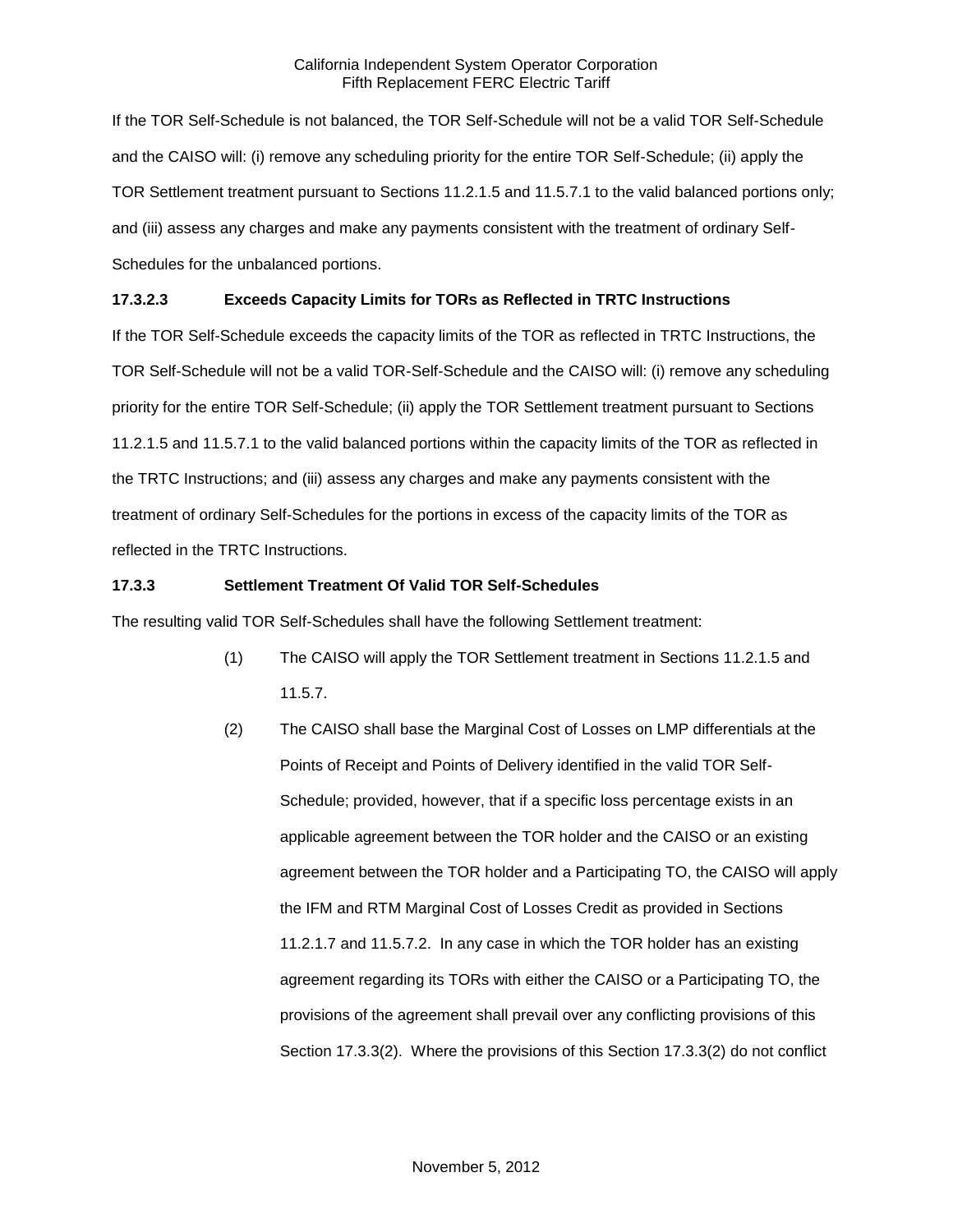with the provisions of the agreement, the provisions of this Section 17.3.3(2) shall apply to the subject TORs.

- (3) The CAISO will assess only charges applicable to Ancillary Services, Imbalance Energy, Transmission Losses, and Grid Management Charges for the use of a TOR and will not assess charges for neutrality, UFE, transmission Access Charges, Minimum Load Costs, or other charges that might otherwise be applicable to the Demand or exports served solely over the TOR. The CAISO will assess charges applicable to Ancillary Services for the use of a TOR only to the extent that the CAISO must procure Ancillary Services for the TOR holder because Ancillary Services are not self-provided by the TOR holder. The CAISO will assess charges applicable to Imbalance Energy for the use of a TOR only if the CAISO must procure Imbalance Energy for the TOR holder. The CAISO will assess Grid Management Charges for the use of a TOR only in accordance with the provisions of Section 11.22 and Appendix F, Schedule 1.
- (4) The holders of TORs will not be entitled to an allocation of revenues from the CAISO, including Access Charge revenues; provided that the Scheduling Coordinator for the TOR holder shall be allocated the applicable amount of IFM Marginal Losses Surplus Credit in accordance with the provisions of Section 11.2.1.6, except for any TOR Self-Schedule that received the IFM Marginal Cost of Losses Credit.
- (5) Parties with TORs shall continue to pay for Transmission Losses or Ancillary Services requirements in accordance with any Existing Contracts applicable to those TORs as they may be modified or changed in accordance with the terms of the Existing Contract. Any affected Participating TOs shall continue to provide Transmission Losses and any other Ancillary Services to the holder of a TOR subject to an Existing Contract as may be required by the Existing Contract. As described in Section 17.3.3(3) above, the CAISO will charge Scheduling Coordinators submitting the TOR Self-Schedule the charges applicable to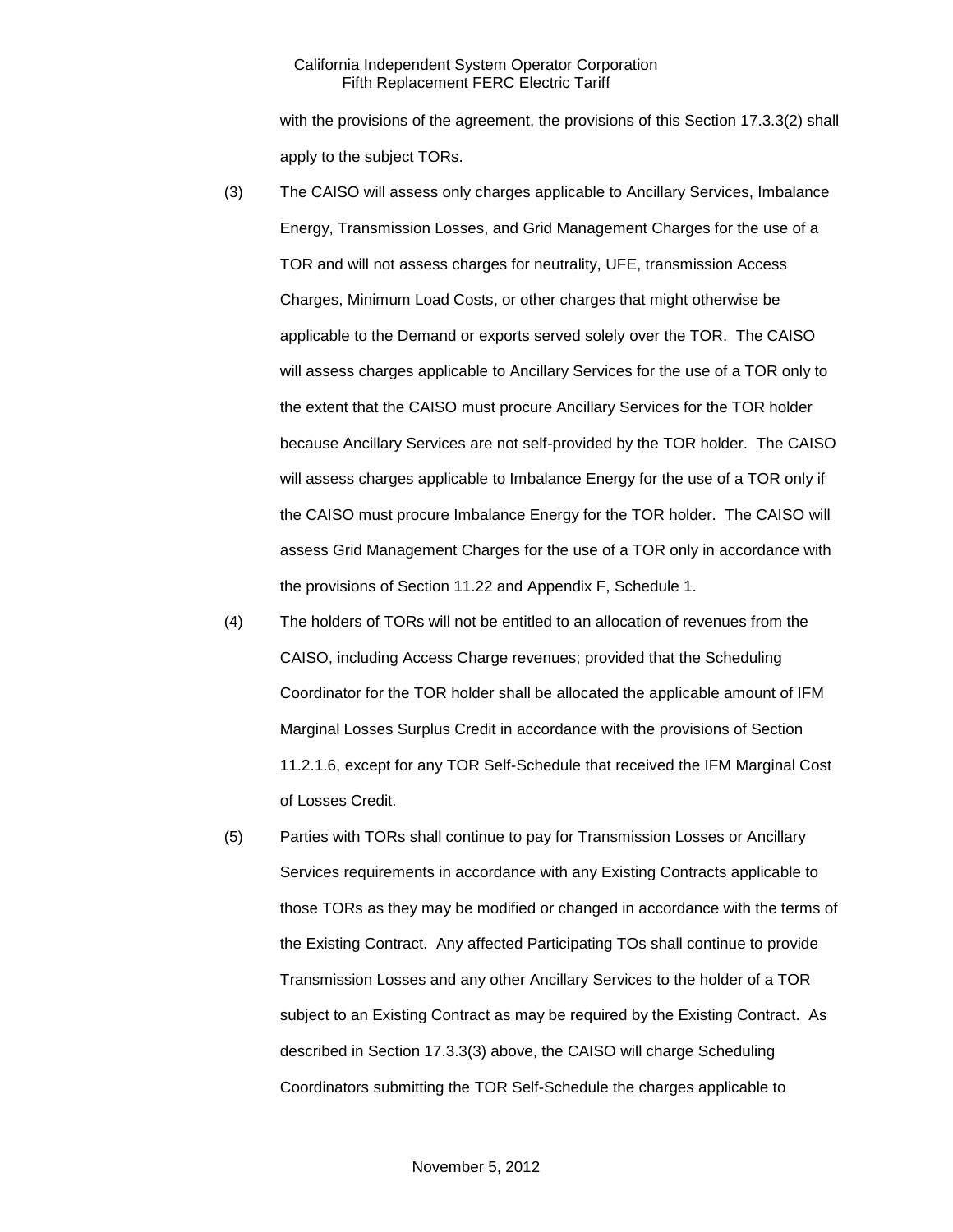Transmission Losses, Ancillary Services, and Imbalance Energy in accordance with the CAISO Tariff (e.g., the Transmission Losses Charge based on the Marginal Cost of Losses), and any shortfall or surplus between the CAISO charges and the provisions of any applicable Existing Contract shall be settled bilaterally between the Existing Contract parties or through the relevant TO Tariff. To enable holders of TORs to determine whether the CAISO's calculations result in any associated shortfall or surplus and to enable the parties to the Existing Contracts to settle the differences bilaterally or through the relevant TO Tariff, the CAISO shall calculate and provide the Scheduling Coordinator's Settlements the amounts paid for the MCL for the amounts of MWh submitted with a valid TOR Self-Schedule. Each Participating TO will be responsible for recovering any deficits or crediting any surpluses associated with differences in Transmission Losses and Transmission Loss requirements and/or Ancillary Services requirements, through its bilateral arrangements or its Transmission Owner Tariff.

### **17.3.4 Notification To SCs Of CAISO Determination**

After performing validation of the TOR Self-Schedule, and prior to taking any action pursuant to 17.6.2, the CAISO will make an automated validation notice available to the Scheduling Coordinator indicating whether the TOR Self-Schedule is valid or invalid. If a TOR Self-Schedule involves more than one Scheduling Coordinator, the complete validation of the chain of TOR Self-Schedules will occur when the last Scheduling Coordinator submits its TOR Self-Schedule. At that time, the CAISO will make an automated validation notice available to each Scheduling Coordinator registered as associated with the chain of TOR Self-Schedules. The CAISO can accommodate corrections submitted by a Scheduling Coordinator to a TOR Self-Schedule up to Market Close of the Day-Ahead Market as further described in the applicable Business Practice Manual.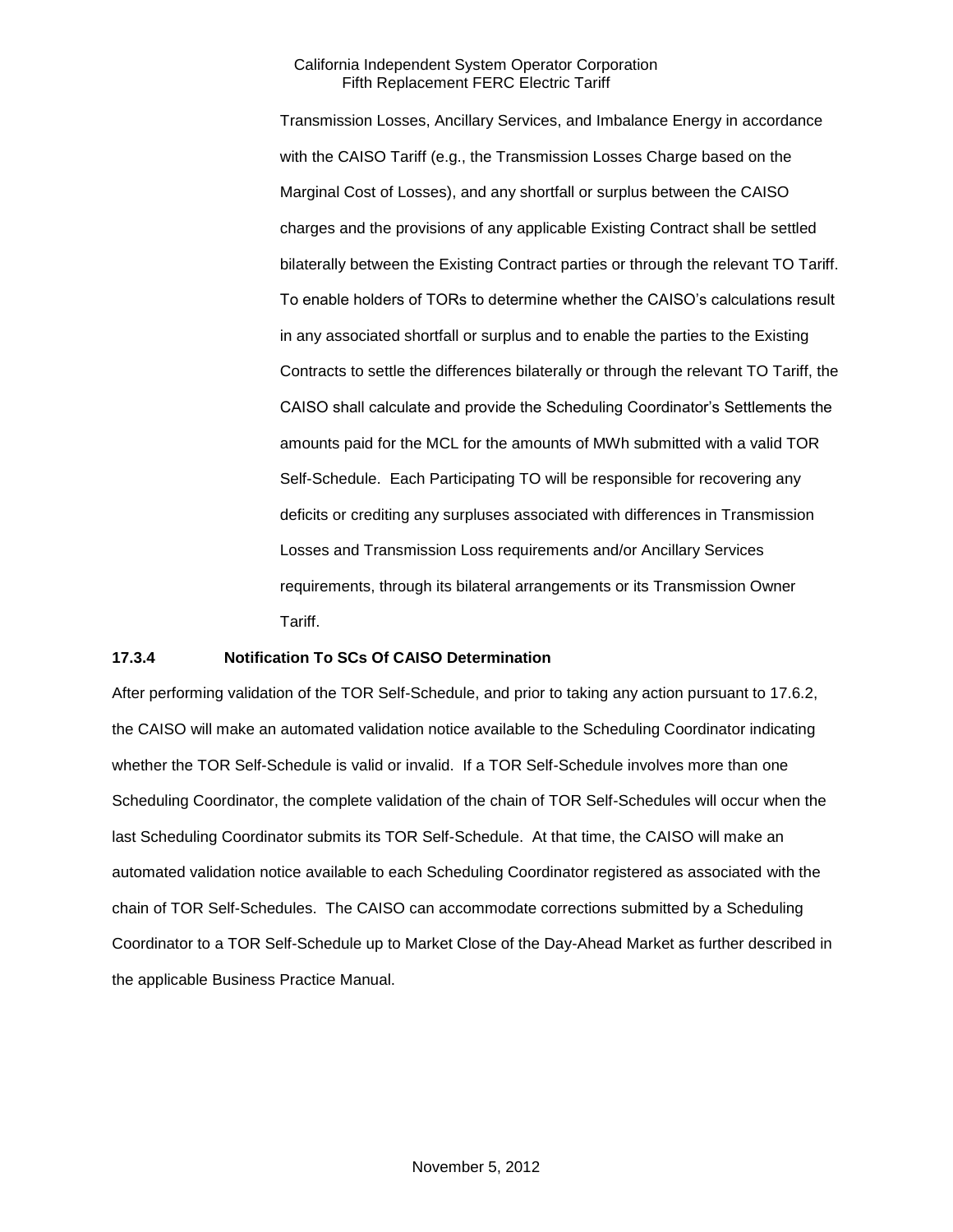# **17.4 The HASP**

# **17.4.1 Scheduling Deadlines**

Holders of TORs may submit TOR Self-Schedules for the use of those rights by the deadline for the Market Close for the HASP.

# **17.5 The CAISO'S Real-Time Process**

Consistent with this Section 17, the CAISO will honor those scheduling flexibilities that may be exercised by holders of TORs through their respective Scheduling Coordinators during the CAISO's Real-Time Market to the extent that such flexibilities do not interfere with or jeopardize the safe and reliable operation of the CAISO Controlled Grid or Balancing Authority Area operations.

# **17.6 Inter-Balancing Authority Area TOR Self-Schedule Bid Changes**

Changes to TOR Self-Schedules that occur during the CAISO's Real-Time Market that involve changes to CAISO Balancing Authority Area imports or exports with other Balancing Authority Areas (that is, inter-Balancing Authority Area changes to TOR Self-Schedules) will be allowed and will be recorded by the CAISO based upon notification received from the Scheduling Coordinator representing the holder of the TOR. The Scheduling Coordinator representing the holder of the TOR must notify the CAISO of any such changes to external import/export in submitted TOR Self-Schedules. The Scheduling Coordinator representing the holder of the TOR must notify the CAISO of Real-Time Market changes to external import/export Interchange Schedules in submitted TOR Self-Schedules, by telephone. The timing and content of any such notification must be consistent with the TRTC Instructions previously submitted to the CAISO by the Non-Participating TO. The CAISO will manually adjust or update the HASP Intertie Schedule for the Scheduling Coordinator to conform with the other Balancing Authority Area's net TOR Self-Schedule in Real-Time, and the notifying Scheduling Coordinator will be responsible for and manage any resulting Energy imbalance. These Imbalance Energy deviations will be priced and charged to the Scheduling Coordinator representing the holder of the TOR in accordance with the Real-Time LMP.

# **17.7 Intra-Balancing Authority Area TOR Self-Schedule Changes**

Changes to TOR Self-Schedules that occur during the CAISO's Real-Time processes that do not involve changes to CAISO Balancing Authority Area imports or exports with other Balancing Authority Areas (that is, intra-Balancing Authority Area changes to Schedules) will be allowed and will give rise to Imbalance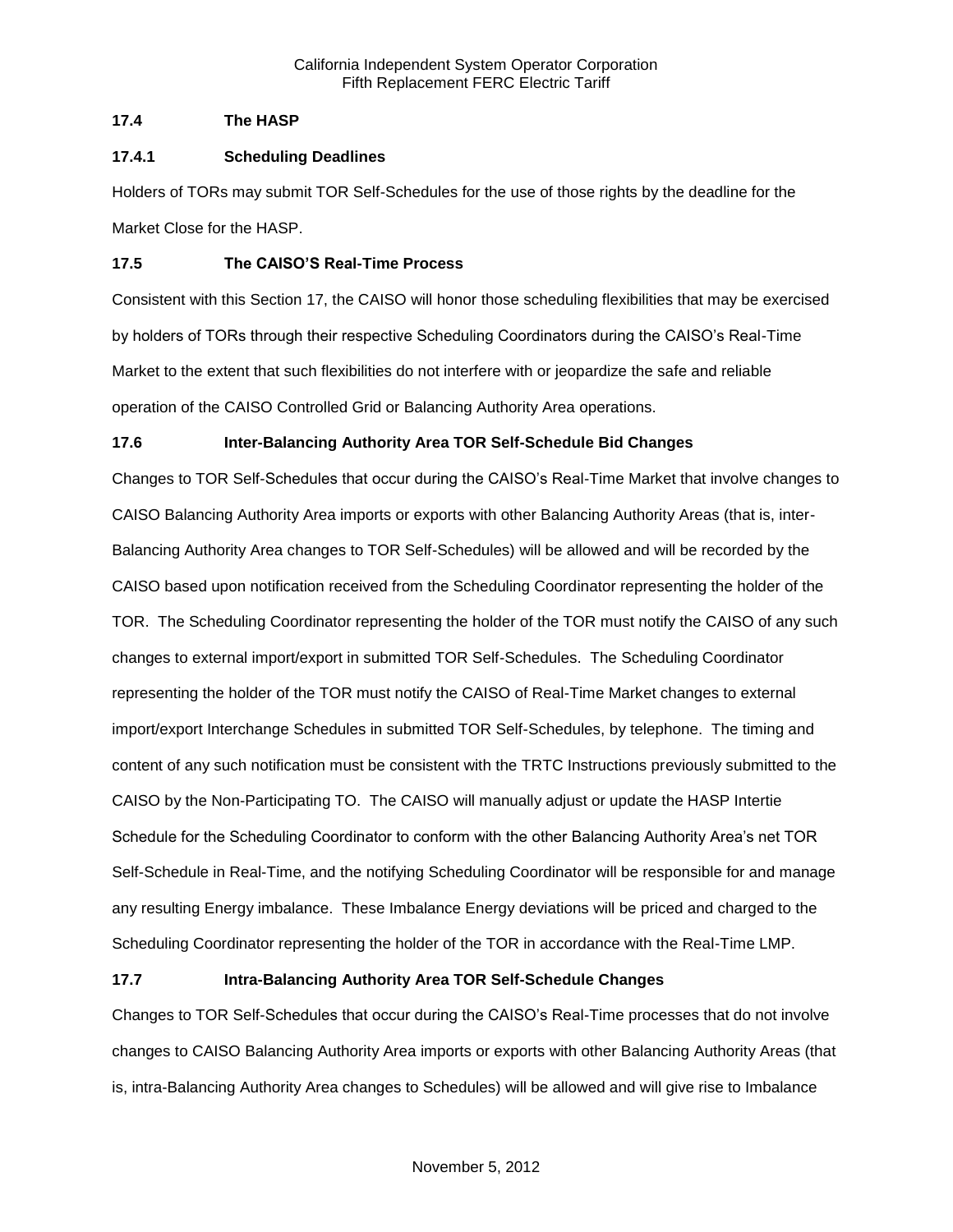Energy deviations. These Imbalance Energy deviations will be priced and charged to the Scheduling Coordinator representing the holder of the TOR in accordance with the Real-Time LMP.

# **17.8 Existing Contracts Re TORs For Non-Participating TOs**

Continuation of Rights and Obligations of Non-Participating TOs Regarding TORs and Under Existing

Contracts Applicable to TORs.

The transmission service rights and obligations of Non-Participating TOs under Existing Contracts applicable to their TORs, including all terms, conditions and rates of the Existing Contracts, as they may change from time to time under the terms of the Existing Contracts, will continue to be honored by the parties to those contracts, for the duration of those contracts.

# **17.8.1 Participating TO Obligation**

If a Participating TO is a party to an Existing Contract with provisions applicable to a TOR of a Non-Participating TO, the Participating TO shall attempt to negotiate changes to the Existing Contract to align the contract's scheduling and operating provisions with the CAISO's scheduling and operational procedures, rules and protocols, to align operations under the contract with CAISO operations, and to minimize the contract parties' costs of administering the contract while preserving their financial rights and obligations.

# **17.8.2 Right To Use And Ownership Of TORs**

If a Non-Participating TO has an Existing Contract with a Participating TO under which the Non-Participating TO's TORs, or a portion thereof, are subject to use by the Participating TO, the Non-Participating TO's rights to the use and ownership of its TORs shall remain unchanged, regardless of the Participating TO's act of turning over the Participating TO's Entitlement to use the Non-Participating TO's TORs to the extent possible to the Operational Control of the CAISO.

The CAISO will accept valid TOR Self-Schedules from holders of TORs that are Scheduling Coordinators or that are represented by a Scheduling Coordinator. TOR Self-Schedules submitted by Scheduling Coordinators to the CAISO must be submitted in accordance with Sections 17 and 30. The CAISO may refuse to accept TOR Self-Schedules that do not meet the requirements of the principles, protocols and rules referred to in this Section 17.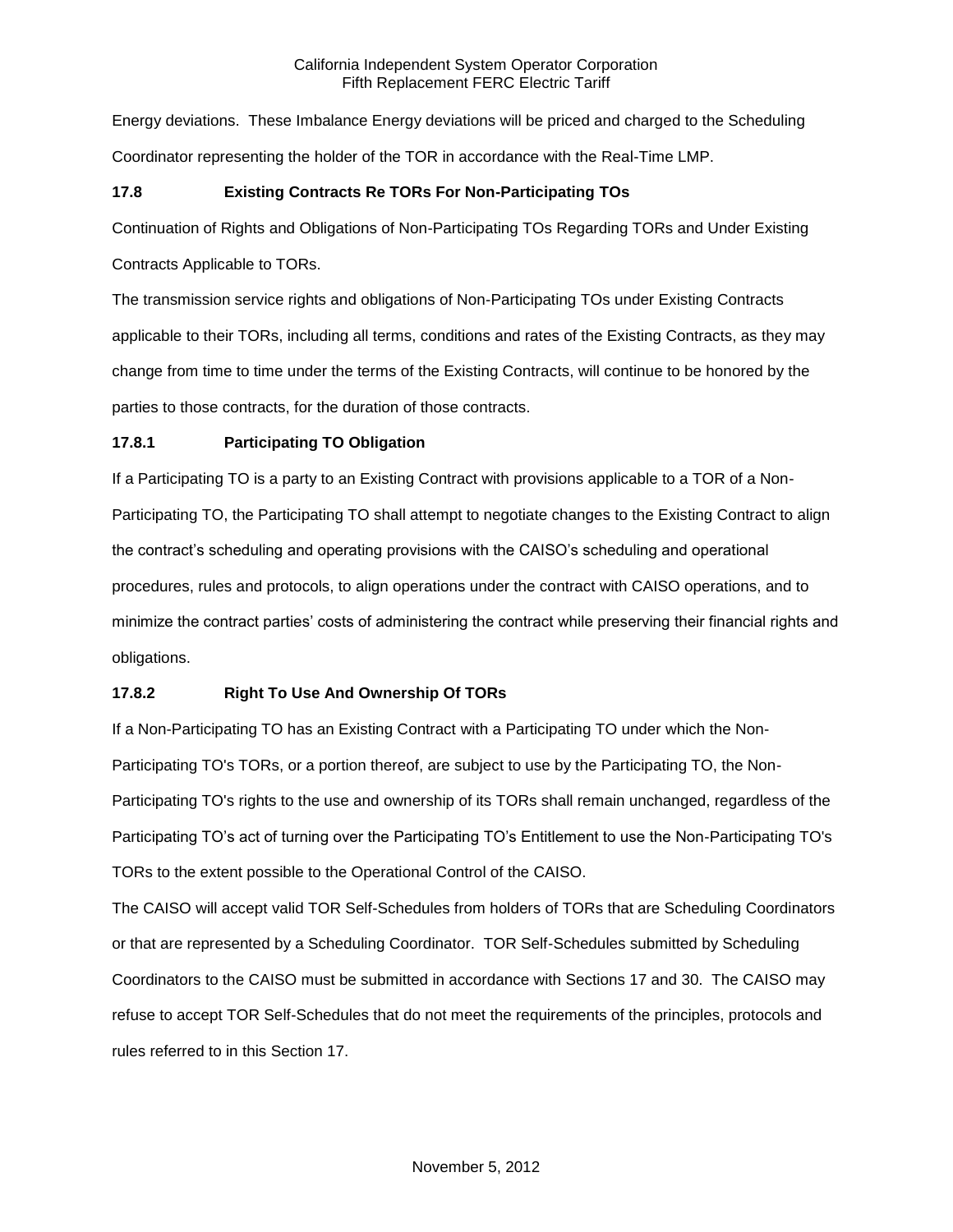# **17.8.3 Dispute Resolution For Existing Contracts Applicable To TORs**

The CAISO will, if requested, advise parties to Existing Contracts applicable to TORs regarding the operational aspects of any Existing Contract renegotiations that they undertake.

If the parties to an Existing Contract applicable to a TOR are unable to reach agreement on the changes needed to meet the requirements of this CAISO Tariff, any disputes related thereto shall be addressed using the dispute resolution provisions of the Existing Contract, including any remedies as are provided by law. The rights of the parties to seek changes or to challenge such changes, under the FPA or as otherwise provided by law, are preserved consistent with the terms of the Existing Contract. Unless and until the necessary changes to the Existing Contract are made, all terms and conditions of the Existing Contracts will continue to be honored by the parties to the Existing Contracts.

# **17.9 Conversion Of PTOs' Rights Under Existing Contracts Re TORs**

Non-Participating TOs holding TORs and who choose to become Participating TOs must, at the time of becoming a Participating TO, turn over Operational Control of those TORs to the CAISO in accordance with Section 4.3.1 and convert any Existing Contract rights associated with those TORs to Converted Rights in accordance with Section 4.3.1.6.

### **17.10 TOR Operational Obligations**

To enable the CAISO to exercise its responsibilities as Balancing Authority in accordance with Applicable Reliability Criteria, each Non-Participating TO must operate its ownership interests in facilities in which it holds a TOR in accordance with Good Utility Practice and Applicable Reliability Criteria.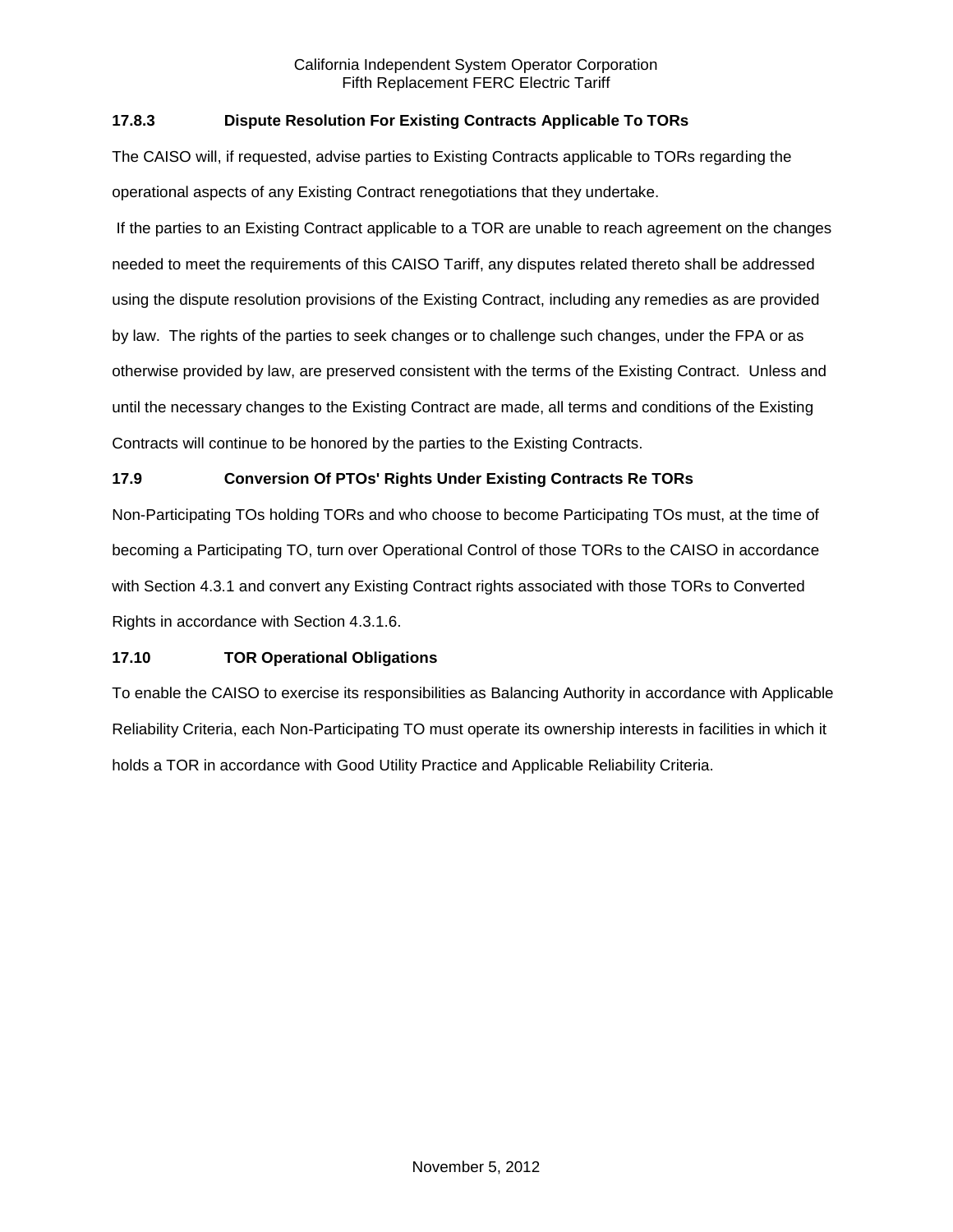| 18.    | [NOT USED]      |
|--------|-----------------|
| 19.    | [NOT USED]      |
| 19.1   | [NOT USED]      |
| 19.1.1 | [NOT USED]      |
| 19.1.2 | [[NOT USED]     |
| 19.1.3 | [NOT USED]      |
| 19.2   | [NOT USED]      |
| 20.    | Confidentiality |
| 20.1   | <b>CAISO</b>    |

The CAISO shall maintain the confidentiality of all of the documents, data and information provided to it by any Market Participant that are treated as confidential or commercially sensitive under Section 20.2; provided, however, that the CAISO need not keep confidential: (1) information that is explicitly subject to public data exchange pursuant to Section 6; (2) information that the CAISO or the Market Participant providing the information is required to disclose pursuant to this CAISO Tariff, or applicable regulatory requirements (provided that the CAISO shall comply with any applicable limits on such disclosure); or (3) information that becomes available to the public on a non-confidential basis (other than as a result of the CAISO's breach of this CAISO Tariff).

# **20.2 Confidential Information**

The following information provided to the CAISO shall be treated by the CAISO as confidential:

- (a) individual Bids;
- (b) CRR bids and other CRR Allocation nomination information;
- (c) transactions between Scheduling Coordinators, including Inter-SC Trades;
- (d) individual Generator Outage programs unless a Generator makes a change to its Generator Outage program which causes Congestion in the short term (i.e. one month or less), in which case, the CAISO may publish the identity of that Generator; and
- (e) The following information related to the resource adequacy program in accordance with Section 40: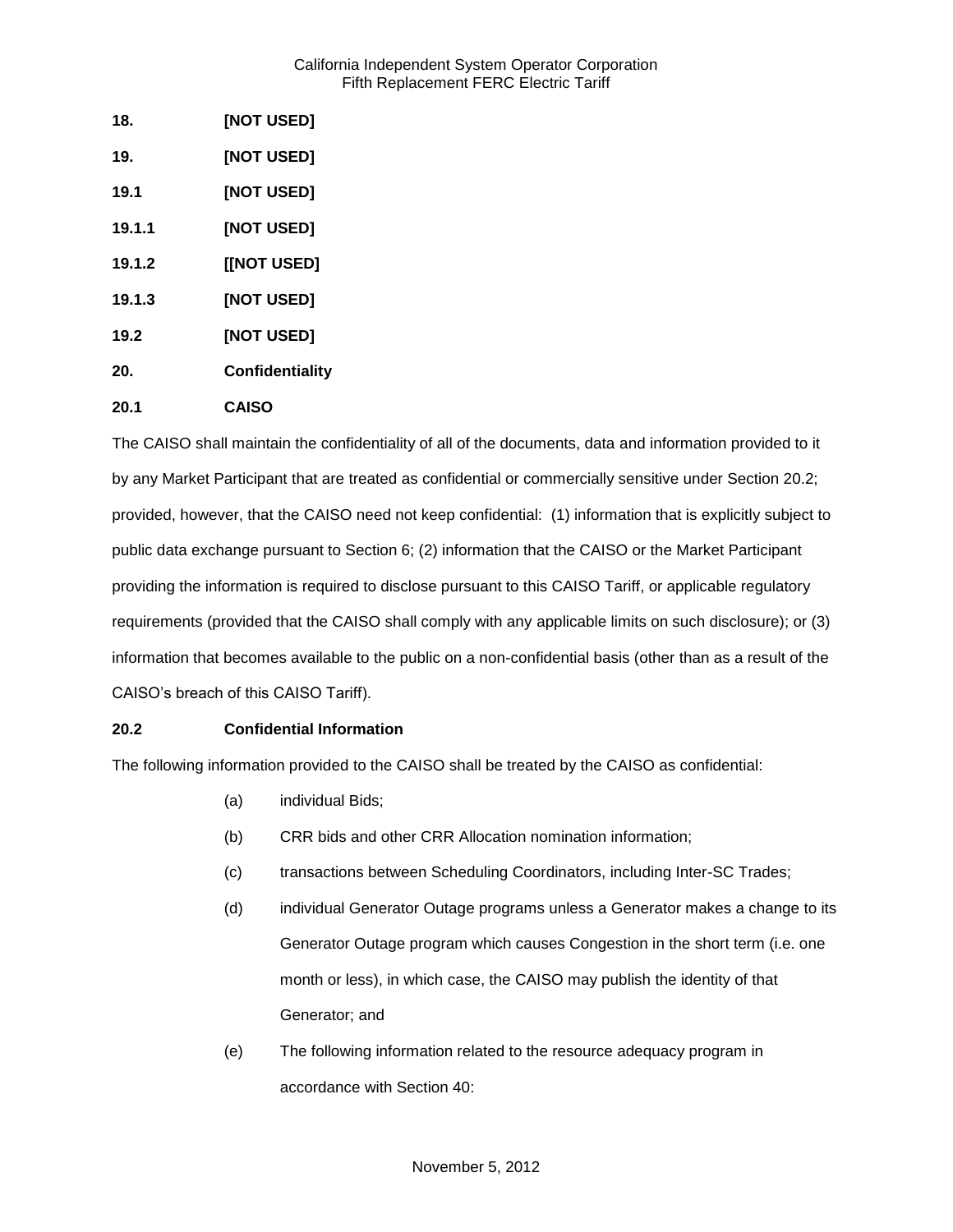- (i) Annual and monthly Resource Adequacy Plans and Supply Plans;
- (ii) Demand Forecasts; and
- (iii) Information on existing import contracts.
- (f) The following information related to the Transmission Planning Process in accordance with Section 24:
	- (i) Information received under Sections 24.2.3.2 and 24.2.3.3 to the extent such information has been designated as confidential in accordance with the Business Practice Manual;
	- (ii) Information deemed confidential by DMM, per Section 8.6 of Appendix P;
	- (iii) Information received by the CAISO pursuant to agreements and contracts, executed prior to December 21, 2007, that preclude the release of the information;
	- (iv) Information that involves proprietary analytical tools, computer codes, or any other material that is protected by intellectual property rights held by the CAISO, Project Sponsor, Market Participant or other third-party; and
	- (v) Critical Energy Infrastructure Information.

However, composite documents, data, and other information that may be developed based on confidential information under this Section shall not be deemed confidential if the composite documents, data, and other information do not disclose any confidential information of any individual Scheduling Coordinator, Market Participant, or other third-party or Critical Energy Infrastructure Information.

### **20.3 Other Parties**

No Market Participant shall have the right hereunder to receive from the CAISO or to review any documents, data or other information of another Market Participant to the extent such documents, data or information is to be treated as in accordance with Section 20.2; provided, however, a Market Participant may receive and review any composite documents, data, and other information that may be developed based upon such confidential documents, data, or information, if the composite document does not disclose such confidential data or information relating to an individual Market Participant and provided, however, that the CAISO may disclose information as provided for in its bylaws.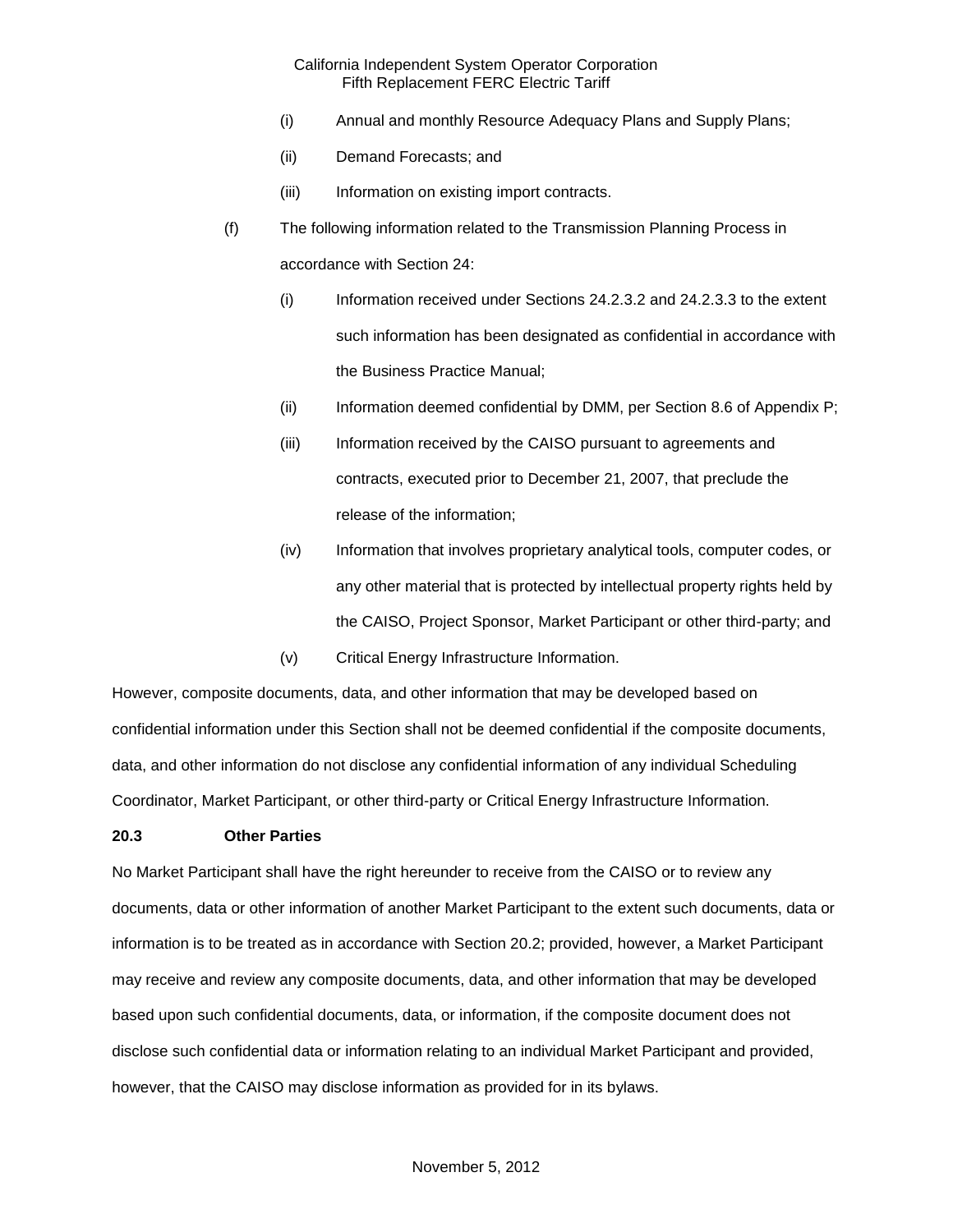#### **20.4 Disclosure**

Notwithstanding anything in this Section 20 to the contrary,

- (a) The CAISO: (i) shall publish individual bids ninety (90) days after the Trading Day with respect to which the bid was submitted and in a manner that does not reveal the specific resource or the name of the Scheduling Coordinator submitting the bid, but that allows the bidding behavior of individual, unidentified resources and Scheduling Coordinators to be tracked over time; (ii) may publish data sets analyzed in any public report issued by the CAISO or by the MSC, provided that such data sets shall be published no sooner than six (6) months after the latest Trading Day to which data in the data set apply, and in a manner that does not reveal any specific resource or the name of any Scheduling Coordinator submitting bids included in such data sets; and (iii) shall, consistent with 18 CFR § 35.28 (g)(4), electronically deliver to FERC, on an ongoing basis and in a form and manner consistent with the CAISO's own collection of data and in a form and manner acceptable to FERC, data related to the CAISO Markets.
- (b) If the CAISO is required by applicable laws or regulations, or in the course of administrative or judicial proceedings, to disclose information that is otherwise required to be maintained in confidence pursuant to this Section 20, the CAISO may disclose such information; provided, however, that as soon as the CAISO learns of the disclosure requirement and prior to making such disclosure, the CAISO shall notify any affected Market Participant of the requirement and the terms thereof. The Market Participant may, at its sole discretion and own cost, direct any challenge to or defense against the disclosure requirement and the CAISO shall cooperate with such affected Market Participant to the maximum extent practicable to minimize the disclosure of the information consistent with applicable law. The CAISO shall cooperate with the affected Market Participant to obtain proprietary or confidential treatment of confidential information by the person to whom such information is disclosed prior to any such disclosure.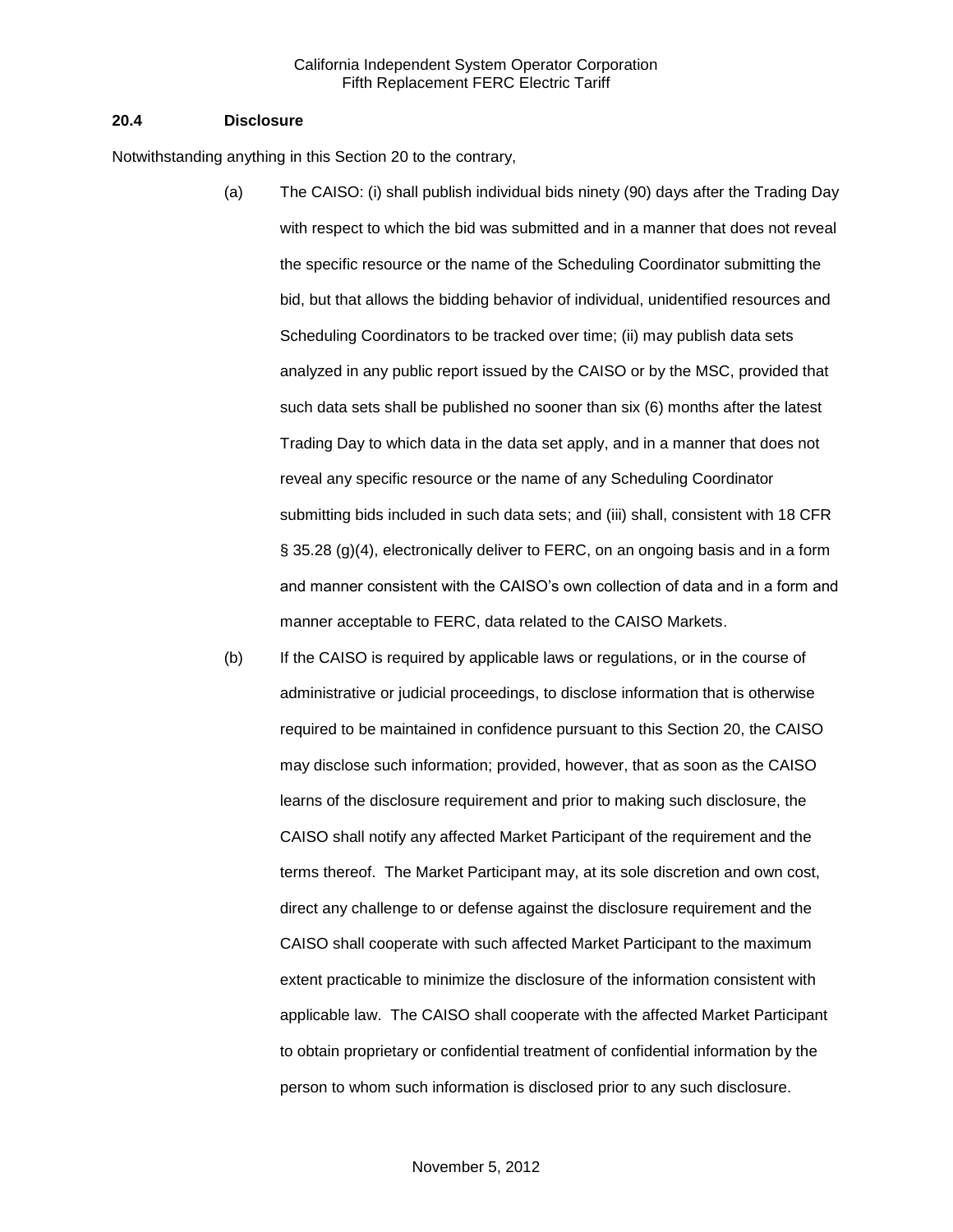- (c) The CAISO may disclose confidential or commercially sensitive information, without notice to an affected Market Participant, in the following circumstances:
	- (i) If the FERC, or its staff, during the course of an investigation or otherwise, requests information that is confidential or commercially sensitive. In providing the information to FERC or its staff, the CAISO shall take action consistent with 18 C.F.R. §§ 1b.20 and 388.112, and request that the information be treated as confidential and non-public by the FERC and its staff and that the information be withheld from public disclosure. The CAISO shall provide the requested information to the FERC or its staff within the time provided for in the request for information. The CAISO shall notify an affected Market Participant within a reasonable time after the CAISO is notified by FERC or its staff that a request for disclosure of, or decision to disclose, the confidential or commercially sensitive information has been received, at which time the CAISO and the affected Market Participant may respond before such information would be made public; or
	- (ii) In order to maintain reliable operation of the CAISO Balancing Authority Area, the CAISO may share critical operating information, system models, and planning data with the WECC Reliability Coordinator that has executed the Western Electricity Coordinating Council Confidentiality Agreement for Electric System Data, or is subject to similar confidentiality requirements; or
	- (iii) In order to maintain reliable operation of the CAISO Balancing Authority Area, the CAISO may share individual Generating Unit Outage information with the operations engineering and the outage coordination division(s) of other Balancing Authorities, Participating TOs, MSS Operators and other transmission system operators engaged in the operation and maintenance of the electric supply system whose system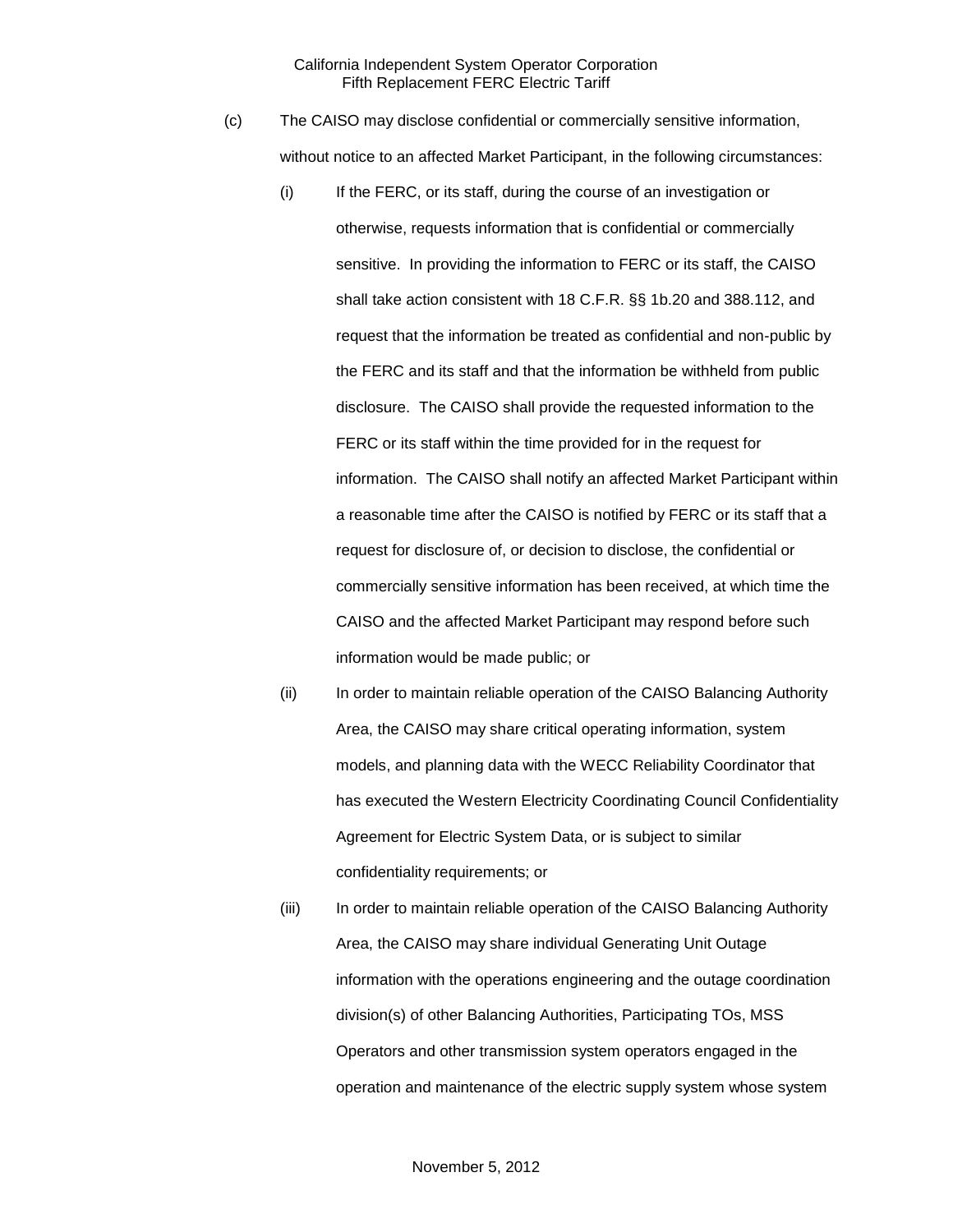is significantly affected by the Generating Unit and who have executed the Western Electricity Coordinating Council Confidentiality Agreement for Electric System Data.

- (iv) In order to maintain reliable operation of the CAISO Balancing Authority Area, the CAISO may share information regarding Maintenance Outages and Forced Outages of natural gas-fired generation resources and Maintenance Outages and Forced Outages of elements of the ISO Controlled Grid with natural gas transmission and distribution utilities operating inter-state and/or intra-state natural gas pipelines that serve natural gas-fired generation resources within the CAISO Balancing Authority Area. The CAISO may share information necessary for day-today coordination and longer term planning of gas transmission and pipeline outages which information includes, but is not limited to, the identity of individual natural gas-fired generation resources that are needed to support reliability of the ISO Balancing Authority Area in the event of natural gas shortage, natural gas pipeline testing and maintenance, or other curtailment of natural gas supplies. The information will be shared only pursuant to a non-disclosure agreement and non-disclosure statement included as part of the Business Practice Manual.
- (d) Notwithstanding the provisions of Section 20.2(e), information submitted through Resource Adequacy Plans and Supply Plans in accordance with Section 40 may be provided to:
	- (i) the Scheduling Coordinator(s) and/or Market Participant(s) involved in a dispute or discrepancy as to whether a resource is properly identified in a Resource Adequacy Plan or a Supply Plan only to the limited extent necessary to identify the disputed transaction and the relevant counterparty or counterparties.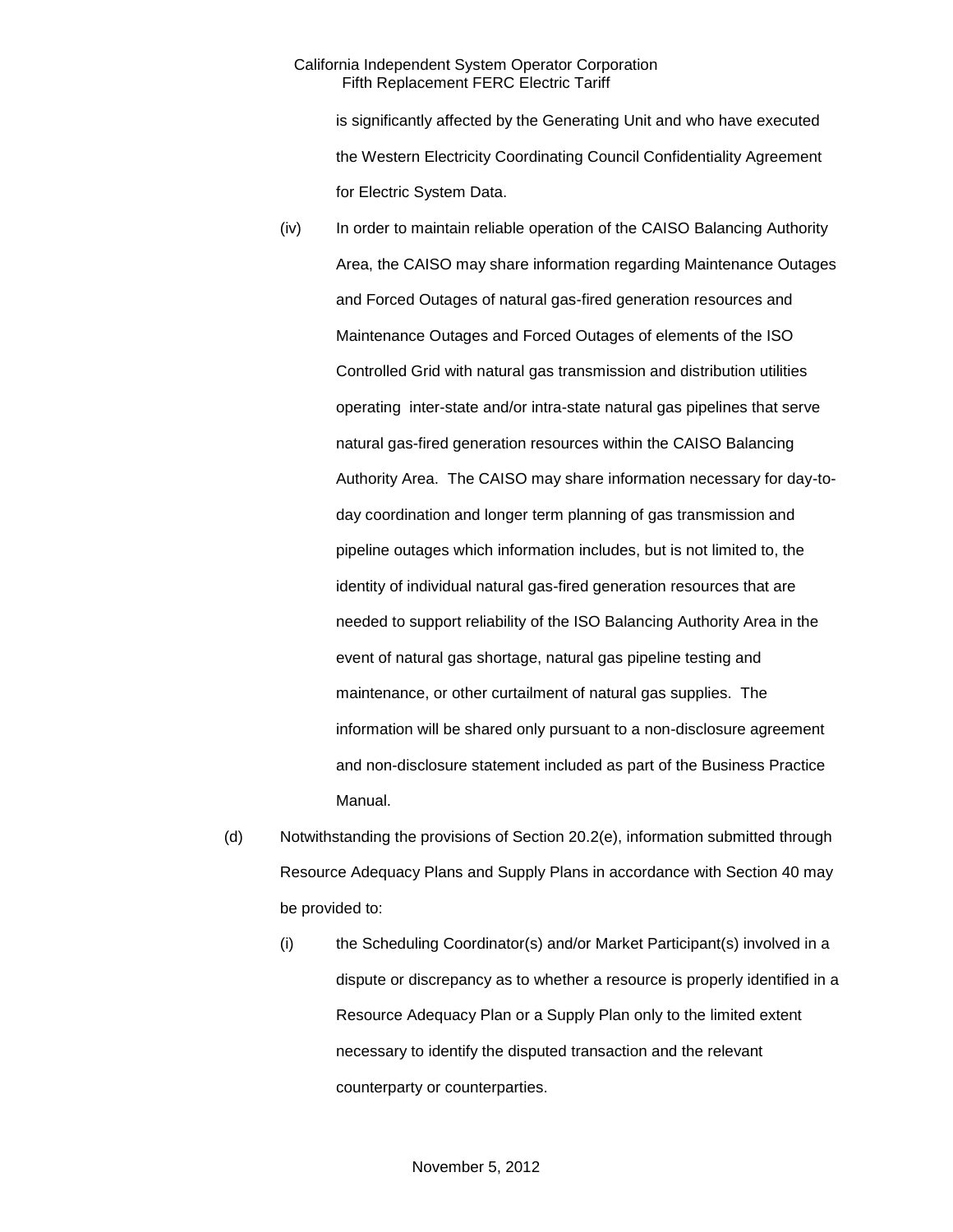- (ii) the regulatory entity, whether the CPUC, other Local Regulatory Authority, or federal agency, with jurisdiction over a Load Serving Entity involved in a dispute or discrepancy as to whether a resource is properly identified in a Resource Adequacy Plan or the Supply Plan, or otherwise identified by the CAISO as exhibiting a potential deficiency in demonstrating compliance with resource adequacy requirements adopted by the CPUC, other Local Regulatory Authority, or federal agency, as applicable. The information provided shall be limited to the particular dispute, discrepancy, or deficiency.
- (iii) the California Energy Commission with respect to Demand Forecast information provided to the CAISO under Sections 40.2.2.3 and 40.2.3.3(b) to the extent the CAISO seeks, and the California Energy Commission grants, confidential treatment of such information pursuant to California Public Resources Code Section 25322 and related regulations.
- (e) Notwithstanding the provisions of Section 20.2(f), information submitted through the Transmission Planning Process shall be disclosed as follows:
	- (i) Critical Energy Infrastructure Information may be provided to a requestor where such person is employed or designated to receive CEII by: (a) a Market Participant; (b) an electric utility regulatory agency within California; (c) an Interconnection Customer that has submitted an Interconnection Request to the CAISO under the CAISO's Large Generator Interconnection Procedure or Small Generator Interconnection Procedure (LGIP or SGIP); (d) a developer having a pending or potential proposal for development of a Generating Facility or transmission addition, upgrade or facility and that is performing studies in contemplation of filing an Interconnection Request or submitting a transmission infrastructure project through the CAISO Transmission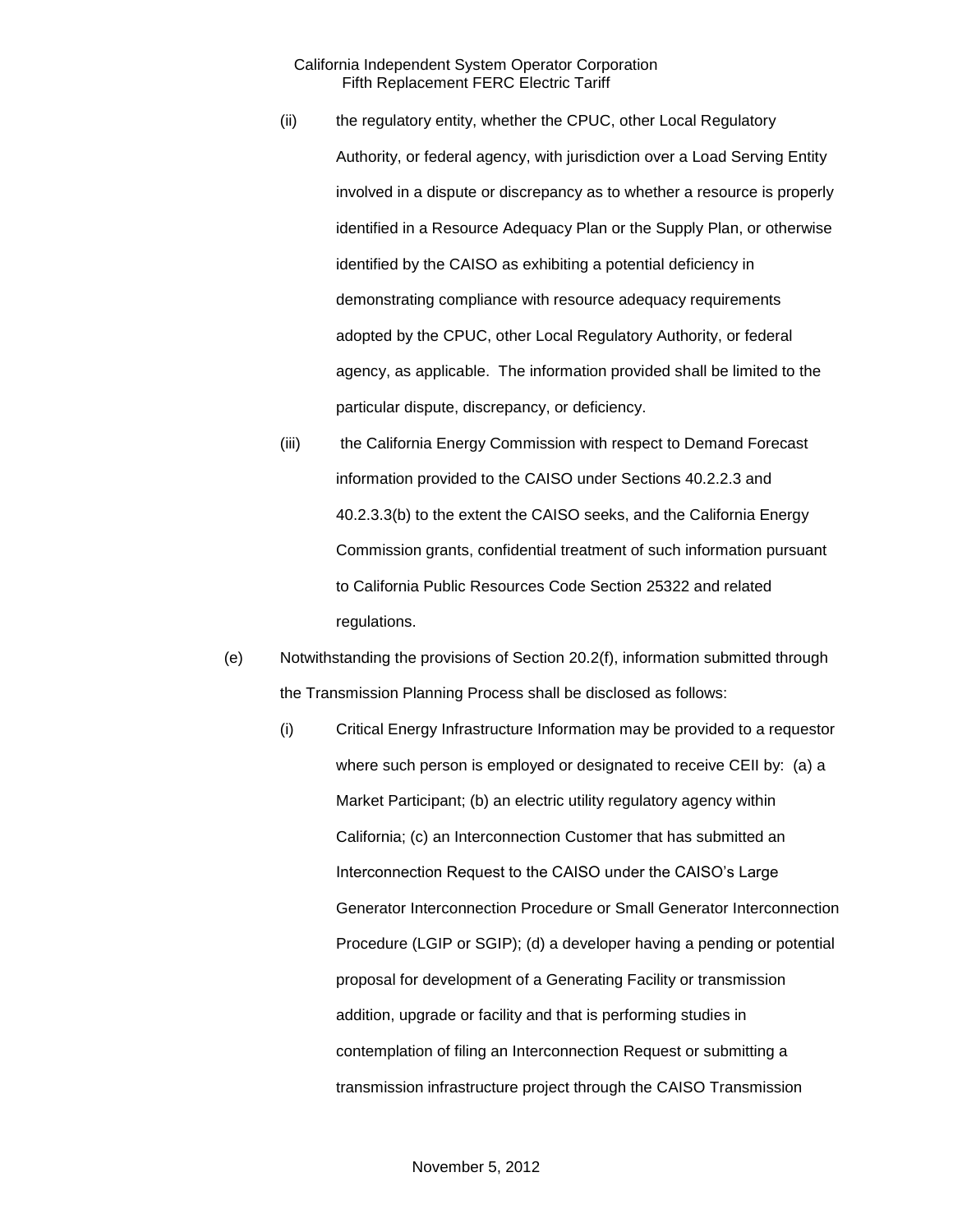Planning Process; or (e) a not-for-profit organization representing consumer regulatory or environmental interests before a Local Regulatory Authority or federal regulatory agency. To obtain Critical Energy Infrastructure Information, the requestor must submit a statement as to the need for the CEII, and must execute and return to the CAISO the form of the non-disclosure agreement and non-disclosure statement included as part of the Business Practice Manual. The CAISO may, at its sole discretion, reject a request for CEII and upon such rejection, the requestor will be directed to utilize the FERC procedures for access to the requested CEII.

- (ii) Information that is confidential under Section  $20.2(f)(i)$  or  $20.2(f)(ii)$  may be disclosed to any individual designated by a Market Participant, electric utility regulatory agency within California, or other stakeholder that signs and returns to the CAISO the form of the non-disclosure agreement, nondisclosure statement and certification that the individual is a non-Market Participant, which is any person or entity not involved in a marketing, sales, or brokering function as market, sales, or brokering are defined in FERC's Standards of Conduct for Transmission Providers (18 C.F.R. § 358 et seq.), included as part of the Business Practice Manual; provided, however, that information obtained pursuant to this 20.4(e)(ii) will be provided only in composite form so that information related to individual Load Serving Entities or Scheduling Coordinators will not be disclosed.
- (iii) Data base and other transmission planning information obtained from the WECC, or its successor, may be disclosed to individuals designated by a Market Participant, electric utility regulatory agency within California, or other stakeholder in accordance with the procedures set forth in the Business Practice Manual.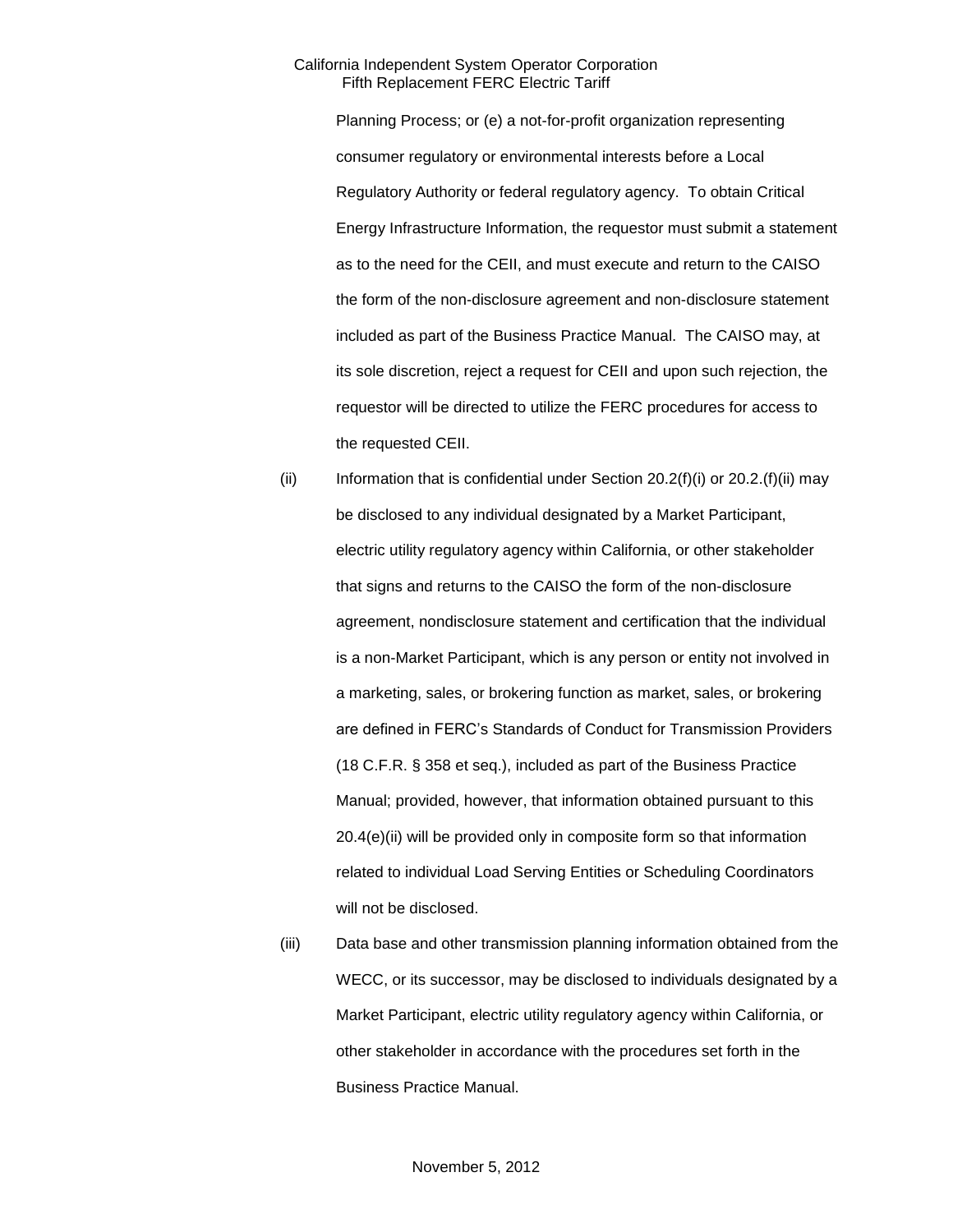Nothing in this Section 20 shall limit the ability of the CAISO to aggregate data for public release about the adequacy of supply.

# **20.5 Confidentiality**

The CAISO shall implement and maintain a system of communications with Scheduling Coordinators that includes the strict use of passwords for access to data to ensure compliance with Section 20. Access within the CAISO to such data on CAISO's communications systems, including databases and backup files, shall be strictly limited to authorized CAISO personnel through the use of passwords and other appropriate means.

- **21. [NOT USED]**
- **22. Miscellaneous**
- **22.1 Audits**

# **22.1.1 Materials Subject To Audit**

The CAISO's financial books, cost statements, accounting records and all documentation pertaining to its operation as a state chartered independent institution which controls the operation of the CAISO Controlled Grid to ensure open, non-discriminatory transmission access to all Market Participants and promotes the efficient use and reliable operation of the CAISO Controlled Grid in accordance with this CAISO Tariff, are subject to audit in the manner prescribed below:

# **22.1.2 CAISO Audit Committee**

The CAISO Governing Board shall have overall audit responsibility for the CAISO. The CAISO Audit Committee shall make recommendations to the CAISO Governing Board in relation to the approval, initiation and scheduling of the following audits:

# **22.1.2.1 Certified Financial Statement Audit**

Each year, an audit by an external independent certified public accounting firm shall be performed. This audit will be conducted in accordance with generally accepted auditing standards to verify that the CAISO's financial statements are in compliance with generally accepted accounting principles and fairly present, in all material respects, the financial position, results of operation and cash flows for the audit period. The audit report will be addressed to the CAISO Governing Board, copies will be provided to the CAISO Audit Committee, and, upon request, to Market Participants.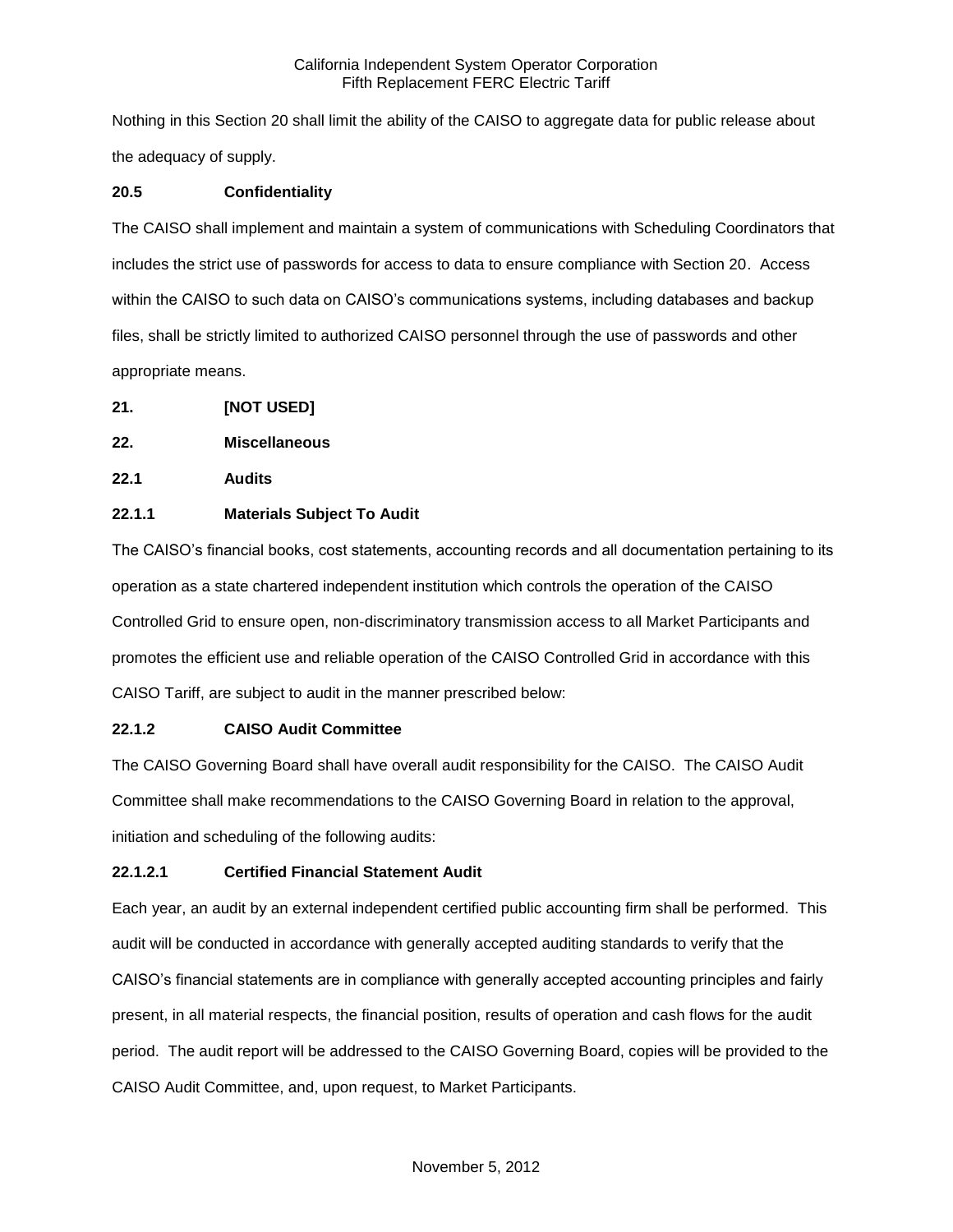# **22.1.2.2 Review of Compliance with Operations Policies and Procedures**

Each year, an independent review shall be conducted of the CAISO management's compliance with its operations policies and procedures. The CAISO Audit Committee will appoint an independent party to perform this review. This review may also include material issues raised by Market Participants and approved by the CAISO Audit Committee for inclusion in the review. The report will be addressed to the CAISO Governing Board, copies provided to the CAISO Audit Committee, and upon request, to Market Participants.

# **22.1.2.3 Code of Conduct Audits**

On a periodic basis, but not less than once a year, an independent accounting firm shall conduct a management review of governors, officers, employees, substantially full-time consultants, or contractors of the CAISO for compliance with the CAISO Code of Conduct to ensure adherence to the highest standards of lawful and ethical conduct in their activities. The audit report shall be addressed to the CAISO Audit Committee with copies provided to the CAISO Governing Board and, upon request, to Market Participants.

### **22.1.2.4 Interim Audits**

At such other intervals agreed upon by a majority of the CAISO Audit Committee members, audits may be undertaken for specific issues and concerns of Market Participants that the CAISO Audit Committee believes, at its sole discretion, to be of significant and critical magnitude to the CAISO. Such audits will be conducted by an independent accounting firm. The costs of such an audit will be borne by the requesting Market Participant(s), unless the CAISO Audit Committee determines otherwise. Interim audits will be conducted during normal business hours, after reasonable notice has been given to the CAISO, and in accordance with the guidelines to be established by the CAISO Audit Committee.

### **22.1.3 Audit Results**

Exceptions identified as a result of an audit will be reviewed with the CAISO Audit Committee. The results of the audits and actions to be taken by the CAISO as a result of the audit shall be mailed to Market Participants upon request.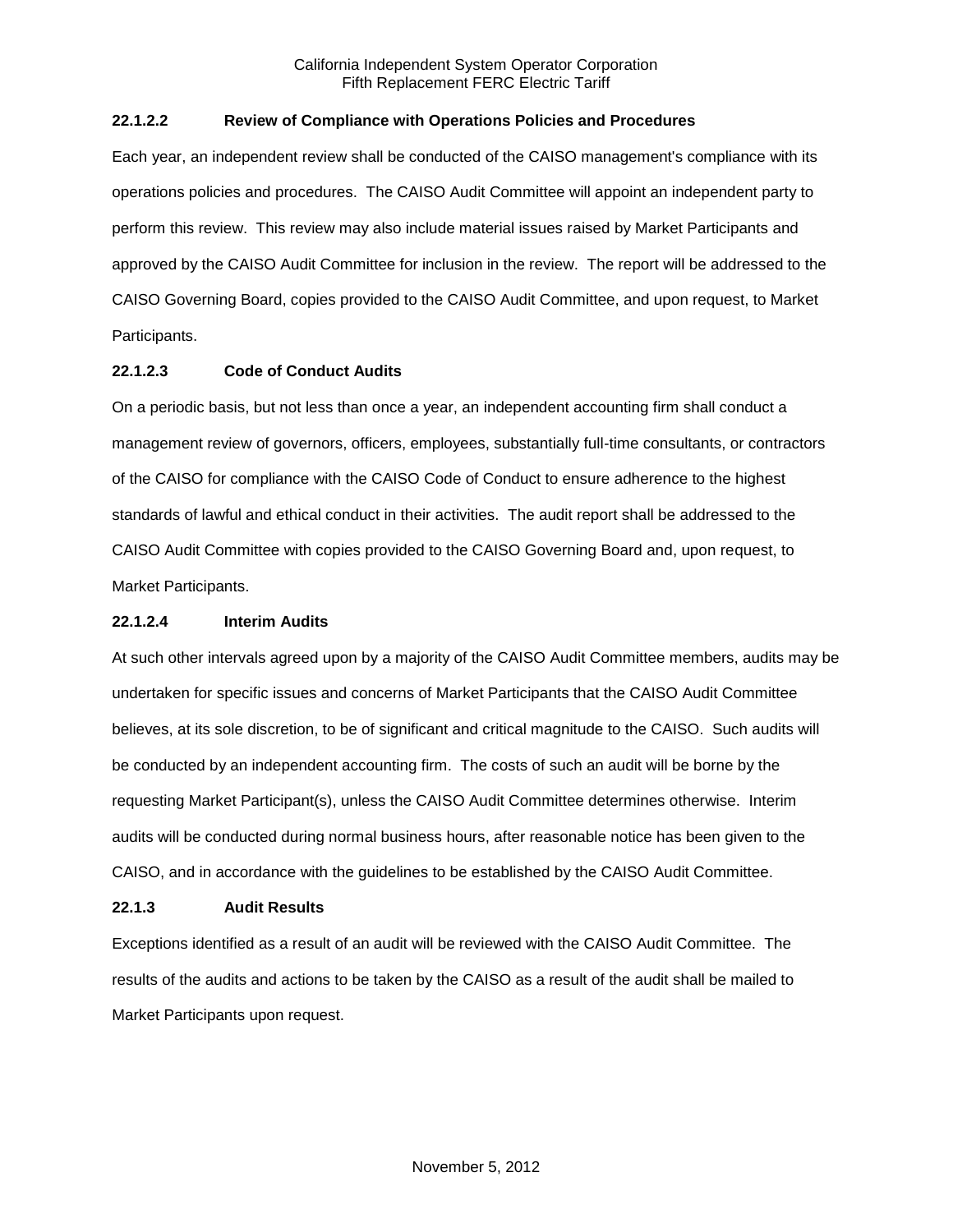# **22.1.4 Availability Of Records**

The CAISO will provide full and complete access to all financial books, cost statements, accounting records, and all documentation pertaining to the requirements of the specific audits being performed. Records relating to audits will be retained until the records retention requirements of the CAISO are satisfied or until the audit issues are fully resolved, whichever is the later. The right of access to records does not require the creation of new records, reports, studies, or evaluations not already available.

# **22.1.5 Confidentiality Of Information**

All proprietary information obtained through any audits will remain strictly confidential. All auditors shall sign a confidentiality agreement prior to being accepted as auditors by the CAISO Audit Committee.

### **22.1.6 Payments**

Any payments agreed to between Market Participants and the CAISO as a result of an audit, or directed by FERC, or disclosed by the CAISO in reviews of its own books and records shall include Interest computed at the rate calculated in accordance with the methodology specified for interest on refunds in FERC's regulations at 18 C.F.R. § 35.19a(a)(2)(iii) (as amended from time to time) from the due date to the date such adjustments are due.

### **22.2 Assignment**

Obligations and liabilities under this CAISO Tariff and any Scheduling Coordinator Agreement or other agreements giving contractual effect to this CAISO Tariff shall be binding on the successors and assigns of the parties to such agreements. No assignment of any Scheduling Coordinator Agreement or other agreements giving contractual effect to this CAISO Tariff shall relieve the original party from its obligations or liabilities to the CAISO under this CAISO Tariff or any such agreement arising or accruing due prior to the date of assignment.

### **22.3 Term And Termination**

### **22.3.1 Effective Date Of CAISO Tariff**

This CAISO Tariff shall become effective on the date it is permitted to become effective by the FERC.

### **22.3.2 Termination Of CAISO Tariff With Board And FERC Approval**

This CAISO Tariff shall terminate upon approval of termination by the CAISO Governing Board in accordance with the bylaws of the CAISO and receipt of any necessary regulatory approval from FERC.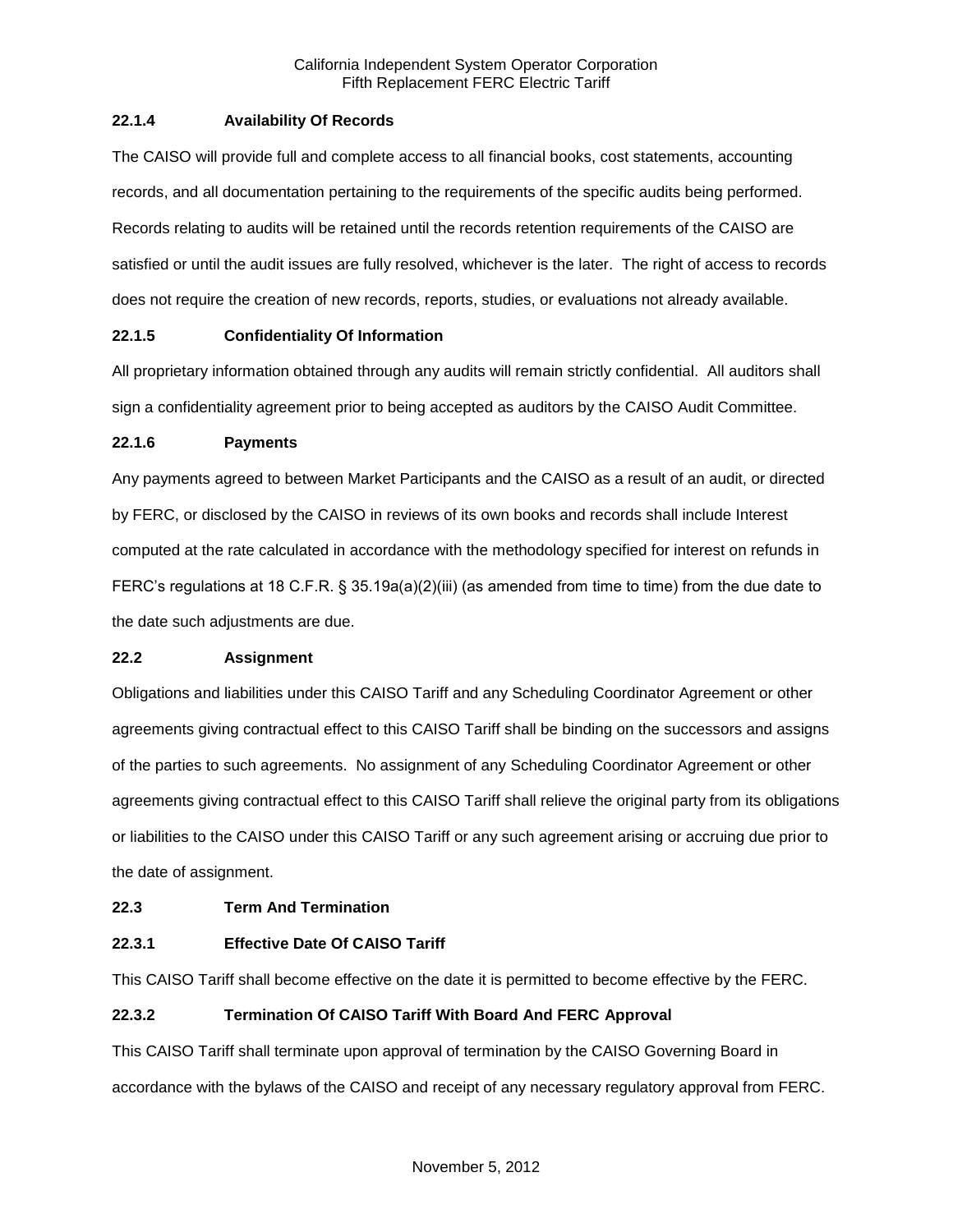# **22.4 Notice**

# **22.4.1 Effectiveness**

Any notice, demand, or request in accordance with this CAISO Tariff, unless otherwise provided in this CAISO Tariff, shall be in writing and shall be deemed properly served, given, or made: (a) upon delivery if delivered in person, (b) five (5) days after deposit in the mail if sent by first class United States mail, postage prepaid, (c) upon receipt of confirmation by return facsimile if sent by facsimile, (d) upon receipt of confirmation by return e-mail if sent by e-mail, or (e) upon delivery if delivered by prepaid commercial courier service.

# **22.4.2 Addresses**

Notices to the CAISO shall be sent to such address as shall be notified by the CAISO to Market Participants from time to time. Notices issued by the CAISO to any Scheduling Coordinator shall be delivered to the address of the representative designated to receive notices for the Scheduling Coordinator included in the Scheduling Coordinator Agreement. Notices to any Market Participant other than a Scheduling Coordinator shall be delivered by the CAISO to the address given to it by the Market Participant. The CAISO and any Market Participant may at any time change their address for notice by notifying the other party in writing.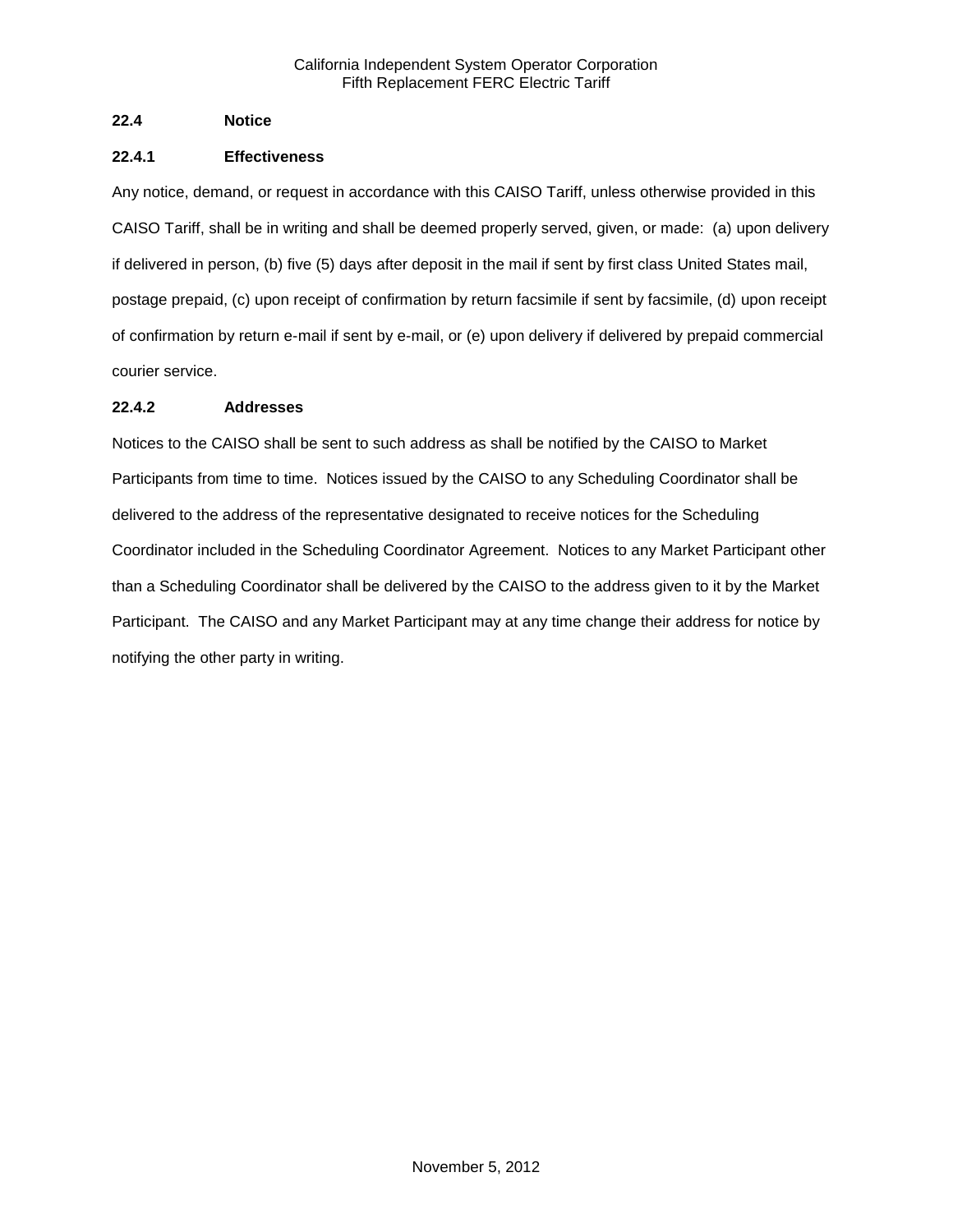### **22.4.3 Notice Of Changes In Operating Procedures And BPMs**

The CAISO will issue notice of any changes to any Operating Procedure or proposed changes to any Business Practice Manual. The effective date of any change or proposed change in any Business Practice Manual shall be established as part of the change management process set forth in Section 22.11 but will be no earlier than at least thirty (30) days from the date of publication of a Market Notice describing the change or proposed change, unless: (1) a different notice period is specified by state or federal law, (2) the change falls within Category A of Section 22.11.1.4(a) in which case the provisions of that section shall apply; (3) the change is reasonably required to address an emergency affecting the CAISO Controlled Grid or its operations, or (4) the change is to a provision of a Business Practice Manual that is necessitated by emergency circumstances specific to that Business Practice Manual. Such circumstances include, but are not limited to, any change necessary to ensure that the Business Practice Manual is consistent with the CAISO Tariff or any applicable law, regulation, NERC or WECC operating policies, guidelines and standards, or FERC order, in which case the CAISO shall give Market Participants as much notice as is reasonably practicable. Any notices issued under this provision shall be issued in accordance with the procedures set out in Section 22.11.

#### **22.5 Waiver**

Any waiver at any time by the CAISO or any Market Participant of its rights with respect to any default under this CAISO Tariff, or with respect to any other matter arising in connection with this CAISO Tariff, shall not constitute or be deemed a waiver with respect to any subsequent default or other matter arising in connection with this CAISO Tariff. Any delay short of the statutory period of limitations in asserting or enforcing any right shall not constitute or be deemed a waiver.

### **22.6 Staffing And Training To Meet Obligations**

The CAISO shall engage sufficient staff to perform its obligations under this CAISO Tariff in a satisfactory manner consistent with Good Utility Practice. The CAISO shall make its own arrangements for the engagement of all staff and labor necessary to perform its obligations hereunder and for their payment. The CAISO shall employ (or cause to be employed) only persons who are appropriately qualified, skilled and experienced in their respective trades or occupations. CAISO employees and contractors shall abide by the CAISO Code of Conduct for employees contained in the CAISO bylaws and approved by FERC.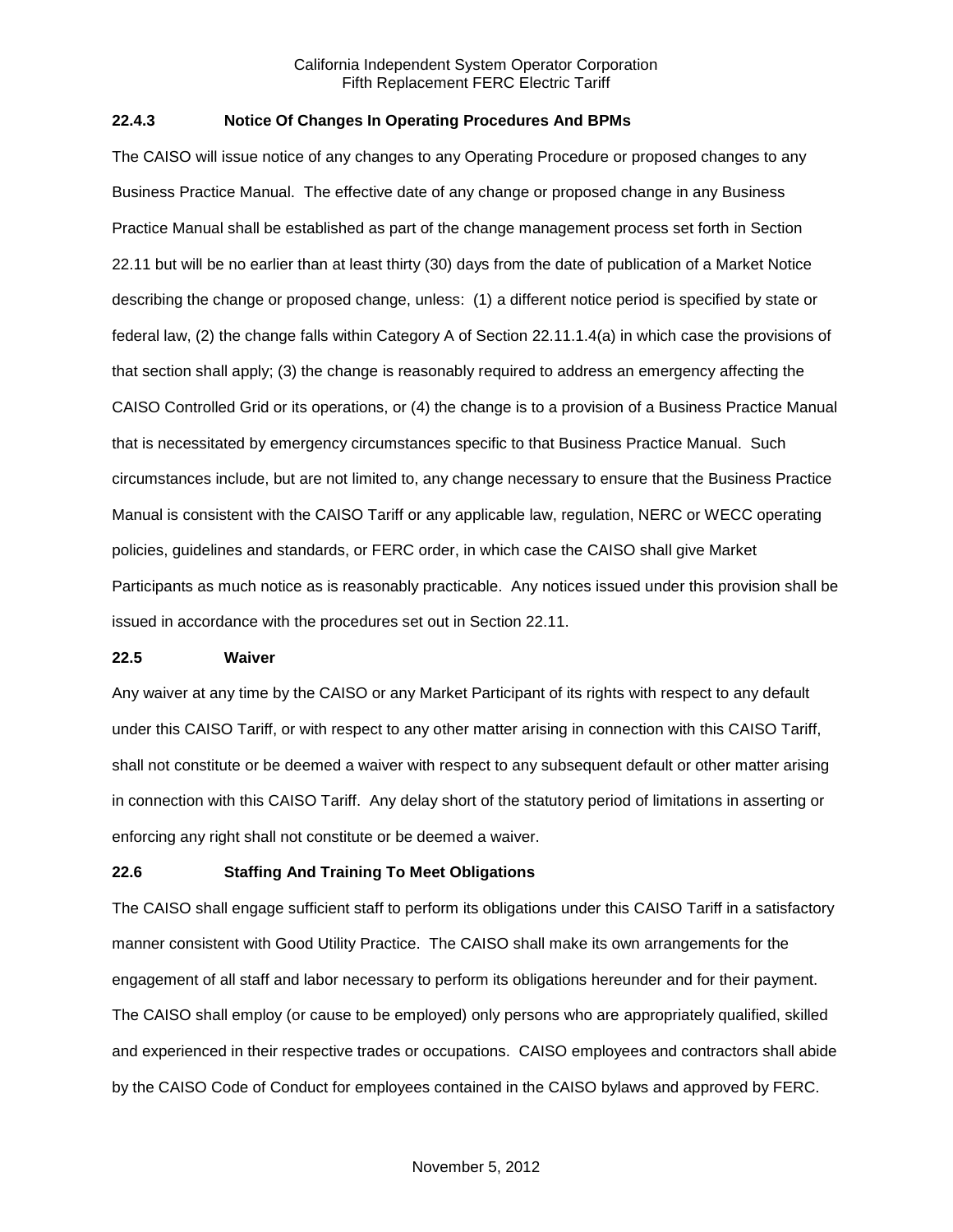# **22.7 Accounts And Reports**

The CAISO shall notify Market Participants of any significant change in the accounting treatment or methodology of any costs or any change in the accounting procedures, which is expected to result in a significant cost increase to any Market Participant. Such notice shall be given at the earliest possible time, but no later than, sixty (60) days before implementation of such change.

# **22.8 Applicable Law And Forum**

This CAISO Tariff shall be governed by and construed in accordance with the laws of the State of California, except its conflict of laws provisions. Market Participants irrevocably consent that any legal action or proceeding arising under or relating to this CAISO Tariff to which the CAISO ADR Procedures do not apply, shall be brought in any court of the State of California or any federal court of the United States of America located in the State of California. Market Participants irrevocably waive any objection that they may have now or in the future to said courts in the State of California as the proper and exclusive forum for any legal action or proceeding arising under or related to this CAISO Tariff.

# **22.9 Consistency With Federal Laws And Regulations**

(a) Nothing in the CAISO Tariff shall compel any person or federal entity to: (1) violate federal statutes or regulations; or (2) in the case of a federal agency, to exceed its statutory authority, as defined by any applicable federal statutes, regulations, or orders lawfully promulgated thereunder. If any provision of this CAISO Tariff is inconsistent with any obligation imposed on any person or federal entity by federal law or regulation to that extent, it shall be inapplicable to that person or federal entity. No person or federal entity shall incur any liability by failing to comply with a CAISO Tariff provision that is inapplicable to it by reason of being inconsistent with any federal statutes, regulations, or orders lawfully promulgated thereunder; provided, however, that such person or federal entity shall use its best efforts to comply with the CAISO Tariff to the extent that applicable federal laws, regulations, and orders lawfully promulgated thereunder permit it to do so.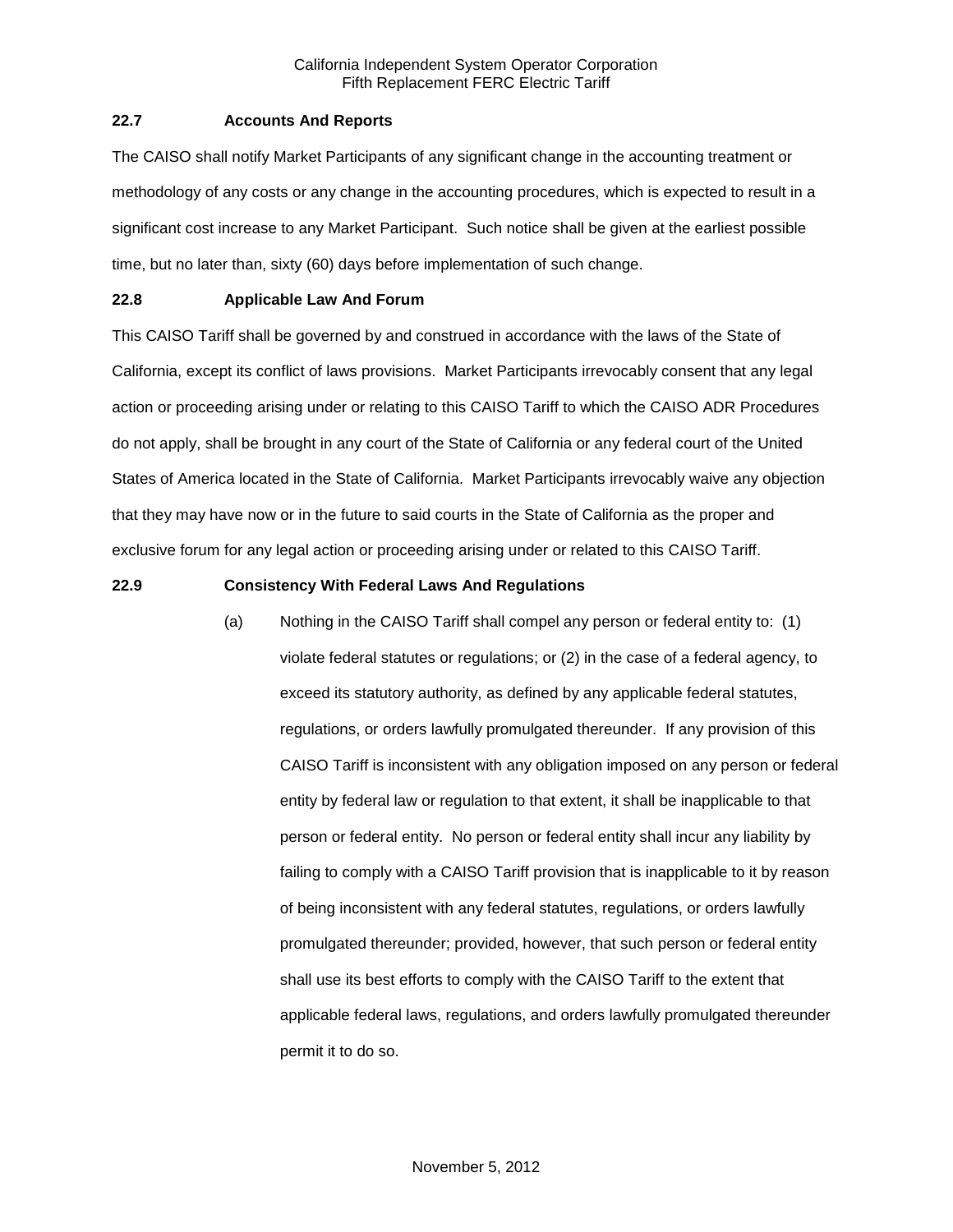- (b) If any provision of this CAISO Tariff requiring any person or federal entity to give an indemnity or impose a sanction on any person is unenforceable against a federal entity, the CAISO shall submit to the Secretary of Energy or other appropriate Departmental Secretary a report of any circumstances that would, but for this provision, have rendered a federal entity liable to indemnify any person or incur a sanction and may request the Secretary of Energy or other appropriate Departmental Secretary to take such steps as are necessary to give effect to any provisions of this CAISO Tariff that are not enforceable against the federal entity.
- (c) To the extent that the CAISO suffers any loss as a result of being unable to enforce any indemnity as a result of such enforcement being in violation of federal laws or regulations to which it is entitled under the CAISO Tariff under this Section or otherwise, it shall be entitled to recover such loss through the Grid Management Charge.

# **22.10 [NOT USED]**

#### **22.11 Operating Procedures And BPM Development And Amendment**

The CAISO shall prepare, maintain, promulgate and update the Operating Procedures and Business Practice Manuals. The Operating Procedures and Business Practice Manuals shall be consistent with the CAISO Tariff, and any NERC or WECC operating policies, guidelines and standards, and shall be available on the CAISO Website, provided that the CAISO shall not make available on the CAISO Website any portions of CAISO Operating Procedures that are confidential. The CAISO shall establish a stakeholder process as set forth in Section 22.11.1 and in a Business Practice Manual for BPM change management in order to ensure that all affected parties have an opportunity to comment on and shape the proposed nature of any proposed changes to any Business Practice Manual. Under that process, the CAISO and stakeholders shall consider whether any amendments to the CAISO Tariff are necessary in order to ensure the consistency of the CAISO Tariff and the Business Practice Manuals.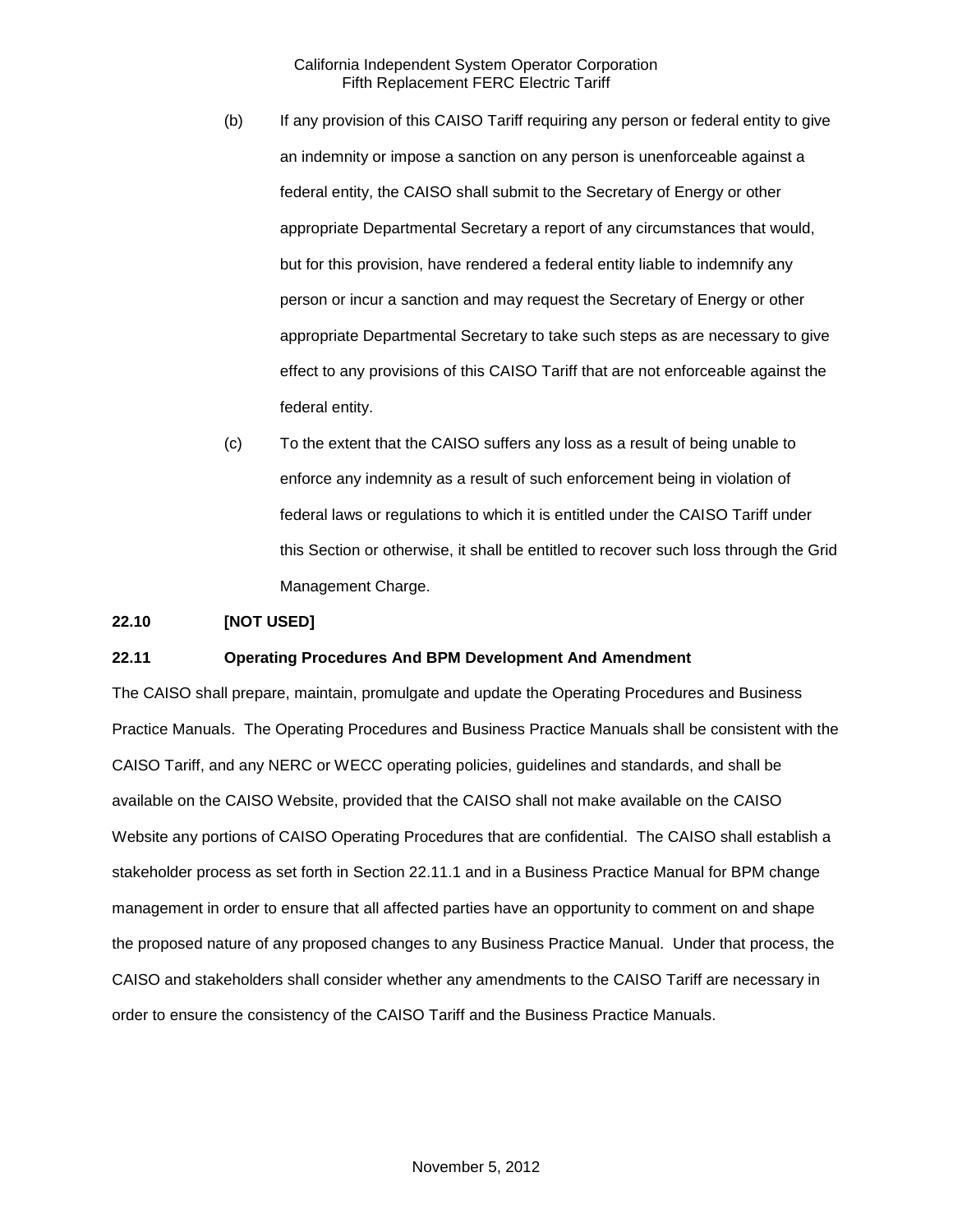# **22.11.1 Process For Revisions Of Business Practice Manuals**

Revisions of Business Practice Manuals shall be made in accordance with the process set forth in this Section 22.11.1, provided that the details and procedures for submittal and consideration of a BPM Proposed Revision Request (PRR) and other elements of the BPM change management process shall be set forth in a separate Business Practice Manual for BPM change management.

# **22.11.1.1 BPM Proposed Revision Request Submittal**

A request to make any change to a BPM, including any attachments thereto that are incorporated by

reference, and any changes to the BPM PRR must be initiated through a submittal of a BPM PRR, except

as provided in Section 22.4.3 or 22.11.1.2.

The following entities may submit a BPM PRR:

- (1) Any Market Participant;
- (2) Local Regulatory Authority;
- (3) CAISO management; and
- (4) Any other entity that meets the following qualifications:
	- (a) The entity must represent a Market Participant in dealings with the CAISO or operate in the CAISO Markets, and
	- (b) The entity must demonstrate that the entity (or those it represents) is affected by the subject section(s) of the BPM.

BPM PRRs shall be submitted electronically to the CAISO in the form and manner described in the Business Practice Manual for BPM change management. The BPM PRR shall include a description of the requested revision, the reason for the suggested change, the impacts and benefits of the suggested change (including any impact on the CAISO Market structure, CAISO operations and Market Participants, to the extent the submitter may know this information), a list of affected BPM sections and subsections, general administrative information, suggested language for the requested revision, and for BPM PRRs submitted by CAISO management, a BPM PRR impact analysis.

# **22.11.1.2 BPM Proposed Revision Request Processing**

The CAISO shall review the BPM PRR for completeness and shall notify the submitter if the BPM PRR is incomplete, including the reasons for its determination, based upon the timelines provided in the BPM for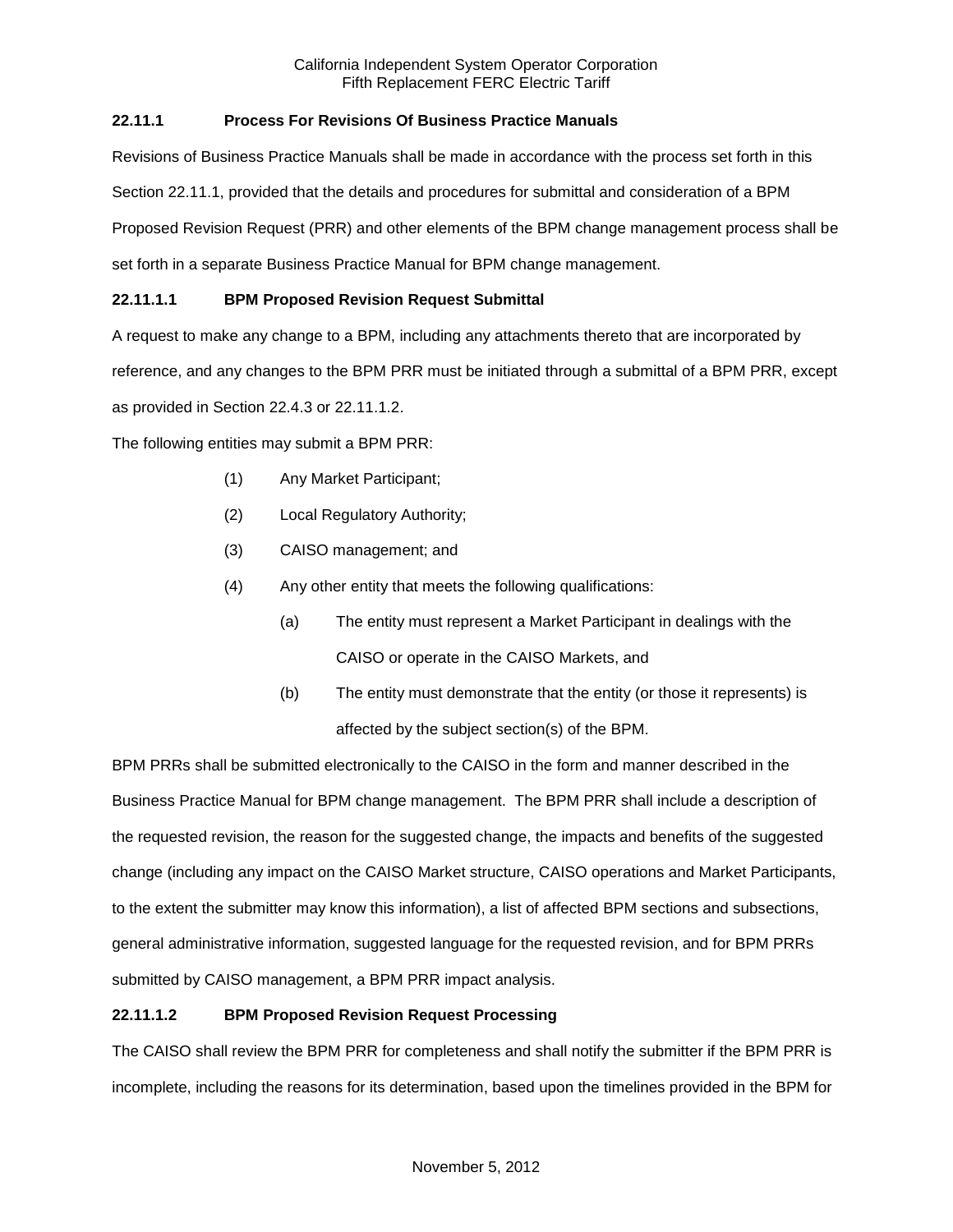BPM change management. An incomplete BPM PRR shall not receive further consideration until it is completed. In order to pursue the revision requested, a submitter must submit a completed version of the BPM PRR with the deficiencies corrected. If a submitted BPM PRR is complete or once a BPM PRR is corrected, the CAISO shall post the completed or corrected BPM PRR to the CAISO Website and publish a Market Notice of such posting.

### **22.11.1.3 BPM PRR Coordinator**

The consideration and disposition of BPM PRRs shall be led by a BPM change management coordinator. The BPM change management coordinator shall be an identified employee of the CAISO with responsibility for ensuring that BPM PRRs are processed and reviewed in accordance with the provisions of the Business Practice Manual for BPM change management. The BPM change management coordinator shall also be responsible for submitting a report to the CAISO Governing Board at each regularly scheduled CAISO Governing Board meeting that includes (1) the status of pending BPM PRRs, (2) a summary of proposed revisions that have been accepted, and (3) a summary of proposed revisions that have been rejected and the reason(s) that the proposed revisions have been rejected, including the positions of stakeholders, and any decision on appeal as provided in Section 22.11.1.6.

### **22.11.1.4 Types and Treatment of BPM PRRs**

Each BPM PRR shall be preliminarily classified by the BPM change management coordinator as either a Category A revision or a Category B or C revision. After further consultation with internal CAISO business units, the submitter (if not the CAISO), and representatives from potentially affected stakeholders in the BPM PRR review process, the BPM change management coordinator may reclassify the BPM PRR as appropriate. Types of BPM PRRs include:

> (a) Category A – Clarifications of existing BPM language, grammatical errors, and revisions with minor significance.

In the event the CAISO receives no comments or no adverse comments within the specified time frame, the CAISO may incorporate the proposed changes into the BPM, if reasonably acceptable to the CAISO, before the next BPM change management meeting. These changes may be placed into effect at any time after the comment period expires.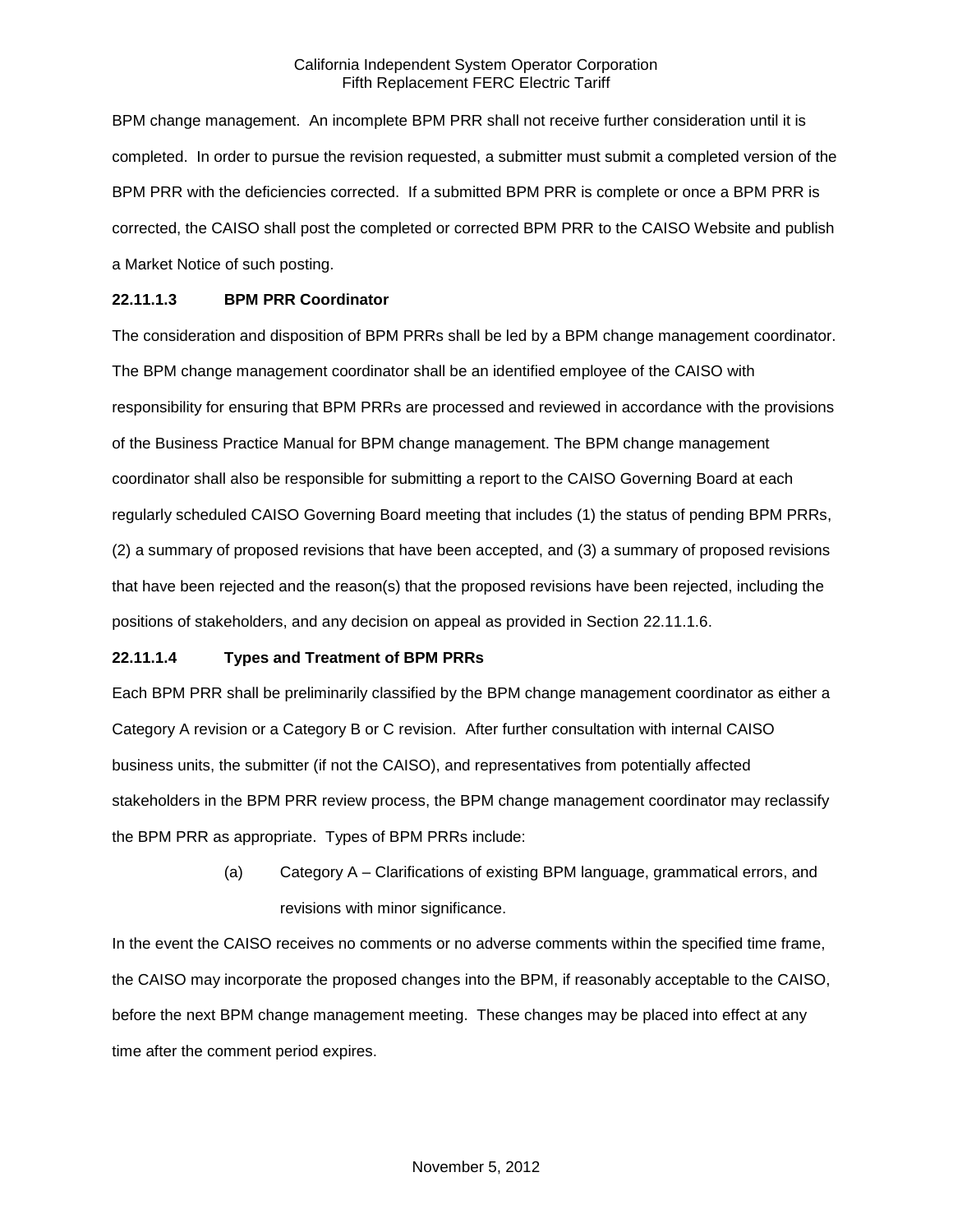(b) Category B – Revisions of substantial significance or revisions that require changes to CAISO or Market Participants' systems.

For proposals falling in this category, the CAISO will, unless urgent or emergency circumstances exist, delay implementation until after the next regularly scheduled BPM change management meeting even if no comments or no adverse comments are received. In the case of a proposed change affecting the CAISO's systems, the CAISO will prepare a BPM PRR impact analysis, if not already prepared, in accordance with the procedures set forth in the Business Practice Manual. The CAISO shall post the completed BPM PRR impact analysis to the CAISO Website and publish a Market Notice of such posting. Comments may be filed concerning the BPM PRR impact analysis. The comments must be delivered electronically to the CAISO within ten (10) Business Days or otherwise as specified in a Market Notice. Comments shall be posted to the CAISO Website.

> (c) Category C – Revisions implementing significant new CAISO policies and/or potentially requiring revisions to the CAISO Tariff.

Proposed revisions implementing significant new CAISO policies may have implications outside the scope of a proposed change to a BPM and may require alternative treatment. For proposals falling in this category, the CAISO will, unless urgent or emergency circumstances exist, delay implementation until after the next regularly scheduled BPM change management meeting. If the CAISO concludes that a Category C BPM PRR cannot be implemented without an amendment to the CAISO Tariff, the CAISO will provide a written explanation and indicate its support for or opposition to the need or appropriateness of a tariff amendment. The written explanation shall also indicate a lead department or business unit within the CAISO that would have responsibility for leading any stakeholder process necessary for the tariff amendment.

### **22.11.1.5 BPM PRR Review and Action**

Any interested stakeholder or CAISO management may comment on a posted BPM PRR in accordance with the process set forth in the Business Practice Manual for BPM change management. To receive consideration, comments must be delivered electronically to the CAISO within ten (10) Business Days, or within any shorter period determined to be necessary or appropriate pursuant to the provisions of either Sections 22.11.1.7 or 22.11.1.8. Comments shall be posted to the CAISO Website and BPM PRRs shall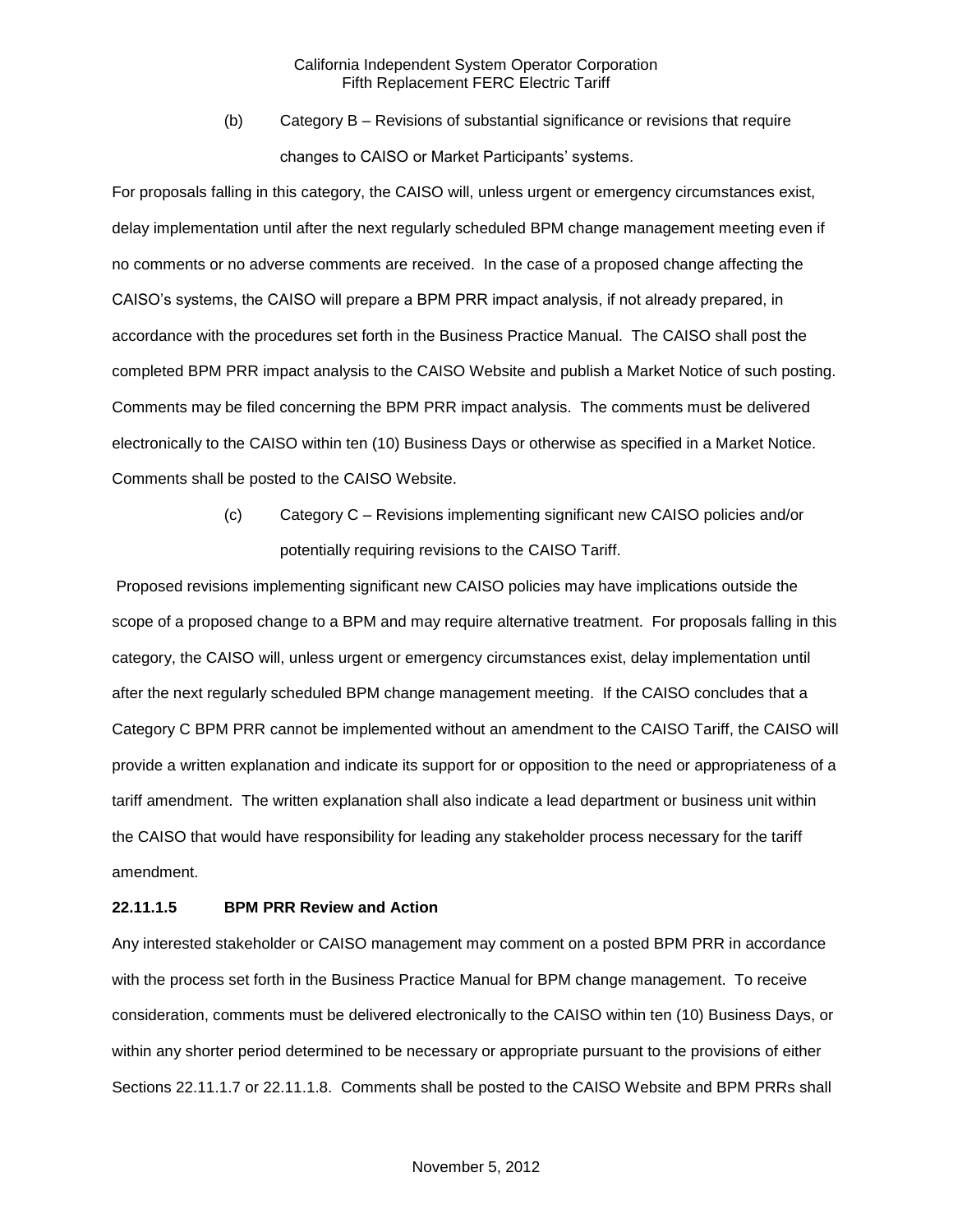be considered by the CAISO at a regularly established monthly public meeting or specially-noticed meeting dedicated to that purpose. Following any meeting to consider pending BPM PRRs and subject to the standards set forth in Section 22.11.1.4, the BPM change management coordinator shall issue a recommendation for action on each pending BPM PRR and shall publish for public comment a report on the recommendation in accordance with the procedures set forth in the Business Practice Manual for BPM change management. The report shall be sufficiently detailed and shall be published in a timeframe that allows interested stakeholders a meaningful opportunity to provide written comment. The BPM change management coordinator shall publish a final decision on any BPM PRR after considering stakeholder comments and all relevant impacts on their business needs and after the PRR recommendation report and comments concerning it have been discussed at a BPM change management meeting, in accordance with procedures set forth in the Business Practice Manual for BPM change management.

### **22.11.1.6 Right to Appeal to CAISO**

Any entity eligible to submit a BPM PRR under Section 22.11.1.1 may, within ten (10) Business Days, appeal in writing the outcome of any BPM PRR to a committee comprising at least three CAISO executives established in accordance with procedures set forth in the Business Practice Manual for BPM change management. The CAISO will establish a standing meeting time for the BPM appeals committee to be used if needed and will establish the composition of the BPM appeals committee, including alternates in the case of schedule or other conflicts. Standing meeting dates and the BPM appeals committee composition will be established at least three months in advance. The CAISO may change the meeting time with ten (10) Business Days notice if required to accommodate schedules of the members of the BPM appeals committee. The executive sponsor of a BPM PRR may not sit in review of any appeal of a final decision regarding that same BPM PRR but may participate in and be present during the public discussion of any appeal. The CAISO committee will review the appeal and publish its decision to the appealing party and to the CAISO Website. If not satisfied with the decision on appeal, the appellant may raise concerns it may have with the CAISO Governing Board at the next regularly scheduled board meeting through the public comment period or through prior letter to the CAISO Governing Board.

### **22.11.1.7 CAISO Expedited Action in Emergency Circumstances**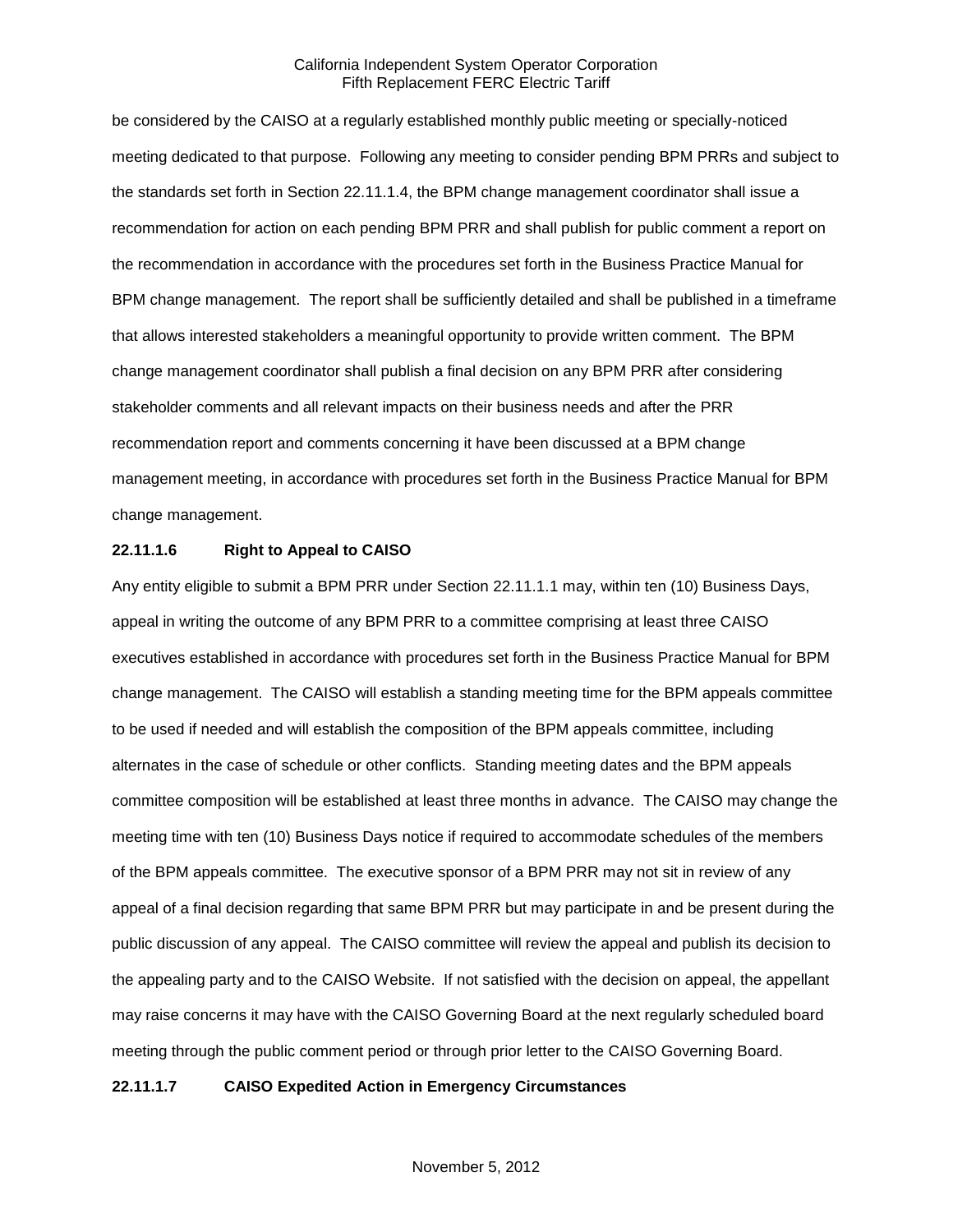Notwithstanding the provisions of Section 22.11.1.1, the CAISO may take expedited action to change or clarify a provision of a BPM under emergency circumstances. In addition to the circumstances identified in Section 22.4.3, emergency circumstances exist whenever the CAISO determines in good faith that (i) failure to implement a change or clarification to a BPM on an expedited basis would substantially and adversely affect System Reliability or security or the competitiveness of the CAISO Markets, and (ii) there is insufficient time to comply with the BPM PRR procedures set forth in Section 22.11.1. The CAISO shall take reasonable steps to communicate with Market Participants and any other directly-affected entities prior to taking expedited action if practicable. If the CAISO takes expedited action to change or clarify a provision of a BPM in emergency circumstances, the CAISO shall promptly issue a Market Notice and submit a BPM PRR to examine the necessity of the change and its impacts.

# **22.11.1.8 Urgent Requests by Entities for BPM Revisions**

An entity submitting a BPM PRR may request that the BPM PRR be considered on an urgent basis and may be required to show reasonable necessity for such an urgent request. The BPM change management coordinator may designate a BPM PRR for urgent consideration if the BPM change management coordinator determines that such BPM PRR (1) requires immediate attention due to (i) serious concerns about CAISO System Reliability or market operations under the unmodified language or (ii) the crucial nature of Settlement activity conducted pursuant to any Settlement formula, and (2) is of a nature that allows for rapid implementation without negative consequences to the reliability and integrity of the CAISO's system or market operations. The BPM change management coordinator shall consider the urgent BPM PRR at its next regularly scheduled meeting, or at a special meeting called by the BPM change management coordinator to consider the urgent BPM PRR. Any revisions to a BPM that take effect pursuant to an urgent BPM PRR shall be subject to a BPM PRR impact analysis.

### **22.11.2 Changes To BPM For BPM Change Management**

Any changes to the Business Practice Manual for BPM change management shall require CAISO Governing Board approval.

# **22.11.3 Requests For And Access To Nonpublic Operating Procedures**

Non-public Operating Procedures contain information that is either market sensitive, system security sensitive, or proprietary to third parties. The CAISO may limit access to these non-public Operating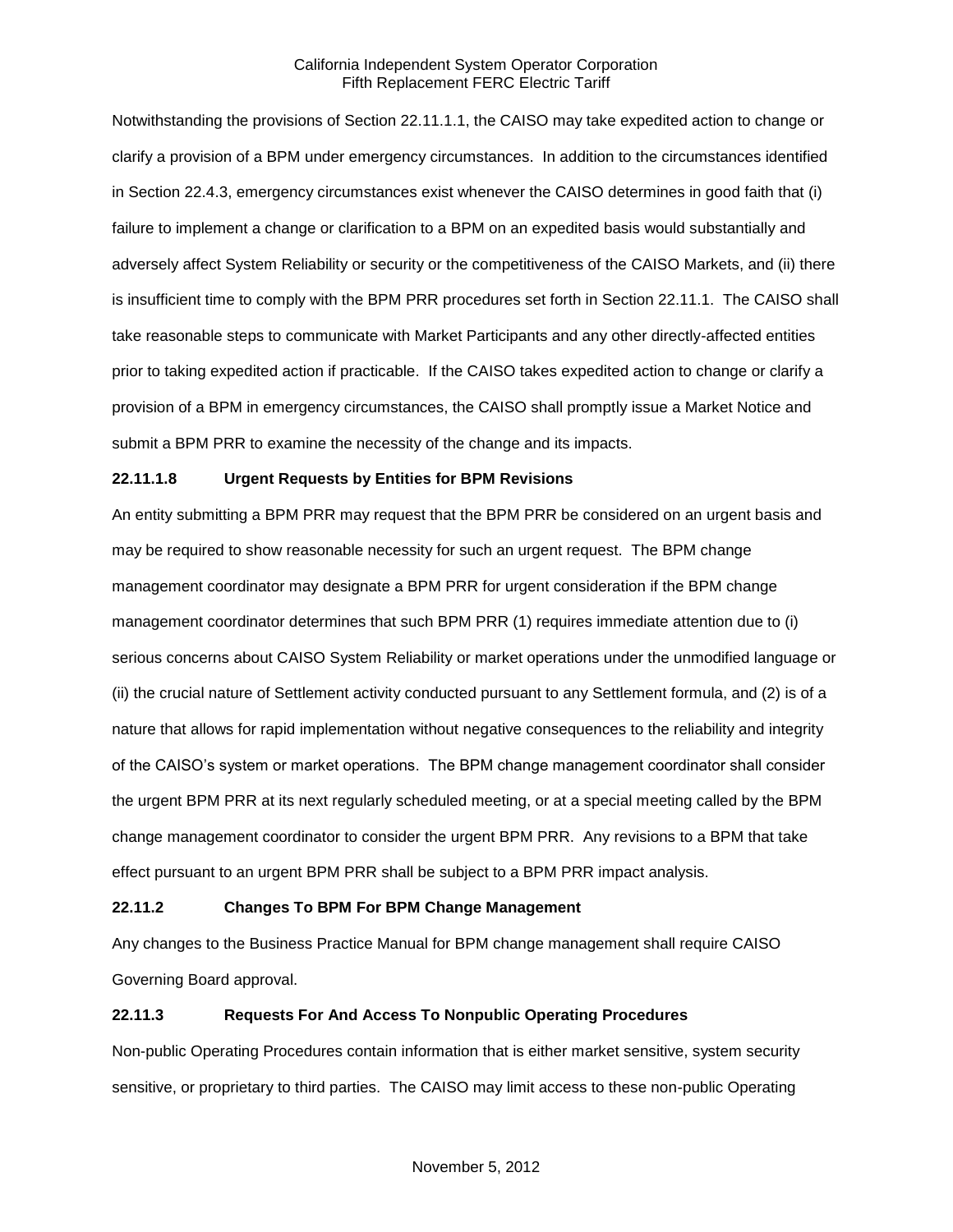Procedures. Subject to agreed upon controls, the CAISO will make non-public CAISO Operating Procedures or portions thereof available to entities that are operationally affected by implementation of the Operating Procedure or any proposed changes to the Operating Procedure. Such controls may include execution of a nondisclosure agreement or other measures to limit access, disclosure and use of any non-public information. Subject to agreed upon controls, the CAISO will provide access to employees or representatives acting as agents of the requesting entity. For purposes of this tariff section an entity is "operationally affected" if (1) the entity is a party to the Transmission Control Agreement, a neighboring Balancing Authority or a Market Participant and (2) the Operating Procedure, if implemented, would require a change outside of the CAISO Markets in the operation of that entity's facilities that are part of or interconnected to the CAISO Controlled Grid. An entity that may merely be affected economically or financially by implementation or revision of a non-public Operating Procedure or portion thereof is not entitled to access to that Operating Procedure or portion thereof pursuant to this Section 22.11.3.

Any entity that believes it is operationally affected by a non-public CAISO Operating Procedure may seek access to that Operating Procedure by providing a written request to the CAISO. Any such request must identify the specific Operating Procedure to which the entity seeks access, the name and position of the employees and representatives of the entity that seek to review the non-public Operating Procedure, a representation that each employee or representative needs to review the non-public Operating Procedure or portion thereof to perform their employment responsibilities and a representation that each employee or representative does not perform a market function on behalf of the requesting entity. The CAISO shall respond in writing to a request for access to a non-public Operating Procedure or portion thereof within ten (10) Business Days after receipt of the request. The CAISO will state whether it will allow access to review the non-public Operating Procedure and under what set of proposed controls. The CAISO will determine whether to provide access to review the non-public Operating Procedure based on whether the entity is operationally affected as a result of implementation of the Operating Procedure or a portion thereof. If the CAISO determines that the entity is operationally affected by the Operating Procedure or portion thereof, the CAISO will, subject to agreed-upon controls, provide access to the non-public Operating Procedure within thirty (30) days of the entity's written request. If the CAISO determines that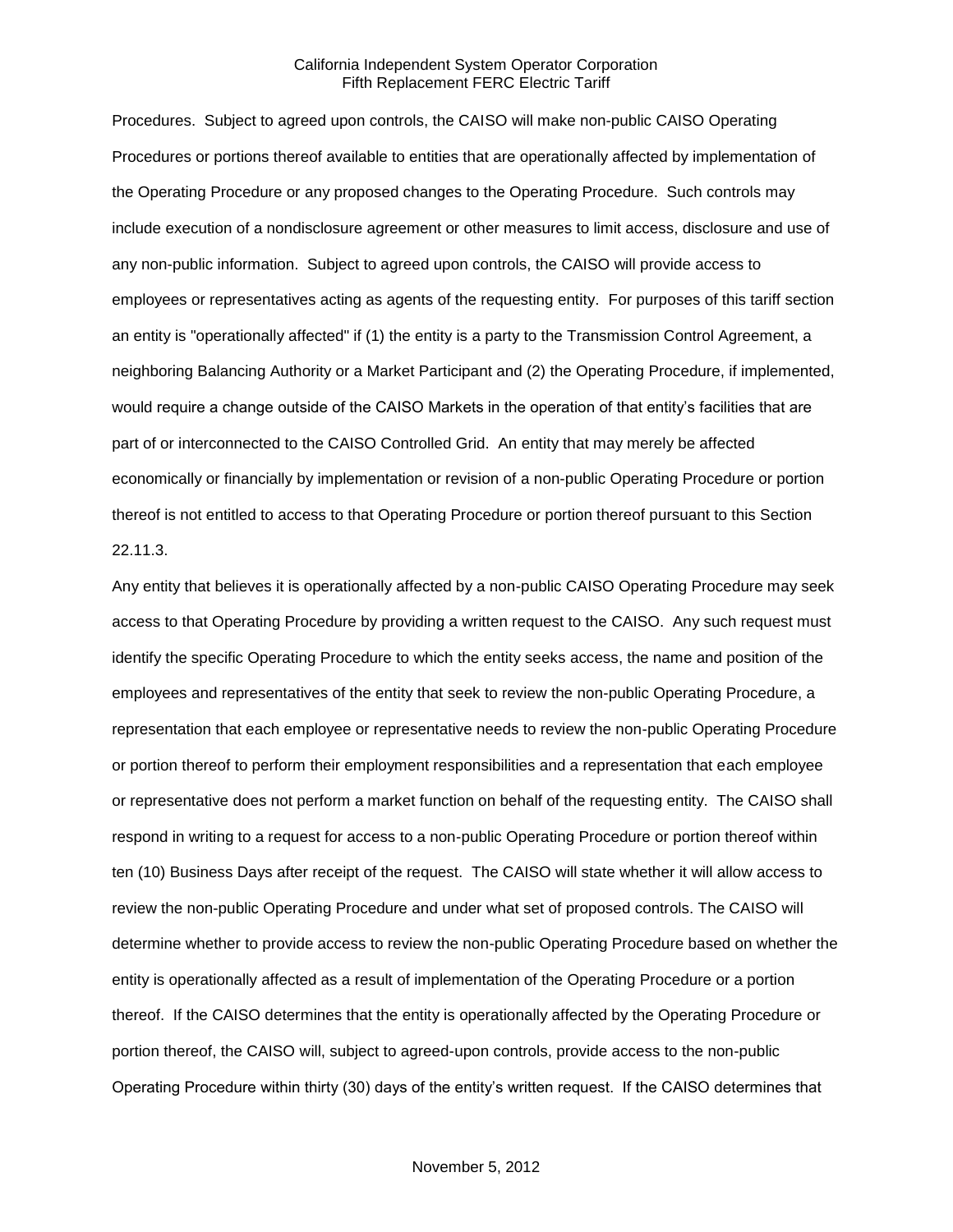the entity is not operationally affected by the Operating Procedure or portion thereof, the CAISO will explain the reason for its determination in its written response. If the CAISO denies a request for access to a non-public Operating Procedure or portion thereof, the requesting entity shall have the right to invoke the CAISO ADR Procedures in Section 13.

# **22.12 [NOT USED]**

# **22.13 Scheduling Responsibilities And Obligations**

Nothing in this CAISO Tariff is intended to permit or require the violation of federal or California law concerning hydro-generation and Dispatch, including but not limited to fish release requirements, minimum and maximum dam reservoir levels for flood control purposes, and in-stream flow levels. In carrying out its functions, the CAISO will comply with and will have the necessary authority to give instructions to Participating TOs and Market Participants to enable it to comply with requirements of environmental legislation and environmental agencies having authority over the CAISO in relation to Environmental Dispatch and will expect that submitted Bids, including Self-Schedules will support compliance with the requirements of environmental legislation and environmental agencies having authority over Generators in relation to Environmental Dispatch.

### **23 Categories Of Transmission Capacity**

References to new firm uses shall mean any use of CAISO transmission service, except for uses associated with Existing Rights or TORs. Prior to the start of the Day-Ahead Market, for each Balancing Authority Area Transmission Interface, the CAISO will allocate the forecasted Total Transfer Capability of the Transmission Interface to four categories. This allocation will represent the CAISO's best estimates at the time, and is not intended to affect any rights provided under Existing Contracts or TORs. The CAISO's forecast of Total Transfer Capability for each Balancing Authority Area Transmission Interface will depend on prevailing conditions for the relevant Trading Day, including limiting operational conditions. This information will be posted on OASIS in accordance with this CAISO Tariff. The four categories are as follows:

- (a) transmission capacity that must be reserved for firm Existing Rights;
- (b) transmission capacity that may be allocated for use as CAISO transmission service (i.e., "new firm uses");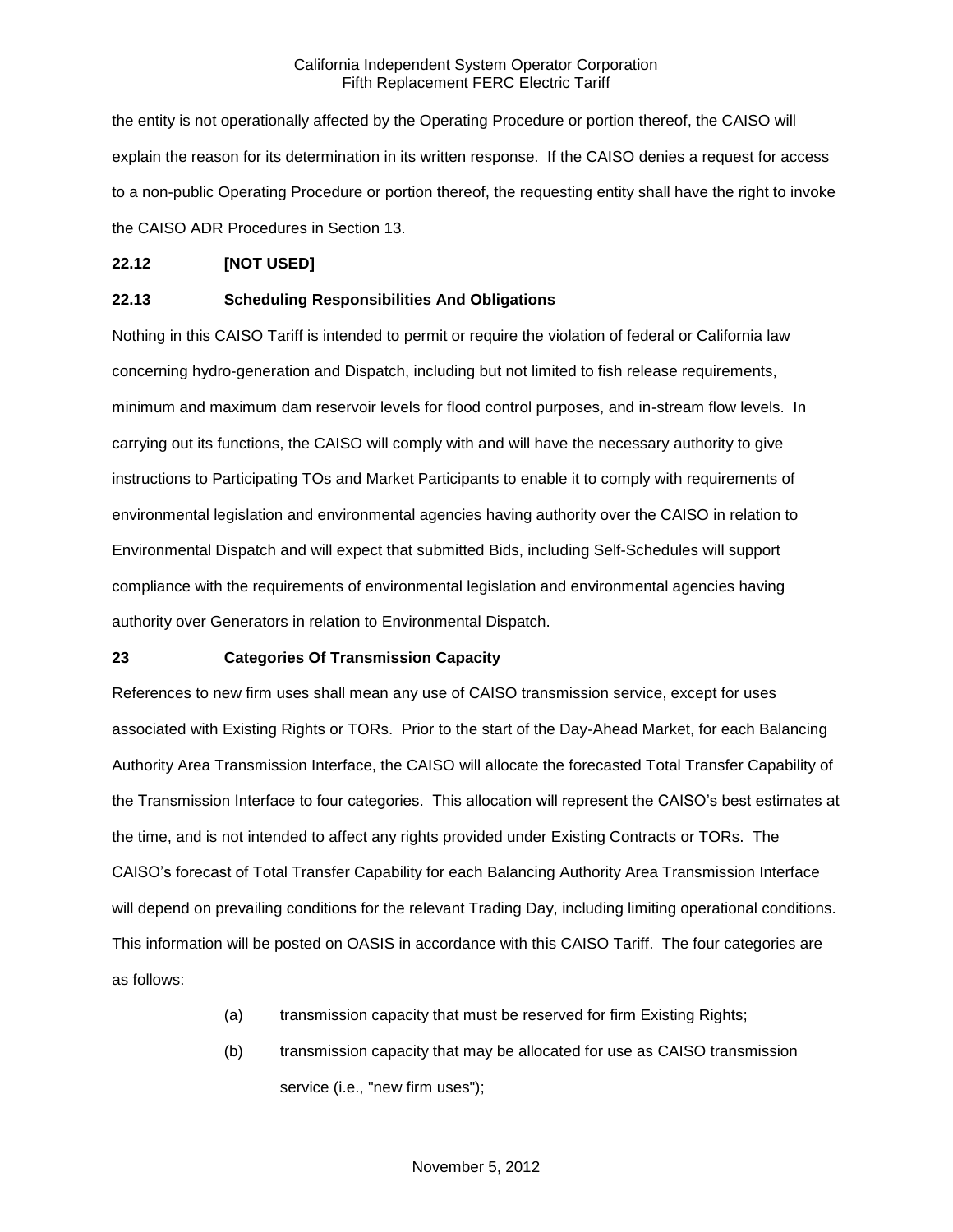- (c) transmission capacity that may be allocated by the CAISO for conditional firm Existing Rights; and
- (d) transmission capacity that may remain for any other uses, such as non-firm Existing Rights for which the Responsible PTO has no discretion over whether or not to provide such non-firm service.

# **24. Comprehensive Transmission Planning Process**

# **24.1 Overview**

The CAISO will develop a comprehensive Transmission Plan and approve transmission upgrades or additions using the Transmission Planning Process set forth in this Section 24. The CAISO will analyze the need for transmission upgrades and additions in accordance with the methodologies and criteria set forth in this Section 24, the Transmission Control Agreement, and the applicable Business Practice Manuals. The comprehensive Transmission Plan will identify transmission upgrade or addition projects associated with Approved Project Sponsors that are Merchant Transmission Facilities or are needed: (1) to maintain System Reliability; (2) to satisfy the requirements of a Location Constrained Resource Interconnection Facility; (3) to maintain the simultaneous feasibility of allocated Long-Term CRRs; and (4) as LGIP Network Upgrades identified pursuant to Section 24.4.6.5. The comprehensive Transmission Plan will identify transmission addition and upgrade elements with no approved Project Sponsors needed to (1) meet state and federal policy requirements and directives that are not inconsistent with the Federal Power Act, including renewable portfolio standards policies; and (2) reduce congestion costs, production supply costs, transmission losses, or other electric supply costs resulting from improved access to costeffective resources. For purposes of this Section 24, the term "the year X/(X+1) planning cycle" will refer to the Transmission Planning Process initiated during year X to complete a comprehensive Transmission Plan in year X+1.

- **24.1.1 [NOT USED]**
- **24.1.2 [NOT USED]**
- **24.1.3 [NOT USED]**
- **24.1.4 [NOT USED]**
- **24.2 Nature of the Transmission Planning Process**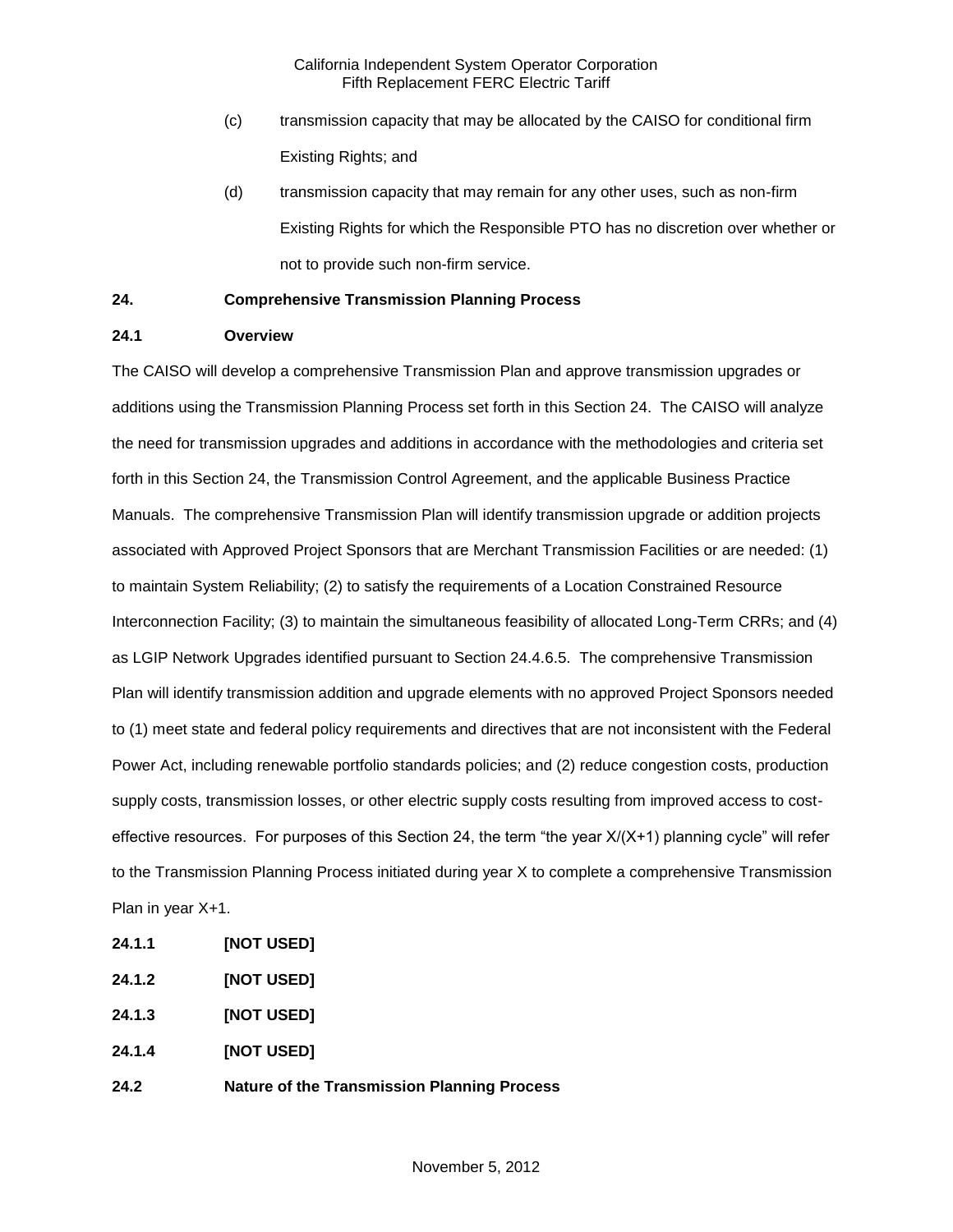The CAISO will develop the annual comprehensive Transmission Plan and approve transmission upgrades or additions using a shall perform the CAISO's Transmission Planning Process with three (3) phases. In Phase 1, the CAISO will develop and complete the Unified Planning Assumptions and Study Plan and, in parallel, begin development of a conceptual statewide plan. In Phase 2, the CAISO will complete the comprehensive Transmission Plan. In Phase 3, the CAISO will evaluate proposals to construct and own specific transmission upgrade or addition elements specified in the comprehensive Transmission Plan on an annual cycle in accordance with the terms of this CAISO Tariff, the Transmission Control Agreement, and the Business Practice Manual. The Transmission Planning Process shall, at a minimum:

- (a) Coordinate and consolidate in a single plan the transmission needs of the CAISO Balancing Authority Area for into a single plan, which will be assessed on the basis of maintaining the reliability of the CAISO Controlled Grid in accordance with Applicable Reliability Criteria and CAISO Planning Standards, in a manner that promotes the economic efficiency of the CAISO Controlled Grid and considers federal and state environmental and other policies affecting the provision of Energy.
- (b) Reflect a planning horizon covering a minimum of ten (10) years that considers previously approved transmission upgrades and additions transmission enhancements and expansions, Demand Forecasts, Demand-side management, and capacity forecasts relating to generation technology type, additions and retirements, and such other factors as the CAISO determines are relevant.
- (c) Seek to avoid unnecessary duplication of facilities and ensure the simultaneous feasibility of the CAISO Transmission Plan and the transmission plans of interconnected Balancing Authority Areas, and otherwise coordinate with regional and sub-regional transmission planning processes and entities, including interconnected Balancing Authority Areas. in accordance with Section 24.8.
- (d) Identify existing and projected limitations of the CAISO Controlled Grid's physical, economic or operational capability or performance and identify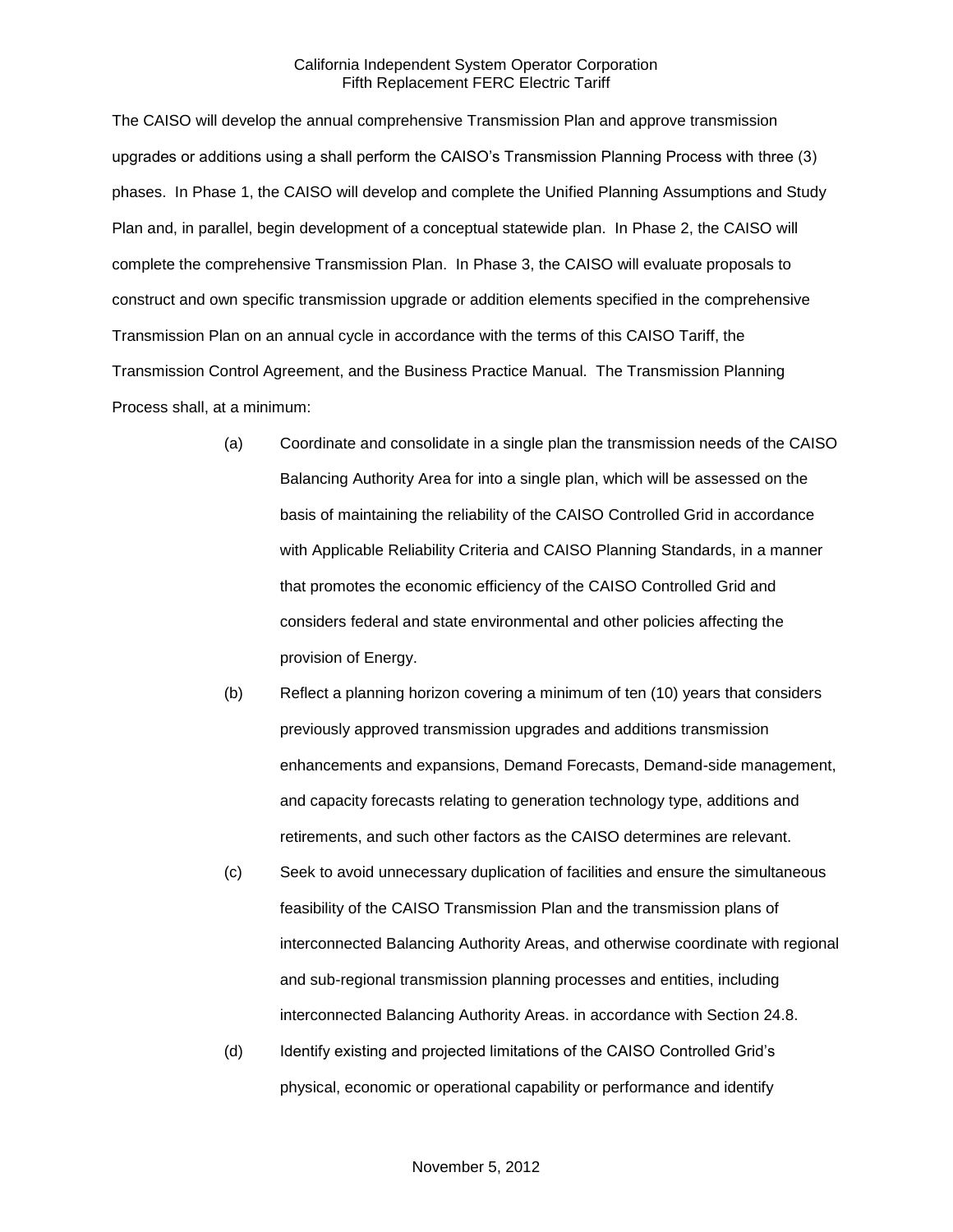transmission upgrades and additions, including alternatives thereto, deemed needed in accordance with Section 24.1 to address the existing and projected limitations.

- (e) Account for any effects on the CAISO Controlled Grid of the interconnection of Generating Units on the Distribution System under the Wholesale Distribution Access Tariffs of the Participating TOs, including an assessment of the deliverability of such Generating Units in a manner consistent with CAISO interconnection procedures. on a basis comparable to the Deliverability Assessment performed under Appendix U or Appendix Y, as applicable
- **24.2.1 [NOT USED]**
- **24.2.2 [NOT USED]**
- **24.2.3 [NOT USED]**
- **24.2.4 [NOT USED]**
- **24.2.5 [NOT USED]**

# **24.3 Transmission Planning Process Phase 1**

Phase 1 consists of two (2) parallel processes: (1) the development of the Unified Planning Assumptions and Study Plan; and, (2) initiation of the development of the statewide conceptual transmission plan, as discussed in Section 24.4.4.

# **24.3.1 Inputs to the Unified Planning Assumptions and Study Plan**

The CAISO will develop Unified Planning Assumptions and a Study Plan using information and data from the approved Transmission Plan developed in the previous planning cycle. The CAISO will consider the following in the development of the Unified Planning Assumptions and Study Plan:

- (a) WECC base cases, as may be modified for the relevant planning horizon;
- (b) Transmission upgrades and additions approved by the CAISO in past Transmission Planning Process cycles, including upgrades and additions which the CAISO has determined address transmission elements in comprehensive Transmission Plan developed in the previous planning cycle;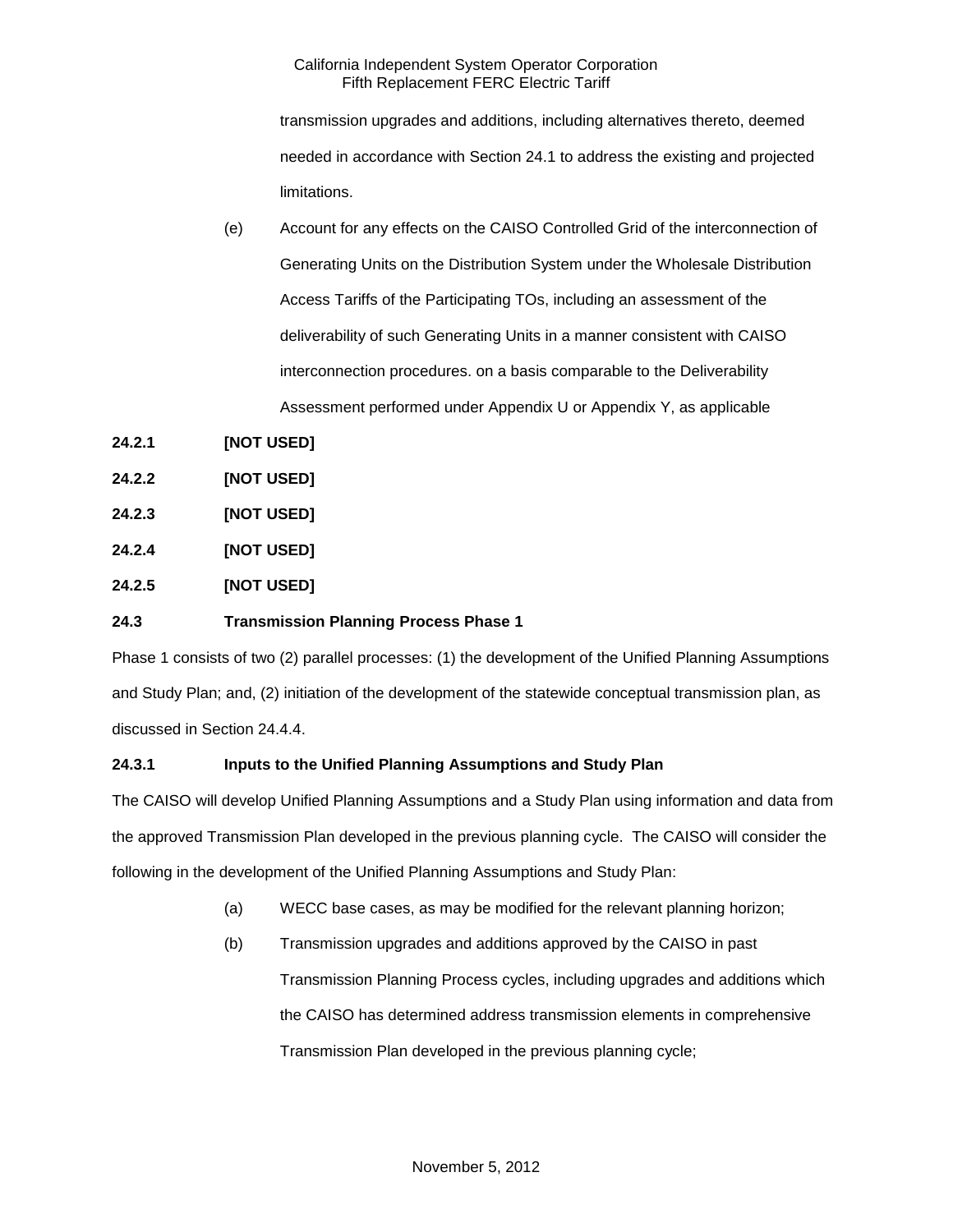- (c) Category 2 policy-driven transmission upgrade and addition elements from a prior planning cycle as described in Section 24.4.6.6;
- (d) Location Constrained Resource Interconnection Facilities conditionally approved under Section 24.4.6.3;
- (e) Network Upgrades identified pursuant to Section 25, Appendix U, Appendix V, Appendix Y or Appendix Z relating to the CAISO's Large Generator Interconnection Procedures and Appendices S and T relating to the CAISO's Small Generator Interconnection Procedures that were not otherwise included in the comprehensive Transmission Plan from the previous annual cycle;
- (f) Operational solutions validated by the CAISO in the Local Capacity Technical Study under Section 40.3.1;
- (g) Policy requirements and directives, as appropriate, including programs initiated by state and federal regulatory agencies;
- (h) Energy Resource Areas or similar resource areas identified by Local Regulatory Authorities;
- (i) Demand response programs that are proposed for inclusion in the base case or assumptions for the comprehensive Transmission Plan;
- (j) Generation and other non-transmission projects that are proposed for inclusion in long-term planning studies as alternatives to transmission additions or upgrades;
- (k) Beginning with the 2011/2012 planning cycle, Economic Planning Study requests submitted in comments on the draft Unified Planning Assumptions and Study.
- (l) Planned facilities in interconnected Balancing Authority Areas.

# **24.3.2 Contents of the Unified Planning Assumptions and Study Plan**

The Unified Planning Assumptions and Study Plan shall, at a minimum, provide:

(a) The planning data and assumptions to be used in the Transmission Planning Process cycle, including, but not limited to, those related to Demand Forecasts and distribution, potential generation capacity additions and retirements, and transmission system modifications;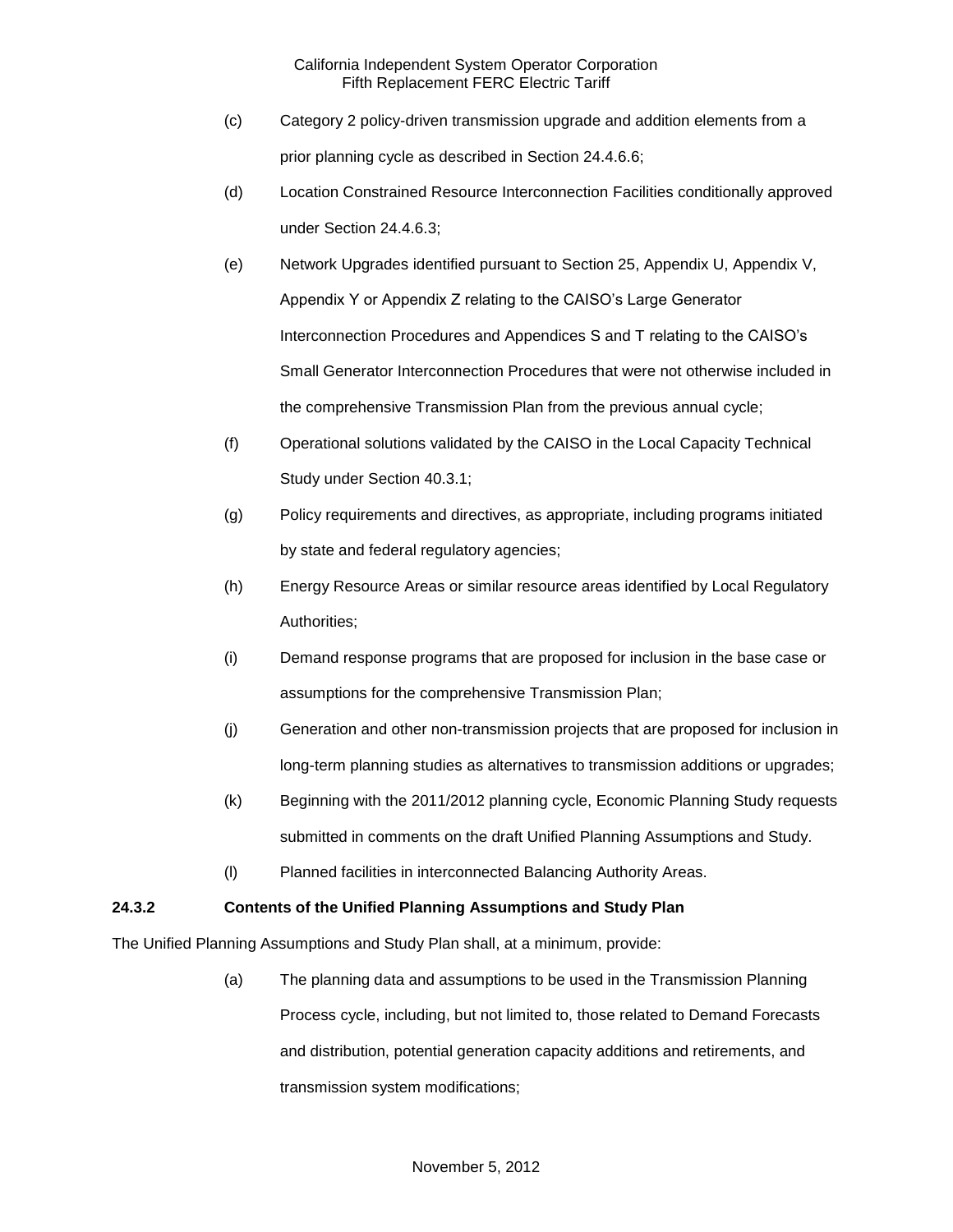- (b) A description of the computer models, methodology and other criteria used in each technical study performed in the Transmission Planning Process cycle;
- (c) A list of each technical study to be performed in the Transmission Planning Process cycle and a summary of each technical study's objective or purpose;
- (d) A description of significant modifications to the planning data and assumptions as allowed by Section 24.3.1(a) and consistent with Section 24.3.2;
- (e) The identification of any entities directed to perform a particular technical study or portions of a technical study;
- (f) A proposed schedule for all stakeholder meetings to be held as part of the Transmission Planning Process cycle and the means for notification of any changes thereto, the location on the CAISO Website of information relating to the technical studies performed in the Transmission Planning Process cycle, and the name of a contact person at the CAISO for each technical study performed in the Transmission Planning Process cycle;
- (g) To the maximum extent practicable, and where applicable, appropriate sensitivity analyses, including project or solution alternatives, to be performed as part of technical studies;
- (h) Descriptions of the High Priority Economic Planning Studies as determined by the CAISO under section 24.3.5; and
- (i) Identification of state or federal requirements or directives that the CAISO will utilize, pursuant to Section 24.4.6.6, to identify policy-driven transmission elements.

# **24.3.3 Stakeholder Input - Unified Planning Assumptions/Study Plan**

(a) Beginning with the 2011/2012 planning cycle and in accordance with the schedule set forth in the Business Practice Manual, the CAISO will provide a comment period during which Market Participants, electric utility regulatory agencies and all other interested parties may submit the following proposals for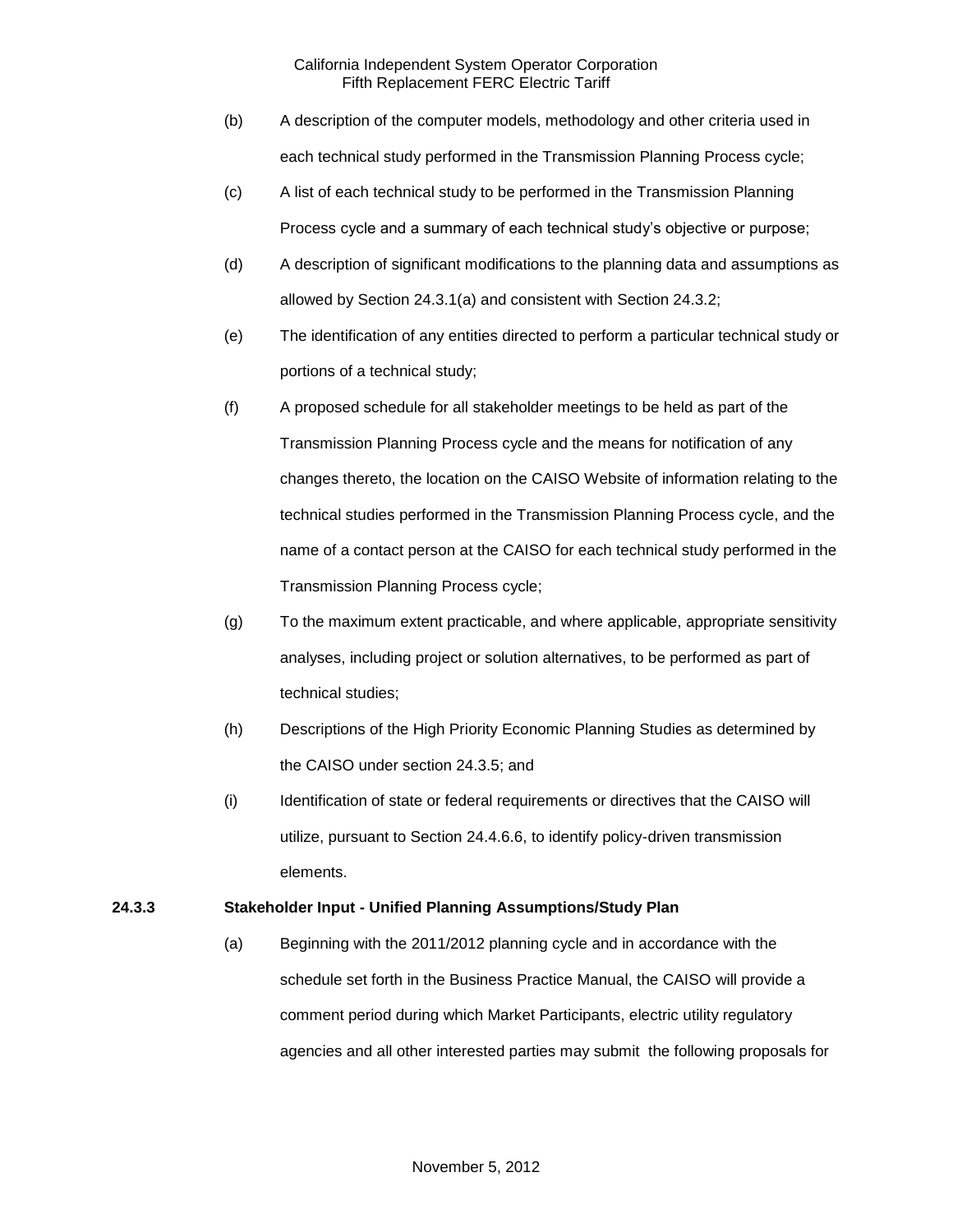consideration in the development of the draft Unified Planning Assumptions and Study Plan:

- (i) Demand response programs for inclusion in the base case or assumptions; and
- (ii) Generation and other non-transmission alternatives, consistent with Section 24.3.2(a) proposed as alternatives to transmission additions or upgrades.
- (b) Following review of relevant information, including stakeholder comments submitted pursuant to Section 24.3.3(a), the CAISO will prepare and post on the CAISO Website a draft of the Unified Planning Assumptions and Study Plan. The CAISO will issue a Market Notice announcing the availability of such draft, soliciting comments, and scheduling a public conference(s) as required by Section 24.3.3(c).
- (c) No less than one (1) week subsequent to the posting of the draft Unified Planning Assumptions and Study Plan, the CAISO will conduct a minimum of one (1) public meeting open to Market Participants, electric utility regulatory agencies, and other interested parties to review, discuss, and recommend modifications to the draft Unified Planning Assumptions and Study Plan. Additional meetings, web conferences, or teleconferences may be scheduled as needed. All stakeholder meetings, web conferences, or teleconferences shall be noticed by Market Notice.
- (d) Interested parties will be provided a minimum of two (2) weeks following the first public meeting to provide comments on the draft Unified Planning Assumptions and Study Plan. Such comments may include Economic Planning Study requests based on the comprehensive Transmission Plan from the prior cycle. All comments on the draft Unified Planning Assumptions and the Study Plan will be posted by the CAISO to the CAISO Website.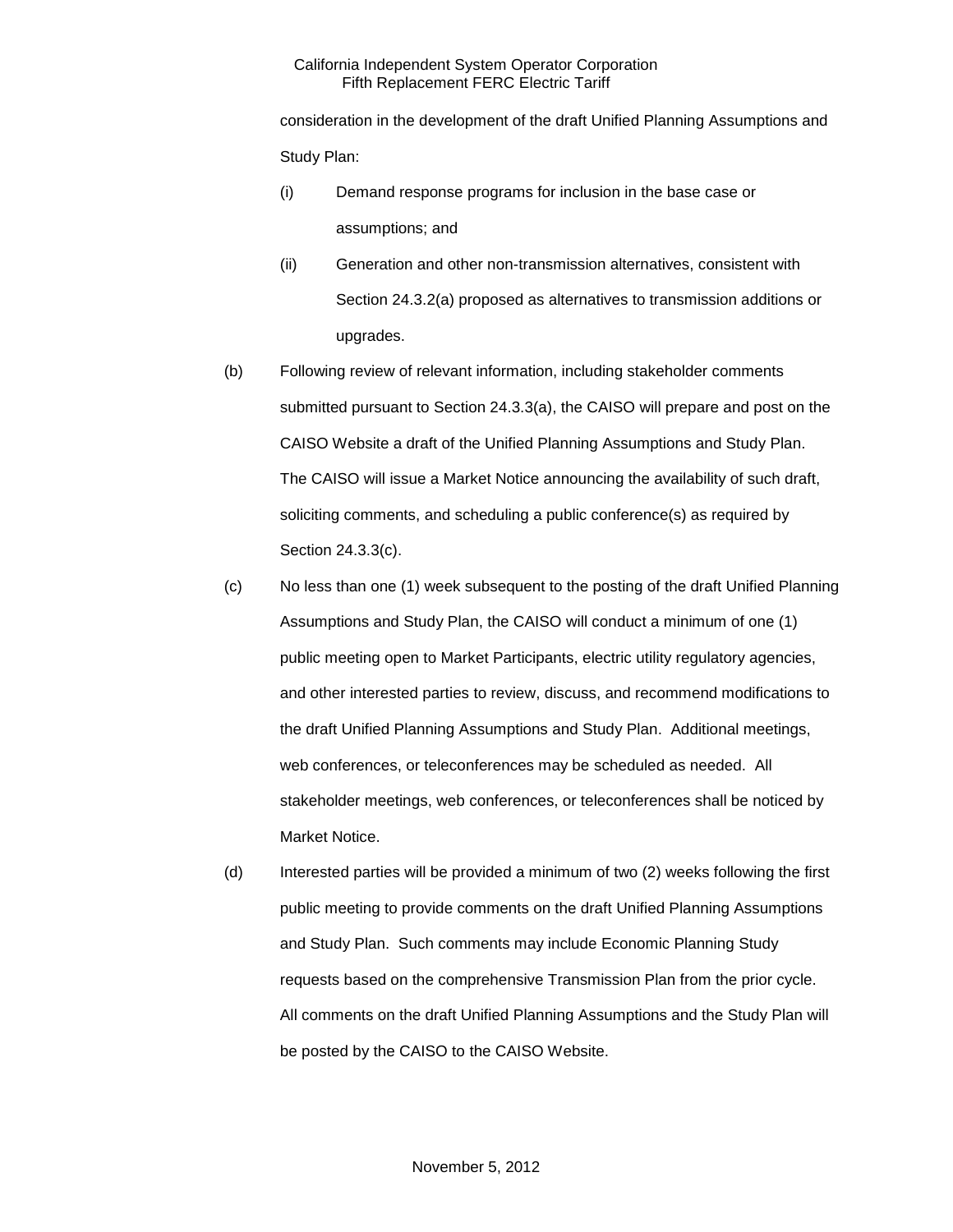(e) Following the public conference(s), and under the schedule set forth in the Business Practice Manual, the CAISO will determine and publish to the CAISO Website the final Unified Planning Assumptions and Study Plan in accordance with the procedures set forth in the Business Practice Manual. The CAISO will post the base cases to be used in the technical studies to its secured website as soon as possible after the final Unified Planning Assumptions and Study Plan have been published.

# **24.3.4 Economic Planning Studies**

### **24.3.4.1 CAISO Assessment of Requests for Economic Planning Studies**

Following the submittal of a request for an Economic Planning Study, the CAISO will determine whether the request shall be designated as a High Priority Economic Planning Study for consideration in the development of the comprehensive Transmission Plan. In making the determination, the CAISO will consider:

- (a) Whether the requested Economic Planning Study seeks to assess Congestion not identified or identified and not mitigated by the CAISO in previous Transmission Planning Process cycles;
- (b) Whether the requested Economic Planning Study addresses delivery of Generation from Location Constrained Resource Interconnection Generators or network transmission facilities intended to access Generation from an Energy Resource Area or similar resource area assigned a high priority by the CPUC or CEC;
- (c) Whether the requested Economic Planning Study is intended to address Local Capacity Area Resource requirements;
- (d) Whether resource and Demand information indicates that Congestion described in the Economic Planning Study request is projected to increase over the planning horizon used in the Transmission Planning Process and the magnitude of that Congestion; or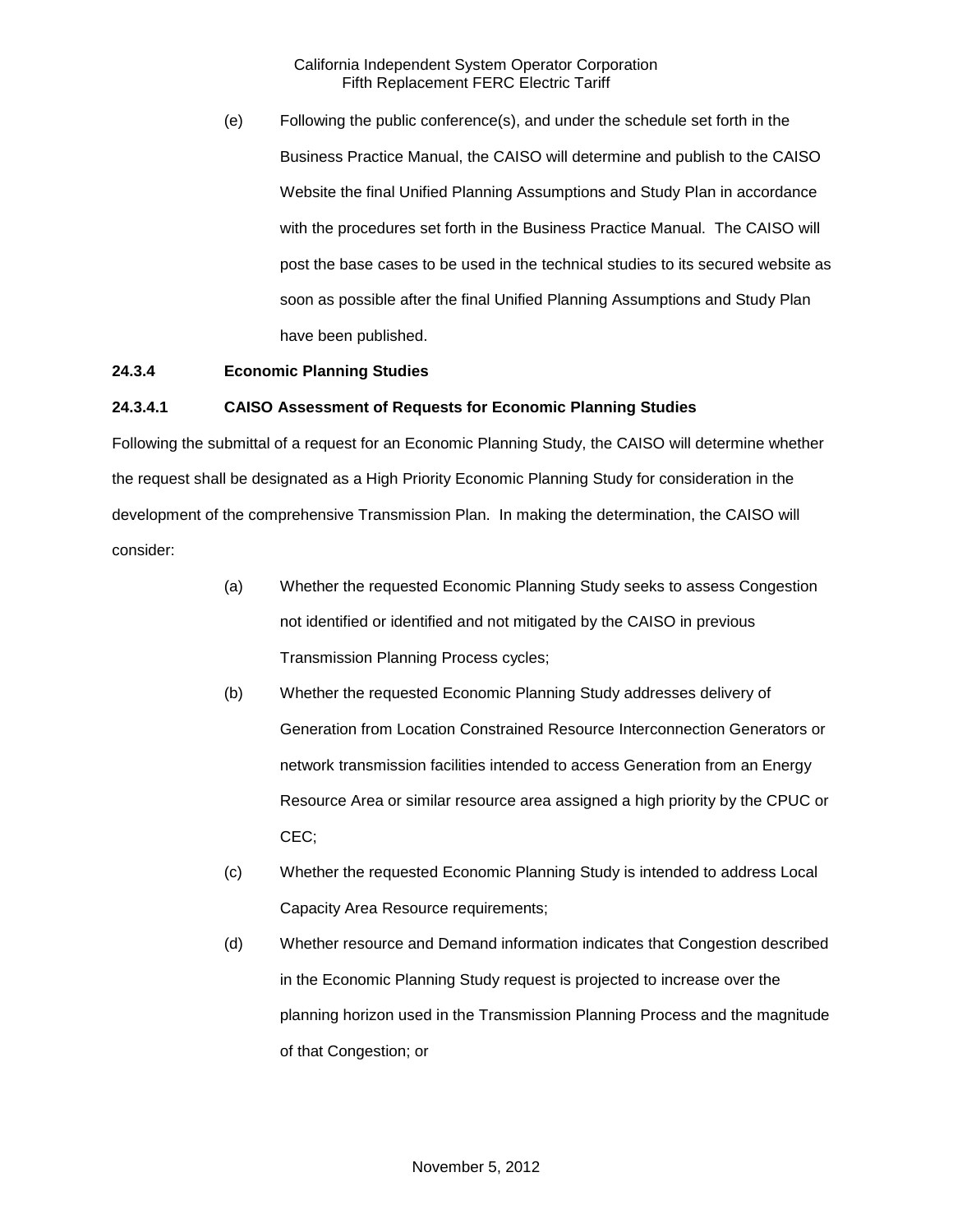(e) Whether the Economic Planning Study is intended to encompass the upgrades necessary to integrate new generation resources or loads on an aggregated or regional basis.

### **24.3.4.2 Selection of High Priority Economic Planning Studies**

In accordance with the schedule and procedures set forth in the Business Practice Manual, the CAISO will post to the CAISO Website the list of selected High Priority Economic Planning Studies to be included in the draft Unified Planning Assumptions and Study Plan. The CAISO may assess requests for Economic Planning Studies individually or in combination where such requests may have common or complementary effects on the CAISO Controlled Grid. As appropriate, the CAISO will perform requested High Priority Economic Planning Studies, up to five (5); however, the CAISO retains discretion to perform more than five (5) High Priority Economic Planning Studies should stakeholder requests or patterns of Congestion or anticipated Congestion so warrant. Market Participants may, consistent with Section 24.3.1 and 24.3.2, conduct Economic Planning Studies that have not been designated as High Priority Economic Planning Studies at their own expense and may submit such studies for consideration in the development of the comprehensive Transmission Plan.

### **24.4 Transmission Planning Process Phase 2**

### **24.4.1 Conducting Technical Studies**

(a) In accordance with the Unified Planning Assumptions and Study Plan and with the procedures and deadlines in the Business Practice Manual, the CAISO will perform, or direct the performance by third parties of, technical studies and other assessments necessary to develop the comprehensive Transmission Plan, including such technical studies and other assessments as are necessary in order to determine whether and how to include elements from the conceptual statewide transmission plan or other alternative elements identified by the CAISO during the Phase 2 studies in the comprehensive Transmission Plan. According to the schedule set forth in the applicable Business Practice Manual, the CAISO will post the preliminary results of its technical studies and proposed mitigation solutions on the CAISO Website. The CAISO's technical study results and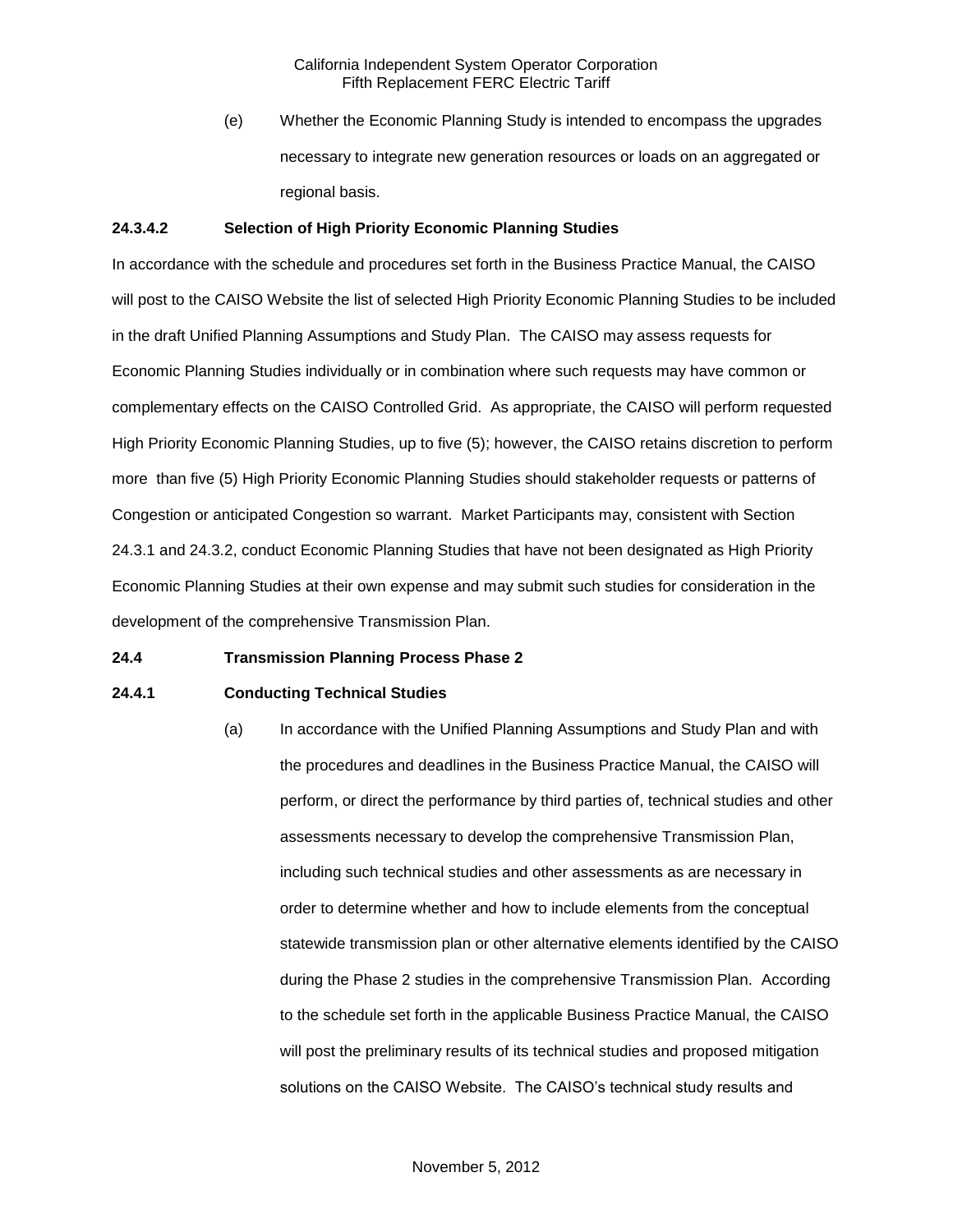mitigation solutions shall be posted not less than one-hundred and twenty (120) days after the final Unified Planning Assumptions and Study Plan are published, along with the results of the technical studies conducted by Participating TOs or other third parties at the direction of the CAISO.

- (b) All technical studies, whether performed by the CAISO, the Participating TOs or other third parties under the direction of the CAISO, must utilize the Unified Planning Assumptions for the particular technical study to the maximum extent practical, and deviations from the Unified Planning Assumptions for the particular technical study must be documented in results of each technical study. The CAISO will measure the results of the studies against Applicable Reliability Criteria, the CAISO Planning Standards, and other criteria established by the Business Practice Manual. After consideration of the comments received on the preliminary results, the CAISO will complete, or direct the completion of, the technical studies and post the final study results on the CAISO Website.
- (c) The CAISO technical study results will identify needs and proposed solutions to meet Applicable Reliability Criteria, CAISO planning standards, and other applicable planning standards. The CAISO and Participating TOs shall coordinate their respective transmission planning responsibilities required for compliance with the NERC Reliability Standards and for the purposes of developing the annual Transmission Plan according to the requirements and time schedules set forth in the Business Practice Manual.

#### **24.4.2 Submission of Reliability Driven Projects**

Pursuant to the schedule described in the Business Practice Manual and based on the technical study results, the CAISO*,* CEC, CPUC, and other interested parties may propose any transmission upgrades or additions deemed necessary to ensure System Reliability consistent with Applicable Reliability Criteria and CAISO Planning Standards through the Phase 2 Request Window. Participating TOs will submit such project proposals through the Phase 2 Request Window within thirty (30) days after the CAISO posts its preliminary technical study results. The substantive description of reliability driven projects is set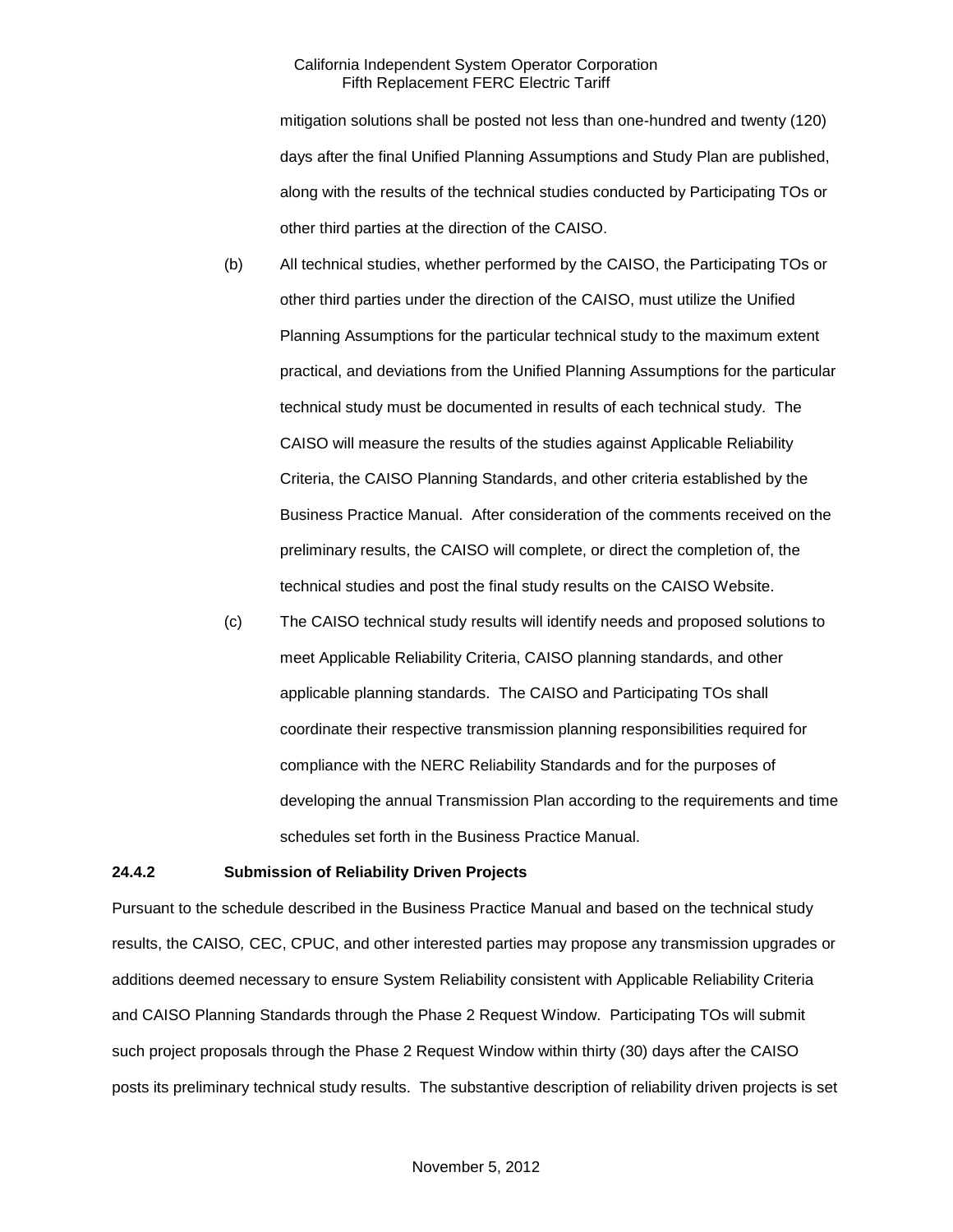forth in Section 24.4.6.2.

#### **24.4.3 Phase 2 Request Window**

- (a) Following publication of the results of the technical studies, and in accordance with the schedule set forth in the Business Practice Manual, the CAISO will open a Request Window during Phase 2 for the submission of proposals for reliabilitydriven projects, Location Constrained Resource Interconnection Facility projects, demand response or generation proposals proposed as alternatives to transmission additions or upgrades to meet reliability needs, and proposals for Merchant Transmission Facility projects and projects needed to maintain the feasibility of long-term CRRs.
- (b) All facilities proposed during the Request Window must use the forms and satisfy the information and technical requirements set forth in the Business Practice Manual. Proposals for these transmission additions or upgrades must be within or connect to the CAISO Balancing Authority Area or CAISO Controlled Grid. The CAISO will determine whether each of these proposals will be considered in the development of the comprehensive Transmission Plan. In accordance with the schedule and procedures set forth in the Business Practice Manual, the CAISO will notify the party submitting the proposal of any deficiencies in the proposal and provide the party an opportunity to correct the deficiencies. A proposal can only be considered in the development of the comprehensive Transmission Plan if the CAISO determines that:
	- (i) the proposal satisfies the information requirements for the particular type of project submitted as set forth in templates included in the Business Practice Manual;
	- (ii) the proposal is not functionally duplicative of transmission upgrades or additions that have previously been approved by the CAISO; and
	- (iii) the proposal, if a sub-regional or regional project that affects other interconnected Balancing Authority Areas, has been reviewed by the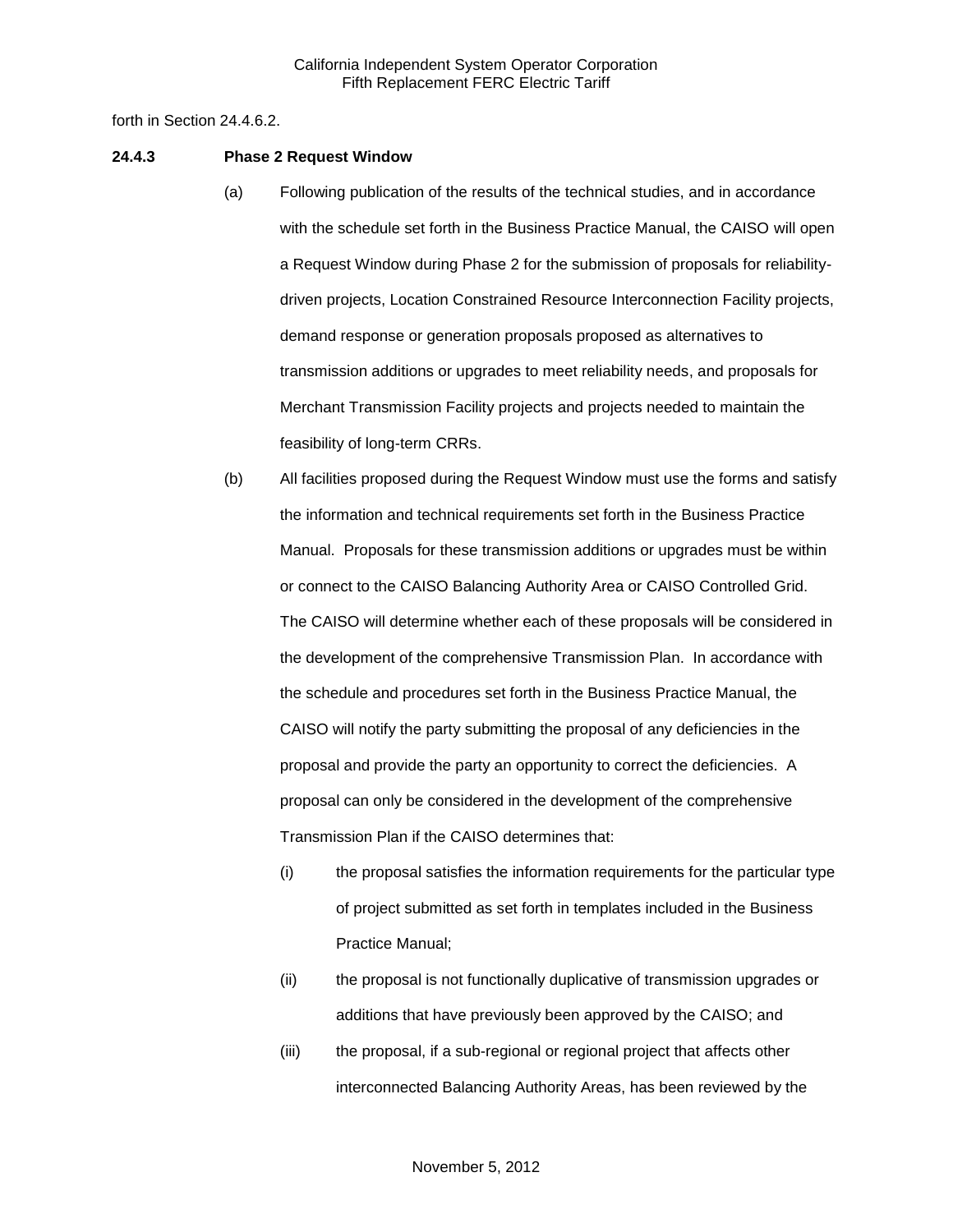appropriate sub-regional or regional planning entity, is not inconsistent with such sub-regional or regional planning entity's preferred solution or project, and has been determined to be appropriate for inclusion in the CAISO Study Plan, rather than, or in addition to, being included in or deferred to the planning process of the sub-regional or regional planning entity.

(c) The duration of the Request Window will be set forth in the Business Practice Manual.

### **24.4.4 Comment Period of Conceptual Statewide Plan**

Beginning in Phase 1, the CAISO will develop, or, in coordination with other regional or sub-regional transmission planning groups or entities, including interconnected Balancing Authority Areas, will participate in the development of a conceptual statewide transmission plan that, among other things, may identify potential transmission upgrade or addition elements needed to meet state and federal policy requirements and directives. The conceptual statewide transmission plan will be an input into the CAISO's Transmission Planning Process. The CAISO will post the conceptual statewide transmission plan to the CAISO Website and will issue a Market Notice providing notice of the availability of such plan. In the month immediately following the publication of the conceptual statewide transmission plan, the CAISO will provide an opportunity for interested parties to submit comments and recommend modifications to the conceptual statewide transmission plan and alternative transmission elements, including potential interstate transmission lines and proposals for access to resources located in areas not identified in the conceptual statewide transmission plan, and non-transmission elements.

### **24.4.5 Determination of Needed Transmission Projects and Elements**

To determine which projects and additional elements should be included in the comprehensive Transmission Plan, the CAISO will evaluate the conceptual transmission elements identified in the statewide conceptual transmission plan or other alternative elements identified by the CAISO during the Phase 2 studies, reliability project proposals, LCRIF projects proposals, project proposals required to maintain the feasibility of long term CRRs, proposed Network Upgrades pursuant to Section 24.4.6.5 and the results of Economic Planning Studies or other economic studies the CAISO has performed and will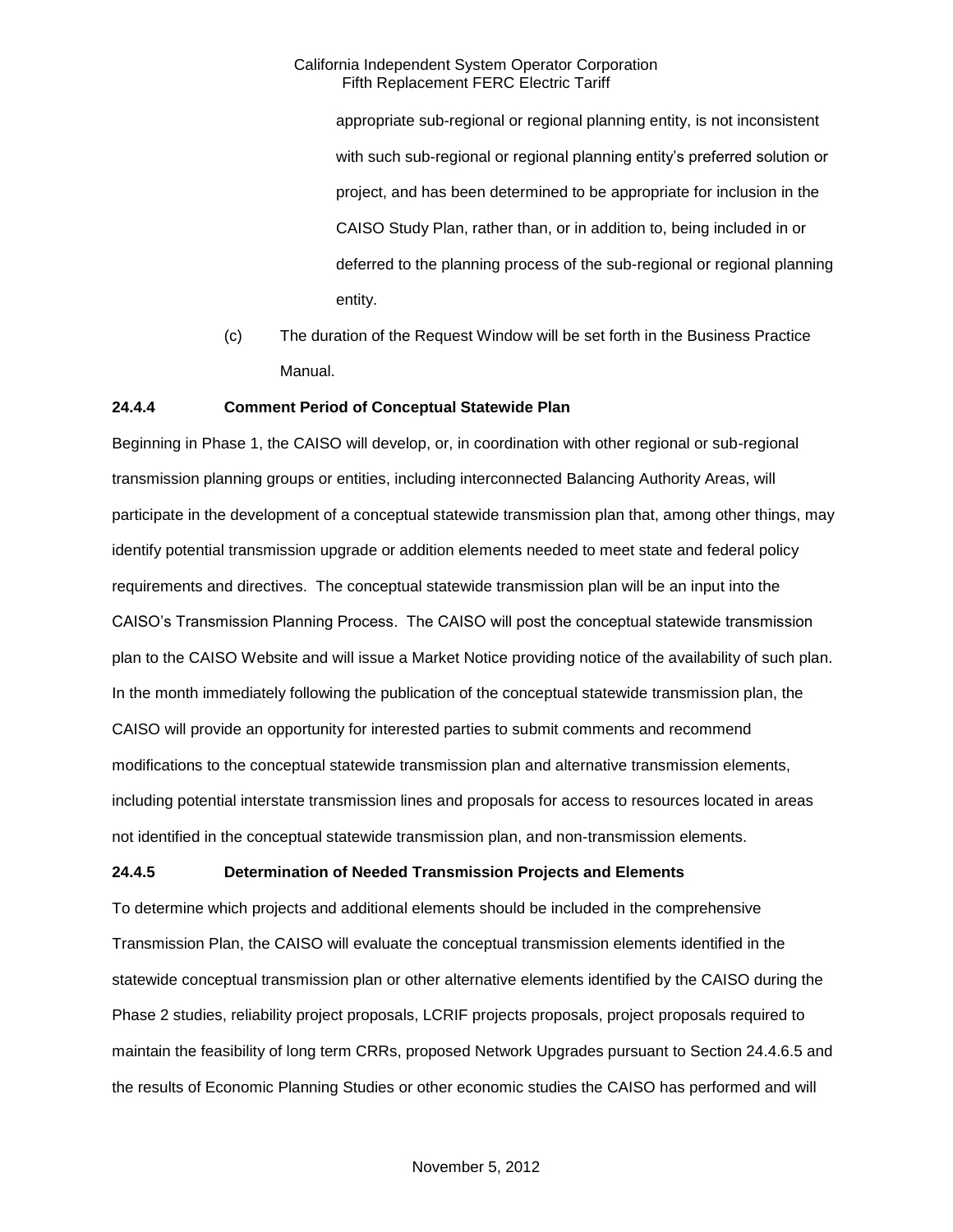consider potential alternative transmission upgrade and addition elements and non-transmission or generation solutions proposed by interested parties. In determining which projects and additional elements should be included in the comprehensive Transmission Plan, the CAISO will not give undue weight or preference to the conceptual statewide plan or any other input in its planning process.

#### **24.4.6 Categories of Transmission Projects**

### **24.4.6.1 Merchant Transmission Project Proposals**

The CAISO may include a transmission addition or upgrade in the comprehensive Transmission Plan if a Project Sponsor proposes a Merchant Transmission Facility and demonstrates to the CAISO the financial capability to pay the full cost of construction and operation of the Merchant Transmission Facility. The Merchant Transmission Facility must mitigate all operational concerns identified by the CAISO to the satisfaction of the CAISO, in consultation with the Participating TO(s) in whose PTO Service Territory the Merchant Transmission Facility will be located, and ensure the continuing feasibility of allocated Long Term CRRs over the length of their terms. To ensure that the Project Sponsor is financially able to pay the construction and operating costs of the Merchant Transmission Facility, and where the Participating TO is not the Project Sponsor and is to construct the Merchant Transmission Facility under Section 24.4.1, the CAISO in cooperation with the Participating TO may require (1) a demonstration of creditworthiness (e.g., an appropriate credit rating), or (2) sufficient security in the form of an unconditional and irrevocable letter of credit or other similar security sufficient to meet its responsibilities and obligations for the full costs of the transmission addition or upgrade.

#### **24.4.6.2 Reliability Driven Projects**

The CAISO, in coordination with each Participating TO with a PTO Service Territory will, as part of the Transmission Planning Process and consistent with the procedures set forth in the Business Practice Manual, identify the need for any transmission additions or upgrades required to ensure System Reliability consistent with all Applicable Reliability Criteria and CAISO Planning Standards. In making this determination, the CAISO, in coordination with each Participating TO with a PTO Service Territory and other Market Participants, shall consider lower cost alternatives to the construction of transmission additions or upgrades, such as acceleration or expansion of existing projects, Demand-side management, Remedial Action Schemes, appropriate Generation, interruptible Loads, storage facilities or reactive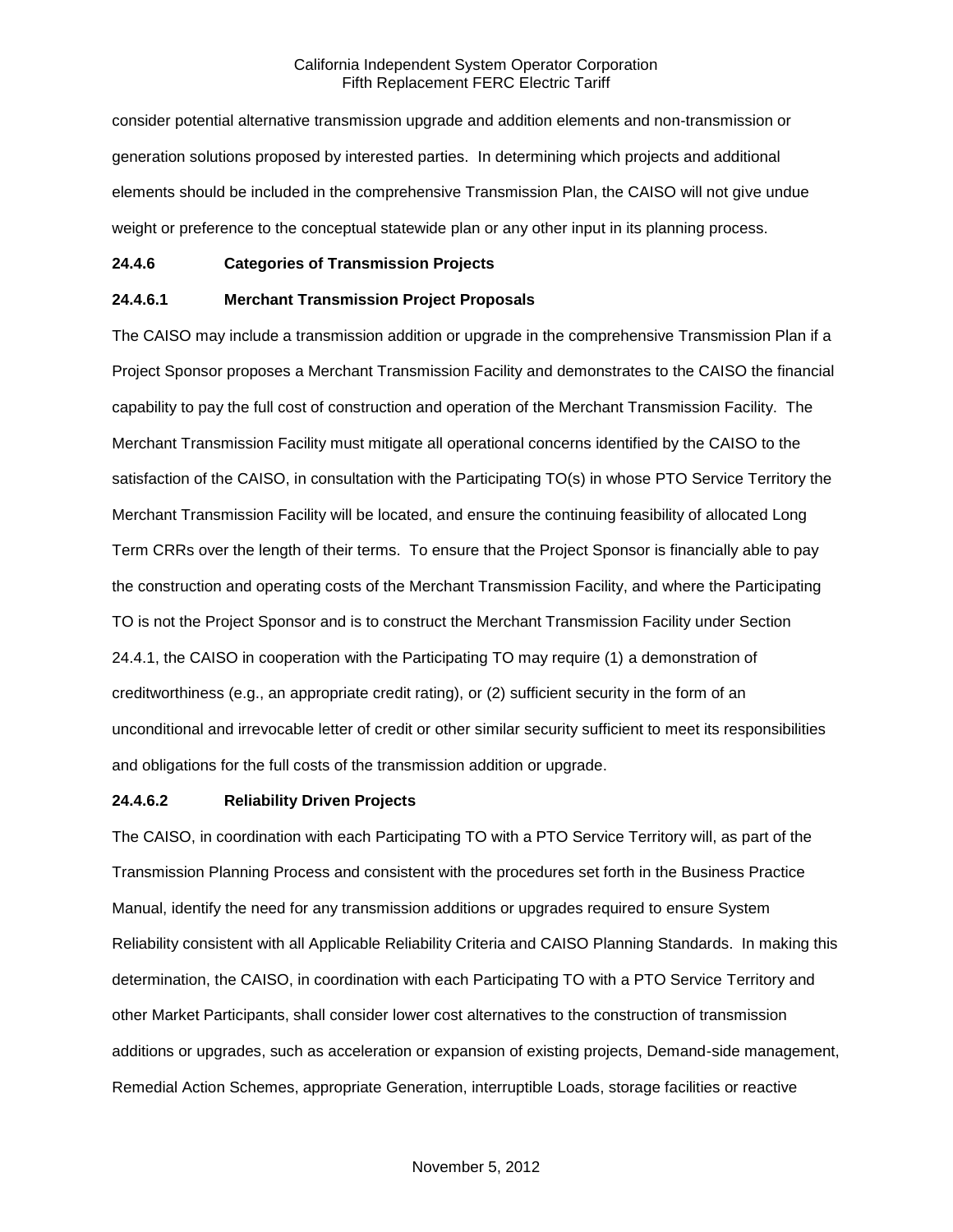support. The CAISO shall direct each Participating TO with a PTO Service Area, as a registered Transmission Planner with NERC, to perform the necessary studies, based on the Unified Planning Assumptions and Study Plan and any applicable Interconnection Study, and in accordance with the Business Practice Manual, to determine the facilities needed to meet all Applicable Reliability Criteria and CAISO Planning Standards. The Participating TO with a PTO Service Area shall provide the CAISO and other Market Participants with all information relating to the studies performed under this Section, subject to any limitation provided in Section 20.2 or the applicable LGIP. The Participating TO with a PTO Service Territory in which the transmission upgrade or addition deemed needed under this Section 24 will have the responsibility to construct, own and finance, and maintain such transmission upgrade or addition. A reliability-driven upgrade or addition found to be needed pursuant to this section shall be subject to the provisions of Section 24.5 if such addition or upgrade also provides demonstrable economic or public policy benefits as described below. The CAISO will find that a needed reliabilitydriven transmission upgrade or addition also provides economic benefits if its economic benefits exceed ten (10) percent of its costs, consistent with the determination of costs and benefits for economicallydriven projects under Section 24.4.6.7 and in accordance with the procedures set forth in the Business Practice Manual. The CAISO will assess whether a needed reliability-driven upgrade or addition also serves to meet state or federal policy requirements or directives as specified in the Study Plan for the current planning cycle, in accordance with the procedures and criteria set forth in Section 24.4.6.6 and the Business Practice Manual. If the CAISO finds that a needed reliability upgrade or addition also is needed under Section 24.4.6.6, or eliminates or partially fills the need for a policy-driven transmission element found to be needed under Section 24.4.6.6, such addition or upgrade shall be subject to the provisions of Section 24.5.

#### **24.4.6.3 LCRIF Projects**

### **24.4.6.3.1 Proposals for LCRIFs**

The CAISO, CPUC, CEC, a Participating TO, or any other interested parties may propose a transmission addition as a Location Constrained Resource Interconnection Facility. A proposal shall include the following information, to the extent available: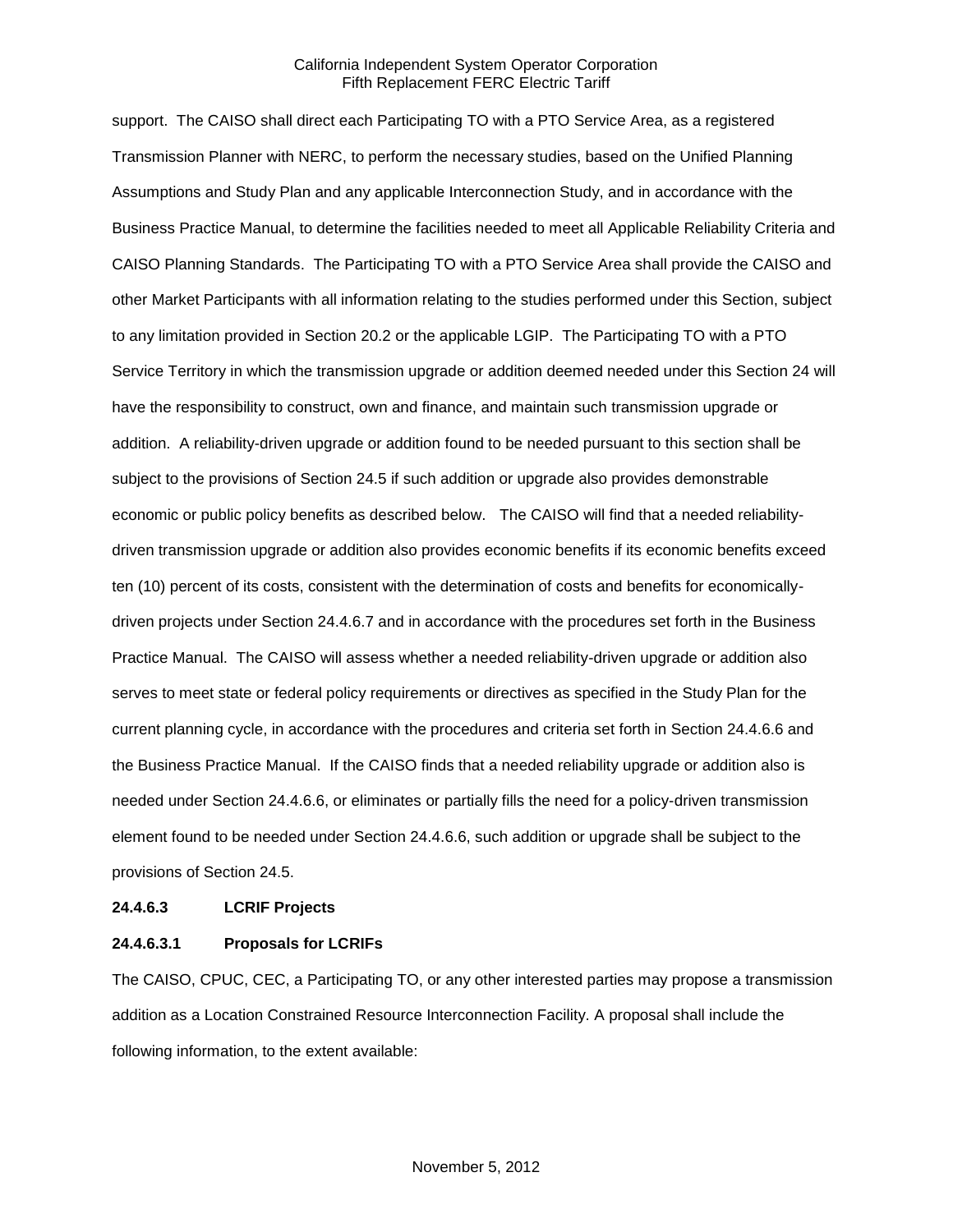- (a) Information showing that the proposal meets the requirements of Section 24.4.6.3.2; and
- (b) A description of the proposed facility, including the following information:
	- (1) Transmission studies demonstrating that the proposed facility satisfies Applicable Reliability Criteria and CAISO Planning Standards;
	- (2) Identification of the most feasible and cost-effective alternative transmission additions, which may include network upgrades, that would accomplish the objective of the proposal;
	- (3) A planning level cost estimate for the proposed facility and all proposed alternatives;
	- (4) An assessment of the potential for the future connection of further transmission additions that would convert the proposed facility into a network transmission facility, including conceptual plans;
	- (5) The estimated in-service date of the proposed facility; and
	- (6) A conceptual plan for connecting potential LCRIGs, if known, to the proposed facility.

### **24.4.6.3.2 Criteria for Qualification as a LCRIF**

- (a) The CAISO shall conditionally approve a facility as a Location Constrained Resource Interconnection Facility if it determines that the facility is needed and all of the following requirements are met:
	- (1) The facility is to be constructed for the primary purpose of connecting to the CAISO Controlled Grid two (2) or more Location Constrained Resource Interconnection Generators in an Energy Resource Area, and at least one of the Location Constrained Resource Interconnection Generators is to be owned by an entity(ies) that is not an Affiliate of the owner(s) of another Location Constrained Resource Interconnection Generator in that Energy Resource Area;
	- (2) The facility will be a High Voltage Transmission Facility;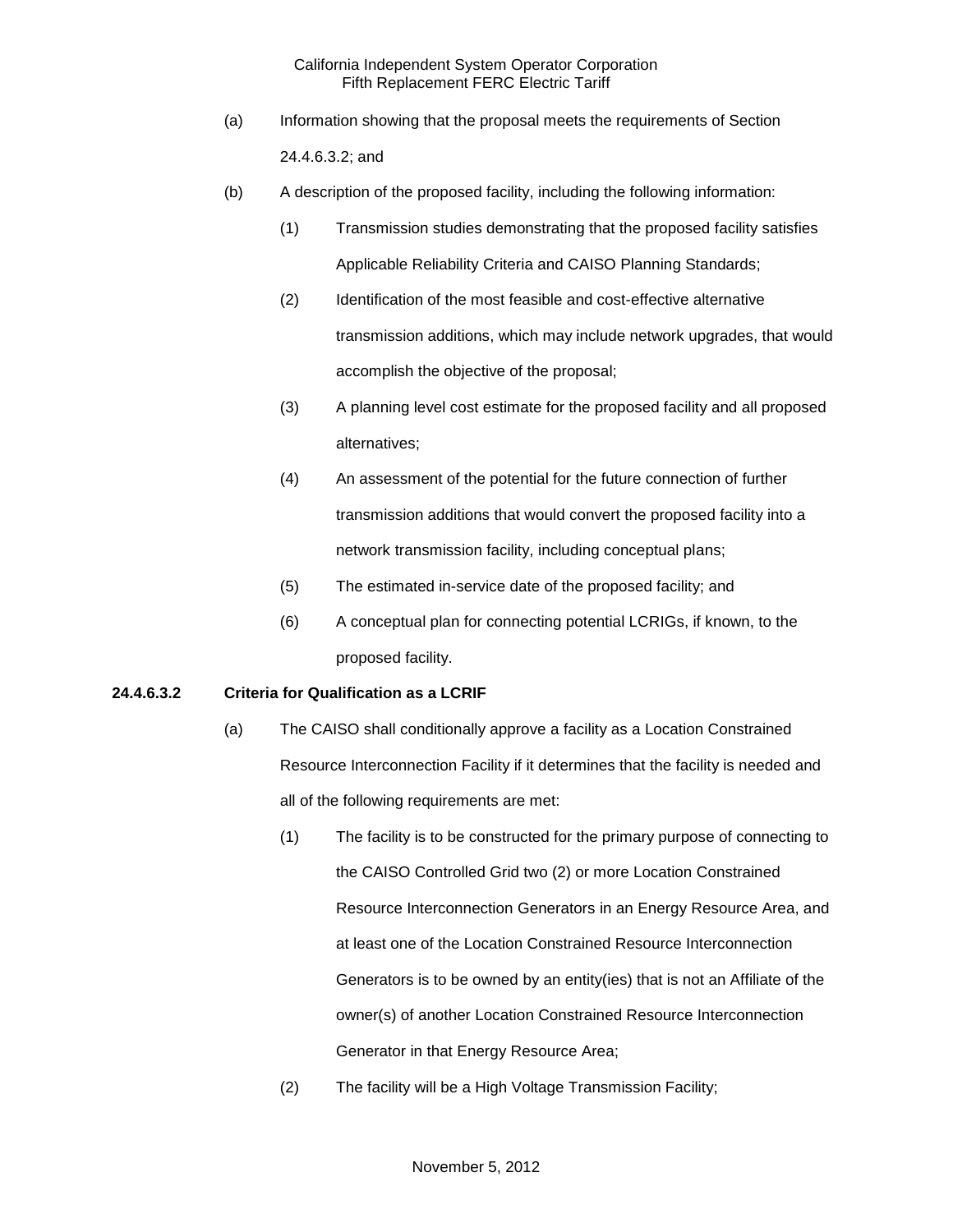- (3) At the time of its in-service date, the facility will not be a network facility and would not be eligible for inclusion in a Participating TO's TRR other than as an LCRIF; and
- (4) The facility meets Applicable Reliability Criteria and CAISO Planning Standards.
- (b) The proponent of a facility that has been determined by the CAISO to meet the requirements of Section 24.4.6.3.2(a) shall provide the CAISO with information concerning the requirements of this subsection not less than ninety (90) days prior to the planned commencement of construction, and the facility shall qualify as a Location Constrained Resource Interconnection Facility if the CAISO determines that both of the following requirements are met:
	- (1) The addition of the capital cost of the facility to the High Voltage TRR of a Participating TO will not cause the aggregate of the net investment of all LCRIFs (net of the amount of the capital costs of LCRIFs to be recovered from LCRIGs pursuant to Section 26.6) included in the High Voltage TRRs of all Participating TOs to exceed fifteen (15) percent of the aggregate of the net investment of all Participating TOs in all High Voltage Transmission Facilities reflected in their High Voltage TRRs (net of the amount of the capital costs of LCRIFs to be recovered from LCRIGs pursuant to Section 26.6) in effect at the time of the CAISO's evaluation of the facility; and
	- (2) Existing or prospective owners of LCRIGs have demonstrated their interest in connecting LCRIGs to the facility consistent with the requirements of Section 24.4.6.3.4, which establishes the necessary demonstration of interest.

### **24.4.6.3.3 Responsibilities of Participating Transmission Owner**

Each Participating TO shall report annually to the CAISO the amount of its net investment in LCRIFs (net of the amount of the capital costs of LCRIFs to be recovered from LCRIGs pursuant to Section 26.6), and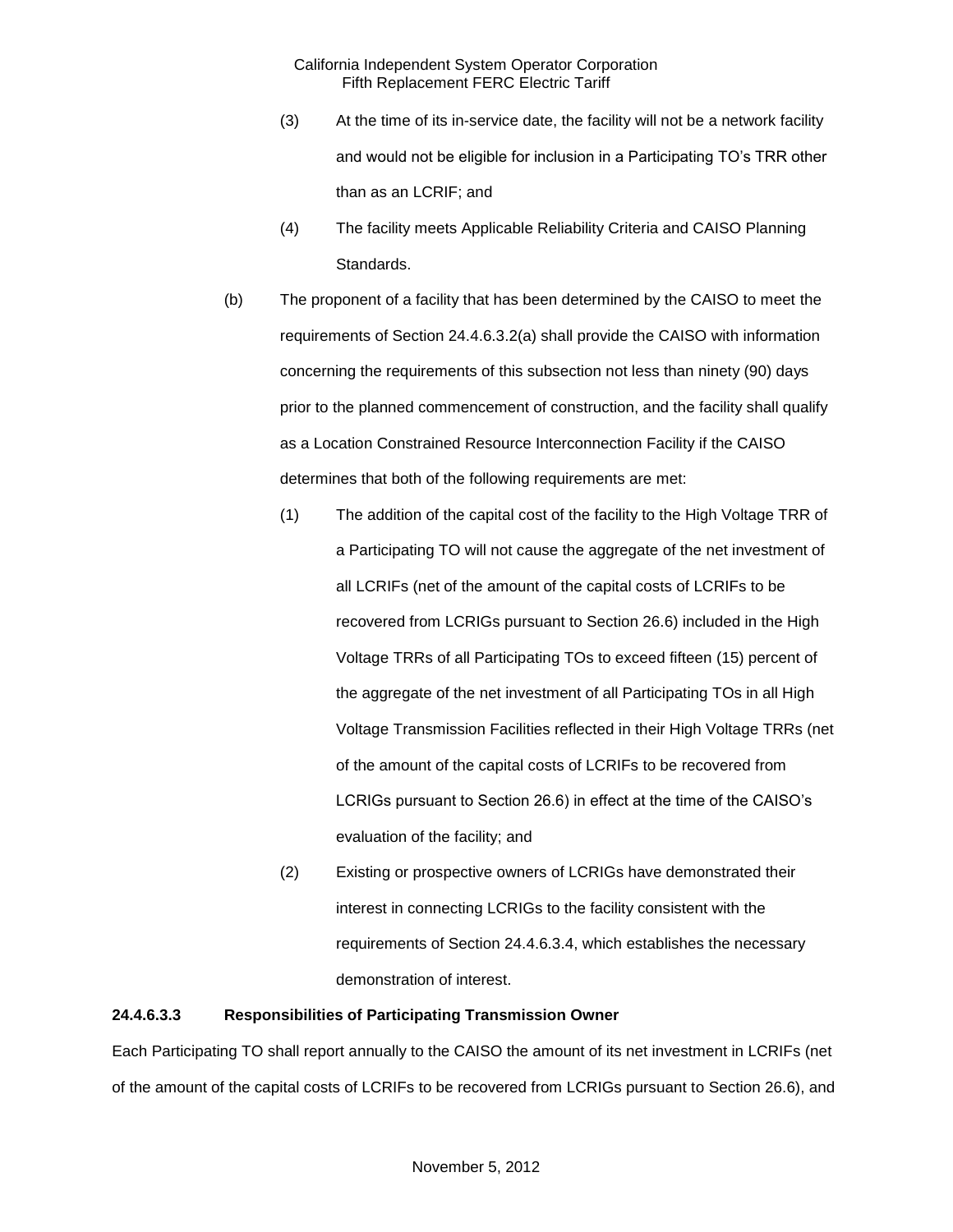its net investment in High Voltage Transmission Facilities reflected in its High Voltage TRR (net of the amount of the capital costs of LCRIFs to be recovered from LCRIGs pursuant to Section 26.6), to enable the CAISO to make the determination required under Section 24.4.6.3.2(b)(1).

# **24.4.6.3.4 Demonstration of Interest in a LCRIF**

A proponent of an LCRIF must demonstrate interest in the LCRIF equal to sixty (60) percent or more of the capacity of the facility in the following manner:

- (a) the proponent's demonstration must include a showing that LCRIGs that would connect to the facility and would have a combined capacity equal to at least twenty-five (25) percent of the capacity of the facility have executed Large Generator Interconnection Agreements or Small Generator Interconnection Agreements, as applicable; and
- $(b)$  to the extent the showing pursuant to Section 24.4.6.3.4(a) does not constitute sixty (60) percent of the capacity of the LCRIF, the proponent's demonstration of the remainder of the required minimum level of interest must include a showing that additional LCRIGs:
	- (1) in the case of Large Generating Facilities subject to the LGIP set forth in Appendix Y, have obtained Site Exclusivity or paid the Site Exclusivity Deposit in lieu of Site Exclusivity, provided that any Site Exclusivity Deposit paid pursuant to Section 3.5 of the LGIP set forth in Appendix Y shall satisfy this requirement, or, in the case of Large Generating Facilities subject to the LGIP set forth in Appendix U and Small Generating Facilities, have obtained control over their site or paid a deposit to the CAISO in the amount of \$250,000, which deposit shall be refundable if the LCRIF is not approved or is withdrawn by the proponent; and
	- (2) have demonstrated interest in the LCRIF by one of the following methods: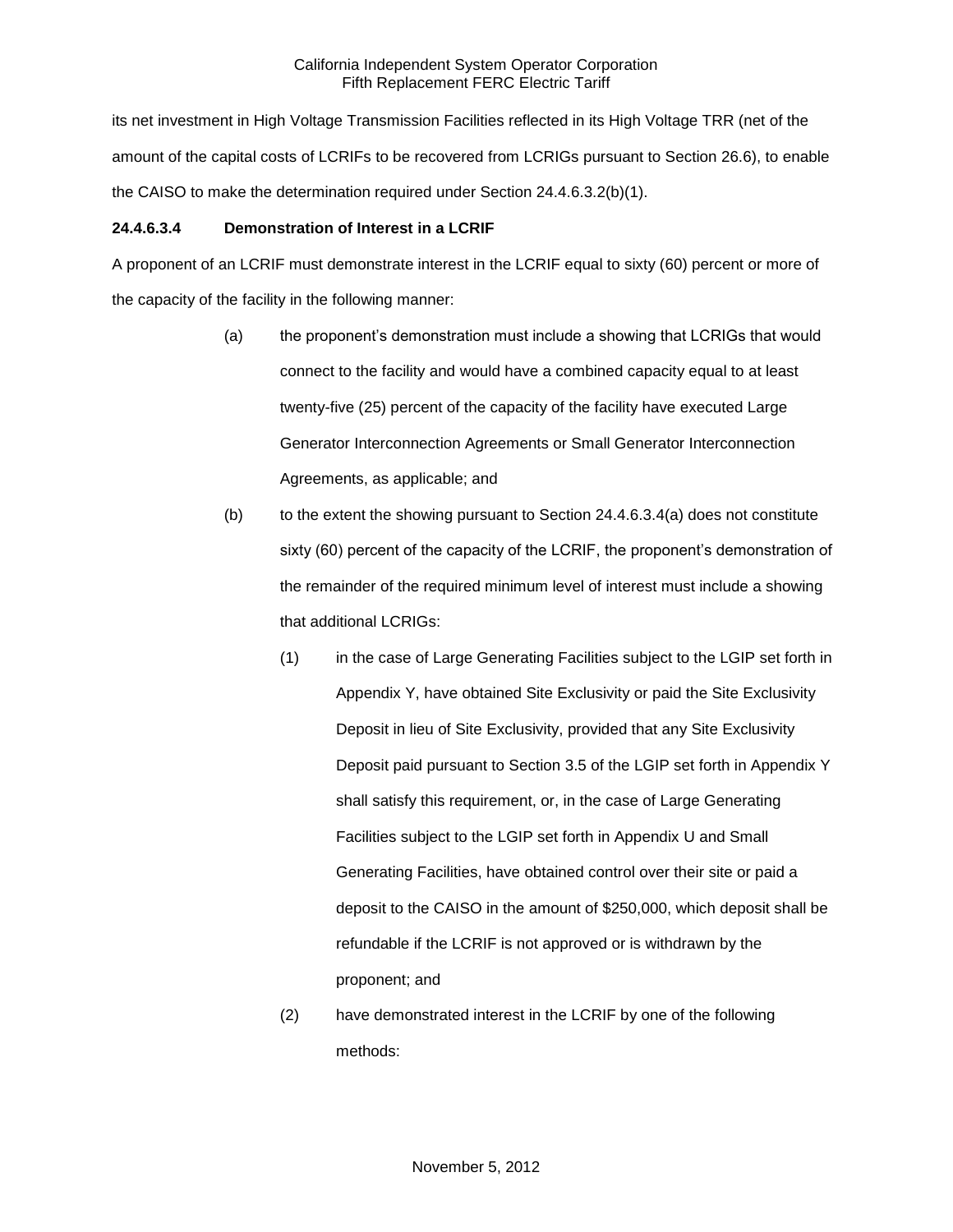- (i) executing a firm power sales agreement for the output of the LCRIG for a period of five (5) years or longer; or
- (ii) in the case of Large Generating Facilities subject to the LGIP set forth in Appendix Y, filing an Interconnection Request and paying the Interconnection Study Deposit required by Section 3.5 of the LGIP set forth in Appendix Y; or
- (iii) in the case of Large Generating Facilities subject to the LGIP set forth in Appendix U and Small Generating Facilities, being in the CAISO's interconnection queue and paying a deposit to the CAISO equal to the sum of the minimum deposits required of an Interconnection Customer for all studies performed in accordance with the Large Generator Interconnection Procedures (Appendix U) or Small Generator Interconnection Procedures (Appendix S), as applicable to the LCRIG, less the amount of any deposits actually paid by the LCRIG for such studies. The deposit shall be credited toward such study costs. If the LCRIF is not approved or is withdrawn by the proponent, any deposit paid under this provision shall be refundable to the extent it exceeds costs incurred by the CAISO for such studies; or
- (iv) paying a deposit to the CAISO equal to five (5) percent of the LCRIG's pro rata share of the capital costs of a proposed LCRIF. The deposit shall be credited toward costs of Interconnection Studies performed in connection with the Large Generator Interconnection Procedures (Appendix U or Appendix Y, as applicable) or Small Generator Interconnection Procedures (Appendix S), whichever is applicable. If the LCRIF is not approved or is withdrawn by the proponent, any deposit paid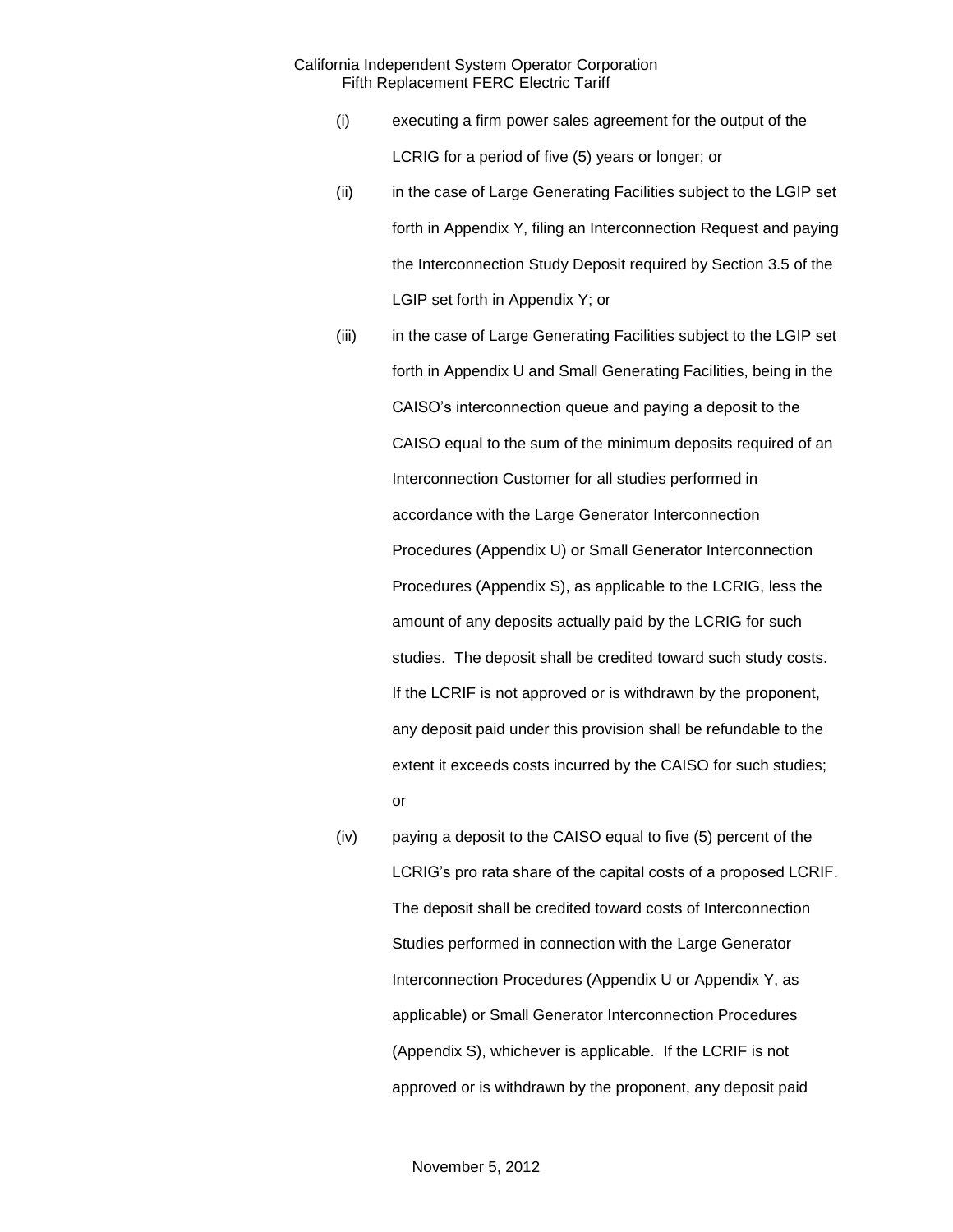under this provision shall be refundable to the extent it exceeds

the costs incurred by the CAISO for such studies.

## **24.4.6.3.5 Coordination With Non-Participating TOs**

In the event that a facility proposed as an LCRIF would connect to LCRIGs in an Energy Resource Area that would also be connected by a transmission facility that is in existence or is proposed to be constructed by an entity that is not a Participating TO and that does not intend to place that facility under the Operational Control of the CAISO, the CAISO shall coordinate with the entity owning or proposing that transmission facility through any regional planning process to avoid the unnecessary construction of duplicative transmission additions to connect the same LCRIGs to the CAISO Controlled Grid.

### **24.4.6.3.6 Evaluation of LCRIFs**

In evaluating whether a proposed LCRIF that meets the requirements of Section 24.4.6.3.2 is needed, and for purposes of ranking and prioritizing LCRIF projects, the CAISO will consider the following factors:

- (a) Whether, and if so, the extent to which, the facility meets or exceeds applicable CAISO Planning Standards, including standards that are Applicable Reliability Criteria.
- (b) Whether, and if so, the extent to which, the facility has the capability and flexibility both to interconnect potential LCRIGs in the Energy Resource Area and to be converted in the future to a network transmission facility.
- (c) Whether the projected cost of the facility is reasonable in light of its projected benefits, in comparison to the costs and benefits of other alternatives for connecting Generating Units or otherwise meeting a need identified in the CAISO Transmission Planning Process, including alternatives that are not LCRIFs. In making this determination, the CAISO shall take into account, among other factors, the following:
	- (1) The potential capacity of LCRIGs and the potential Energy that could be produced by LCRIGs in each Energy Resource Area;
	- (2) The capacity of LCRIGs in the CAISO's interconnection process for each Energy Resource Area;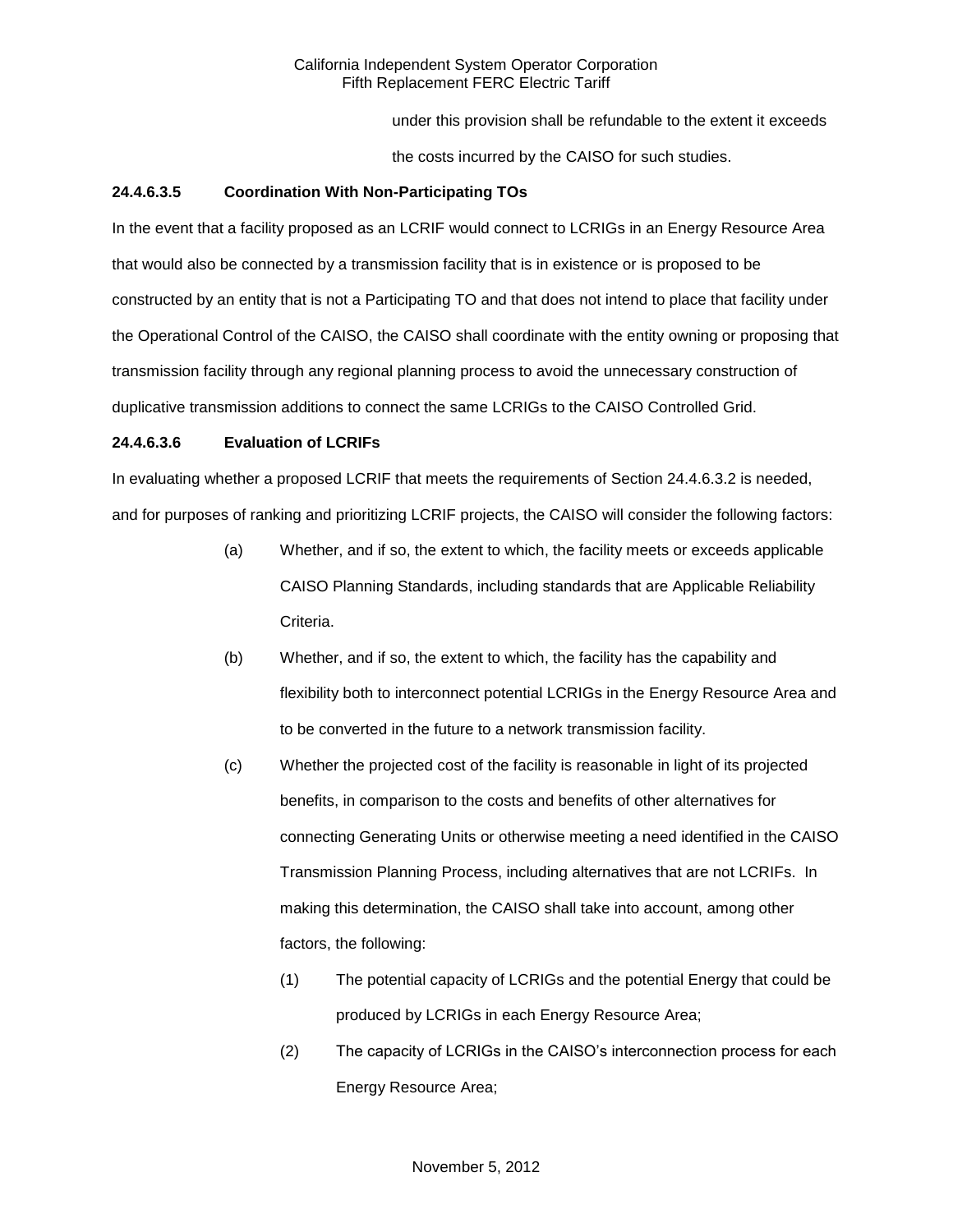- (3) The projected cost and in-service date of the facility in comparison with other transmission facilities that could connect LCRIGs to the CAISO Controlled Grid;
- (4) Whether, and if so, the extent to which, the facility would provide additional reliability or economic benefits to the CAISO Controlled Grid; and
- (5) Whether, and if so, the extent to which, the facility would create a risk of stranded costs.

#### **24.4.6.4 Projects to Maintain the Feasibility of Long Term CRRs**

The CAISO is obligated to ensure the continuing feasibility of Long Term CRRs that are allocated by the CAISO over the length of their terms. In furtherance of this requirement the CAISO shall, as part of its annual Transmission Planning Process cycle, test and evaluate the simultaneous feasibility of allocated Long Term CRRs, including, but not limited to, when acting on the following types of projects: (a) planned or proposed transmission projects; (b) Generating Unit or transmission retirements; (c) Generating Unit interconnections; and (d) the interconnection of new Load. Pursuant to such evaluations, the CAISO shall identify the need for any transmission additions or upgrades required to ensure the continuing feasibility of allocated Long Term CRRs over the length of their terms and shall publish Congestion Data Summary along with the results of the CAISO technical studies. In assessing the need for transmission additions or upgrades to maintain the feasibility of allocated Long Term CRRs, the CAISO, in coordination with the Participating TOs and other Market Participants, shall consider lower cost alternatives to the construction of transmission additions or upgrades, such as acceleration or expansion of existing projects; Demand-side management; Remedial Action Schemes; constrained-on Generation; interruptible Loads; reactive support; or in cases where the infeasible Long Term CRRs involve a small magnitude of megawatts, ensuring against the risk of any potential revenue shortfall using the CRR Balancing Account and uplift mechanism in Section 11.2.4. As part of the CAISO's Transmission Planning Process, the Participating TOs and Market Participants shall provide the necessary assistance and information to the CAISO to allow it to assess and identify transmission additions or upgrades that may be necessary under Section 24.4.6.4. To the extent a transmission upgrade or addition is deemed needed to maintain the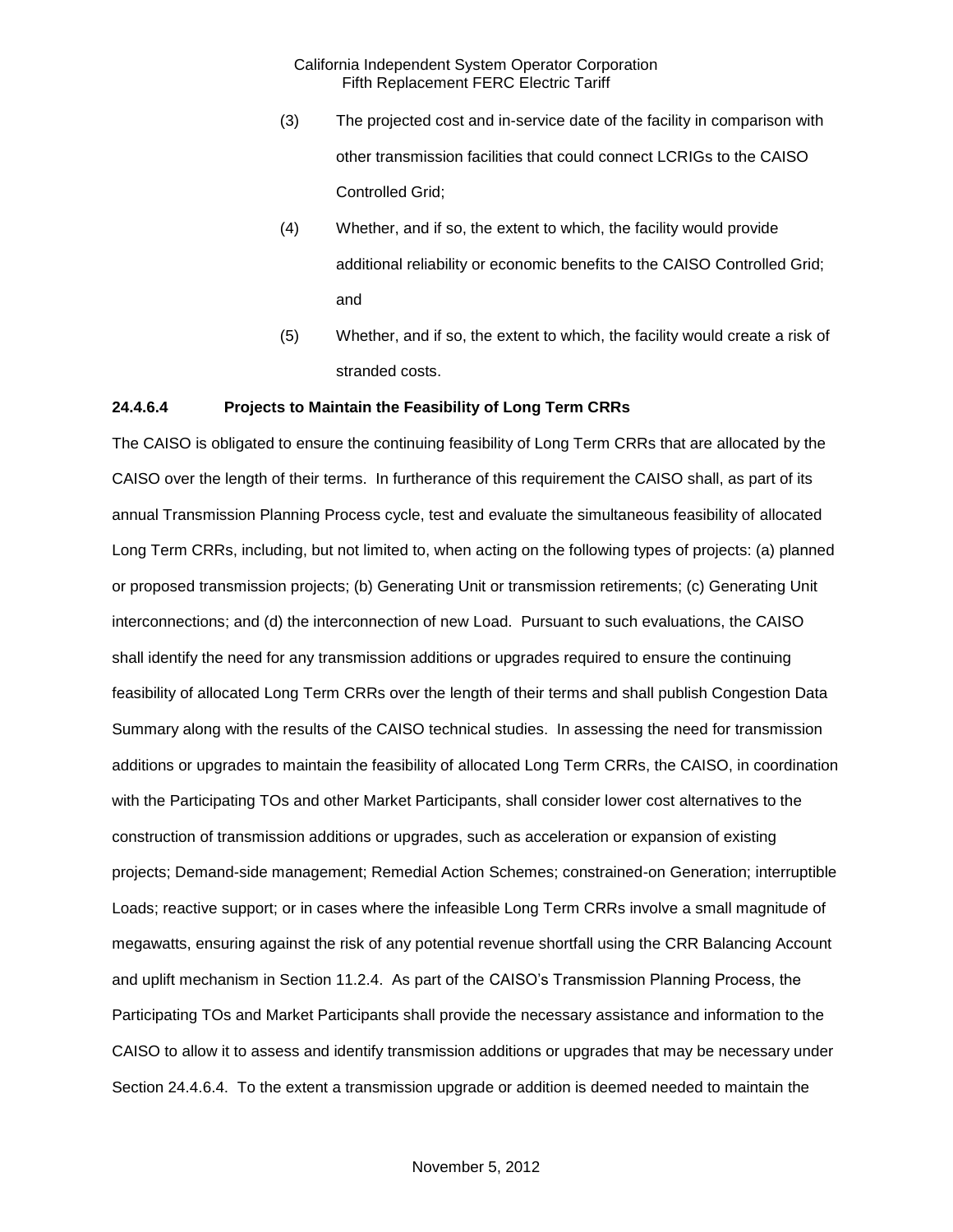feasibility of allocated Long Term CRRs in accordance with this Section and included in the CAISO's annual Transmission Plan, the CAISO will designate the Participating TO(s) with a PTO Service Territory in which the transmission upgrade or addition is to be located as the Project Sponsor(s), responsible to construct, own and finance, and maintain such transmission upgrade or addition. An upgrade or addition found to be needed pursuant to this section shall be subject to the provisions of Section 24.5 if such addition or upgrade also provides demonstrable economic or public policy benefits as described below. The CAISO will find that a transmission upgrade or addition needed to maintain the feasibility of allocated Long Term CRRs also provides economic benefits if its economic benefits exceed ten (10) percent of its costs, consistent with the determination of costs and benefits for economically-driven projects under Section 24.4.6.7 and in accordance with the procedures set forth in the Business Practice Manual. The CAISO will assess whether an upgrade or addition needed to maintain the feasibility of allocated Long Term CRRs also serves to meet state or federal policy requirements or directives as specified in the Study Plan for the current planning cycle, in accordance with the procedures and criteria set forth in Section 24.4.6.6 and the Business Practice Manual. If the CAISO finds that an upgrade or addition needed to maintain the feasibility of allocated Long Term CRRs also is needed under Section 24.4.6.6, or eliminates or partially fills the need for a policy-driven transmission element found to be needed under Section 24.4.6.6, such addition or upgrade shall be subject to the provisions of Section 24.5.

### **24.4.6.5 LGIP Network Upgrades**

Beginning with the 2011/2012 planning cycle, Network Upgrades originally identified during the Phase II Interconnection Study or Interconnection Facilities Study Process of the Large Generation Interconnection Process as set forth in Section 7 of Appendix Y that are not already included in a signed LGIA may be assessed as part of the comprehensive Transmission Plan if these Network Upgrades satisfy the following criteria:

- (a) The Network Upgrades consist of new transmission lines 200 kV or above, and have capital costs of \$100 million or greater;
- (b) The Network Upgrade is a new 500 kV substation that has capital costs of \$100 million or greater; or,
- (c) The Network Upgrades have a capital cost of \$200 million or more.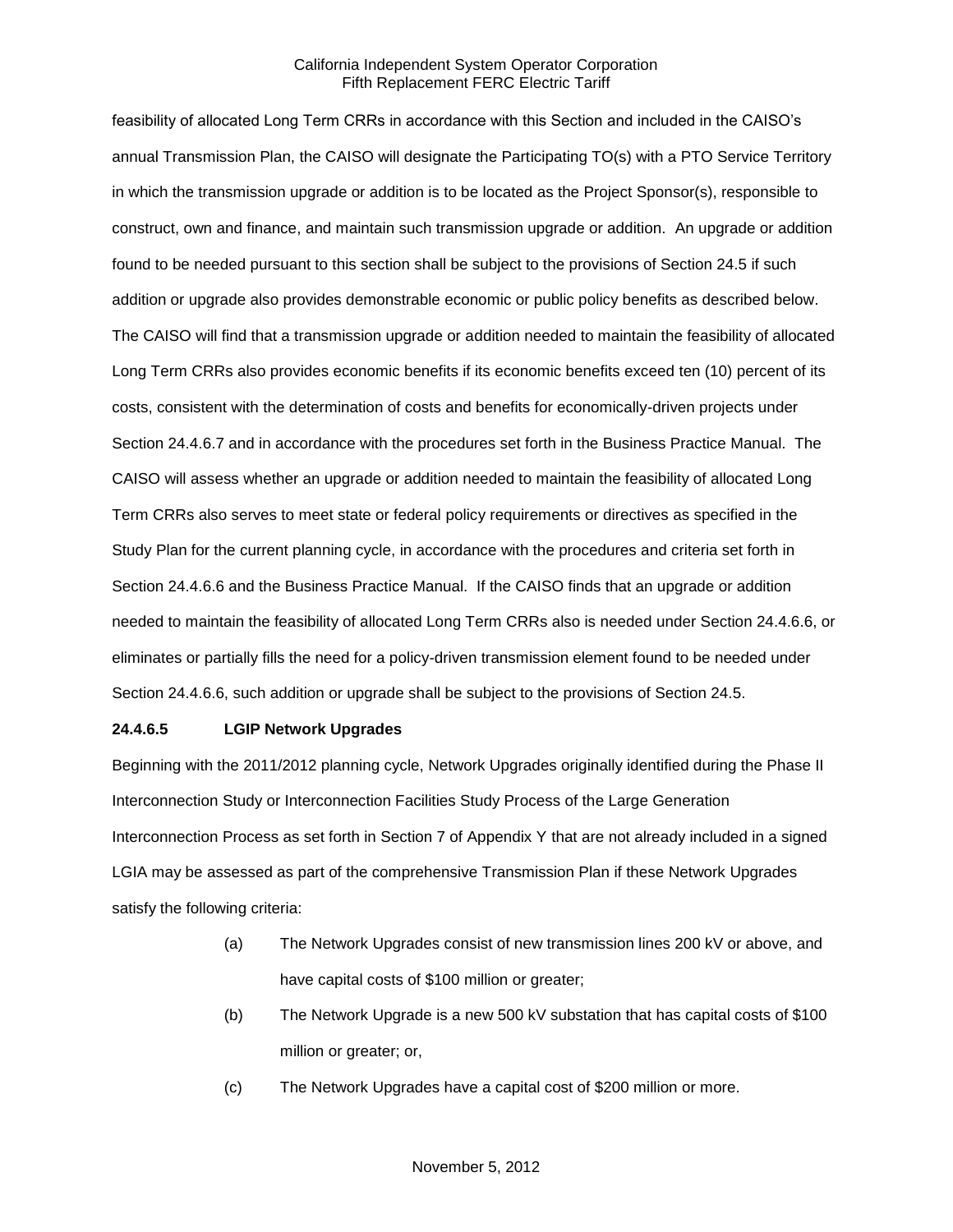The CAISO will post a list of the Network Upgrades eligible for assessment in the Transmission Planning Process in accordance with the schedule set forth in the applicable Business Practice Manual. Network Upgrades included in the comprehensive Transmission Plan may include additional components not included in the Network Upgrades originally identified during the Phase II Interconnection Study or may be expansions of the Network Upgrades originally identified during the Phase II Interconnection Study if the CAISO determines during the Transmission Planning Process that such components or expansions are needed as additional elements under section 24.1. Network Upgrades identified in the LGIP Phase II studies but not assessed in the Transmission Planning Process will be included in Large Generator Interconnection Agreements, as appropriate. Network Upgrades assessed in the Transmission Planning Process but not modified or replaced will be included in Large Generator Interconnection Agreements, as appropriate. Construction and ownership of Network Upgrades specified in the comprehensive Transmission Plan under this section, including any needed additional components or expansions, will be the responsibility of the Participating TO if the Phase II studies identified the original upgrade as needed and such upgrade has not yet been set forth in an executed Large Generator Interconnection Agreement. If, through the comprehensive Transmission Planning Process, the CAISO identifies any additional components or expansions of Network Upgrades that result in the need for other upgrades or additions, the responsibility to build and own such additions or upgrades will be determined by this Section 24, according to the category of those upgrades or additions. Any decision in the Transmission Planning Process to modify Network Upgrades identified in the Large Generator Interconnection Process will not increase the cost responsibility of the Interconnection Customer as described in Appendix Y, Section 7. Category 1 policy-driven elements identified under Section 24.4.6.7 could supplant the need for LGIP Network Upgrades that would be developed in subsequent Generator Interconnection Process cycles. To the extent that a Category 1 policy-driven element eliminates or downsizes the need for a Network Upgrade, the Interconnection Customer's cost responsibility for such Network Upgrade shall be eliminated or reduced. Any financial security posting shall be adjusted accordingly.

### **24.4.6.6 Policy-Driven Elements**

Once the CAISO has identified projects needed to maintain reliability, LCRIF projects eligible for conditional or final approval, projects needed to maintain long-term CRR feasibility, qualified Merchant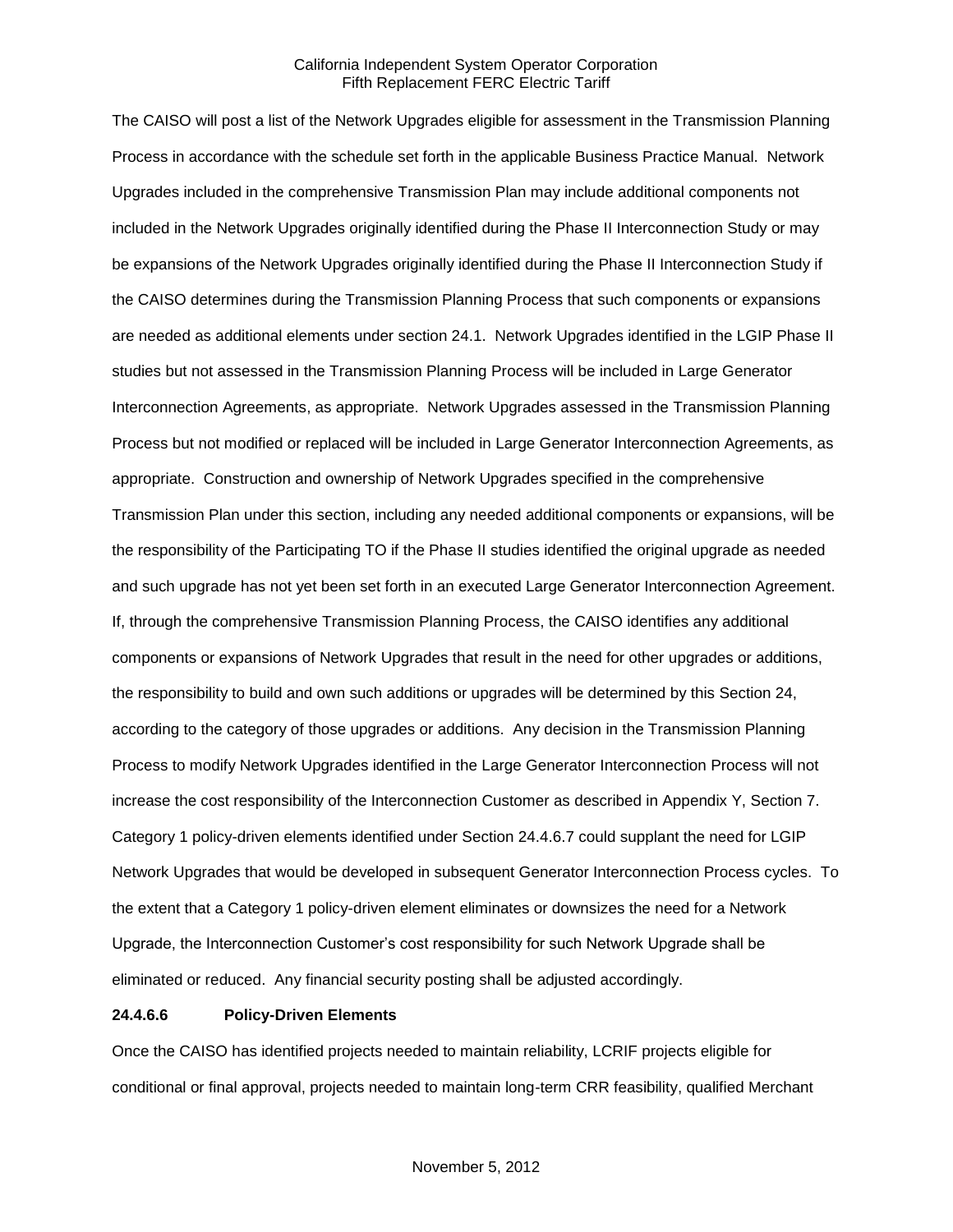Transmission Facility projects, and needed LGIP Network Upgrades as described in Section 24.4.6.5, the CAISO may evaluate transmission upgrade and addition elements needed to meet state or federal policy requirements or directives as specified in the Study Plan pursuant to Section 24.3.2(i). Policy-driven transmission upgrade or addition elements will be either Category 1 or Category 2. Category 1 are those elements which under the criteria of this section are found to be needed elements and are recommended for approval as part of the comprehensive Transmission Plan in the current cycle. Category 2 are those elements that could be needed to achieve state or federal policy requirements or directives but have not been found to be needed in the current planning cycle based on the criteria set forth in this section. Elements identified in this section and not identified in Section 24.4.6.5 as the responsibility of the Participating TO to build will be open for Project Sponsor solicitation during Phase 3. The CAISO will determine the need for, and identify such policy-driven transmission upgrade or addition elements that efficiently and effectively meet applicable policies under alternative resource location and integration assumptions and scenarios, while mitigating the risk of stranded investment. The CAISO will create a baseline scenario reflecting the assumptions about resource locations that are most likely to occur and one or more reasonable stress scenarios that will be compared to the baseline scenario. Any transmission upgrade or addition elements that are included in the baseline scenario and at least a significant percentage of the stress scenarios may be Category 1 elements. Transmission upgrades or additions that are included in the base case, but which are not included in any of the stress scenarios or are included in an insignificant percentage of the stress scenarios, generally will be Category 2 elements, unless the CAISO finds that sufficient analytic justification exists to designate them as Category 1. In such cases, the ISO will make public the analysis upon which it based its justification for designating such facilities as Category 1 rather than Category 2. In this process, the CAISO will consider the following criteria:

> (a) commercial interest in the resources in the applicable geographic area (including renewable energy zones) accessed by potential transmission elements as evidenced by signed and approved power purchase agreements and interconnection agreements;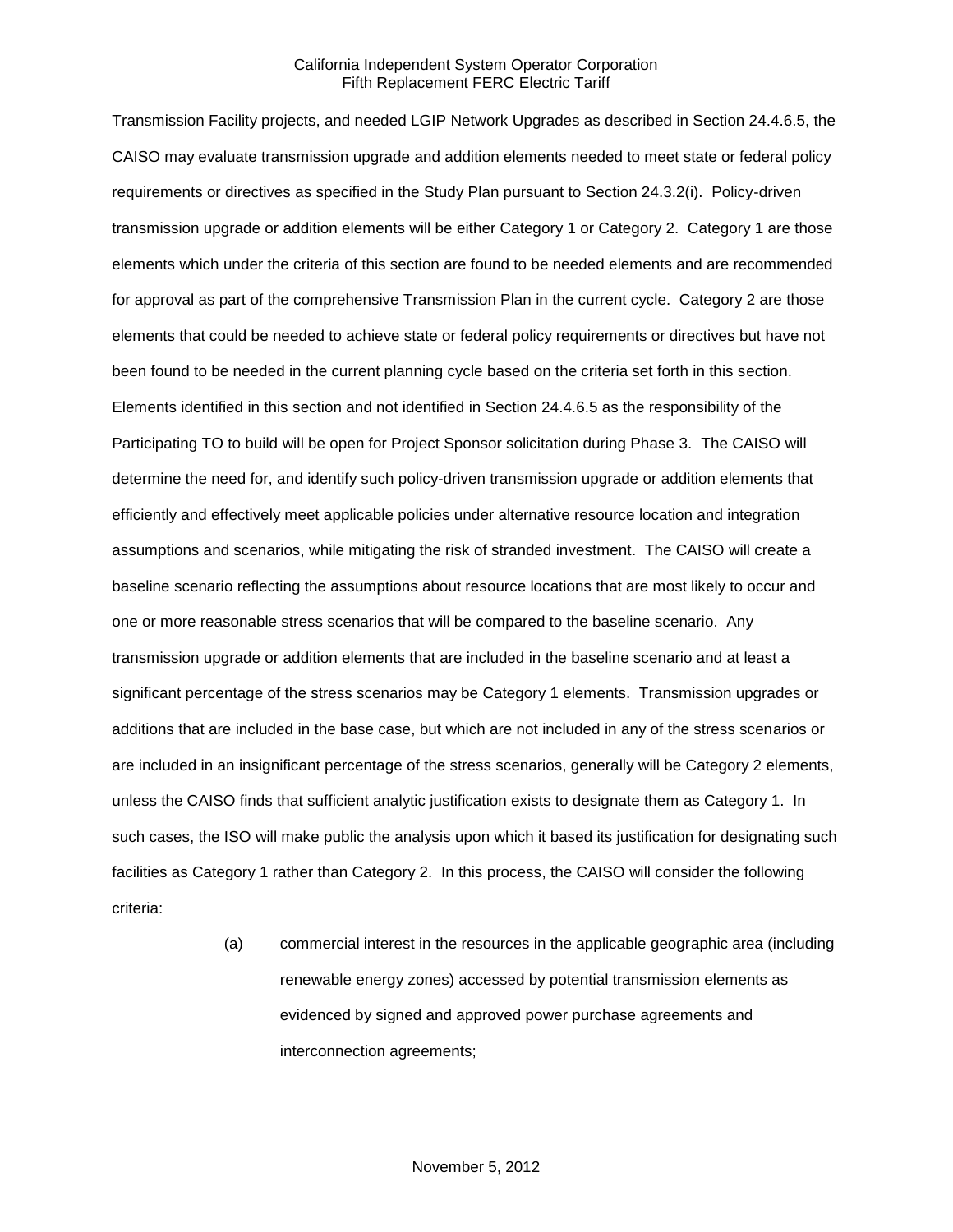- (b) the results and identified priorities of the California Public Utilities Commission's or California Local Regulatory Authorities' resource planning processes;
- (c) the expected planning level cost of the transmission element as compared to the potential planning level costs of other alternative transmission elements;
- (d) the potential capacity (MW) value and energy (MWh) value of resources in particular zones that will meet the policy requirements, as well as the cost supply function of the resources in such zones;
- (e) the environmental evaluation, using best available public data, of the zones that the transmission is interconnecting as well as analysis of the environmental impacts of the transmission elements themselves; the extent to which the transmission element will be needed to meet Applicable Reliability Criteria or to provide additional reliability or economic benefits to the ISO grid;
- (f) potential future connections to other resource areas and transmission elements;
- (g) resource integration requirements and the costs associated with these requirements in particular resource areas designated pursuant to policy initiatives;
- (h) the potential for a particular transmission element to provide access to resources needed for integration, such as pumped storage in the case of renewable resources;
- (i) the effect of uncertainty associated with the above criteria, and any other considerations, that could affect the risk of stranded investment; and
- (j) the effects of other additions or upgrades being considered for approval during the planning process.

# **24.4.6.7 Economic Studies and Mitigation Solutions**

Once the CAISO has identified projects needed to maintain reliability, LCRIF projects eligible for conditional or final approval, qualified merchant transmission projects and policy driven elements, the CAISO will conduct the High Priority Economic Planning Studies selected under Section 24.4.4 and any other studies that the CAISO concludes are necessary to determine whether additional transmission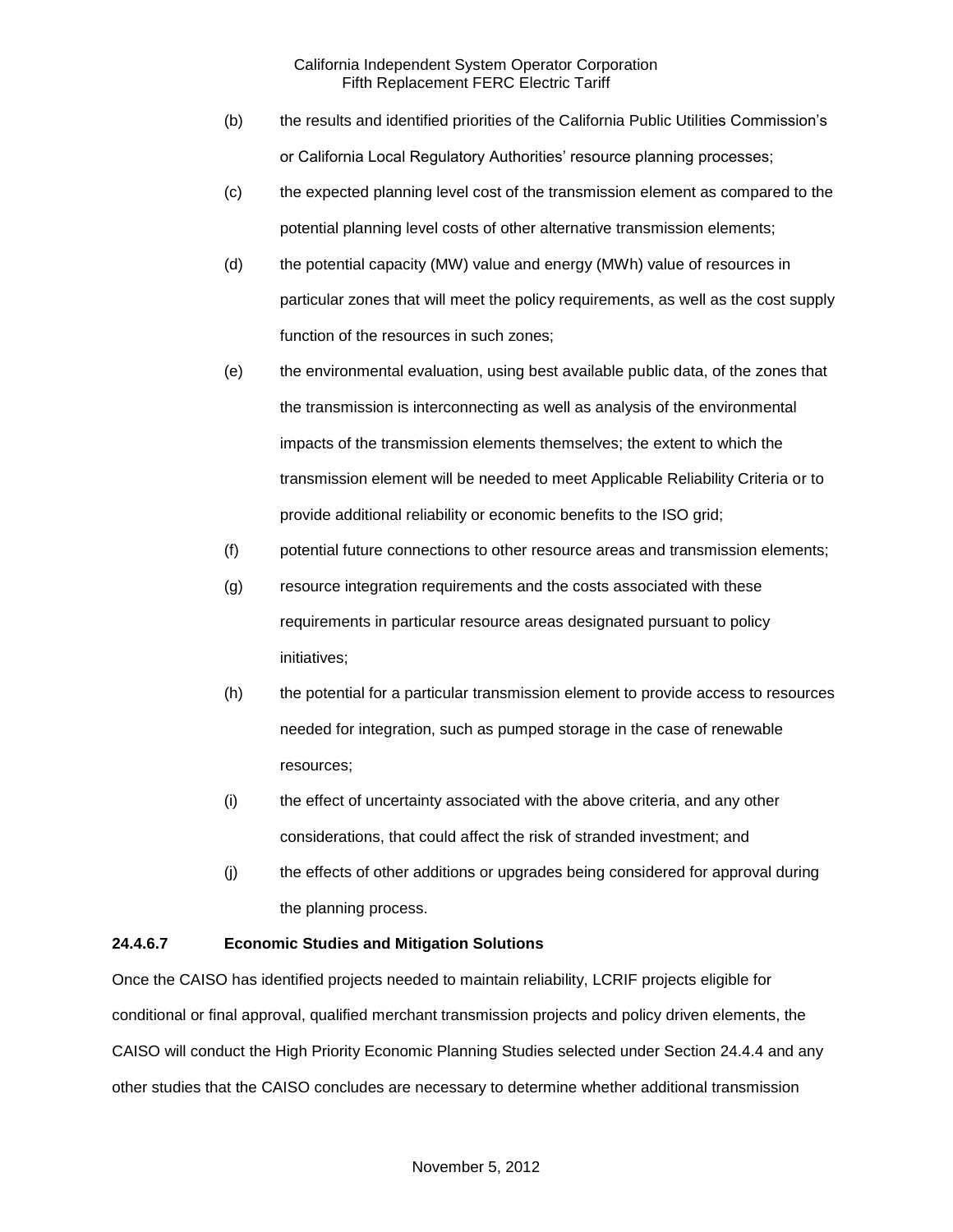upgrades and additions, or modifications to identified transmission projects or elements, are necessary to address:

- (a) Congestion identified by the CAISO in the Congestion Data Summary published for the applicable Transmission Planning Process cycle and the magnitude, duration, and frequency of that Congestion;
- (b) Local Capacity Area Resource requirements;
- (c) Congestion projected to increase over the planning horizon used in the Transmission Planning Process and the magnitude of that Congestion; or
- (d) Integration of new generation resources or loads on an aggregated or regional basis.

In determining whether additional elements are needed, the CAISO shall consider the degree to which, if any, the benefits of the solutions outweigh the costs, in accordance with the procedures set forth in the Business Practice Manual. The benefits of the mitigation solutions may include a calculation of any reduction in production costs, Congestion costs, Transmission Losses, capacity or other electric supply costs resulting from improved access to cost-efficient resources. The cost of the mitigation solution must consider any estimated costs identified under Section 24.4.6.4 to maintain the simultaneous feasibility of allocated Long Term CRRs for the length of their term. The CAISO, in determining whether a particular solution is needed, shall also consider the comparative costs and benefits of viable alternatives to the particular transmission element, including: (1) other potential transmission upgrades or additions, including those being considered or proposed during the Transmission Planning Process; (2) acceleration or expansion of any transmission upgrade or addition already approved by the CAISO Governing Board or included in any CAISO annual Transmission Plan, and (3) non-transmission alternatives, including demand-side management. Transmission upgrades and addition elements that are identified under this Section 24.4.6.7, other than reliability-driven projects, LCRIF projects eligible for conditional or final approval and qualified Merchant Transmission Facility projects, will be open for bid and Project Sponsor solicitation in Phase 3.

# **24.4.6.8 Projects Submitted in Prior Request Windows**

During Phase 2 of the 2010/2011 Transmission Planning Cycle, the CAISO will evaluate the specific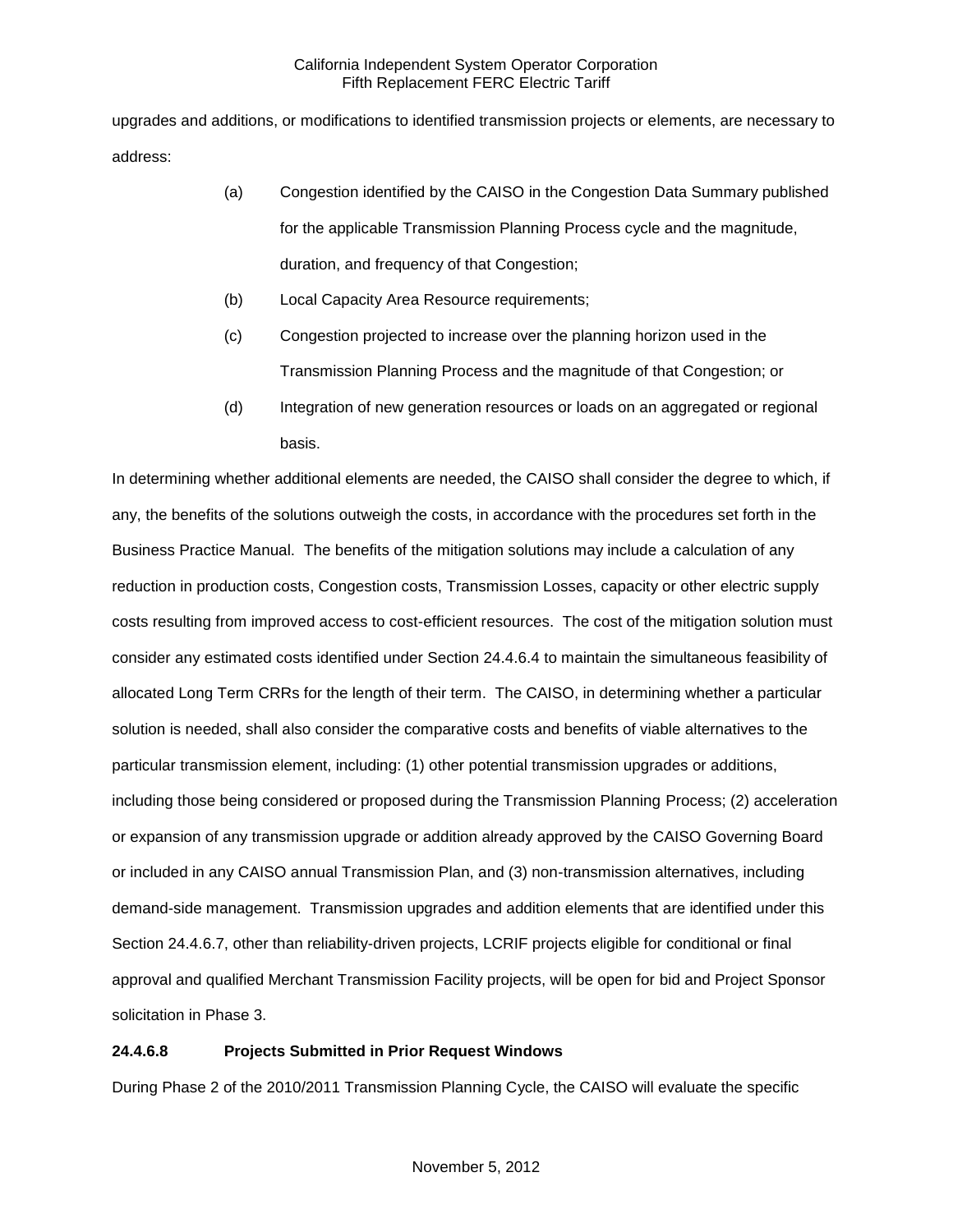project proposals submitted during the 2008 and 2009 request windows. If any of these 2008 or 2009 request window proposals is found by the CAISO to be needed as a Category 1 policy-driven or economically-driven element, using the criteria for approval of transmission elements under sections 24.4.6.6 or 24.4.6.7, the project will be included in the comprehensive 2010/2011 Transmission Plan. Upon Board approval of the Transmission Plan, the Project Sponsor that submitted the proposal will be approved to finance, own and construct the approved additions and upgrades provided that Project Sponsor meets the criterion specified in Section 24.5.2.1(c). If a 2008 or 2009 request window proposal is found to be needed as a Category 2 policy-driven element in the 2010-2011 Transmission Planning Cycle, and that Category 2 policy-driven element is reclassified as a Category 1 policy-driven element in the 2011-2012 Transmission Planning Cycle, the Project Sponsor that submitted the proposal will be approved to finance, own and construct the element, provided that Project Sponsor meets the criterion specified in Section 24.5.2.1(c). If competing projects have been submitted by multiple Project Sponsors in the 2008 and 2009 request windows for the same elements in the 2010/2011 comprehensive Transmission Plan, the CAISO will approve one of those Project Sponsors to build and own the project based on the criteria specified in Section 24.5.2.3. To the extent that competing project proposals for the same policy-driven or economically-driven element were submitted in both the 2008 and 2009 request windows, the CAISO will give priority to the proiect proposals submitted in the 2008 request window.

### **24.4.7 Description of Transmission Elements**

The transmission elements identified in the draft and final comprehensive Transmission Plan will provide sufficient engineering detail to permit Project Sponsors to submit complete proposals, under section 24.5.1 to build certain transmission elements. As further described in the Business Practice Manual, such details may include, but are not limited to:

- (a) Minimum Conductor Ampacity;
- (b) Approximate Line impedance required;
- (c) Approximate Series compensation levels;
- (d) Substation bus and breaker configuration;
- (e) Breaker clearing times;
- (f) Transformer characteristics (capacity, impedance, tap range);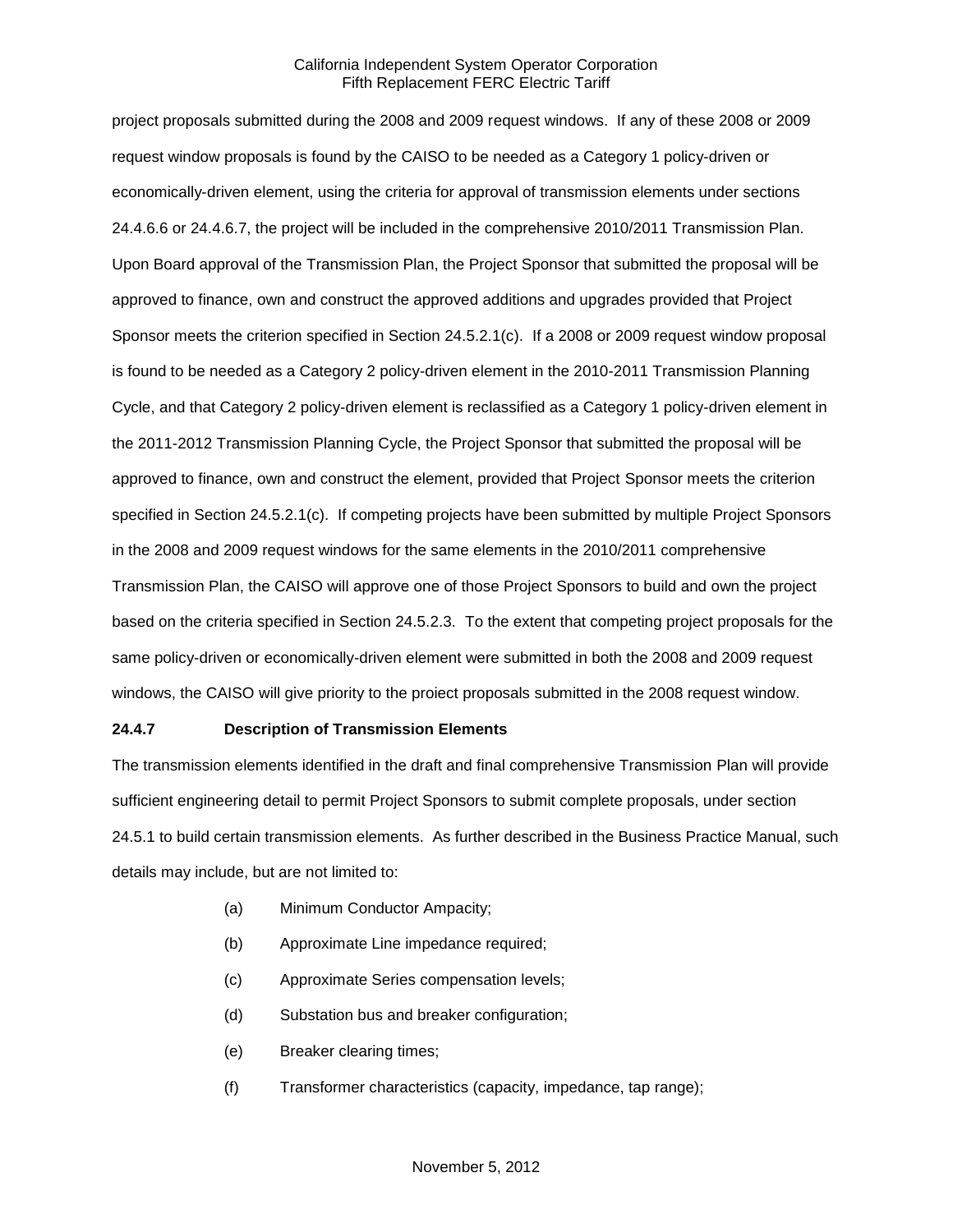- (g) Minimum Shunt capacitor and reactor sizes;
- (h) Minimum FACTS device specifications;
- (i) SPS requirements;
- (j) Planning level cost estimates;
- (k) Projected in-service date.

#### **24.4.8 Additional Contents of Comprehensive Transmission Plan**

In addition to the detailed descriptions of specific needed addition and upgrade projects and elements, the draft and final comprehensive Transmission Plan may include: (1) the results of technical studies performed under the Study Plan; (2) determinations and recommendations regarding the need for identified transmission upgrade and addition projects and elements; (3) assessments of transmission upgrades and additions submitted as alternatives to the potential solutions to transmission needs identified by the CAISO and studied during the Transmission Planning Process cycle; (4) results of Economic Planning Studies (except for the 2010/2011 cycle); (5) an update on the status of transmission upgrades or additions previously approved by the CAISO, including identification of mitigation plans, if necessary, to address any potential delay in the anticipated completion of an approved transmission upgrade or addition; and (6) a description of transmission addition and upgrade projects with an estimated capital investment of \$50 million or more submitted through the Request Window and for which additional studies are required before being presented to the CAISO Governing Board for approval following completion of the studies; and (7) a description of Category 2 transmission upgrade or addition elements recommended for consideration in future planning cycles.

#### **24.4.9 Phase 2 Stakeholder Process**

(a) According to the schedule and procedures set forth in the Business Practice Manual, the CAISO will schedule one (1) public meeting after the CAISO technical study results have been posted and Participating TOs have submitted (i) the results of technical studies conducted at the direction of the CAISO (if applicable); and (ii) reliability-driven projects and mitigation solutions. All stakeholder meetings, web conferences, or teleconferences shall be noticed by Market Notice. Interested parties will be provided a minimum two (2) week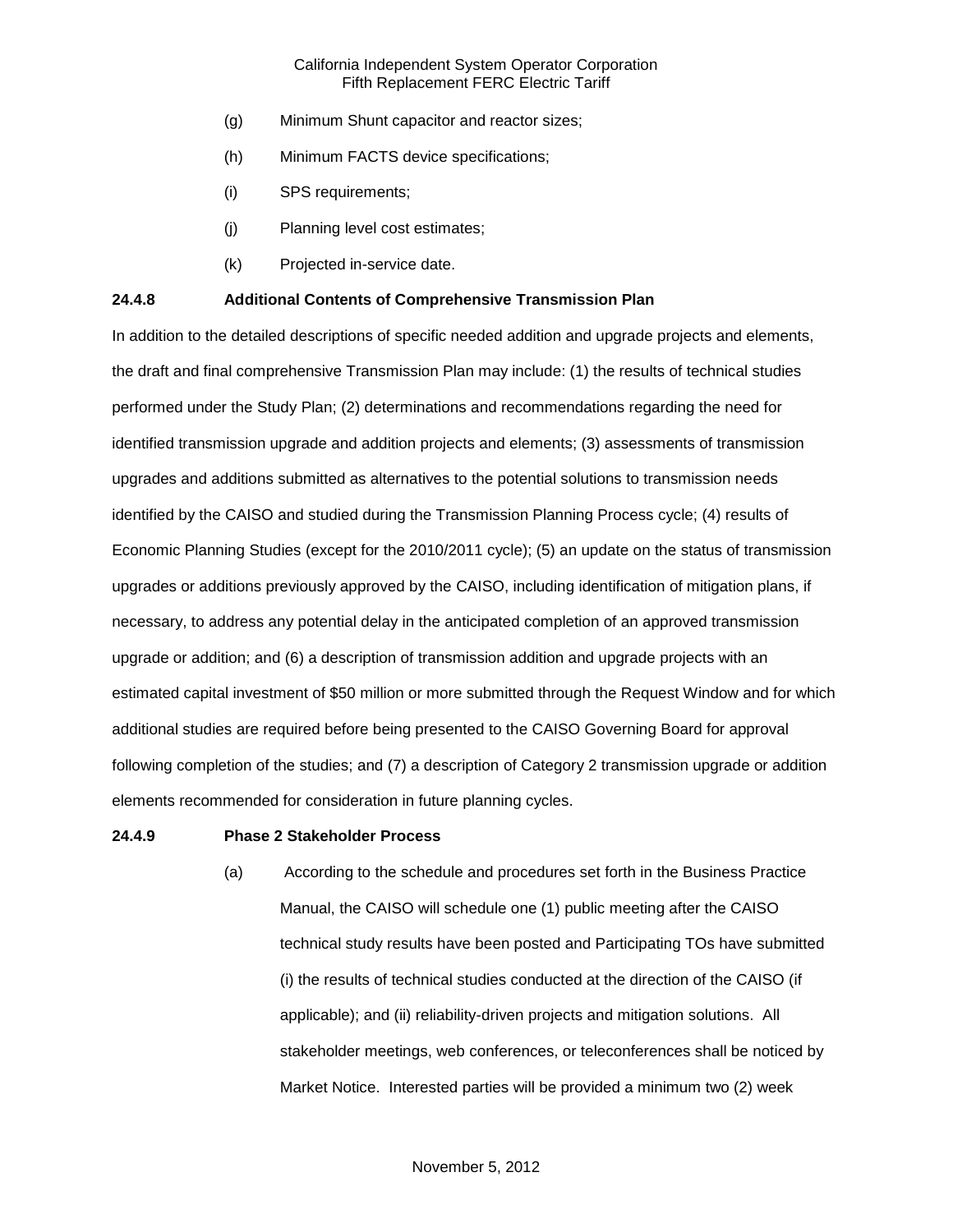period to provide written comments regarding the technical study results and the proposals submitted by the Participating TOs.

- (b) The CAISO will schedule at least one (1) other public meeting before the draft comprehensive Transmission Plan is posted to provide information about any policy-driven element evaluations or economic planning studies that have been completed since the prior public meeting was held, as well as updated information about any studies or evaluations that are still in progress. Notice of such meeting, web conference or teleconference will be provided to stakeholders via Market Notice.
- (c) In accordance with the schedule and procedures in the Business Practice Manual, but not less than one-hundred and twenty (120) days after the results of the CAISO's technical studies are posted and not less than six (6) weeks after the Request Window closes, the CAISO will post a draft comprehensive Transmission Plan. The CAISO will subsequently conduct a public conference regarding the draft comprehensive Transmission Plan and solicit comments, consistent with the timelines and procedures set forth in the Business Practice Manual. Additional meetings, web conferences, or teleconferences may be scheduled as needed. All stakeholder meetings, web conferences, or teleconferences shall be noticed by Market Notice and such notice shall be posted to the CAISO Website. After consideration of comments, the CAISO will post the revised draft comprehensive Transmission Plan to the CAISO Website.

#### **24.4.10 Transmission Plan Approval Process**

The revised draft comprehensive Transmission Plan, along with the stakeholder comments, will be presented to the CAISO Governing Board for consideration and approval. Upon approval of the plan, all needed transmission addition and upgrade projects and elements, net of all transmission and nontransmission alternatives considered in developing the comprehensive Transmission Plan, will be deemed approved by the CAISO Governing Board. Transmission upgrade and addition projects and elements with capital costs of \$50 million or less can be approved by CAISO management and may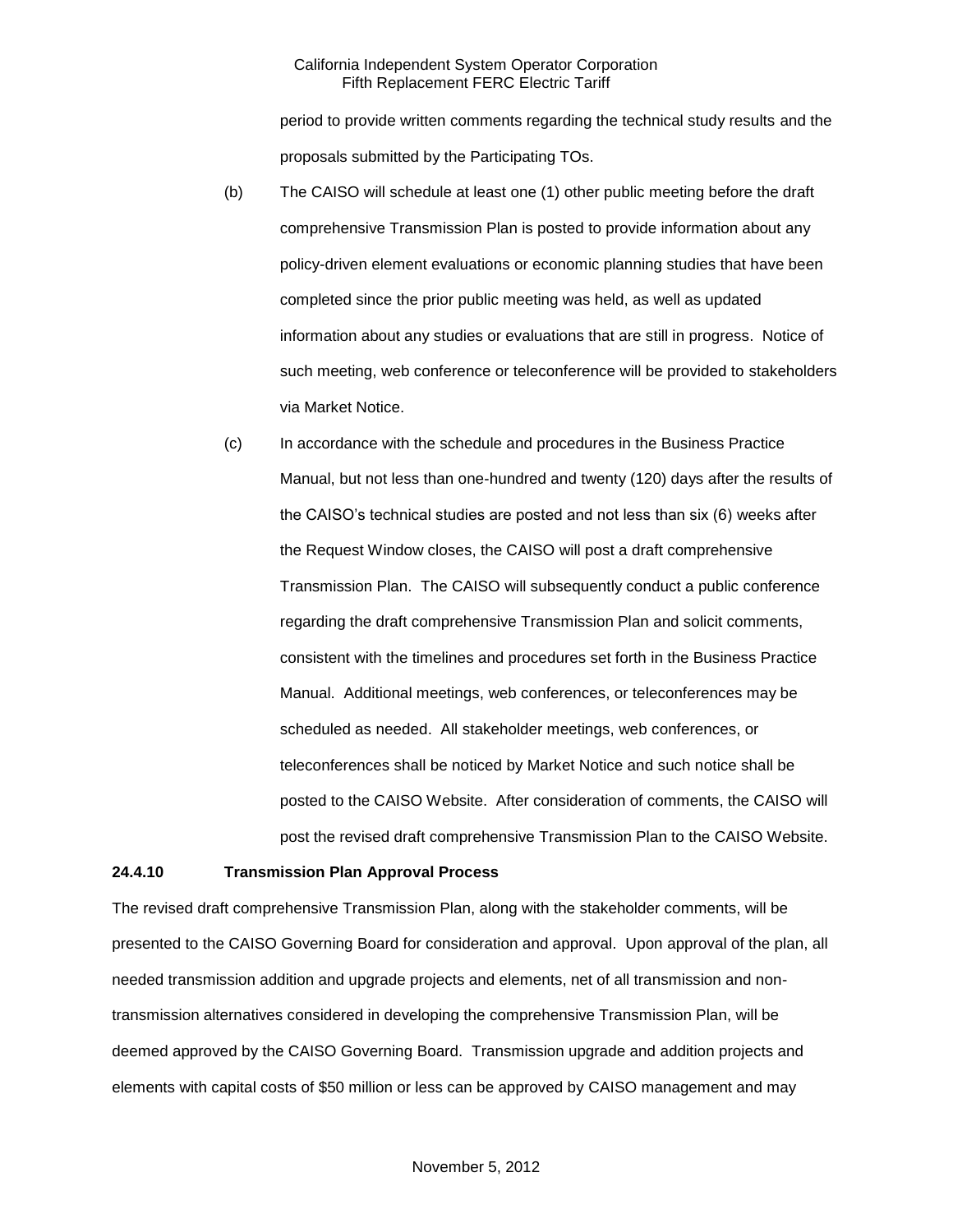proceed to permitting and construction prior to Governing Board approval of the plan. Such CAISO management approved projects or elements may be subject to a competitive solicitation process, consistent with Section 24.5, on an accelerated schedule that will allow the approved Project Sponsor to proceed to permitting and construction prior to Governing Board approval of the plan. CAISO management may expedite approval of a project or element ahead of the approval process for other projects or elements with capital costs of \$50 million or less if: (1) there is an urgent need for approval of the project or elements ahead of the schedule established in the Business Practice Manual; (2) there is a high degree of certainty that approval of the upgrade or addition will not conflict with other projects or elements being considered in Phase 2; and (3) the need to accelerate a project or element is driven by the CAISO's study process or by external circumstances. CAISO management shall brief the CAISO Governing Board at a regularly-scheduled or special public session prior to approving projects or elements costing \$50 million or less and conducting the competitive solicitation, if appropriate. Following Governing Board approval, the CAISO will post the final comprehensive Transmission Plan to the CAISO website.

### **24.5 Transmission Planning Process Phase 3**

#### **24.5.1 Project Submissions**

According to the schedule set forth in the Business Practice Manual, in the month following CAISO Governing Board approval of the comprehensive Transmission Plan, the CAISO will initiate a period of at least two (2) months that will provide an opportunity for Project Sponsors to submit specific transmission project proposals to finance, own, and construct the transmission elements identified in the comprehensive Transmission Plan. For elements with capital costs of \$50 million or less that were approved by CAISO management before Governing Board approval of the comprehensive Transmission Plan, the two month period will be initiated following management approval of the element, and the Project Sponsor selection process will follow an accelerated schedule described in the Business Practice Manual. Such project proposals must include plan of service details and supporting information as set forth in the Business Practice Manual sufficient to enable the CAISO to determine whether the proposal meets the criteria specified in section 24.5.2.1 and 24.5.2.4. The project proposal will identify the authorized governmental body from which the Project Sponsor will seek siting approval for the project.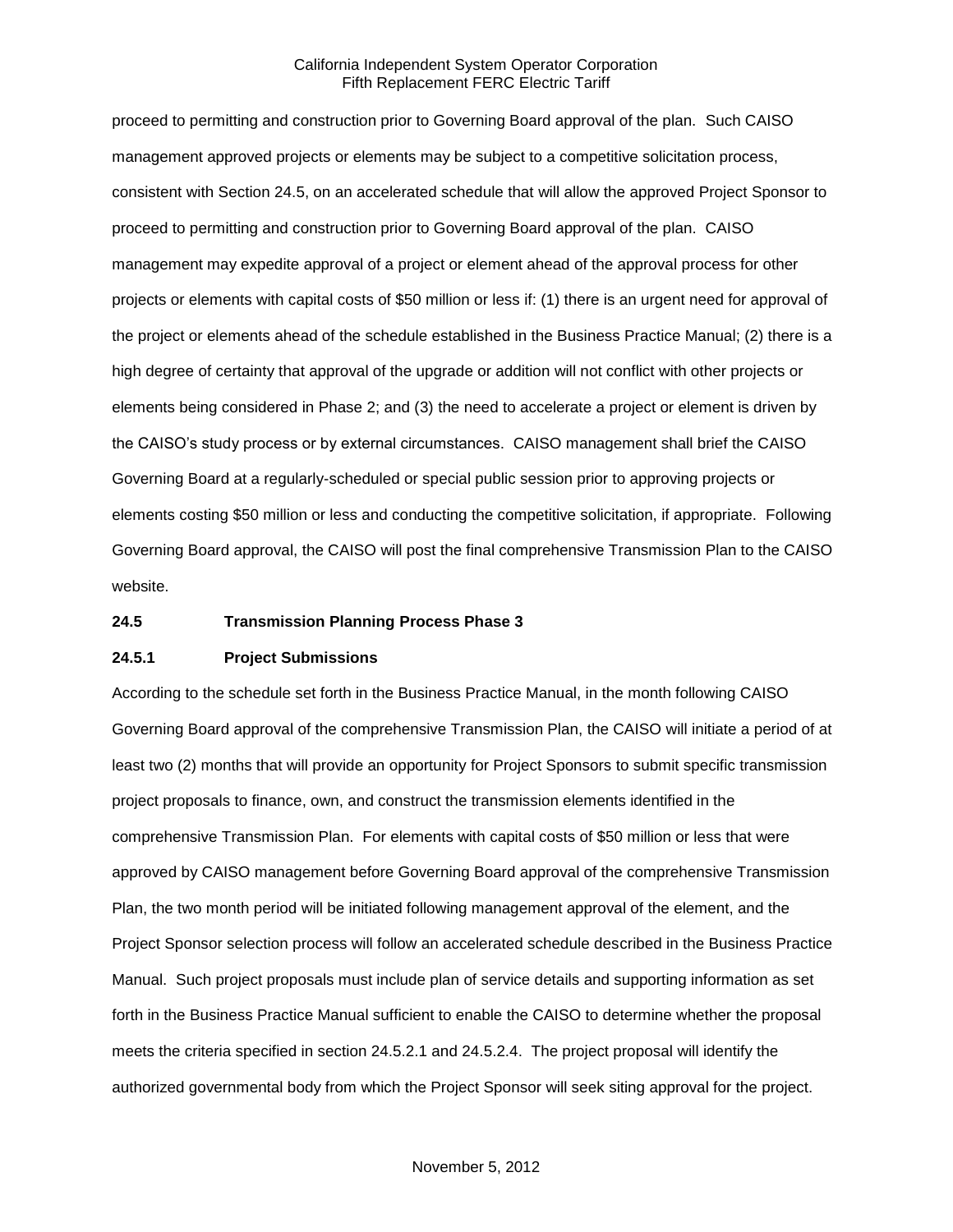## **24.5.2 Project Selection**

At the end of the project submission period, the CAISO will post a list of proposed projects and Project Sponsors to its Website, subject to the confidentiality provisions set forth in Tariff section 20 and as further described in the Business Practice Manual, and will select projects and Approved Project Sponsors pursuant to this section 24.5.2. If the selected project involves an upgrade to or addition on an existing Participating TO facility, the construction or ownership of facilities on a Participating TO's right-ofway, or the construction or ownership of facilities within an existing Participating TO substation, the Participating TO will construct and own such upgrade or addition facilities unless the Project Sponsor and the Participating TO agree to a different arrangement.

### **24.5.2.1 Project Sponsor Qualification**

The CAISO will evaluate the proposals to finance, own and construct policy-driven transmission elements or transmission elements that are included in the comprehensive Transmission Plan based on the results of Economic Planning Studies or other economic studies conducted by the CAISO under section 24.4.6.7 to determine:

- (a) whether the proposed project is consistent with needed transmission elements identified in the comprehensive Transmission Plan;
- (b) whether the proposed project satisfies Applicable Reliability Criteria and CAISO Planning Standards; and
- (c) whether the Project Sponsor and its team is physically, technically, and financially capable of (i) completing the project in a timely and competent manner; and (ii) operating and maintaining the facilities consistent with Good Utility Practice and applicable reliability criteria for the life of the project.

On the CAISO's request, the Project Sponsor will provide additional information that the CAISO reasonably determines is necessary to conduct its evaluation.

# **24.5.2.2 Single Project Sponsor**

If only one (1) Project Sponsor submits a proposal to finance, own, and construct transmission elements under section 24.5.1, and the CAISO determines that the Project Sponsor is qualified to own and construct the project under the criteria set forth in section 24.5.2.1, the Project Sponsor must seek siting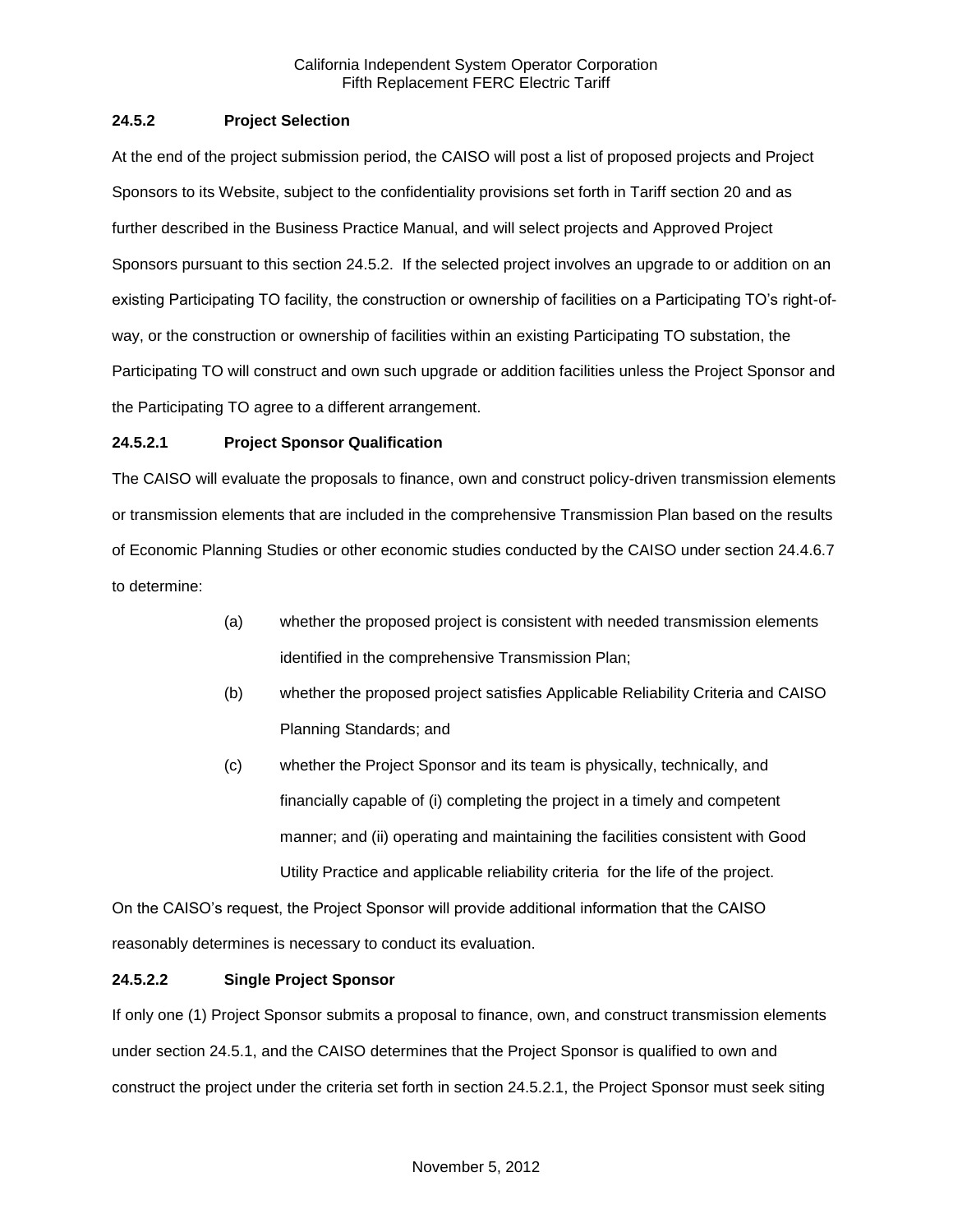approval, and any other necessary approvals, from the appropriate authority or authorities within onehundred twenty (120) days of CAISO approval.

## **24.5.2.3 Multiple Project Sponsors**

- (a) If two (2) or more Project Sponsors submit proposals to own and construct the same transmission element or elements under section 24.5.1 and the CAISO determines that the two (2) or more Project Sponsors are qualified to own and construct the project under the criteria set forth in section 24.5.2.1, the CAISO will, upon request, facilitate an opportunity for the Project Sponsors to collaborate with each other to propose a single project to meet such need. If joint projects are proposed following the collaboration period, the CAISO will revise the list of potential renewable transmission upgrades or additions eligible for selection.
- (b) If the qualified Project Sponsors are unable to collaborate on a joint project and are applying to the same authorized governmental body to approve the project siting, the qualified Project Sponsors must seek siting approval within one hundred and twenty (120) days and the CAISO will accept the Project Sponsor determination by that authorized governmental authority.
- (c) If the qualified Project Sponsors are unable to collaborate on a joint project and are applying to different authorized governmental bodies for project siting approval, the CAISO will select one approved Project Sponsor based on a comparative analysis of the degree to which each Project Sponsor meets the criteria set forth in sections 24.5.2.1 and a consideration of the factors set forth in 24.5.2.4. The CAISO will engage an expert consultant to assist with the selection of the approved Project Sponsor. Thereafter, the approved Project Sponsor must seek siting approval, and any other necessary approvals, from the appropriate authority or authorities within one-hundred twenty (120) days of CAISO approval.

### **24.5.2.4 Project Sponsor Selection Factors**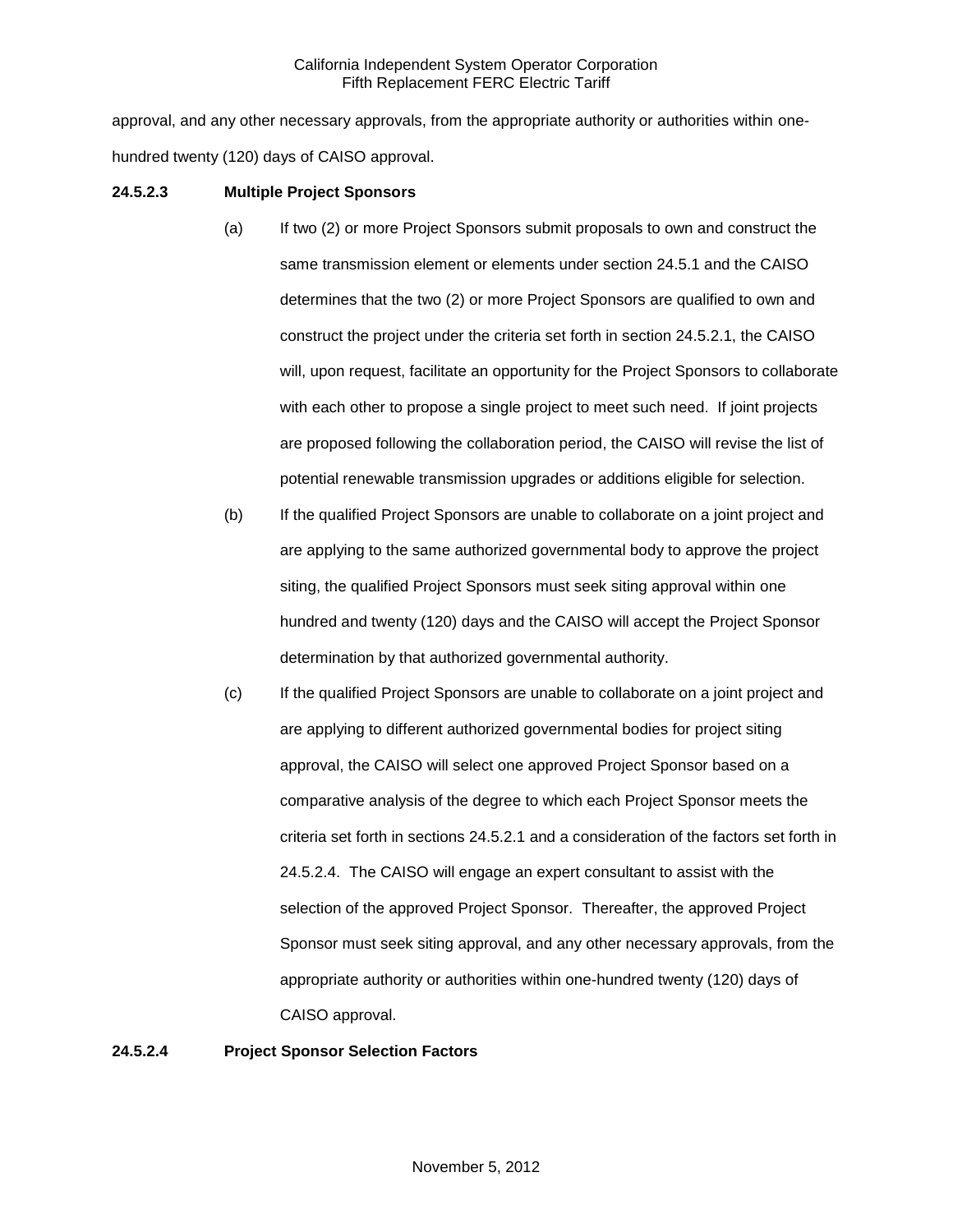In selecting an approved Project Sponsor from among multiple project sponsors, as described in section 24.5.2.3(c), the CAISO shall consider the following criteria, in addition to the criteria set forth in section 24.5.2:

- (a) the current and expected capabilities of the Project Sponsor and its team to finance, license, and construct the facility and operate and maintain it for the life of the project;
- (b) the Project Sponsor's existing rights of way and substations that would contribute to the project in question;
- (c) the experience of the Project Sponsor and its team in acquiring rights of way, and the authority to acquire rights of way by eminent domain, if necessary, that would facilitate approval and construction;
- (d) the proposed schedule for development and completion of the project and demonstrated ability to meet that schedule of the Project Sponsor and its team;
- (e) the financial resources of the Project Sponsor and its team;
- (f) the technical and engineering qualifications and experience of the Project Sponsor and its team;
- (g) if applicable, the previous record regarding construction and maintenance of transmission facilities, including facilities outside the CAISO Controlled Grid of the Project Sponsor and its team;
- (h) demonstrated capability to adhere to standardized construction, maintenance and operating practices;
- (i) demonstrated ability to assume liability for major losses resulting from failure of facilities;
- (j) demonstrated cost containment capability and other advantages the Project Sponsor and its team may have to build the specific project, including any binding agreement by the Project Sponsor and its team to accept a cost cap that would preclude project costs above the cap from being recovered through the CAISO's Transmission Access Charge.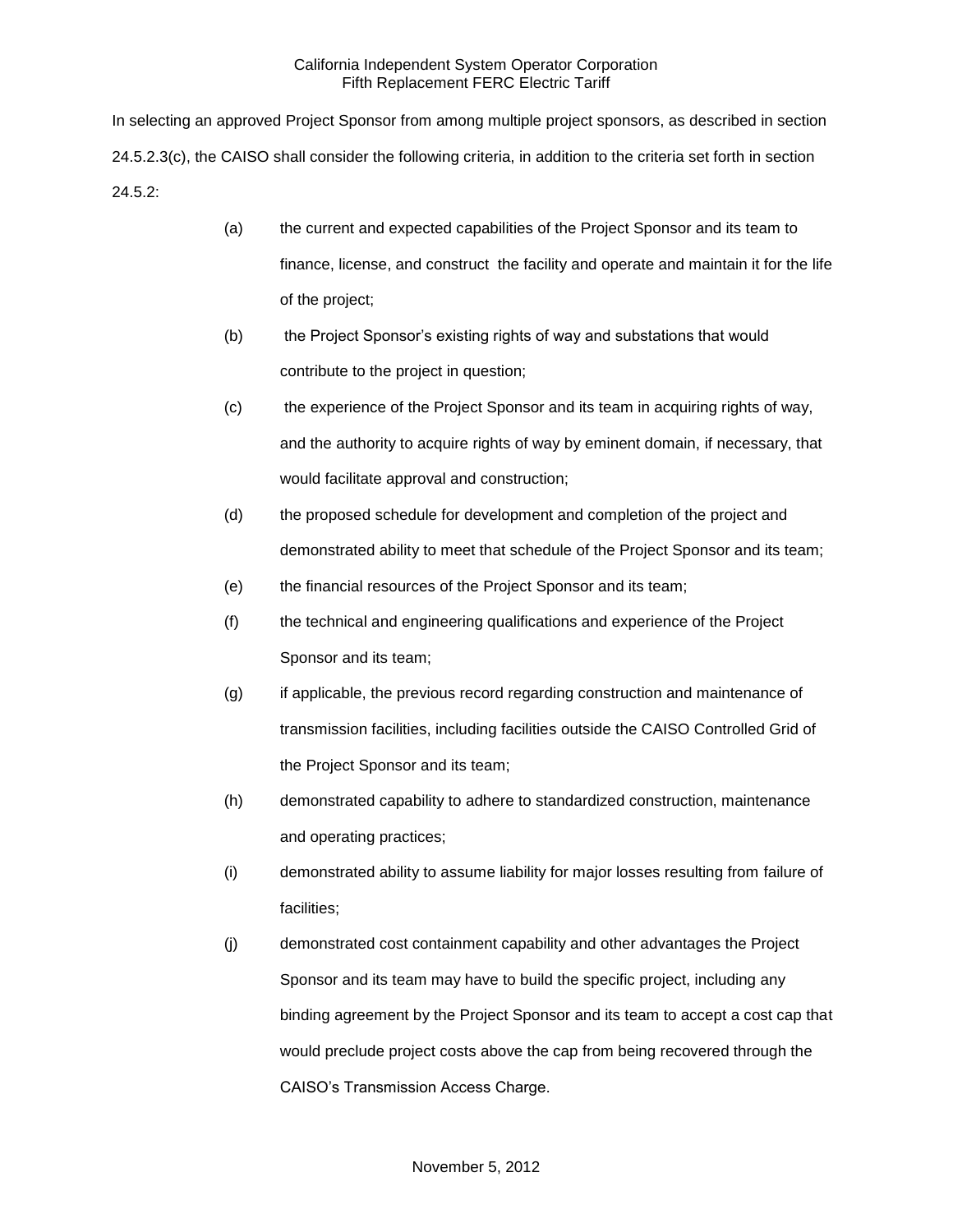The information that Project Sponsors must submit to enable the CAISO to conduct its evaluation of these criteria shall be specified in the Business Practice Manual.

## **24.5.3 Notice to Project Sponsors**

The CAISO will notify Project Sponsors as to results of the project evaluation process in accordance with the schedule and procedures set forth in the Business Practice Manual.

## **24.6 Obligation to Construct Transmission Projects**

A Participating TO that has a PTO Service Territory in which either terminus of the element or elements being upgraded or added is located shall be obligated to construct all transmission additions and upgrade elements or elements included in the comprehensive Transmission Plan for which there is no Approved Project Sponsor or for which the Project Sponsor is unable to secure all necessary approvals. In cases where the Approved Project Sponsor is subsequently unable or unwilling to build the project, the CAISO may, at its discretion, direct the Participating TO with a PTO Service Territory in which either terminus of the facility being upgraded or added is located to build the element or elements, or open a new solicitation of Project Sponsors to finance, construct and own the element or elements. The Approved Project Sponsor shall not sell, assign or otherwise transfer its rights to finance, construct and own the project before the project has been energized and, if applicable, turned over to the CAISO's Operational Control unless the CAISO has approved such proposed transfer. The obligations of the Participating TO to construct such transmission additions or upgrades will not alter the rights of any entity to construct and expand transmission facilities as those rights would exist in the absence of a TO's obligations under this CAISO Tariff or as those rights may be conferred by the CAISO or may arise or exist pursuant to this CAISO Tariff.

**24.6.1 [NOT USED]**

| 24.6.2 | [NOT USED] |
|--------|------------|
|        |            |

**24.6.3 [NOT USED]**

### **24.7 Documentation of Compliance with NERC Reliability Standards**

The Transmission Plan and underlying studies, assessments, information and analysis developed during the Transmission Planning Process, regardless of whether performed by CAISO or by Participating TOs or other third parties at the direction of CAISO, shall be used by the CAISO as part of its documentation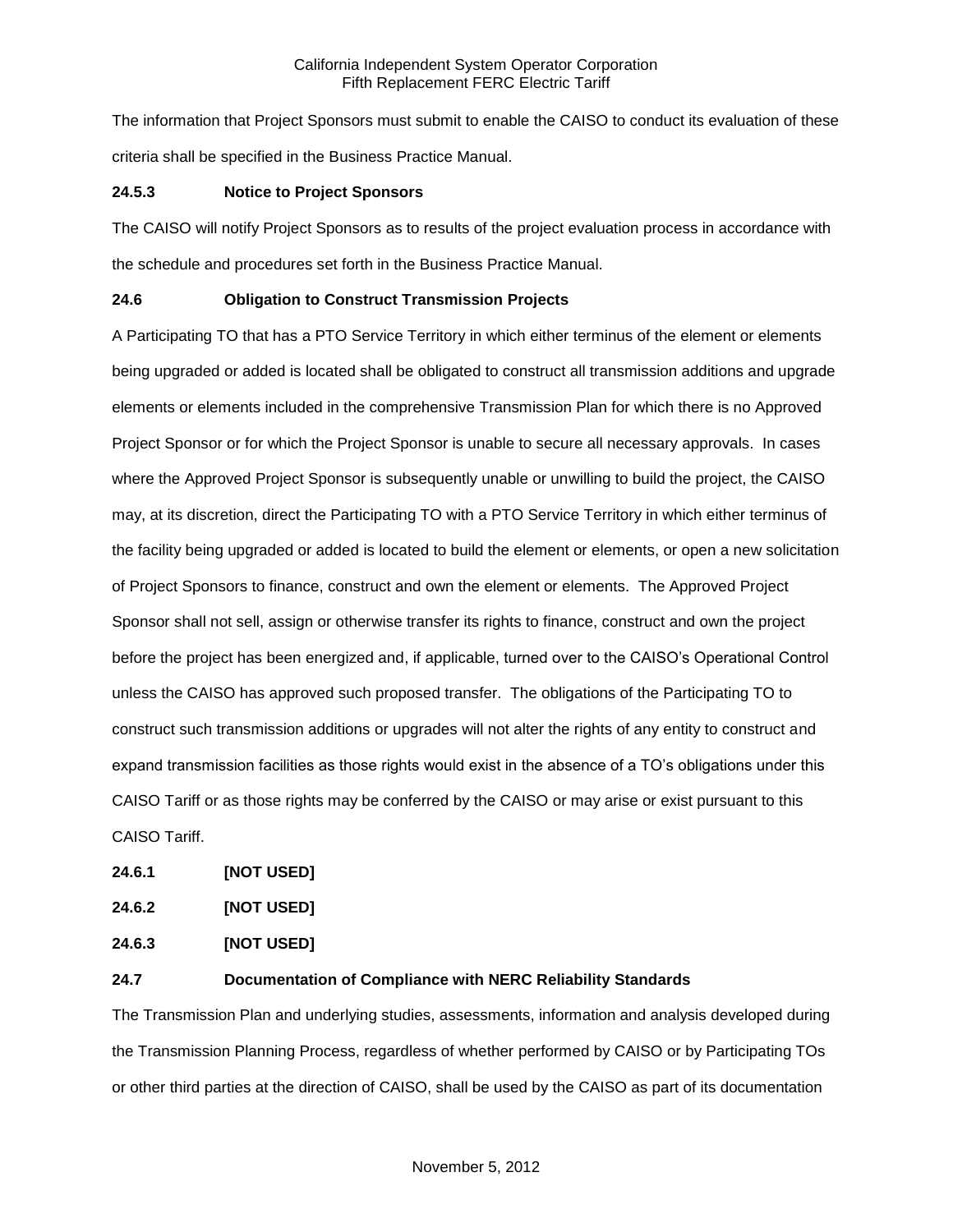of compliance with NERC Reliability Standards.

#### **24.8 Additional Planning Information**

### **24.8.1 Information Provided by Participating TOs**

In addition to any information that must be provided to the CAISO under the NERC Reliability Standards, Participating TOs shall provide the CAISO on an annual or periodic basis in accordance with the schedule and procedures and in the form required by the Business Practice Manual any information and data reasonably required by the CAISO to perform the Transmission Planning Process, including, but not limited to: (1) modeling data for power flow, including reactive power, short-circuit and stability analysis; (2) a description of the total Demand to be served from each substation, including a description of any Energy efficiency programs reflected in the total Demand; (3) the amount of any interruptible Loads included in the total Demand (including conditions under which an interruption can be implemented and any limitations on the duration and frequency of interruptions); (4), a description of Generating Units to be interconnected to the Distribution System of the Participating TO, including generation type and anticipated Commercial Operation Date; (5) detailed power system models of their transmission systems that reflect transmission system changes, including equipment replacement not requiring approval by the CAISO; (6) Distribution System modifications; (7) transmission network information, including line ratings, line length, conductor sizes and lengths, substation equipment ratings, circuits on common towers and with common rights-of-ways and cross-overs, special protection schemes, and protection setting information; and (8) Contingency lists.

#### **24.8.2 Information Provided by Participating Generators**

In addition to any information that must be provided to the CAISO under the NERC Reliability Standards, Participating Generators shall provide the CAISO on an annual or periodic basis in accordance with the schedule, procedures and in the form required by the Business Practice Manual any information and data reasonably required by the CAISO to perform the Transmission Planning Process, including, but not limited to: (1) modeling data for short-circuit and stability analysis and (2) data, such as term, and status of any environmental or land use permits or agreements the expiration of which may affect that the operation of the Generating Unit.

#### **24.8.3 Information Requested from Load Serving Entities**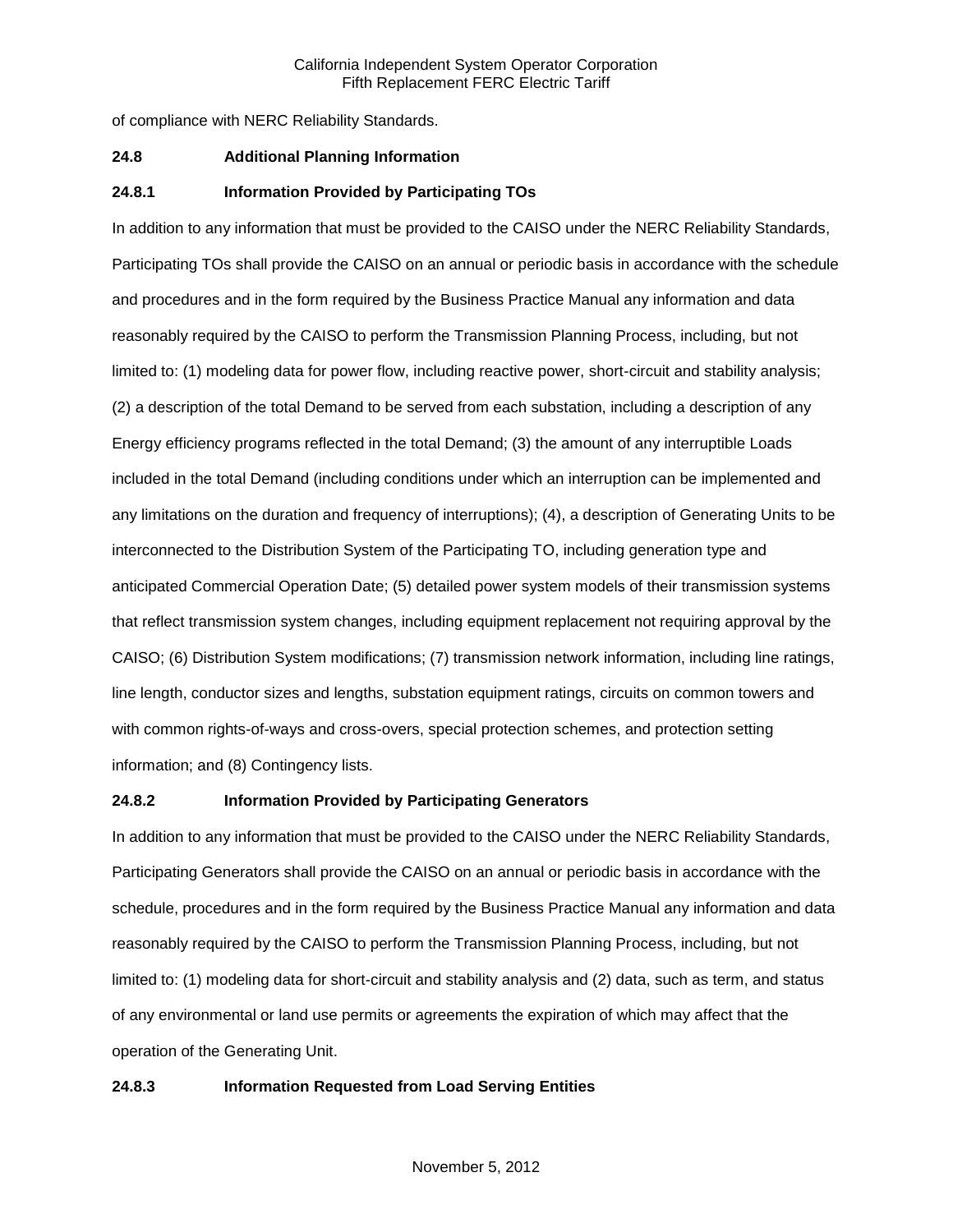In addition to any information that must be provided to the CAISO under the NERC Reliability Standards, the CAISO shall solicit from Load Serving Entities through their Scheduling Coordinators information required by, or anticipated to be useful to, the CAISO in its performance of the Transmission Planning Process, including, but not limited to: (1) long-term resource plans; (2) existing long-term contracts for resources and transmission service outside the CAISO Balancing Authority Area; and (3) Demand Forecasts, including forecasted effect of Energy efficiency and Demand response programs.

# **24.8.4 Information from Planning Groups, BAAs and Regulators**

In accordance with Section 24.8 , the CAISO shall obtain or solicit from interconnected Balancing Authority Areas, regional and sub-regional planning groups within the WECC, the CPUC, the CEC, and Local Regulatory Authorities information required by, or anticipated to be useful to, the CAISO in its performance of the Transmission Planning Process, including, but not limited to: (1) long-term transmission system plans; (2) long-term resource plans; (3) generation interconnection process information; (4) Demand Forecasts; and (5) any other data necessary for the development of power flow, short-circuit, and stability cases over the planning horizon of the CAISO Transmission Planning Process.

## **24.8.5 Obligation to Provide Updated Information**

If material changes to the information provided under Sections 24.8 occur during the annual Transmission Planning Process, the providers of the information must provide notice to the CAISO of the changes.

# **24.9 Participating TO Study Obligation**

The Participating TO constructing or expanding facilities will be directed by the CAISO to coordinate with the Project Sponsor or Participating TO(s) with PTO Service Territories in which the transmission upgrade or addition will be located, neighboring Balancing Authority Areas, as appropriate, and other Market Participants to perform any study or studies necessary, including a Facility Study, to determine the appropriate facilities to be constructed in accordance with the CAISO Transmission Planning Process and the terms set forth in the TO Tariff.

### **24.10 Operational Review**

The CAISO will perform an operational review of all facilities studied as part of the CAISO Transmission Planning Process that are proposed to be connected to, or made part of, the CAISO Controlled Grid to ensure that the proposed facilities provide for acceptable Operational Flexibility and meet all its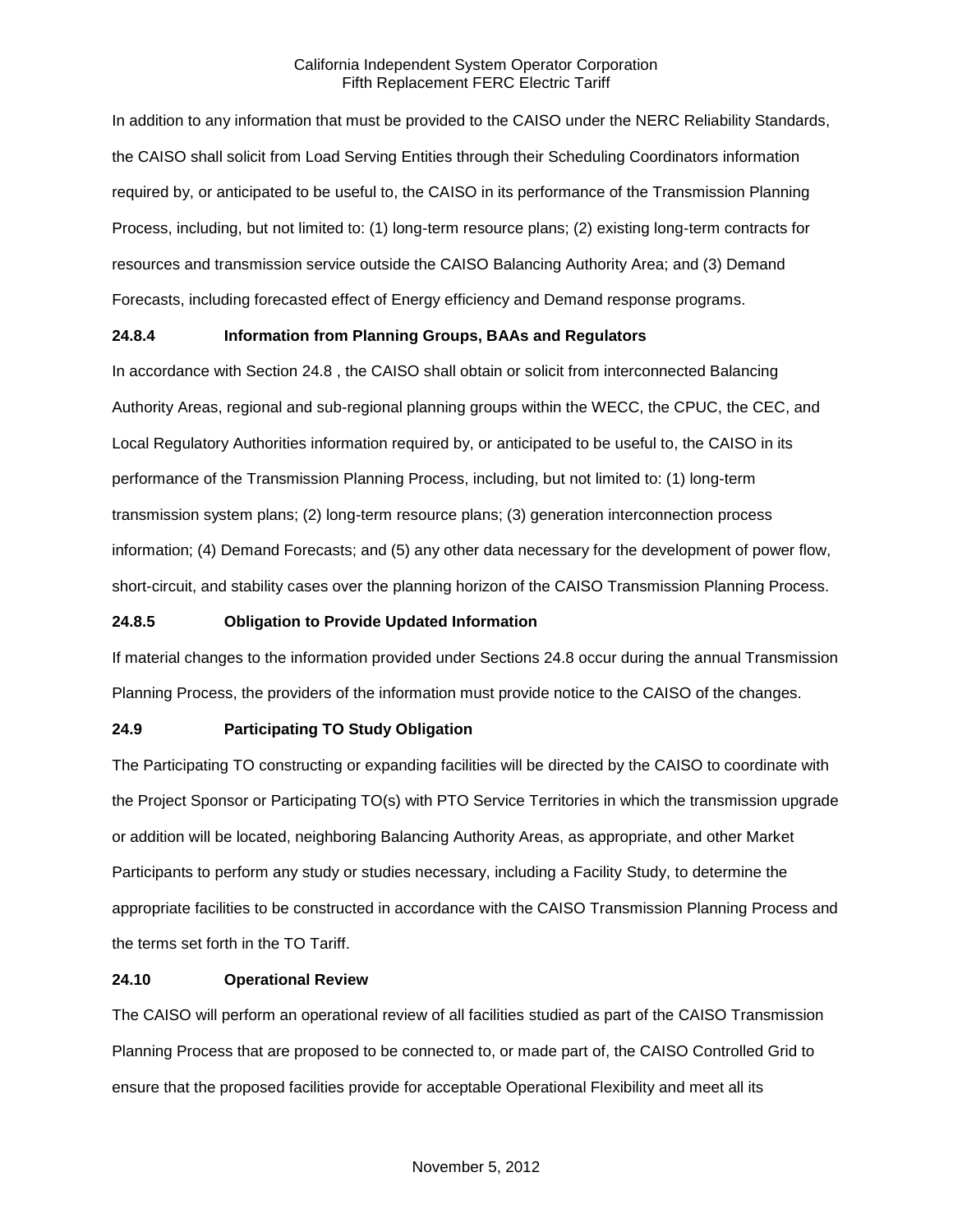requirements for proper integration with the CAISO Controlled Grid. If the CAISO finds that such facilities do not provide for acceptable Operational Flexibility or do not adequately integrate with the CAISO Controlled Grid, the CAISO shall coordinate with the Project Sponsor and, if different, the Participating TO with the PTO Service Territory, or the operators of neighboring Balancing Authority Areas, if applicable, in which the facilities will be located to reassess and redesign the facilities required to be constructed. Transmission upgrades or additions that do not provide acceptable Operational Flexibility or do not adequately integrate with the CAISO Controlled Grid cannot be included in the CAISO Transmission Plan or approved by CAISO management or the CAISO Governing Board, as applicable.

- **24.10.1 [NOT USED]**
- **24.10.2 [NOT USED]**
- **24.10.3 [[NOT USED]**
- **24.10.4 [NOT USED]**
- **24.11 State and Local Approval and Property Rights**

## **24.11.1 PTO Requirement to Seek Necessary Approvals And Rights**

The Participating TO obligated to construct facilities under this Section 24 must make a good faith effort to obtain all approvals and property rights under applicable federal, state and local laws that are necessary to complete the construction of the required transmission additions or upgrades. This obligation includes the Participating TO's use of eminent domain authority, where provided by state law.

# **24.11.2 Consequences Of PTO Inability To Obtain Approvals And Rights**

If the Participating TO cannot secure any such necessary approvals or property rights and consequently is unable to construct a transmission addition or upgrade found to be needed, it shall promptly notify the CAISO and shall comply with its obligations under the TO Tariff to convene a technical meeting to evaluate alternative proposals. The CAISO shall take such action as it reasonably considers appropriate, in coordination with the Participating TO and other affected Market Participants, to facilitate the development and evaluation of alternative proposals including, where possible, conferring on a third party the right to build the transmission addition or upgrade.

# **24.11.3 Conferral Of Right To Build Facilities On Third Party**

Where the conditions of Section 24.11.2 have been satisfied and it is possible for a third party to obtain all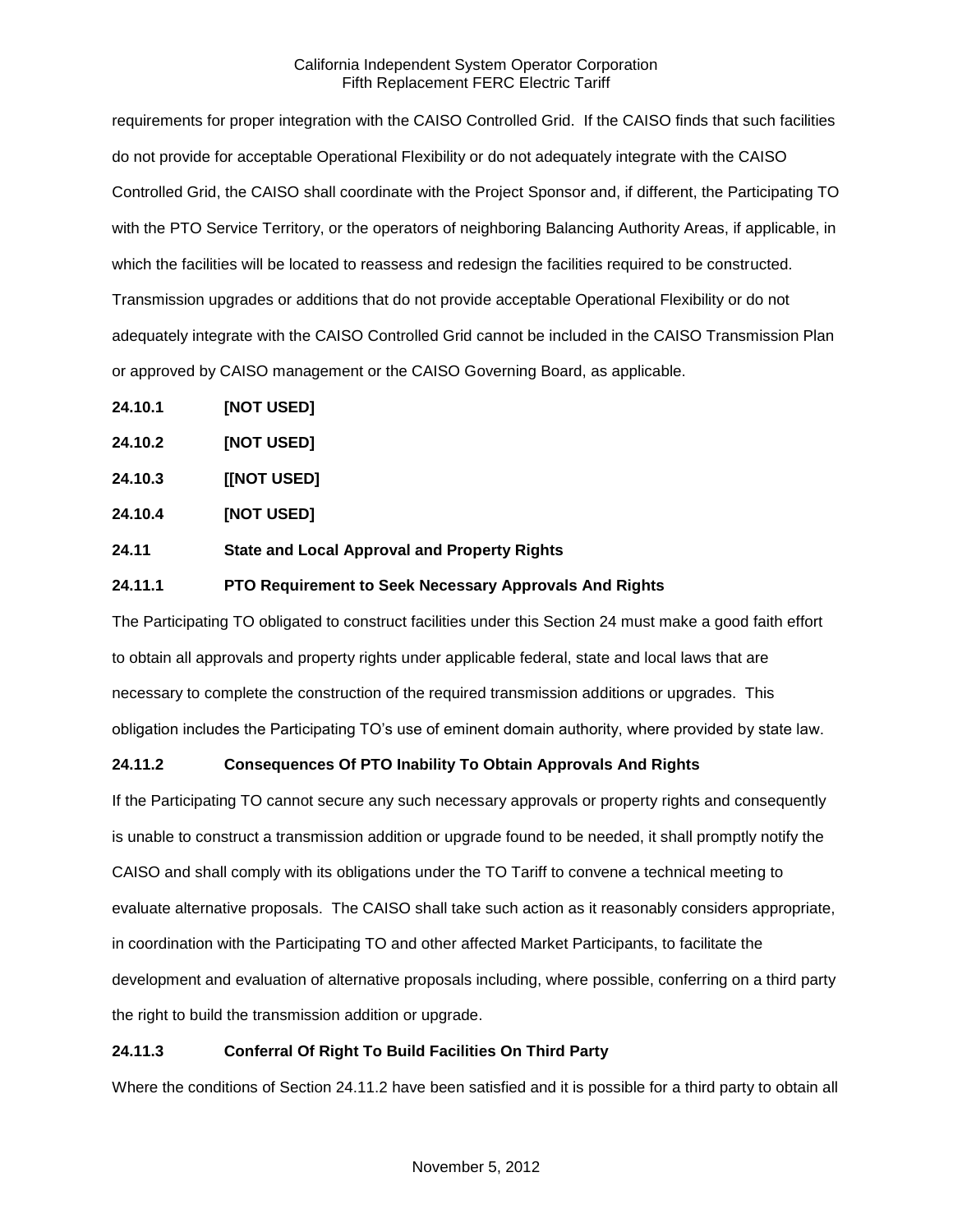approvals and property rights under applicable federal, state and local laws that are necessary to complete the construction of transmission additions or upgrades required to be constructed in accordance with this CAISO Tariff (including the use of eminent domain authority, where provided by state law), the CAISO may confer on a third party the right to build the transmission addition or upgrade, which third party shall, if applicable, enter into the Transmission Control Agreement in relation to such transmission addition or upgrade.

# **24.12 WECC and Regional Coordination**

The Project Sponsor will have responsibility for completing any applicable WECC requirements and rating study requirements to ensure that a proposed transmission addition or upgrade meets regional planning requirements. The Project Sponsor may request the Participating TO to perform this coordination on behalf of the Project Sponsor at the Project Sponsor's expense.

# **24.13 Regional and Sub-Regional Planning Process**

The CAISO will be a member of the WECC and other applicable regional or sub-regional organizations and participate in WECC's operation and planning committees, and in other applicable regional and subregional coordinated planning processes.

# **24.13.1 Scope of Regional or Sub-Regional Planning Participation**

The CAISO will collaborate with adjacent transmission providers and existing sub-regional planning organizations through existing processes. This collaboration involves a reciprocal exchange of information, to the maximum extent possible and subject to applicable confidentiality restrictions, in order to ensure the simultaneous feasibility of respective Transmission Plans, the identification of potential areas for increased efficiency, and the consistent use of common assumptions whenever possible. The details of the CAISO's participation in regional and sub-regional planning processes are set forth in the Business Practice Manual. At a minimum, the CAISO shall be required to:

> (a) solicit the participation, whether through sub-regional planning groups or individually, of all interconnected Balancing Authority Areas in the development of the Unified Planning Assumptions and Study Plan and in reviewing the results of technical studies performed as part of the CAISO's Transmission Planning Process in order to: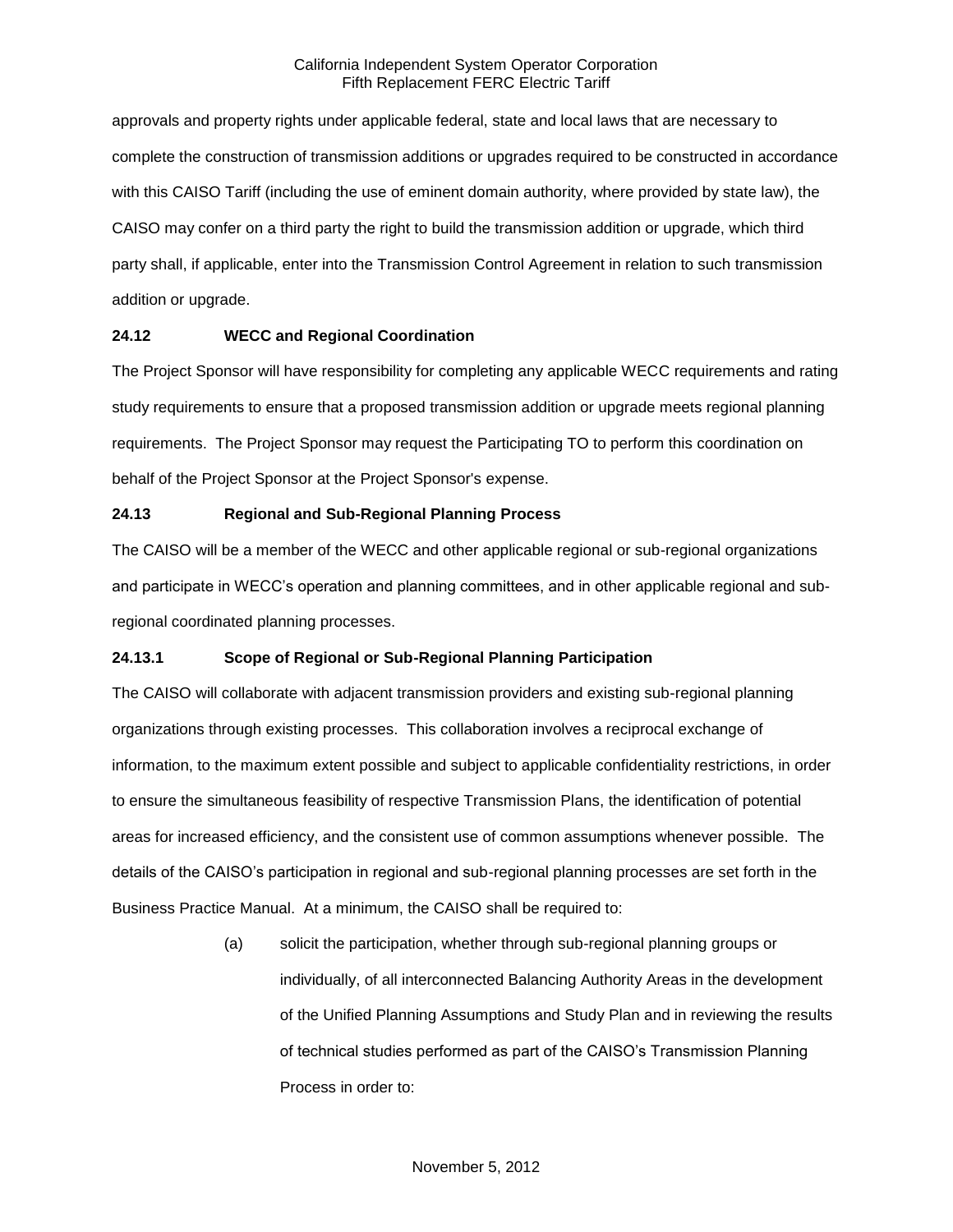- (i) coordinate, to the maximum extent practicable, planning assumptions, data and methodologies utilized by the CAISO, regional and sub-regional planning groups or interconnected Balancing Authority Areas;
- (ii) ensure transmission expansion plans of the CAISO, regional and subregional planning groups or interconnected Balancing Authority Areas are simultaneously feasible and seek to avoid duplication of facilities.
- (b) coordinate with regional and sub-regional planning groups regarding the entity to perform requests for Economic Planning Studies or other Congestion related studies;
- (c) transmit to applicable regional and sub-regional planning groups or interconnected Balancing Authority Areas information on technical studies performed as part of the CAISO Transmission Planning Process;
- (d) post on the CAISO Website links to the planning activities of applicable regional and sub-regional planning groups or interconnected Balancing Authority Areas.

# **24.13.2 Limitation on Regional Activities**

Neither the CAISO nor any Participating TO nor any Market Participant shall take any position before the WECC or a regional organization that is inconsistent with a binding decision reached through an arbitration proceeding pursuant to Section 13, in which the Participating TO or Market Participant voluntarily participated.

# **24.14 Cost Responsibility for Transmission Additions or Upgrades**

Cost responsibility for transmission additions or upgrades constructed pursuant to this Section 24 (including the responsibility for any costs incurred under Section 24.11) shall be determined as follows:

# **24.14.1 Project Sponsor Commitment to Pay Full Cost**

Where a Project Sponsor commits to pay the full cost of a transmission addition or upgrade as set forth in subsection (2) of Section 24.4.6.1, the full costs shall be borne by the Project Sponsor.

# **24.14.2 Cost of Needed Addition or Upgrade to be Borne by PTO**

Where the need for a transmission addition or upgrade is determined by the CAISO, the cost of the transmission addition or upgrade shall be borne by the Participating TO that will be the owner of the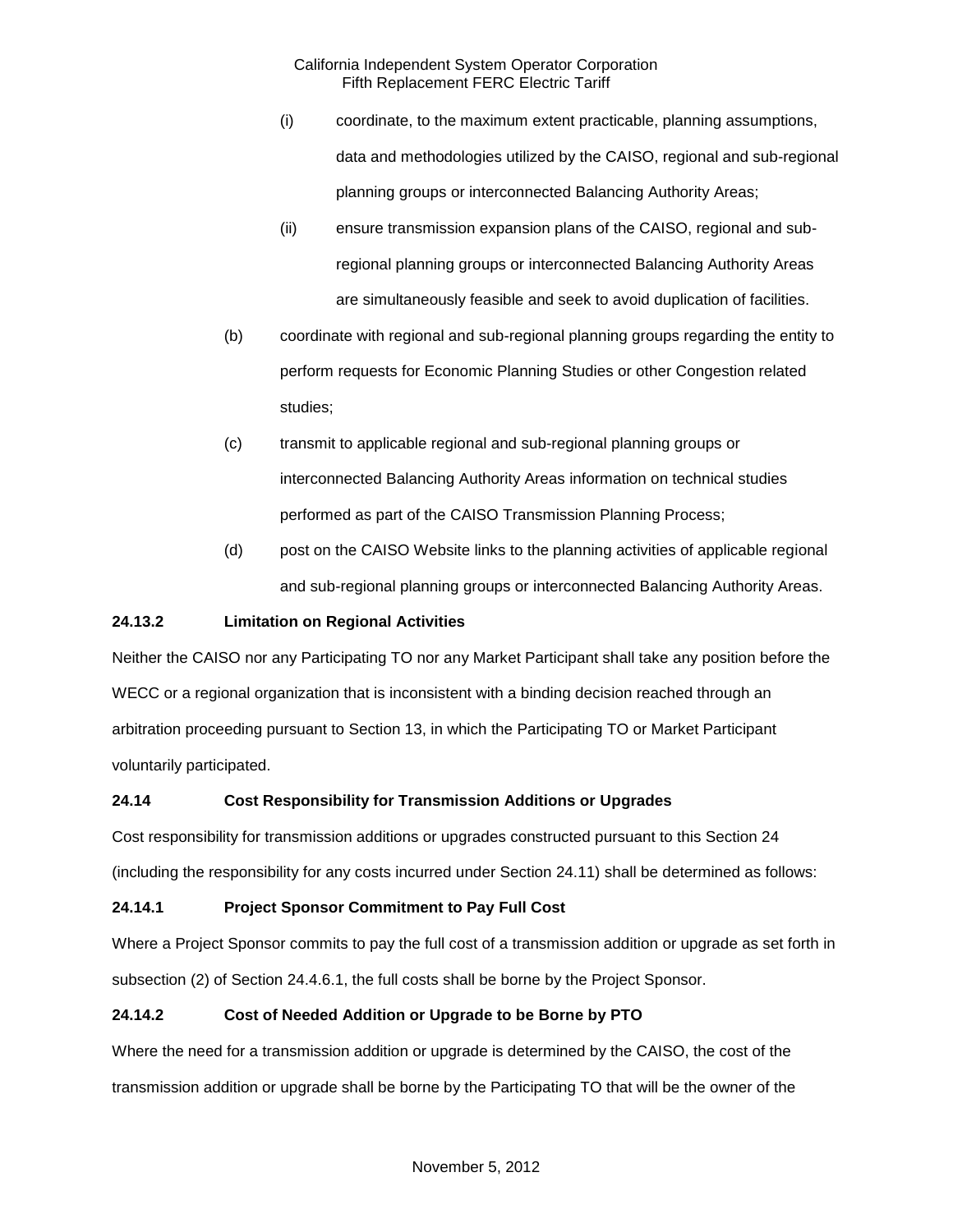transmission addition or upgrade and shall be reflected in its Transmission Revenue Requirement.

## **24.14.3 CRR Entitlement for Project Sponsors Not Recovering Costs**

Provided that the CAISO has Operational Control of the Merchant Transmission Facility, a Project Sponsor that does not recover the investment cost under a FERC-approved rate through the Access Charge or a reimbursement or direct payment from a Participating TO shall be entitled to receive Merchant CRRs as provided in Section 36.11. The full amount of capacity added to the system by such transmission upgrades or additions will be as determined through the regional reliability council process of the Western Electricity Coordinating Council or its successor.

### **24.14.3.1 Western Path 15**

Pursuant to its Project Sponsor status as specified in Section 4.3.1.3, consistent with FERC's findings in Docket Nos. EL04-133-001, ER04-1198-000, and ER04-1198-001, issued on May 16, 2006 (115 FERC ¶ 61,178), Western Path 15 shall receive compensation associated with transmission usage rights modeled for Western Path 15. In the event that Western Path 15 has an approved rate schedule that returns excess revenue from any compensation obtained from the CAISO associated with the transmission usage rights for Western Path 15, such revenue shall be returned to the CAISO through a procedure established by the CAISO and the Western Area Power Administration for that purpose.

### **24.14.3.2 FPL Energy, LLC**

Pursuant to its Project Sponsor status, consistent with FERC's findings in Docket No. ER03-407, issued on June 15, 2006 (115 FERC ¶ 61, 329), FPL Energy, LLC shall receive Merchant CRRs associated with transmission usage rights modeled for the Blythe Path 59 upgrade, such Merchant CRRs to be in effect for a period of thirty (30) years, or the pre-specified intended life of the Merchant Transmission Facility, whichever is less, from the date Blythe Path 59 was energized. For the purpose of allocating Merchant CRRs to FPL Energy, LLC over the Blythe Path 59 upgrade, the allocation of CRR Options in the import (east to west, from the Blythe Scheduling Point to the 230 kV side of the 161 kV to 230 kV transformer at the Eagle Mountain substation) as well as of CRR Options in the export (west to east) direction will be based on 57.1 percent of the total upgrade (96 MW out of the 168 MW), which is FPL Energy, LLC's share of the total upgrade as approved by FERC in the letter order issued by FERC on June 15, 2006 in Docket No. ER03-407 (115 FERC ¶ 61,329).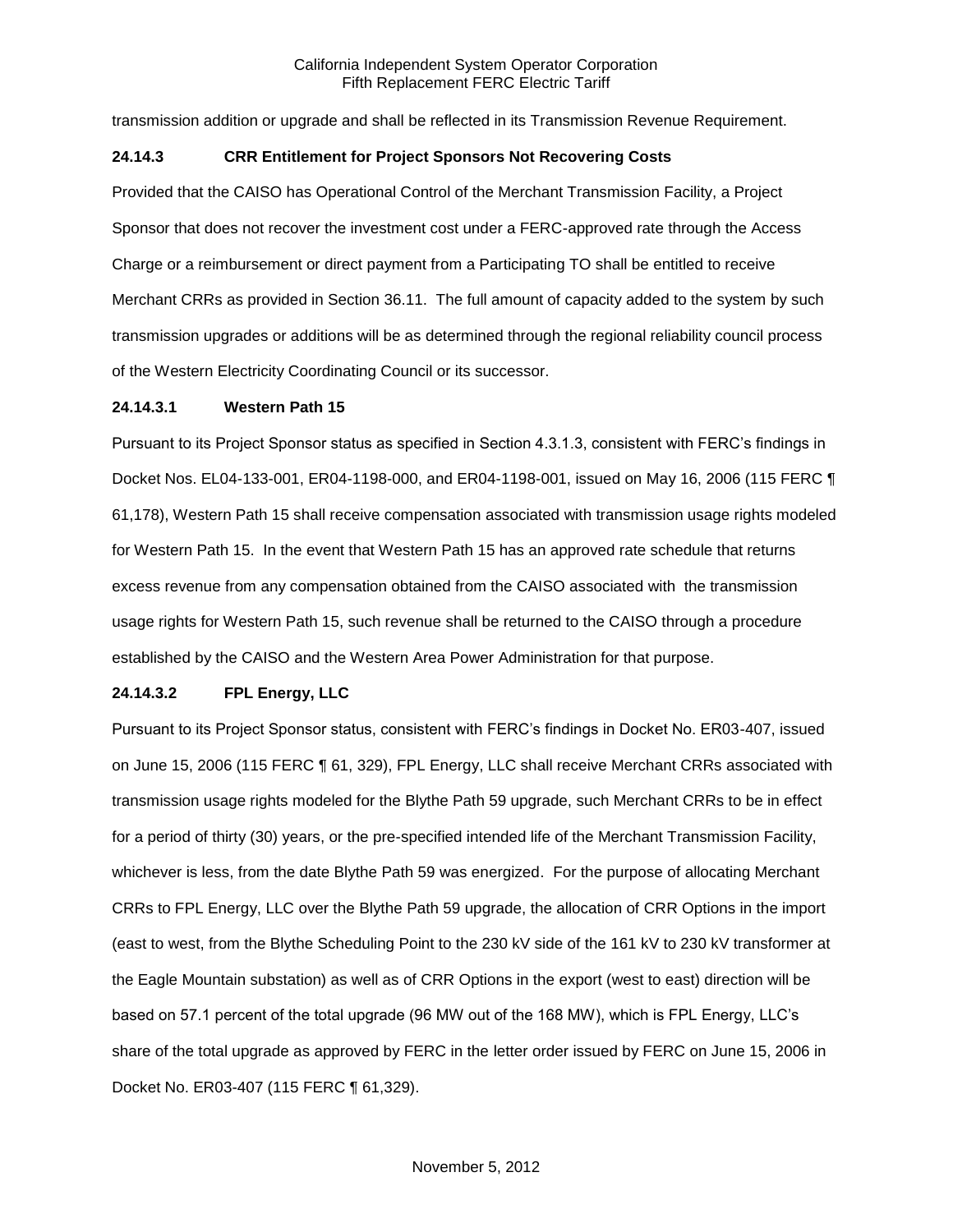## **24.14.4 Treatment Of New High Voltage Facilities Costs In HVAC**

Once a New Participating TO has executed the Transmission Control Agreement and it has become effective, the cost for New High Voltage Facilities for all Participating TOs shall be included in the CAISO Grid-wide component of the High Voltage Access Charge in accordance with Schedule 3 of Appendix F, unless and with respect to Western Path 15 only, cost recovery is provided in Section 24.14.3. The Participating TO who is supporting the cost of the New High Voltage Facility shall include such costs in its High Voltage Transmission Revenue Requirement, regardless of which TAC Area the facility is geographically located.

### **24.15 Ownership of and Charges for Expansion Facilities**

## **24.15.1 Transmission Additions and Upgrades under TCA**

All transmission additions and upgrades constructed by Participating TOs in accordance with this Section 24 that form part of the CAISO Controlled Grid shall be operated and maintained by a Participating TO in accordance with the Transmission Control Agreement. Where such transmission additions and upgrades are jointly developed by Participating TOs and non-Participating TOs, nothing herein shall be construed to require that the non-Participating TO transfer its portion of the transmission additions or upgrades to the CAISO's Operational Control or place such facilities within the CAISO's Balancing Authority Area.

# **24.15.2 Access and Charges for Transmission Additions and Upgrades**

Each Participating TO that owns or operates transmission additions and upgrades constructed in accordance with this Section 24 shall provide access to them and charge for their use in accordance with this CAISO Tariff and its TO Tariff.

### **24.16 Expansion by Local Furnishing Participating TOs**

Notwithstanding any other provision of this CAISO Tariff, a Local Furnishing Participating TO shall not be obligated to construct or expand facilities (including interconnection facilities as described in Section 8 of the TO Tariff), unless the CAISO or Project Sponsor has tendered an application under FPA Section 211 that requests FERC to issue an order directing the Local Furnishing Participating TO to construct such facilities pursuant to Section 24. The Local Furnishing Participating TO shall, within ten (10) days of receiving a copy of the Section 211 application, waive its right to a request for service under FPA Section 213(a) and to the issuance of a proposed order under FPA Section 212(c). Upon receipt of a final order